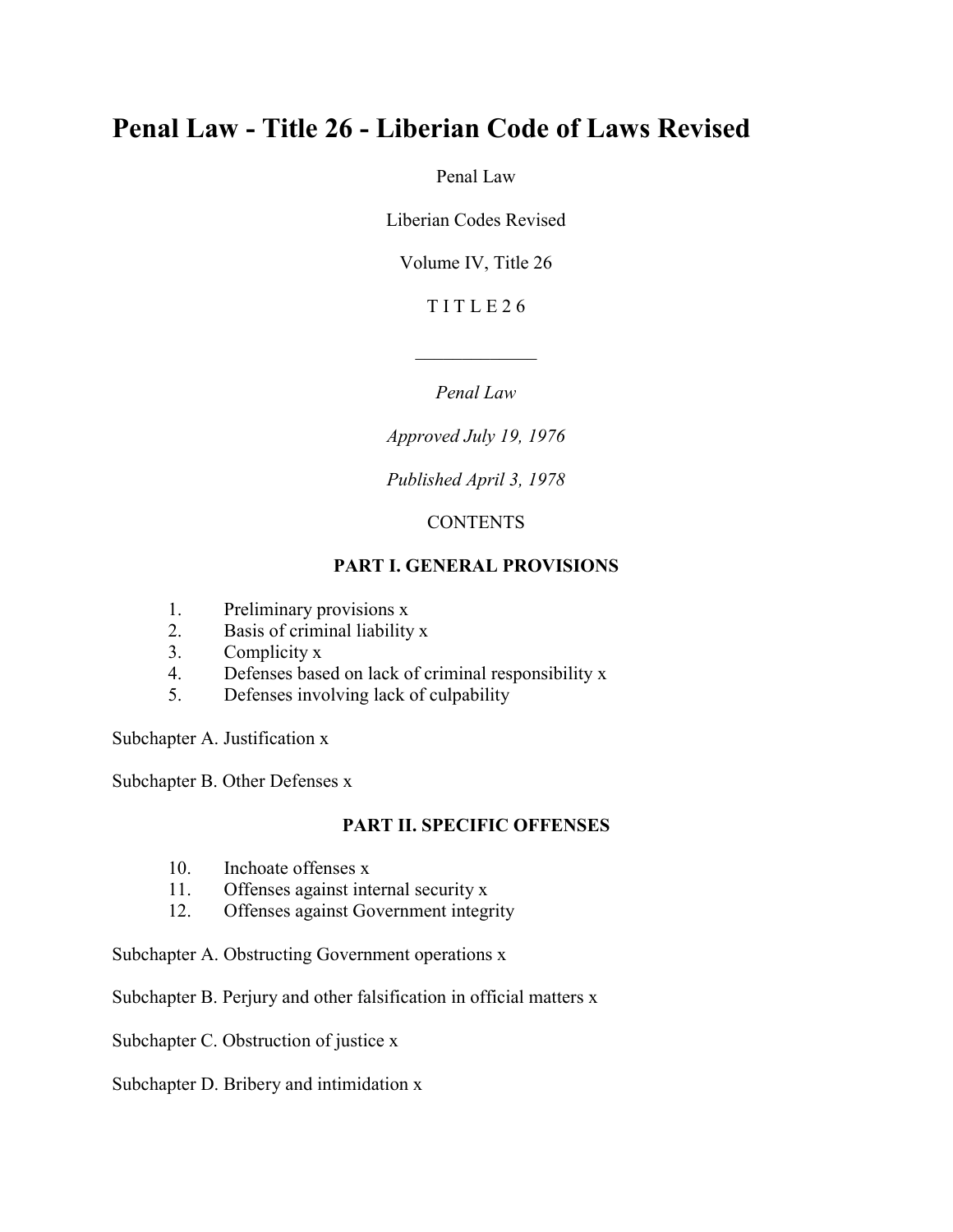#### Subchapter E. Abuse of office x

- 13. Offenses against civil rights x
- 14. Offenses involving danger to the person
- Subchapter A. Criminal homicide x
- Subchapter B. Assaults, endangering behavior and threats x
- Subchapter C. Kidnapping and related offenses x

Subchapter D. Sexual offenses x

- 15. Offenses against property
- Subchapter A. Destruction of property x
- Subchapter B. Criminal intrusion x
- Subchapter C. Robbery x
- Subchapter D. Theft and related offenses x
- Subchapter E. Forgery and counterfeiting x
- Subchapter F. Economic sabotage x
	- 16. Offenses against the family x
	- 17. Offenses against public order x
	- 18. Offenses against public morality x
	- 19. Offenses against right to privacy x

#### **PART III. THE SENTENCING SYSTEM**

- 50. Authorized disposition of offenders x
- 51. Sentencing procedures x

#### PART I

#### *General Provisions*

#### *Chapter 1.* **Preliminary Provisions**

- § 1.1. Purposes.
- § 1.2. Construction of Title.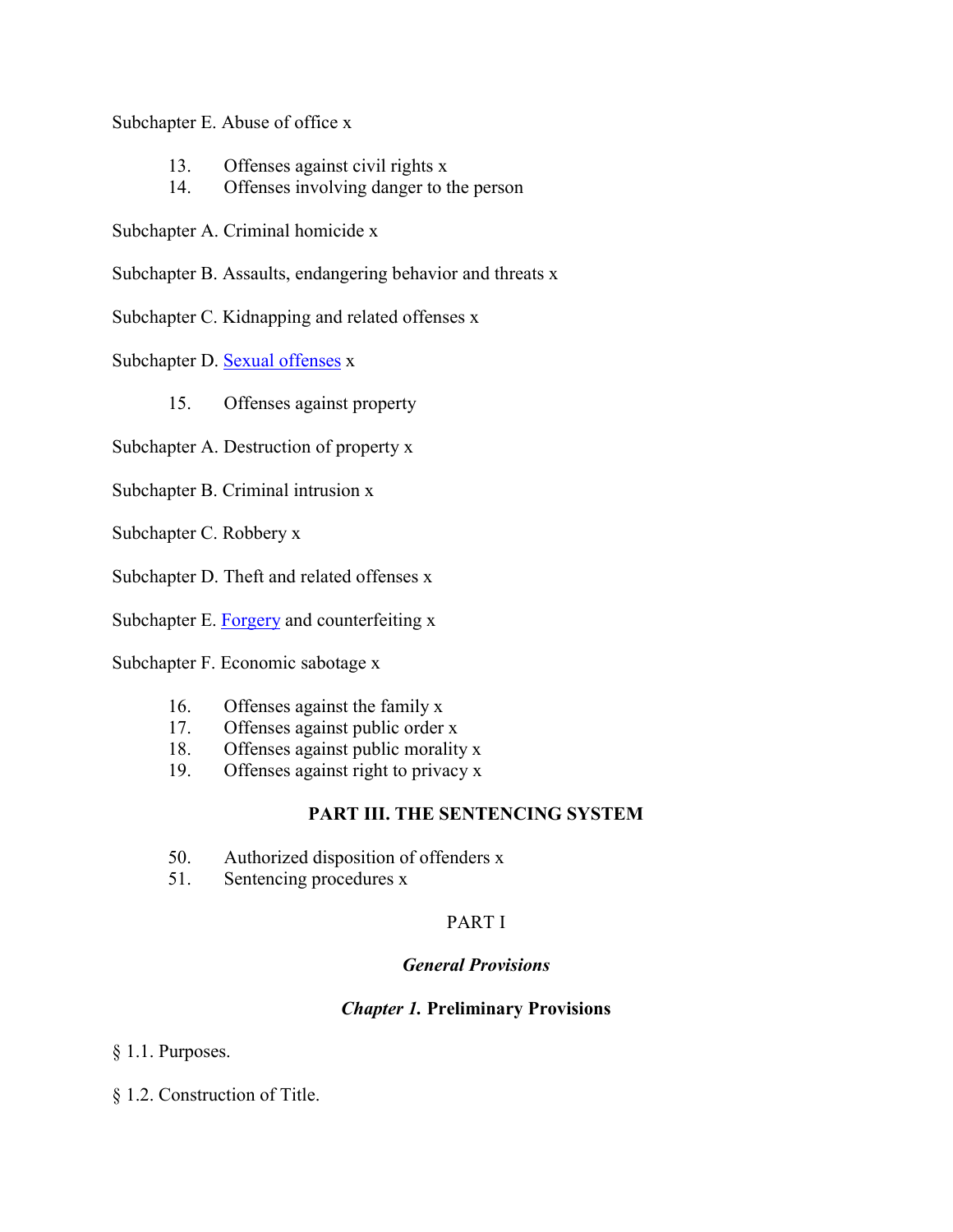§ 1.3. Application of Title to offenses committed before and after effective date.

- § 1.4. Territorial applicability.
- § 1.5. All offenses defined by statute; applications of general provisions of title.
- § 1.6. Affirmative defenses.
- § 1.7. General definitions.

#### **§ 1.1. Purposes.**

The general purposes of this title are to establish a system of prohibitions and penalties to deal with conduct that unjustifiably and inexcusably causes or threatens to harm those individual or public interests for which government protection of this kind is appropriate. To this end, the provisions of this title are intended to achieve the following objectives:

(a) To define adequately the act and mental state which constitute each offense;

(b) To safeguard conduct that is without guilt from condemnation as criminal;

(c) To prevent arbitrary or oppressive treatment of persons accused or convicted of crime;

(d) To insure the public safety through (i) the deterrent influence of the penalties hereinafter provided; (ii) insofar as feasible, the rehabilitation of those convicted of offenses; and (iii) such confinement as may be necessary to prevent likely recurrence of serious criminal behavior; (e) To prescribe the penalties which are appropriate to the seriousness of offenses and which are appropriate on applying the different methods of insuring public safety as named in paragraph (d).

#### **§ 1.2. Construction of title.**

The rule that a penal statute is to be strictly construed does not apply to this title, but the provisions herein shall be construed according to the fair import of their terms and when the language is susceptible of differing constructions it shall be interpreted to further the general purposes stated in Section 1.1 and the special purposes of the particular provisions involved.

#### **§ 1.3. Application of title to offenses committed before and after effective date.**

The provisions of this title shall apply to all offenses defined in this title and committed after the effective date thereof. The provisions of this title shall apply to all offenses defined outside this title and committed after the effective date thereof, unless the context otherwise requires. Offenses committed prior to the effective date of this title shall be governed by the law, statutory or non-statutory, existing at the time of the commission thereof, except that a defense or limitation on any penalty available under this title shall be available to any defendant tried or retried after the effective date. For the purposes of this section an offense has been committed prior to the effective date only if all elements of the offense occurred prior thereto.

#### **§ 1.4. Territorial applicability.**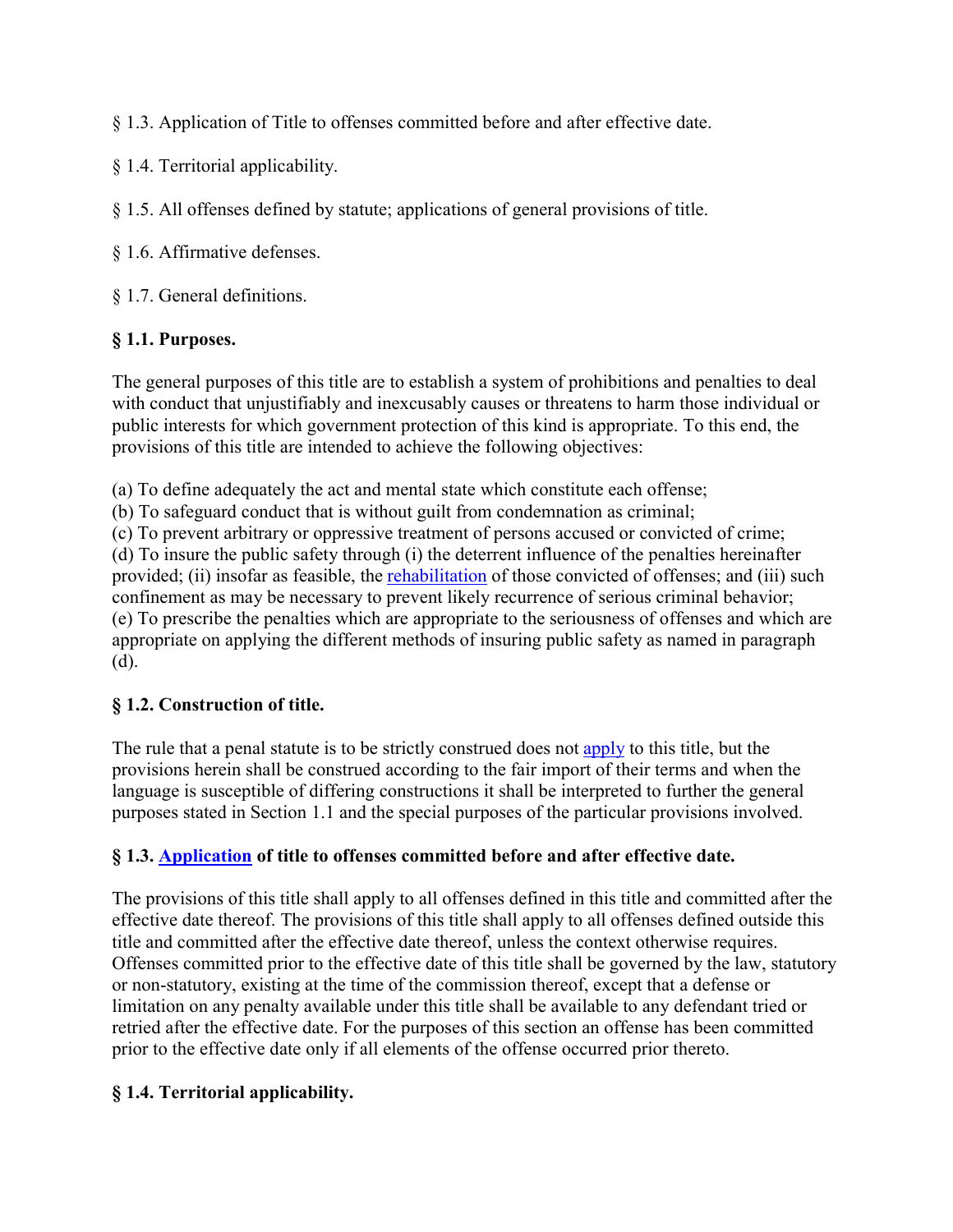*1. Extraterritorial jurisdiction.* Except as otherwise expressly provided, extraterritorial jurisdiction over an offense exists when:

(a) The offense is treason, or is espionage or sabotage by a national of Liberia; (b) The offense consists of forgery or counterfeiting, or an uttering of forged copies or counterfeits, of the seals, currency, stamps, passports, or public documents issued by the Government of Liberia;

(c) The accused participates outside Liberia in an offense against the laws of Liberia committed in whole or in part within Liberia or the offense constitutes an attempt, solicitation, or conspiracy to commit an offense within Liberia;

(d) The offense involves entry of a person or property into Liberia;

(e) The offense is committed by a public officer or employee who is outside the territory of Liberia because of his official duties or by a member of his household residing abroad; or (f) Jurisdiction is conferred upon Liberia by treaty.

*2. Offenses committed partly within Liberia.* A person is subject to prosecution in Liberia for an offense which he commits partly within Liberia. An offense is committed partly in Liberia if either the conduct which is an element of the offense or the result which is such an element, occurs within Liberia. In homicide, the "result" is either the physical contact which causes death or the death itself; and if the body of the homicide victim is found within Liberia, the death is presumed to have occurred within Liberia.

# **§ 1.5. All offenses defined by statute; application of general provisions of title.**

*1. All offenses statutory.* No conduct constitutes an offense unless it is a crime or infraction under this title or another statute of Liberia.

*2. Application of general provisions of title.* The provisions of part I of this title are applicable to offenses defined by other titles, unless otherwise provided by law.

# **§ 1.6. Affirmative defenses.**

*1. Affirmative defenses specified.* A ground for defense is affirmative when:

(a) It arises under a section of this title which so provides; or

(b) It relates to an offense defined by a statute other than this title and such statute so provides; or (c) It involves a matter of excuse of justification peculiarly within the knowledge of the defendant on which he can fairly be required to adduce supporting evidence.

*2. Raising of the issue.* Unless the prosecution's evidence raises the issue involved in an affirmative defense, the defendant, in order to raise the issue, must present some evidence of such defense.

*3. Burden of proof.* If the issue involved in an affirmative defense is raised, then the prosecution must sustain the burden of proving the defendant guilty beyond a reasonable doubt as to that issue together with all the other elements of the defense.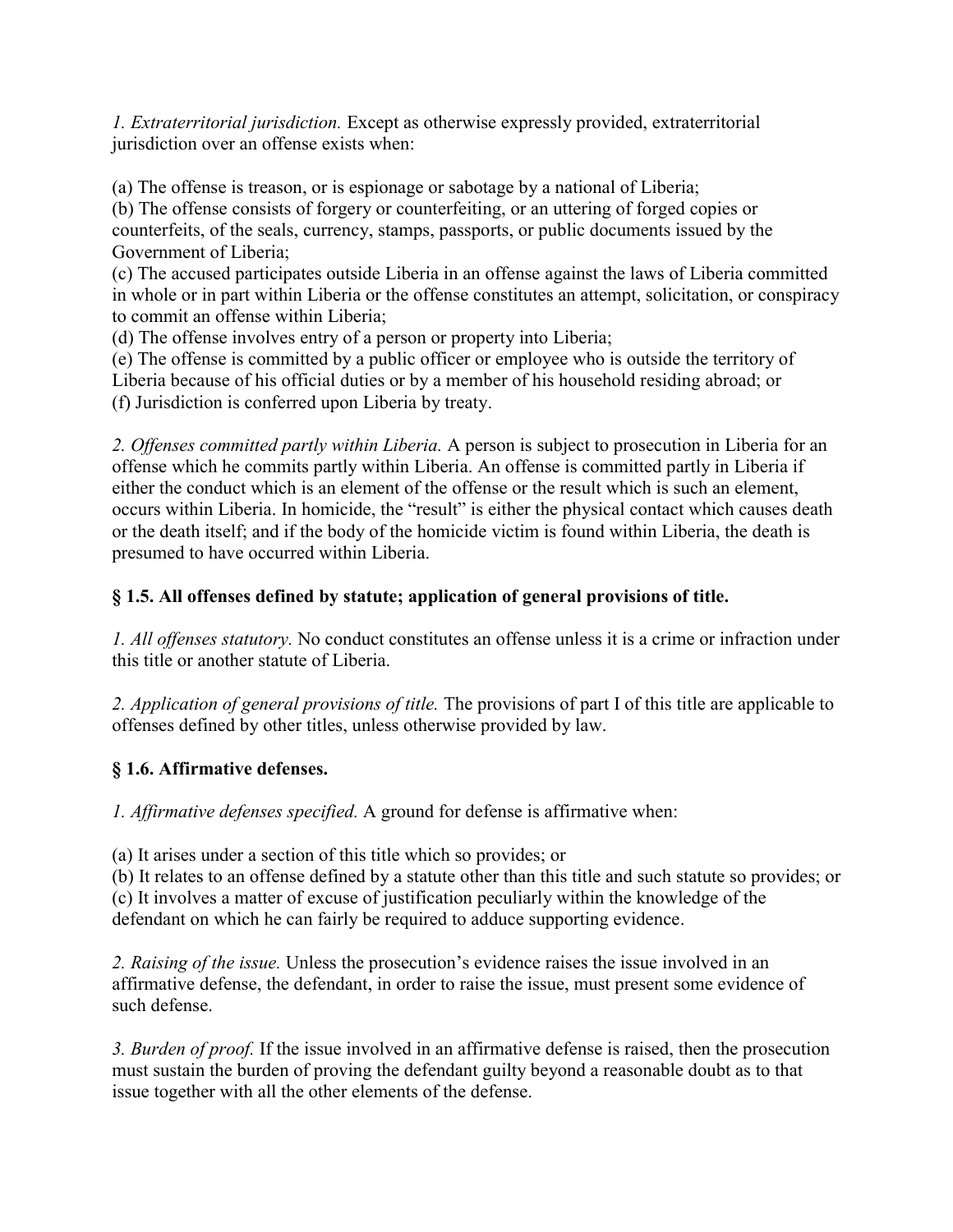#### **§ 1.7. General Definitions.**

In this title, unless a different meaning is plainly required:

(a) "act" or "action" means a bodily movement whether voluntary or involuntary;

(b) "actor" means any natural person and, where relevant, an organization;

(c) "bodily injury" means physical pain, illness or any impairment of physical function;

(d) "deadly weapon" means any firearm or other weapon, device, instrument, material or

substance, whether animate or inanimate, which in the manner is used or is intended to be used is known to be capable of producing death or serious bodily injury;

(e) "element of an offense" means (i) the forbidden conduct, including attendant circumstance;

(ii) the required culpability; (iii) any required result; and (iv) the non-existence of a defense as to which there is evidence in the case sufficient to give rise to a reasonable doubt on the issue;

(f) "force" means physical action;

(g) "human being" means a person who has been born and is alive;

(h) "intentionally" or "with intent" means purposely;

(i) "knowingly" or "with knowledge" has the meaning specified in section 2.2;

(j) "negligently" has the meaning specified in Section 2.2

(k) "person" means a human being, and where relevant, an organization;

(l) "public servant" means an officer or employee of the Government or a person authorized to act for or on behalf of the Government or serving the Government as an adviser or consultant. The term includes members of the Legislature, judges, and jurors;

(m) "purposely" or "with purpose" has the meaning specified in Section 2.2;

(n) "reasonably believes" means a belief which the actor is not reckless or negligent in holding;

(o) "recklessly" or "with recklessness" has the meaning specified in Section 2.2;

(p) "serious bodily injury" means bodily injury which creates a substantial risk of death or which causes serious permanent disfigurement, unconsciousness, extreme pain, or permanent or protracted loss or impairment of the function of any bodily member or organ;

(q) "thing of value" means a gain or advantage or anything regarded, or which might reasonably be regarded, by the beneficiary as a gain or advantage, including a gain or advantage to any other person;

(r) "thing of pecuniary value" means a thing of value in the form of money, tangible or intangible property, commercial interests or anything else the primary significance of which is economic gain;

(s) "willfully" has the meaning specified in Section 2.2.

# *Chapter 2.* **Basis of Criminal Liability**

§ 2.1. Requirement of voluntary conduct.

§ 2.2. Kinds of culpability.

§ 2.3. Requirement of culpability.

§ 2.4. Ignorance or mistake negating culpability.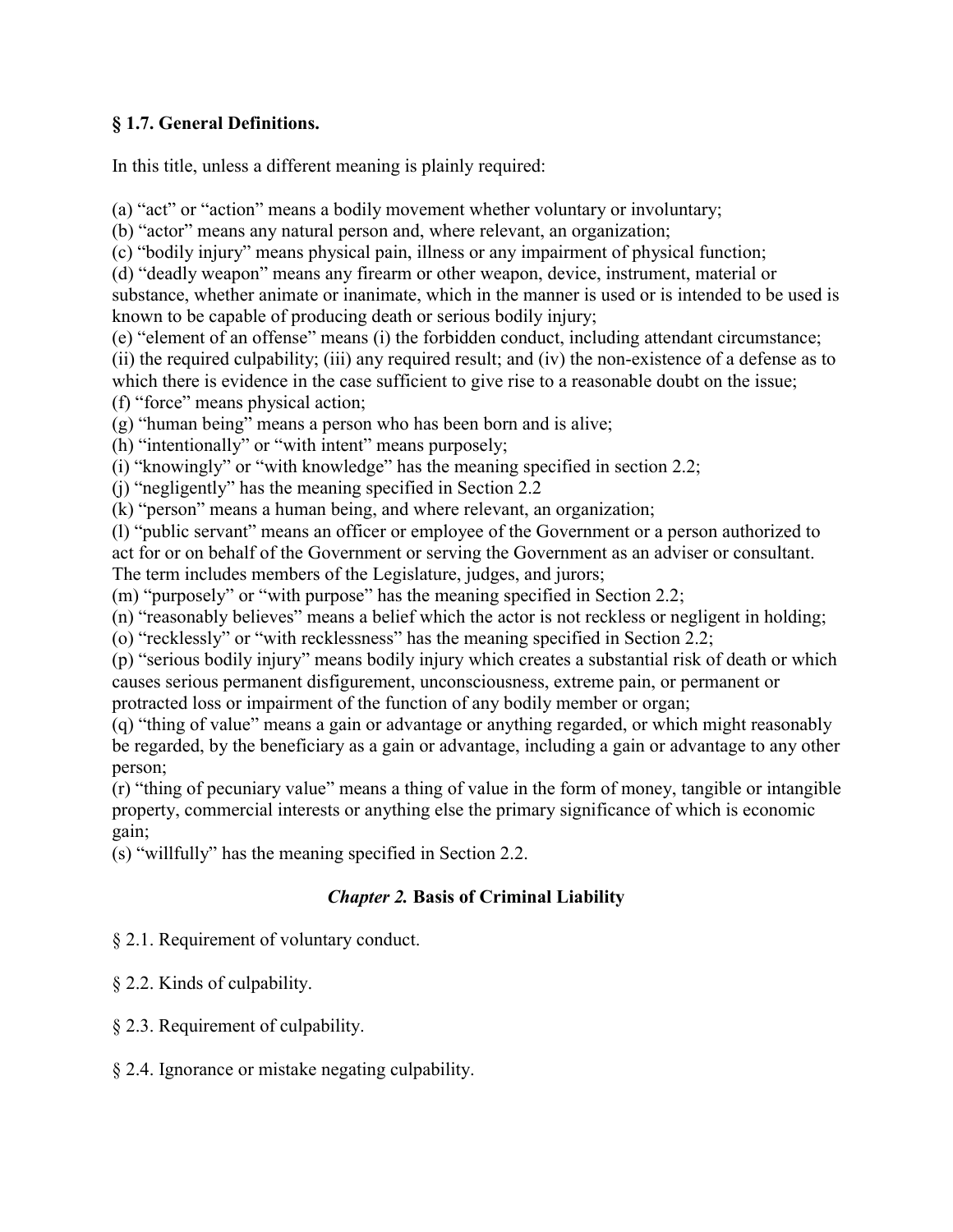#### **§ 2.1. Requirement of voluntary conduct.**

A person commits an offense only if he voluntarily engages in conduct, including an act, an omission or possession in violation of a statute which provides that the conduct is an offense.

#### **§ 2.2. Kinds of culpability.**

A person engages in conduct:

(a) "purposely" if, when he engages in the conduct, it is his conscious object to engage in conduct of that nature or to cause the result of that conduct

(b) "knowingly" if when he engages in the conduct he knows or has a firm belief unaccompanied by substantial doubt that he is doing so, whether or not it is his purpose to do so;

(c) "recklessly" if he engages in the conduct in conscious and clearly unjustifiable disregard of a substantial likelihood of the existence of the relevant facts or risks;

(d) "negligently" if he engages in the conduct in unreasonable disregard of a substantial likelihood of the existence of the relevant facts or risks;

(e) "willfully" if he engages in the conduct purposely or knowingly unless further requirements appear from the definition of the offense;

(f) "culpability" if he engages in the conduct purposely, knowingly, recklessly or negligently.

#### **§ 2.3. Requirement of culpability.**

*1. Culpability generally required.* Except as provided in paragraph 5, a person is not guilty of an offense unless he acted purposely, knowingly, recklessly, or negligently as the law may require, with respect to each material element of the offense.

*2. Degree of culpability required when not specified.* If a statute or regulation thereunder defining a felony or misdemeanor does not specify any culpability, the culpability that is required is established if the person acts purposely, knowingly, or recklessly with respect thereto.

*3. Specified culpability requirement satisfied by higher culpability.* If conduct is an offense if a person engages in it negligently, the conduct is an offense also if a person engages in it recklessly; the conduct is an offense also if a person engages in it purposely or knowingly. If conduct is an offense if a person engages in it knowingly, the conduct is an offense also if a person engages in it purposely.

*4. Knowledge or belief that conduct is an offense not required.* Except as otherwise expressly provided or unless the context otherwise requires, knowledge or belief that conduct is an offense, is not an element of the conduct constituting the offense.

*5. No requirement of culpability for infraction.* The requirement of culpability prescribed by paragraph 1 does not apply to offenses which constitute infractions unless the requirement involved is included in the definition of the offense or the court determines that its application is consistent with effective enforcement of the law defining the offense.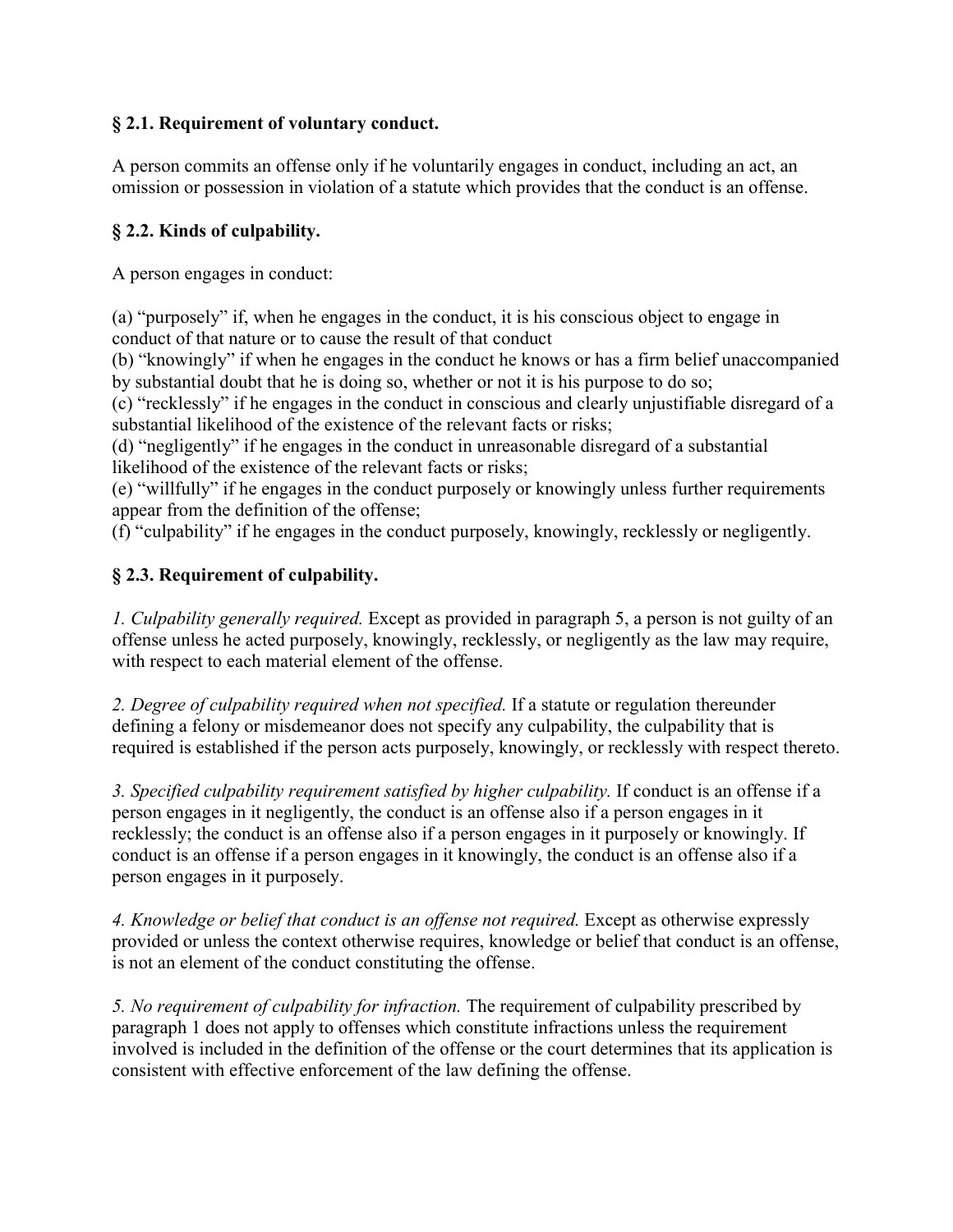#### **§ 2.4. Ignorance or mistake negating culpability.**

Ignorance or mistake as a matter of law or fact is a defense if the ignorance or mistake negates the purpose, knowledge, belief, recklessness or negligence required to establish a material element of the offense. Although ignorance or mistake would otherwise afford a defense to the offense charged, the defense is not available if the defendant would be guilty of another offense had the situation been as he supposed. In such case, however, the ignorance or mistake of the defendant shall reduce the grade and degree of the offense of which he may be convicted to those of the offense of which he would be guilty had the situation been as he supposed.

#### *Chapter 3.* **Complicity**

§ 3.1. Accomplices.

§ 3.2. Corporate criminal liability.

§ 3.3. Criminal liability of associations other than corporations.

§ 3.4. Individual criminal liability for conduct on behalf of organizations.

§ 3.5. Exemption of foreign ambassadors and public ministers from criminal liability.

#### **§ 3.1. Accomplices.**

*1. Liability defined.* A person is guilty of an offense committed by the conduct of another person when:

(a) Acting with the kind of culpability required for the offense, he causes or aids an innocent or irresponsible person to engage in such conduct; or

(b) With the purpose that an offense be committed, he commands, induces, procures, or aids such other person to commit it or having a legal duty to prevent its commission, he fails to make proper effort to do so. A person is liable under this paragraph by the effort for the conduct of another person when he is either expressly or by implication made not accountable for such conduct by the statute defining the offense or related provisions, because he is a victim of the offense or because the offense is so defined that his conduct is inevitably incident to its commission.

*2. Defense precluded.* Except as otherwise provided, in any prosecution in which liability of the defendant is based upon the conduct of another person, it is no defense that:

(a) The defendant does not belong to the class of persons who, because of their official status or other capacity or characteristic are by definition of the offense the only persons capable of directly committing it; or

(b) The person for whose conduct the defendant is being held liable has been acquitted, has not been prosecuted or convicted or has been convicted of a different offense, or is immune from prosecution, or for some other reason cannot be brought to justice.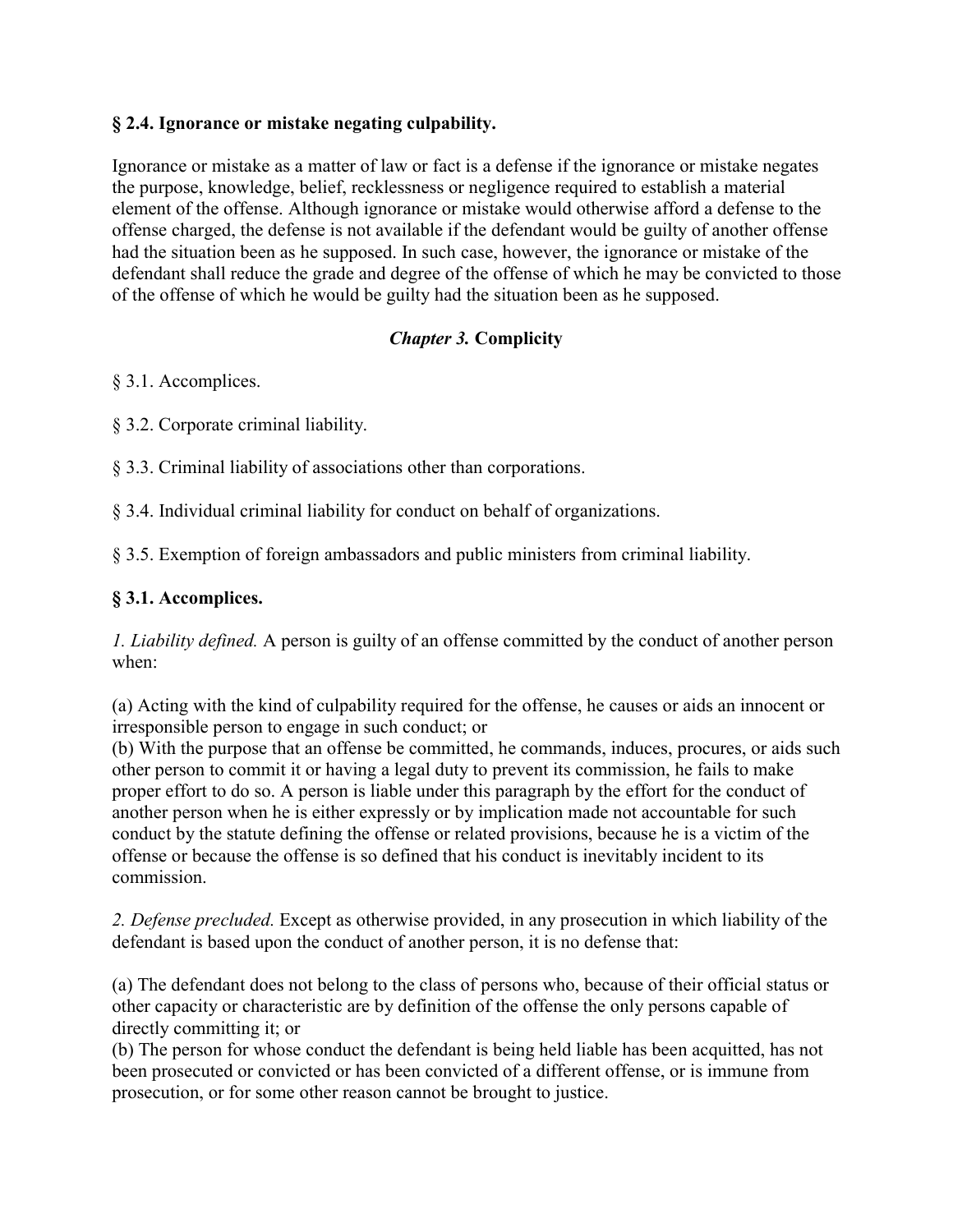*3. Affirmative defense of renunciation and withdrawal.* It is an affirmative defense in a prosecution under paragraph (1) that, under circumstances manifesting a voluntary and complete renunciation of his culpable intent, the defendant attempted to prevent the commission of the offense by taking affirmative steps which substantially reduced the likelihood of the commission thereof. A renunciation is not "voluntary and complete" if it is motivated in whole or in part by (a) a belief that circumstances exist which increase the probability of detection or apprehension of the defendant or an accomplice or which make more difficult the consummation of the offense, or (b) a decision to postpone the offense until another time or to substitute another victim or another but similar objective.

### **§ 3.2. Corporate criminal liability.**

*1. Liability defined.* A corporation may be convicted of the commission of the offense if:

(a) The conduct constituting the offense is engaged in by an agent of the corporation while acting within the scope of his employment and on behalf of the corporation unless the offense is one defined by a statute which indicates a legislative purpose not to impose criminal liability on corporations. If the law governing the offense designates the agents for whose conduct the corporation is accountable or the circumstances under which it is accountable, such provisions shall apply.

(b) The offense consists of an omission to discharge a specific duty of affirmative performance imposed on corporations by law, or

(c) The conduct constituting the offense is engaged in, authorized, solicited, requested, commanded, or recklessly tolerated by the board of directors or by a high managerial agent acting within the scope of his employment and in behalf of the corporation.

*2. Definition.* As used in this section:

(a) "corporation" does not include an entity organized as or by a governmental agency for the execution of a governmental program;

(b) "agent" means any director, officer, servant, employee or other person authorized to act in behalf of the corporation;

(c) "high managerial agent" means an officer of a corporation or any other agent of a corporation having duties of such responsibility that his conduct may fairly be assumed to represent the policy of the corporation.

*3. Defense.* In any prosecution of a corporation for the commission of an offense included within the terms of paragraph (1) (a) of this section other than an offense for which absolute liability has been imposed, it shall be a defense if the defendant proves by a preponderance of evidence that the high managerial agent having supervisory responsibility over the subject matter of the offense employed due diligence to prevent its commission. This paragraph shall not apply if it is plainly inconsistent with the legislative purpose in defining the particular offense.

#### **§ 3.3. Criminal liability of associations other than corporations.**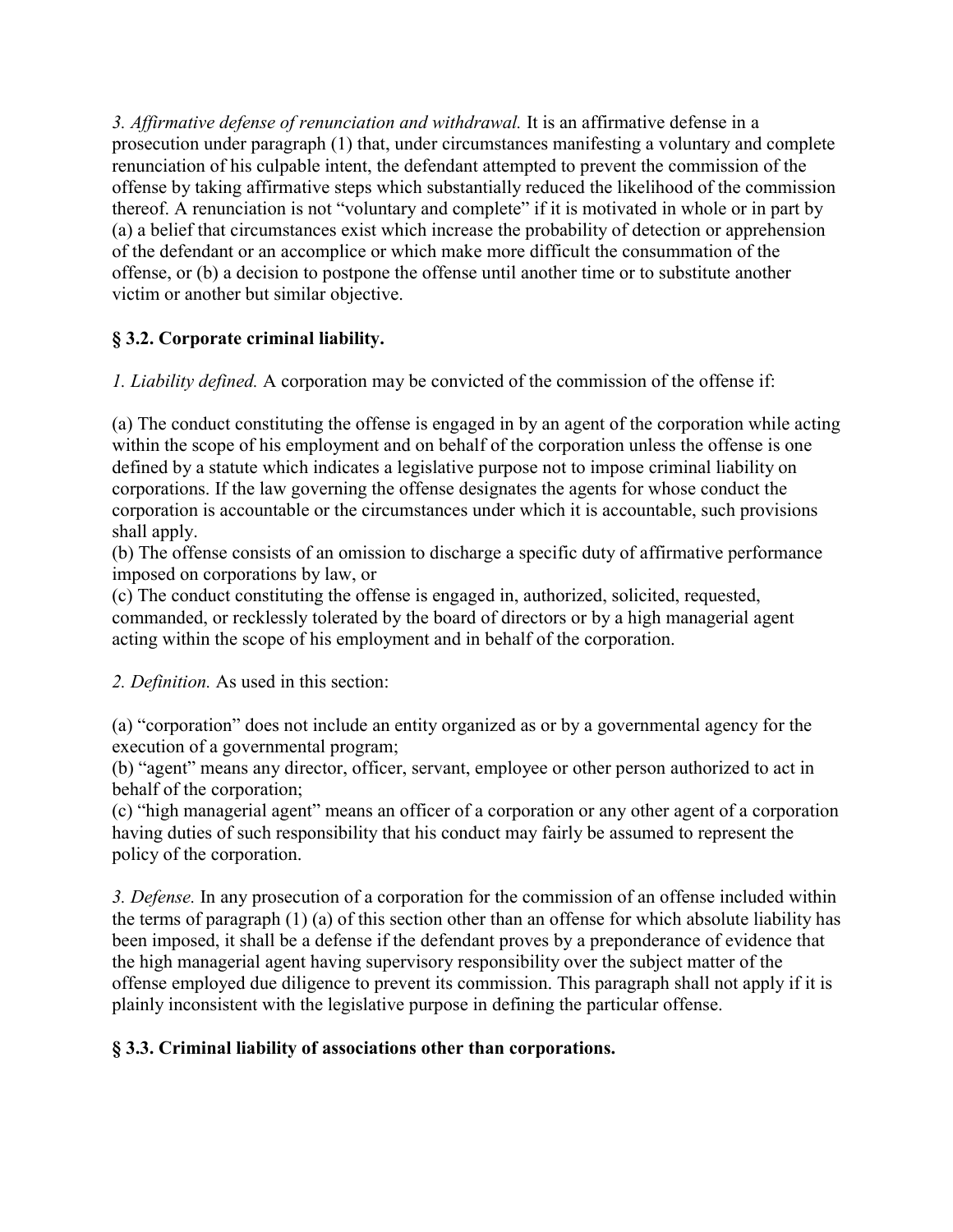A partnership, joint stock company or unincorporated association, including a cooperative association, may be convicted under circumstances corresponding to those set forth in section 3.2 with respect to corporations.

### **§ 3.4. Individual criminal liability for conduct on behalf of organizations.**

*1. Definition of "organization".* As used in this section, "organization" means a corporation, partnership, joint stock company, or unincorporated association, including a cooperative association.

*2. Conduct on behalf of organization.* A person is criminally liable for any conduct he performs or causes to be performed in the name of any organization or in its behalf to the same extent as if the conduct were performed in his own name or behalf.

*3. Omission.* Except as otherwise expressly provided, whenever a duty to act is imposed upon an organization by a statute or regulation thereunder any agent of the organization having primary responsibility for the subject matter of the duty is criminally liable for an omission to perform the required act to the same extent as if the duty were imposed directly upon himself.

*4. Accomplice of organization.* When an individual is convicted of an offense as an accomplice of an organization, he is subject to the sentence authorized when a natural person is convicted of that offense.

*5. Default in supervision.* A person responsible for supervising relevant activities of an organization is guilty of an offense if his willful default in supervision within the range of that responsibility contributes to the occurrence of an offense for which the organization may be convicted, except that if the latter offense is a felony, conviction under this paragraph shall be a misdemeanor of the first degree.

# **§ 3.5. Exemption of foreign ambassadors and public ministers from criminal liability.**

Ambassadors and public ministers of any foreign state or other persons enjoying diplomatic immunity together with members of the households and families shall not be subject to arrest, trial, service of criminal process, or conviction for offenses committed within Liberia, but the foregoing exemption shall not apply to any person who is a citizen of Liberia in the service of an ambassador, public minister or other person enjoying diplomatic immunity.

# *Chapter 4.* **Defenses Based on Lack of Criminal Responsibility**

§ 4.1. Immaturity.

§ 4.2. Intoxication.

§ 4.3. Mental disease or defect.

# **§ 4.1. Immaturity.**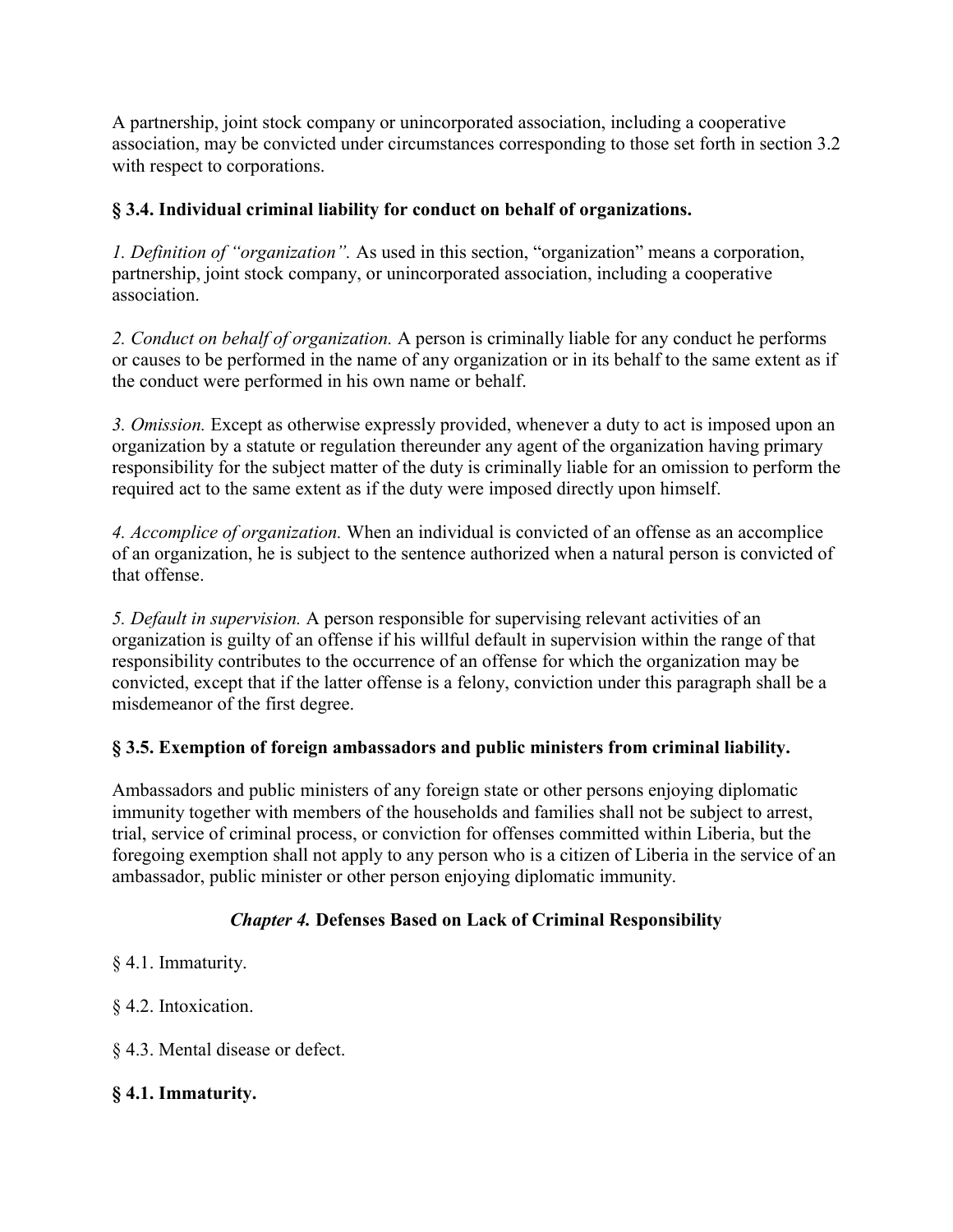A person is not criminally responsible for his behavior when he was less than sixteen years of age. In any prosecution for an offense, lack of criminal responsibility by reason of immaturity is an affirmative defense. A person under eighteen years of age commits an act which would be an offense if committed by a person over eighteen shall be subject to the provisions of the Juvenile Court Procedural Code (Judiciary Law, Ch. 11).

### **§ 4.2. Intoxication.**

*1. Defense precluded.* Except as provided in paragraph 4, intoxication is not, in itself a defense to a criminal charge; but in any prosecution for an offense, evidence of intoxication of the defendant may be offered by the defendant whenever it is relevant to negate an element of the offense charged, except as provided in paragraph 2.

*2. Recklessness.* When recklessness establishes an element of the offense, if the actor is unaware of a risk because of self–induced intoxication, such unawareness is immaterial.

*3. Not mental disease.* Intoxication does not in itself, constitute mental disease within the meaning of Section 4.3.

*4. When a defense.* Intoxication, by reason of which the actor at the time of his conduct lacks substantial capacity either to appreciate its criminality or to conform his conduct to the requirements of law, is an affirmative defense if

(a) it is not self-induced, or

(b) it is caused by substances which the actor has introduced into his body under duress.

*5. Definitions.* In this section:

(a) "intoxication" means a disturbance of mental or physical capacities resulting from the introduction of alcohol, drugs, or other substances into the body;

(b) "self-induced" means intoxication caused by substances which the actor knowingly introduces into his body, the tendency of which is to cause intoxication he knows or ought to know.

#### **§ 4.3. Mental disease or defect.**

A person is not criminally responsible for his conduct if at the time of such conduct as a result of mental disease or defect he lacks substantial capacity to form a rational judgment with regard to the criminality of such conduct or to conform his conduct to the requirements of law.

# *Chapter 5.* **Defense Involving Lack of Culpability**

#### **Subchapter A. Justification**

§ 5.1. General provisions.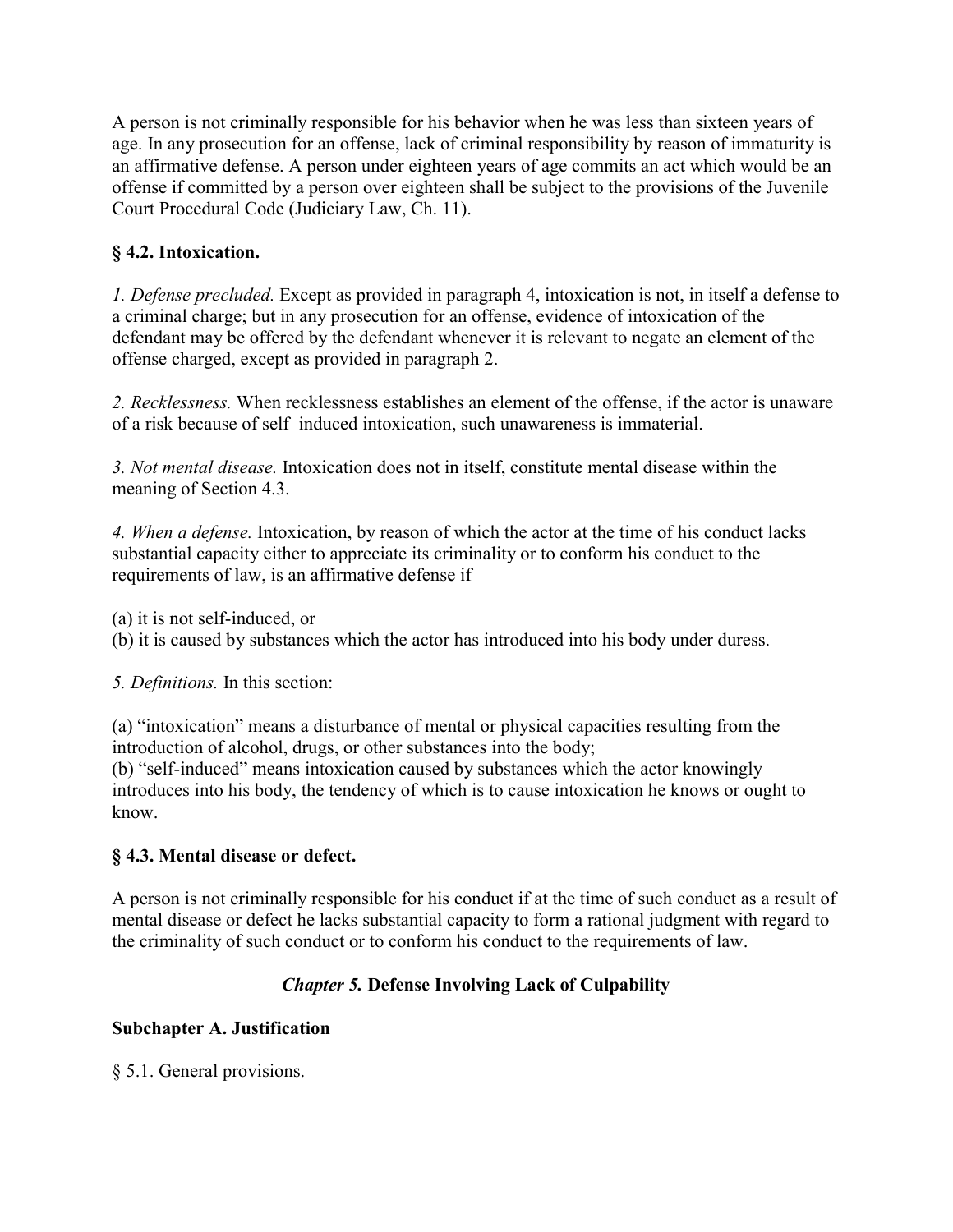§ 5.2. Execution of public duty.

- § 5.3. Self-defense.
- § 5.4. Defense of others.
- § 5.5. Defense of property.
- § 5.6. Use of force in effecting arrest or preventing escape from custody.
- § 5.7. Prevention of suicide or commission of a crime.
- § 5.8. Use of force by persons with special responsibility for care, discipline or safety of others.
- § 5.9. Mistake of law as to unlawfulness of force or legality of arrest.
- § 5.10. Conduct which avoids greater harm.
- § 5.11. Definitions for subchapter A.

#### **Subchapter B. Other defenses**

§ 5.20. Duress.

§ 5.21. Entrapment.

#### *Subchapter A.* **Justification**

#### **§ 5.1. General Provisions.**

*1. Defense.* Except as otherwise expressly provided, justification under this chapter is an affirmative defense.

*2. Danger to innocent persons.* If a person is justified in using force against another, but he recklessly or negligently injuries or creates a risk of injury to innocent persons, the justification afforded by this chapter is unavailable in a prosecution for such recklessness or negligence, as the case may be.

*3. When recklessness or negligence renders defense of justification unavailable.* When the person using force believes that the use of such force upon or toward the person of another is necessary for any of the purposes for which such belief would establish a justification under Section 5.2 through 5.8 but the person using force is reckless or negligent in having such belief, or in acquiring or failing to acquire any knowledge or belief, which is material to the justifiability of his use of force, the justification afforded by those sections is unavailable in a prosecution for an offense for which recklessness or negligence, as the case may be, suffices to establish culpability.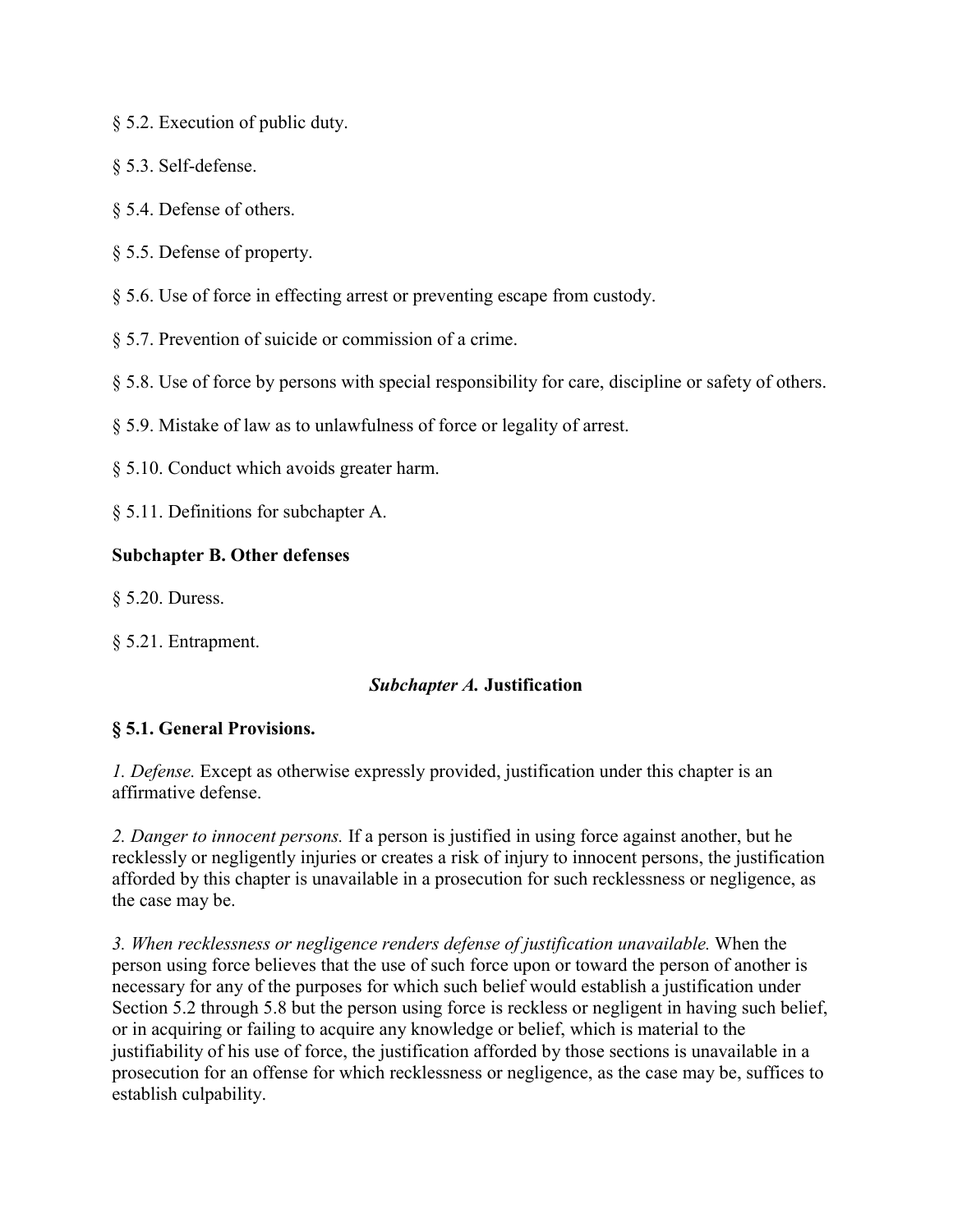*4. Civil remedy unimpaired.* That conduct may be justified within the meaning of this subchapter does not abolish or impair any remedy for such conduct which is available in any civil action.

*5. Excessive force.* A person is not justified in using more force than he believes to be necessary and appropriate under the circumstances.

# **§ 5.2. Execution of public duty.**

*1. Authority by law.* Subject to the other provisions of this title, conduct is justifiable when it is required or authorized by:

(a) The law defining the duties or functions of a public officer or the assistance to be rendered to such officer in the performance of his duties or

(b) The law governing the execution of legal process; or

(c) The judgment or order of a competent court or tribunal; or

(d) The law governing the armed services in the lawful conduct of war; or

(e) Any other provisions of law imposing a public duty.

*2. Use of force by persons assisting public officer.* A person who has been directed by a public officer to assist that public officer is justified in using force to carry out the public officer's direction unless action taken by the public officer is plainly unlawful.

*3. Belief in unlawfulness of authority.* The justification afforded by paragraph 1 applies when the actor believes his conduct to be required or authorized by the judgment or direction of a competent court or tribunal or in the lawful execution of legal process, notwithstanding lack of jurisdiction of the court or defect in the legal process.

*4. Deadly force.* The use of deadly force in execution of a public duty is not justified unless the use of such force is otherwise expressly authorized by law or occurs in the lawful conduct of war.

#### **§ 5.3. Self-defense.**

*1. Use of force justifiable in self-defense.* Subject to the provisions of this section and of section 5.9 the use of force upon or toward another person is justifiable when the actor believes that such force is immediately necessary for the purpose of protecting himself against the use of unlawful force by such other person on the present occasion.

*2. When use of force not justifiable.* The use of force is not justifiable under this section:

(a) To assist an arrest, execution of process, or other performance of duty by a person whom the person using force knows to be a public officer acting under color of law, but excessive force may be resisted; or

(b) If the person using force has intentionally provoked unlawful action by another person in order to cause bodily injury or death to such person, or has entered into mutual combat with another person or is the initial aggressor; but a person's use of defensive force after he withdraws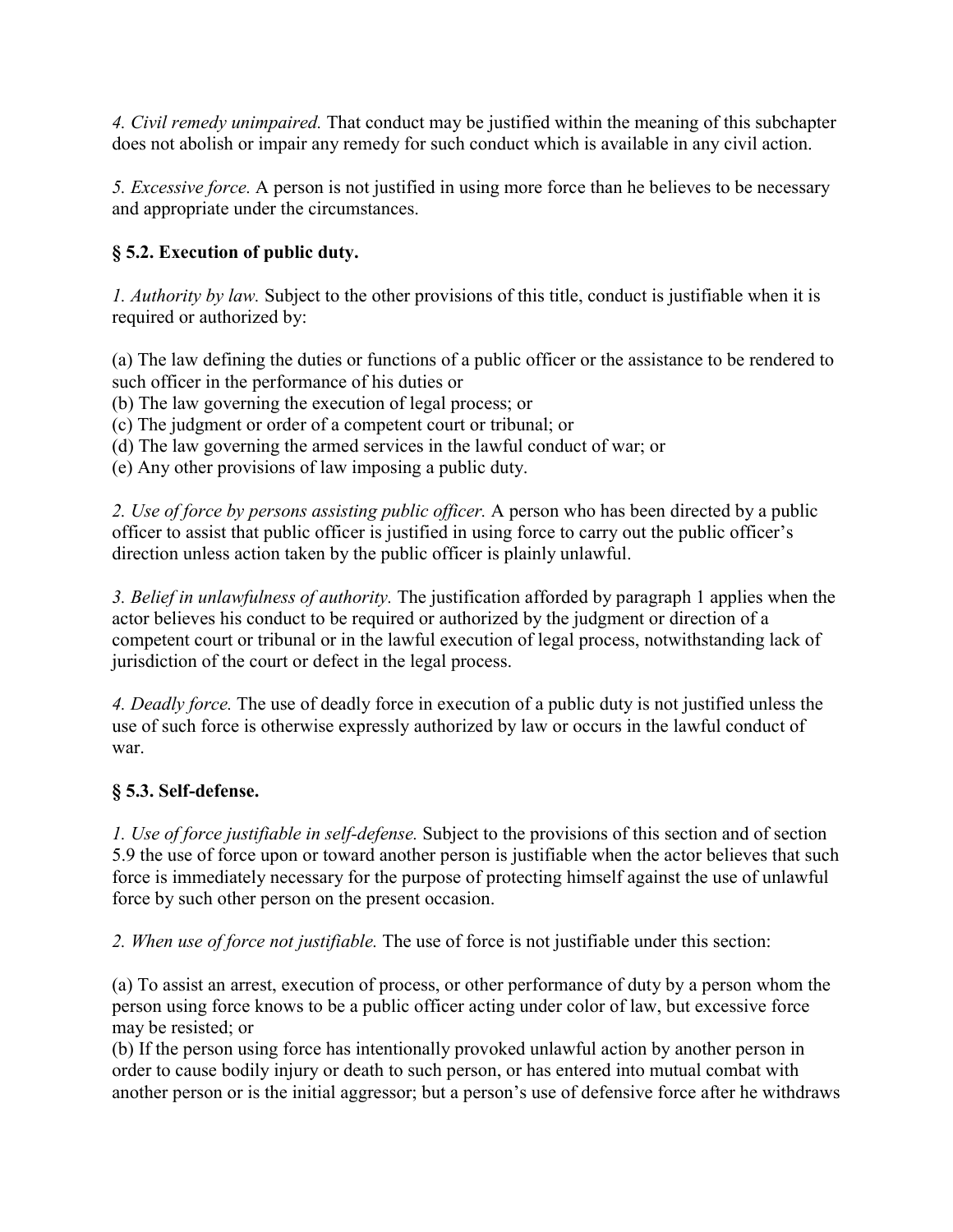from an encounter and indicates to the other person that he has done so is justified if the latter nevertheless continues or menaces unlawful action; or

(c) To resist force used by the occupier or possessor of property or by another person on his behalf, where the person using force is doing so under a claim of right to protect the property, except that the use of force is justifiable if;

· (i) The person using force is a public officer acting in the performance of his duties or a person lawfully assisting him therein or a person making or assisting in a lawful arrest; or

· (ii) The person using force has been unlawfully dispossessed of the property and is making a re-entry or reaction justified by Section 5.5; or

(iii) The person using such force believes it necessary to protect himself against death or serious bodily harm.

*3. Deadly force.* The use of deadly force is not justifiable under this section unless the person using force believes that such force is necessary to defend himself against death, serious bodily harm, kidnapping, rape or sodomy compelled by force or threat; nor is it justifiable if the person using force knows that he can avoid the necessity of using such force with complete safety by retreating or by surrendering possession of a thing to a person asserting a claim of right thereto or by complying with a demand that he abstain from any action which he has no duty to take, except that:

(a) The person using force is not obliged to retreat from his dwelling or place of work, unless he is the initial aggressor or is assailed in his place of work by another person whose place of work the person using force knows it to be; and

(b) A public officer justified in using force in the performance of his duties, or a person justified in using force in his assistance, or a person justified in using force in making an arrest or preventing an escape, is not obliged to desist from efforts to perform such duty, effect such arrest, or prevent such escape, because of resistance or threatened resistance by or on behalf of the person against whom such action is directed.

*4. Use of force justifiable without abstaining from unlawful action.* Except as required by paragraph 2 and 3 of this section, a person employing defensive force may estimate the necessity thereof under the circumstances as he believes them to be when the force is used without retreating, surrendering possession, doing any other act which he has no legal duty to do or abstaining from any lawful action.

*5. Use of confinement as defensive force.* The justification afforded by this section extends to the use of confinement as defensive force only if the person using such force takes all reasonable measure to terminate the confinement as soon as he knows that he safely can, unless the person confined has been arrested on a charge of crime.

#### **§ 5.4. Defense of others.**

*1. Use of force justifiable for defense of other persons.* Subject to the provisions of this section and of section 5, the use of force upon or toward the person of another is justifiable to defend a third person when: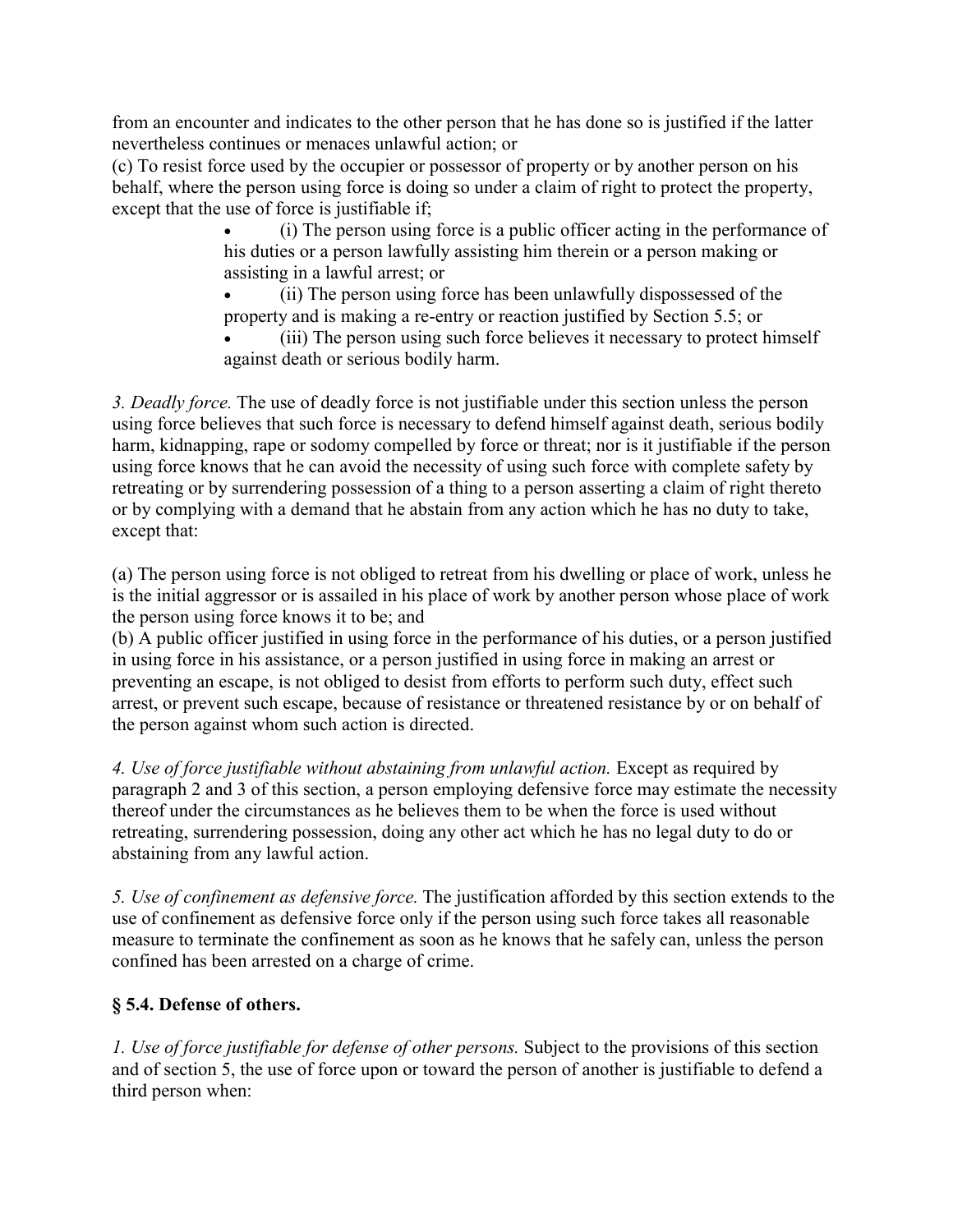(a) The person using force would be justified under Section 5.3 using such force to protect himself against the injury he believes to be threatened to the person whom he seeks to defend; and

(b) Under the circumstances as the person using force believes them to be, the person whom he seeks to defend would be justified in using such protective force, and

(c) The person using force believes that his intervention is necessary for the protection of such other person.

*2. When use of force conditional on retreat or other action.* Notwithstanding paragraph 1 of this section:

(a) When the person using force would be obliged under section 5.3 to retreat, to surrender the possession of a thing or to comply with a demand before using force in self-defense, he is not obliged to do so before using force in defense of another, unless he knows that he can thereby secure the complete safety of such other person; and

(b) When the person whom the person using force seeks to protect would be obliged under section 5.3. to retreat, to surrender the possession of a thing or to comply with a demand if he knew that he could obtain complete safety by so doing, the person using force is obliged to try to cause him to do so before using force in his defense if the person using force knows that he can obtain complete safety in that way, and

(c) Neither the person using force nor the person whom he seeks to defend is obliged to retreat when in the other's dwelling or place of work to any extent than in his own.

# **§ 5.5. Defense of property.**

*1. Use of force justifiable.* Subject to the provisions of this section and Section 5.9, the use of force upon or toward the person of another is justifiable when the person using force believes that such force is immediately necessary:

(a) To prevent or terminate an unlawful entry or other trespass upon land or a trespass against or the unlawful carrying away of tangible, movable property, provided that such land or moveable property is, or is believed by the person using force to be, in his possession or in the possession of another person for whose protection he acts; or

(b) To effect a re-entry upon land or to retake tangible movable property, provided that the person using force believes that he or the person by whose authority he acts or a person from whom such other person derives title was unlawfully dispossessed of such land or movable property and is entitled to possession, and provided, further, that:

· (i) the force is used immediately or on the fresh pursuit after such dispossession; or

· (ii) in the case of movable property, the person using force believes that the person against whom he uses force has the claim of right to the possession of the property.

*2. When request to desist necessary.* Except in those situations where the use of force by means of a device or instrumentality is allowable under paragraph 3, the use of force is justifiable under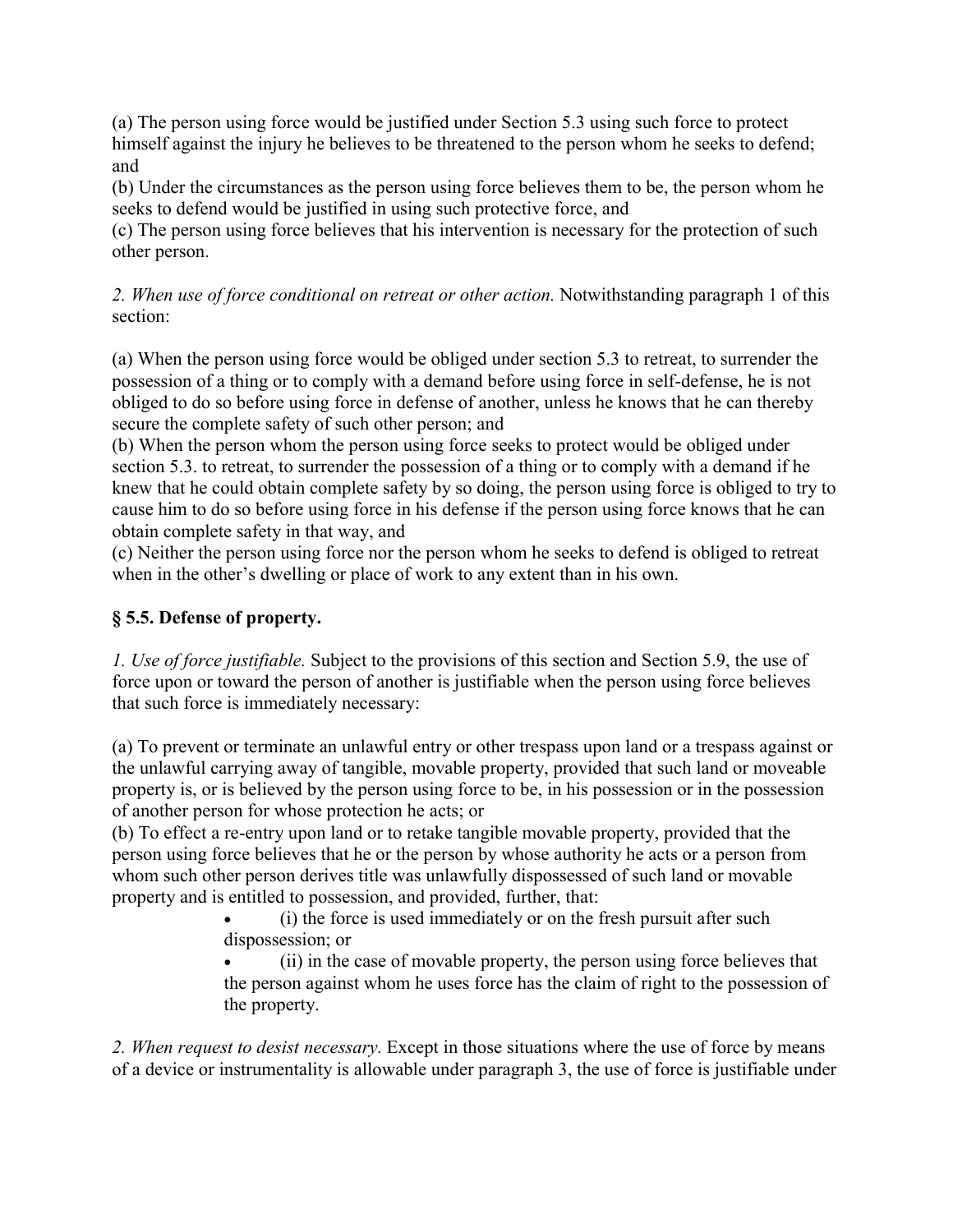this section only if the person using force first requests the person whom such force is used to desist his interference with the property, unless the person using force believes that:

(a) Such request would be useless; or

(b) It would be dangerous to himself or another person to make the request; or

(c) Substantial damage would be done to the property protected before the request could effectively be made.

*3. Use of device or instrumentality to protect property.* The justification afforded by this section extends to the use of a device or instrumentality for the purpose of protecting property only if:

(a) The use of the particular device or instrumentality to protect the property is reasonable under the circumstances as the actor believes them to be; and

(b) The device or instrumentality is one customarily used for such a purpose or reasonable care is taken to make known to probable intruders the fact that it is used.

*4. Use of confinement as protective force.* The justification afforded by this section extends to the use of confinement as protective force only if the person using such force takes all reasonable measures to terminate the confinement as soon as he knows that he can do so with safety to the property, unless the person confined has been arrested on a charge of crime.

*5. Use of force to pass wrongful obstructor.* The use of force to pass a person whom the person using force believes to be purposely or knowingly and unjustifiably obstructing the person using force from going to a place to which he may lawfully go is justifiable, provided that:

(a) The person using force believes that the person against whom he uses force has no claim of right to obstruct the person using force; and

(b) The person using force is not being obstructed from entry or movement on land which he knows to be in the possession or custody of the persons obstructing him, or in the possession or custody of another person by whose authority the obstructor acts unless force may be used justifiably under paragraph  $1(b)(i)$ ; and

(c) The force used is not greater than would be justifiable if the obstructor were using force against him to prevent his passage. The provisions of this paragraph do not, however, derogate from the right of a person to use force to enter premises declared justifiable under Section 5.2 of this title or Section 5.6 of this title or Section 10.3(3) of the Criminal Procedure Law (method of making an arrest).

*5. Deadly force.* The use of deadly force is not Justifiable under this section unless the person using force believes that:

(a) The person against whom the force is used is attempting to dispossess him of his dwelling otherwise than under a claim of right to its possession; or

(b) The person against whom the force is used is attempting to commit or consummate arson, burglary, robbery or other felonious theft or property destruction and either:

· (i) has employed or threatened deadly force against or in the presence of the person claiming justification for using force; or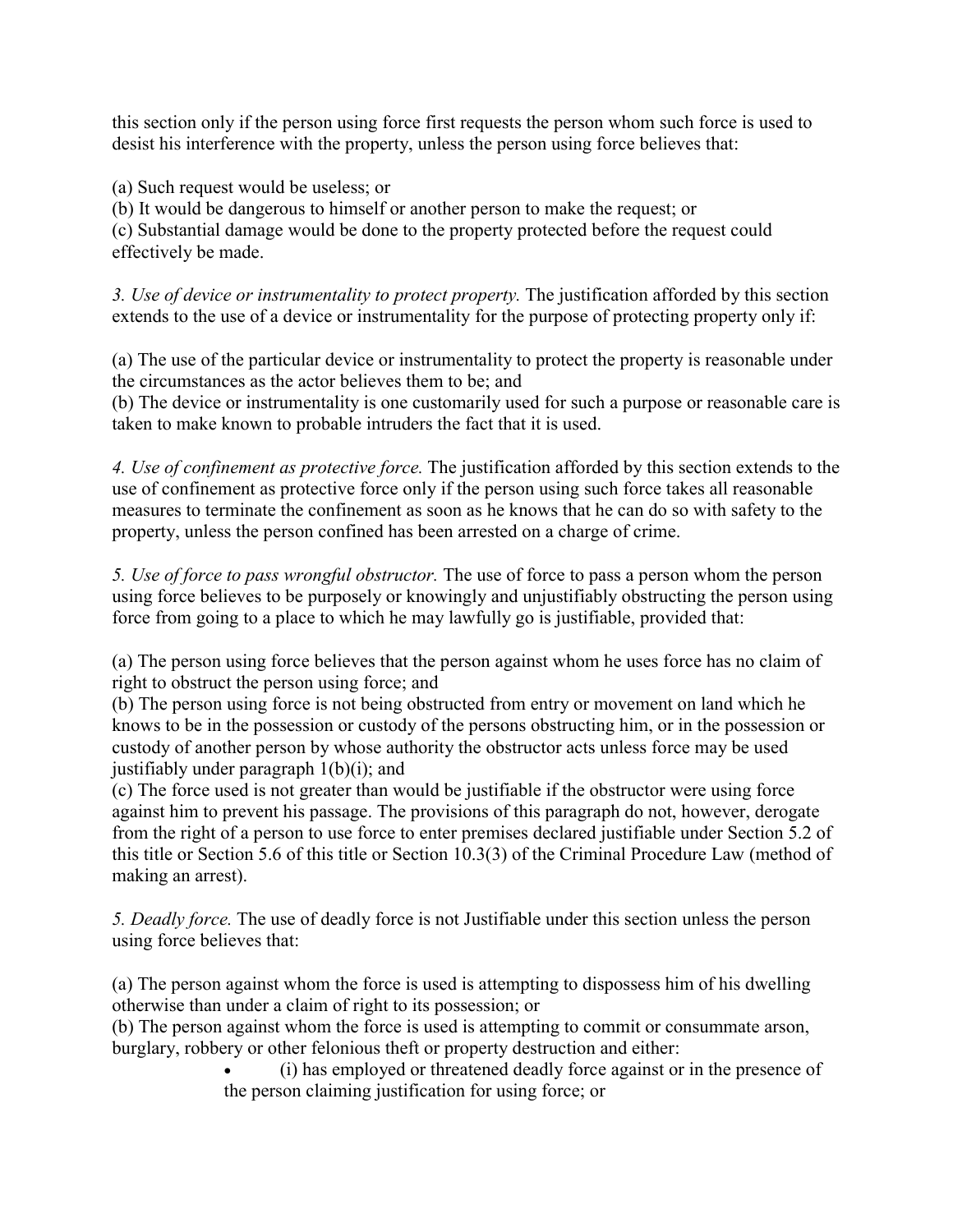· (ii) the use of force other than deadly force to prevent the commission of the crime would expose the person charged with using deadly force on another in his presence to substantial danger of serious bodily harm.

#### **§ 5.6. Use of force in effecting arrest or preventing escape from custody.**

*1. Force justifiable in effecting arrest.* Subject to the provision of this section and Section 5.9, the use of force upon or toward the person of another is justifiable when the actor is making or assisting in making arrest and the actor believes that such force is immediately necessary to effect a lawful arrest.

*2. Limitations on the use of force.* The use of force is not justifiable under paragraph (1) unless:

(a) The actor makes known the purpose of the arrest, as required by Section 10.8 and 10.10 of the Criminal Procedure Law; and

(b) When the arrest is made under a warrant, the warrant is valid or is believed by the actor to be valid.

*3. Use of deadly force to effect arrest.* The use of deadly force is not justifiable to effect an arrest unless all the following circumstances are present:

(a) The arrest is for a felony; and

(b) The person effecting the arrest is authorized to act as a peace officer or is assisting a person whom he believed to be authorized to act as peace officer; and

(c) The actor believes that the force employed creates no substantial risk of injury to innocent persons; and

(d) The actor believes that the crime for which the arrest is made involved conduct including the use or threatened use of deadly force; or there is a substantial risk that the person to be arrested will cause death or serious bodily harm if his apprehension is delayed.

*4. Force justifiable in preventing escape from custody.* The use of force to prevent the escape of an arrested person from custody is justifiable when the force could justifiably have been employed to effect the arrest under which the person is in custody. A guard or other person authorized to act as a peace officer is justified in using any force, including deadly force, which he believes to be immediately necessary to prevent the escape of a person from a jail, prison, or other institution for the detention of persons charged with or convicted of a crime.

#### **§ 5.7. Prevention of suicide or commission of a crime.**

*1. When force justifiable.* The use of force upon or toward the person of another is justifiable when the person using force believes that such force is immediately necessary to prevent such other person from committing suicide or inflicting serious bodily harm upon himself, or committing or consummating the commission of a felony against the internal security of the Republic, or a crime involving or threatening bodily harm, damage to or loss of property, or a breach of the peace, except that any limitations imposed by the other provisions of this chapter on the justifiable use of force in self-defense, for the defense of others, the protection of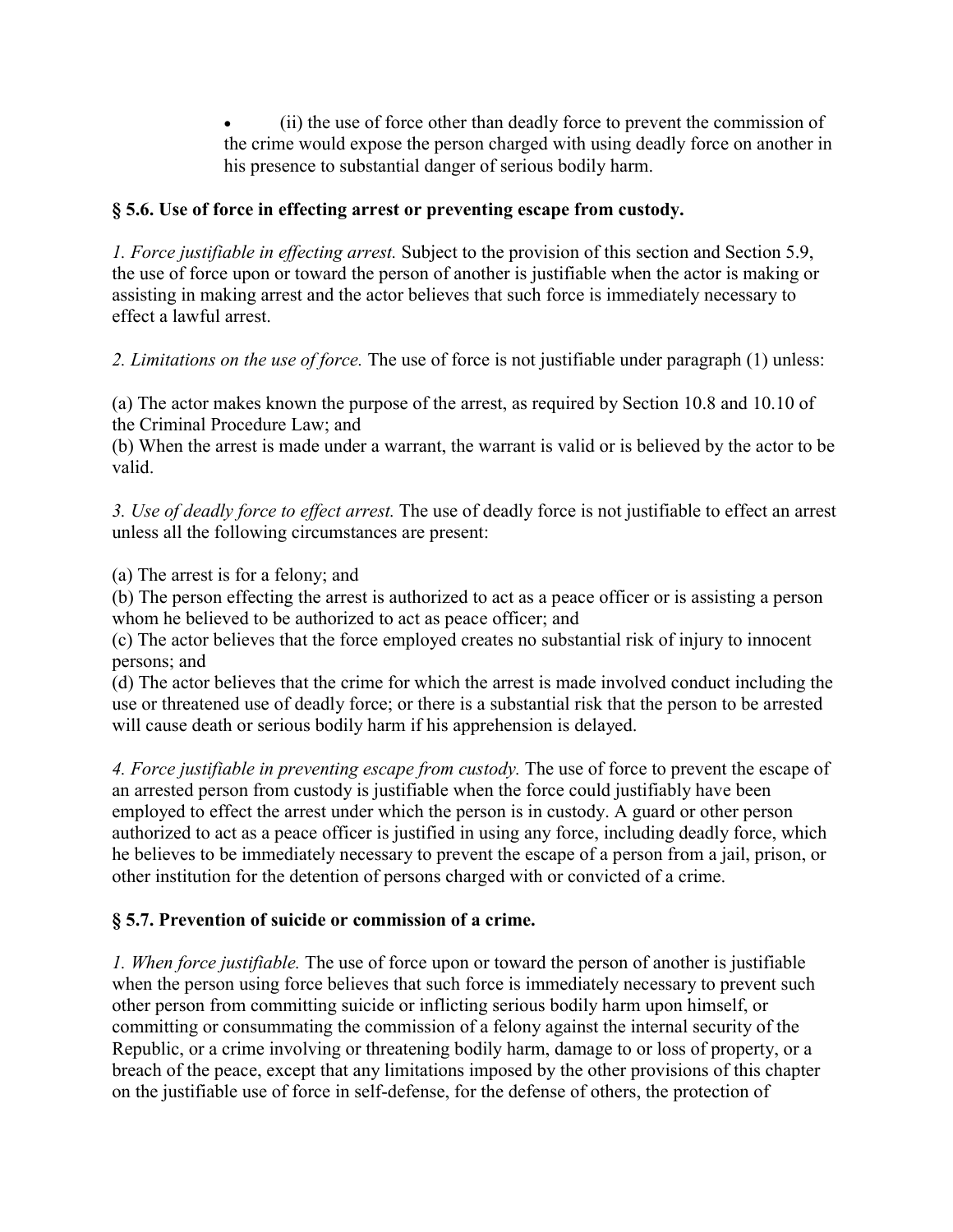property, the effectuation of an arrest or the prevention of an escape from custody shall apply notwithstanding the criminality of the conduct against which such force is used.

*2. Deadly force.* The use of deadly force is not in any event justifiable under this section unless:

(a) The person using force believes that there is a substantial risk that the person whom he seeks to prevent from committing a crime will cause death or serious bodily harm to another unless this commission or the consummation of the crime is prevented and that the use of such force presents no substantial risk of injury to innocent persons; or

(b) The person using force is authorized by law to suppress riots or mutinies and believes that the use of such force is necessary to suppress a riot or mutiny after the rioters or mutineers have been ordered to disperse and warned, in any particular manner that the law may require, that such force will be used if they do not obey.

*3. Confinement.* The justification afforded by this section extends to the use of confinement as preventive force only if the person using such force takes all reasonable measures to terminate the confinement as soon as he knows that he safely can, unless the person confined has been arrested on a charge of crime.

#### **§ 5.8. Use of force by persons with special responsibility for care, discipline, or safety of others.**

*1. Parent, guardian or teachers.* The use of force upon or toward the person of another is justifiable if the actor is the parent, guardian, or other person responsible for the care and supervision of a minor under eighteen years old or teacher or other person responsible for the care and supervision of such a minor for a special purpose, or a person acting at the direction of any of the foregoing persons, if the force is used for the purpose of safeguarding or promoting his welfare including prevention and punishment of his misconduct, and the maintenance of proper discipline. The force used for these purposes must not be designed to cause or known to create a substantial risk of causing death, serious bodily injury, disfigurement or degradation.

*2. Guardian of incompetent.* The use of force upon or toward the person of another is justifiable if the actor is the guardian or other person similarly responsible for the general care and supervision of an incompetent person and the force is used for the purpose of safeguarding or promoting his welfare, including the prevention of his misconduct or when he is in a hospital or other situation for this care and custody, for the purpose of maintaining reasonable discipline in the institution. The force used for these purposes must not be designed to cause or known to create a substantial risk of causing death, serious bodily injury, disfigurement or degradation

*3. Doctor or other therapist*. The use of force upon or toward the person of another is justifiable if the actor is a doctor or other therapist or a person assisting him at his direction and the force is used for the purpose of administering a recognized form of treatment which the person using force believes to be adapted to promoting the physical or mental health of the patient if the treatment is administered (a) in an emergency or (b) with the consent of the patient or, if the patient is a minor or an incompetent person, with the consent of his parent, guardian, or other person entrusted with his care and supervision.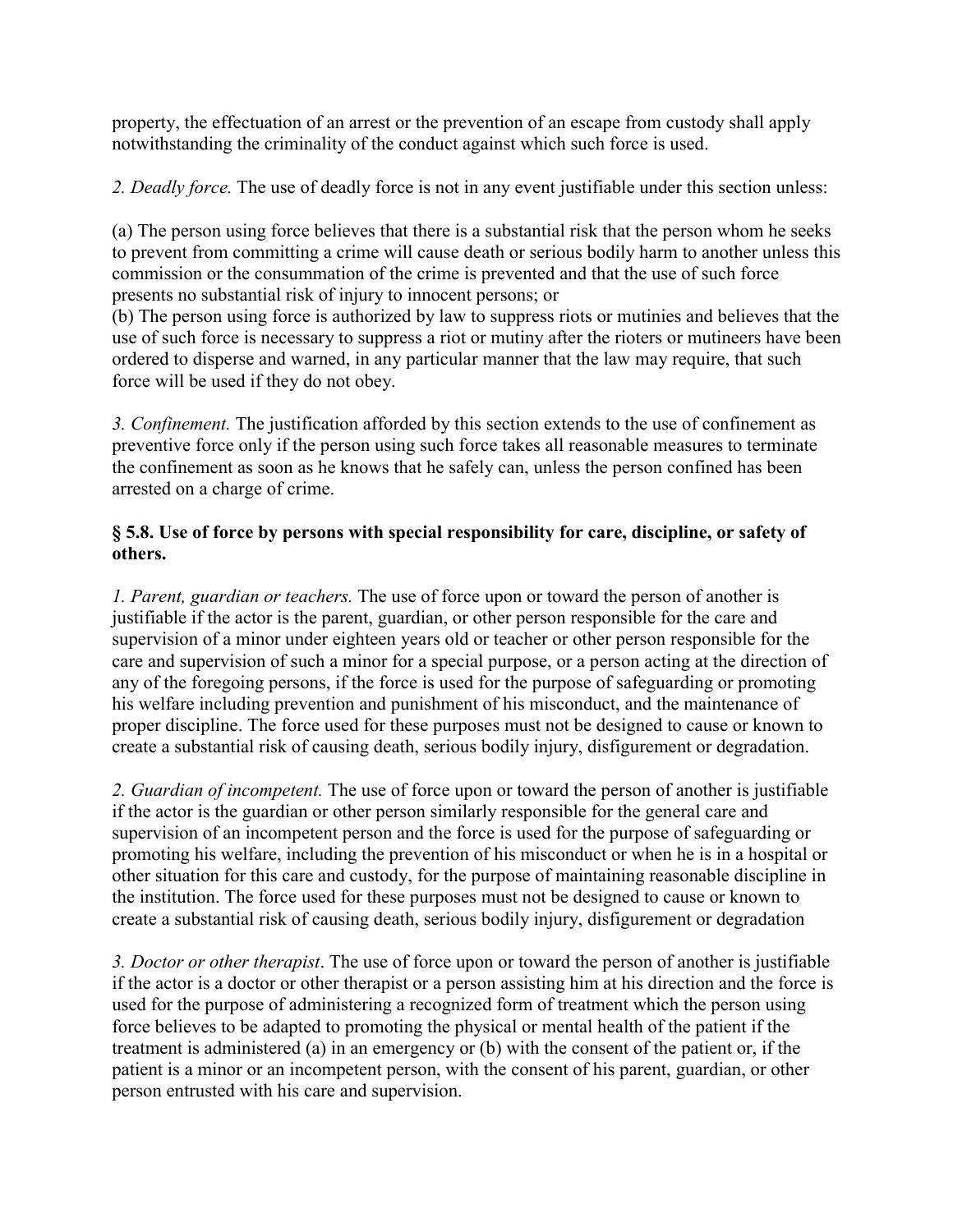*4. Official or employee of correctional institution.* The use of force upon or toward the person of another is justifiable if the actor is a warden or other authorized official or employee of a correctional institution and the force is used for the purpose of enforcing the lawful rules or procedures of the institution. The force used for these purposes must not be of a nature or degree forbidden by Chapter 34 (Imprisonment) of the Criminal Procedure Law, and deadly force may be used only when otherwise justifiable under this chapter.

*5. Person responsible for safety and order of vessel or aircraft.* The use of force upon or toward the person of another is justifiable if the actor is responsible for the safety and order of a vessel or an aircraft or a person acting at his direction and the force is used to prevent interference with the operation of the vessel or aircraft, or obstruction of the execution of a lawful order. Deadly force may be used only when otherwise justifiable under this chapter.

*6. Persons maintaining safety and order in vehicle or place of assembly.* The use of force upon or toward the person of another is justifiable if the actor is authorized or required by law to maintain safety and order in a vehicle, train, or other carrier or in a place where others are assembled and the force is used for such purpose. Deadly force may be used only when otherwise justifiable under this chapter.

### **§ 5.9. Mistake of law as to unlawfulness of force or legality of arrest.**

The justification afforded by Section 5.3 through 5.7 is unavailable when:

(a) The belief of the actor in the unlawfulness of the force or conduct against which he employs protective force on his behalf in the lawfulness of an arrest which he endeavors to affect by force is erroneous; and

(b) His error is due to ignorance or mistake as to the provision of this title, any other provision of the Criminal Law or the law governing the legality of an arrest or search.

#### **§ 5.10. Conduct which avoids greater harm.**

Conduct is justified if the actor believes it is necessary to avoid harm clearly greater than the harm which might result from such conduct and the situation developed through no fault of the actor; provided that neither this title nor other law defining the offense provides exceptions or defenses dealing with the specific situation involved; and a legislative purpose to exclude the justification claimed does not otherwise plainly appear. The necessity and justifiability of such conduct may not rest upon considerations pertaining only to the morality and advisability of the penal statute defining the offense; either in its general application or with respect to its application to a particular class of cases arising thereunder.

# **§ 5.11. Definitions for subchapter A.**

In this chapter:

(a) "force" means physical action, threat or menace against another and includes confinement; (b) "deadly force" means force which a person uses with the purpose of causing, or which he knows to create a substantial risk of causing death or serious bodily injury. Purposely firing a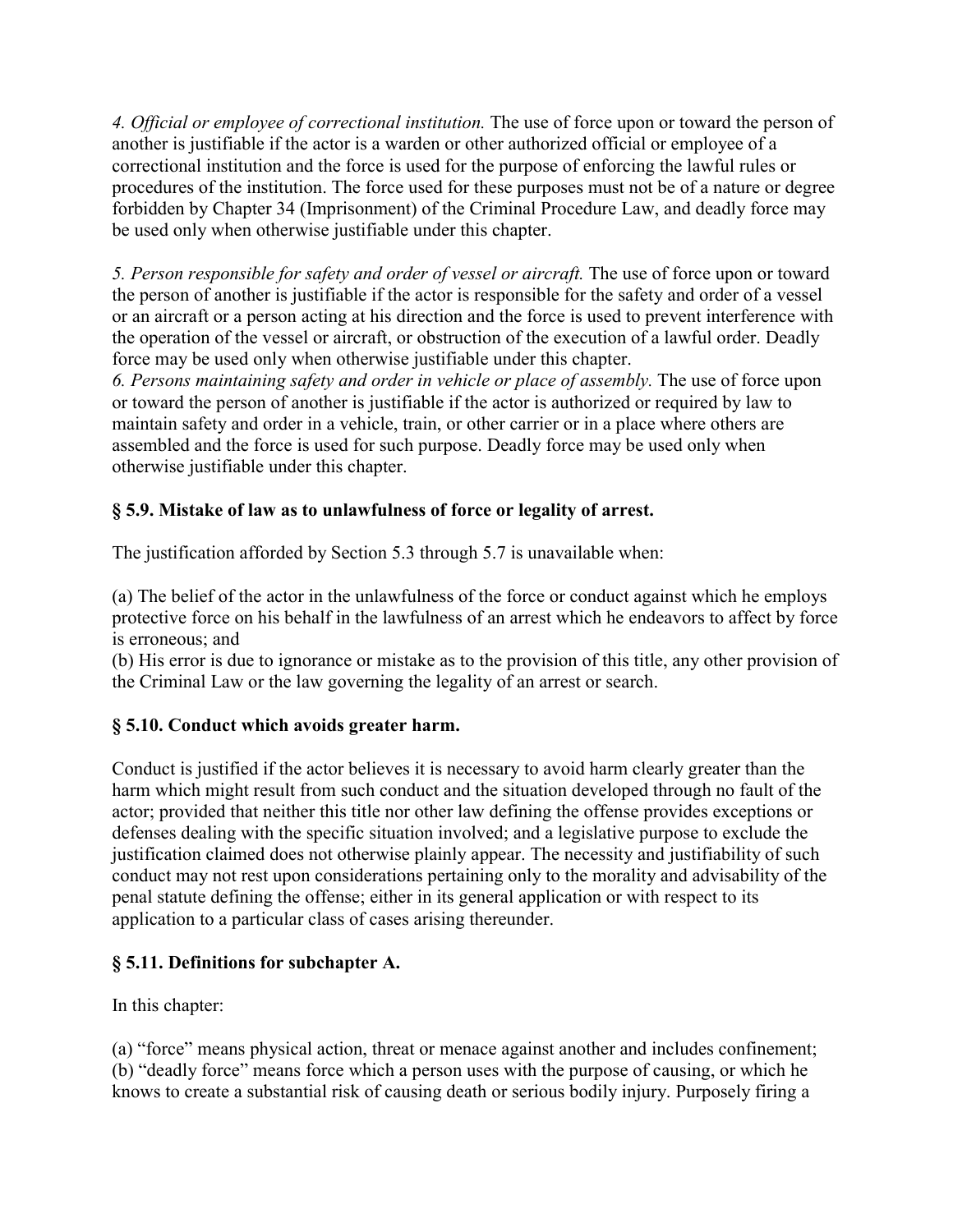firearm in the direction of another person or at a moving vehicle in which another person is believed to be, constitutes deadly force. A threat to cause death or serious bodily injury by the production of a weapon or otherwise, so long as the actor's purpose is limited to creating an apprehension that he will use deadly force if necessary, does not constitute deadly force; (c) "dwelling" means any building or structure, though movable or temporary, or a portion thereof, which is for the time being a person's home, or place of lodging.

#### *Subchapter B.* **Other Defenses**

#### **§ 5.20. Duress.**

*1. Defense to prosecution.* In a prosecution for any offense it is an affirmative defense that the actor engaged in the prescribed conduct because he was coerced to do so by the use of, or a threat to use, unlawful force against his person or the person of another, which a person of reasonable firmness in his situation would have been unable to resist.

*2. When defense precluded.* The defense defined in this section is not available to a person who by voluntarily entering into a criminal enterprise, or otherwise, willfully or recklessly placed himself in a situation in which it was foreseeable that he would be subjected to duress. The defense is also unavailable if he was negligent in placing himself in such a situation, whenever negligence suffices to establish culpability for the offense charged.

*3. Women acting on command of husband.* It is not a defense that a woman acted on the command or in the presence of her husband, unless she acted under such coercion as would establish a defense under this section.

*4. Conduct justifiable under Section 5.10.* When the conduct of the actor would otherwise be justifiable under section 5.10, this section does not preclude such defense.

#### **§ 5.21. Entrapment.**

*1. Definition.* A public law enforcement official or a person acting in cooperation with such an official perpetrates an entrapment if for the purpose of obtaining evidence of the commission of an offense he solicits, encourages or otherwise induces another person to engage in conduct constituting such offense when he is not otherwise disposed to do. Conduct merely affording a person an opportunity to commit an offense does not constitute entrapment.

*2. Entrapment a defense.* Except as provided in paragraph 3 of this section, a person prosecuted for an offense shall be acquitted if he proves by a preponderance of the evidence that this conduct occurred in response to an entrapment.

*3. When defense unavailable.* The defense afforded by this section is unavailable when causing or threatening bodily injury is an element of the offense charged and the prosecution is based on conduct causing or threatening such injury to a person other than the person perpetrating the entrapment.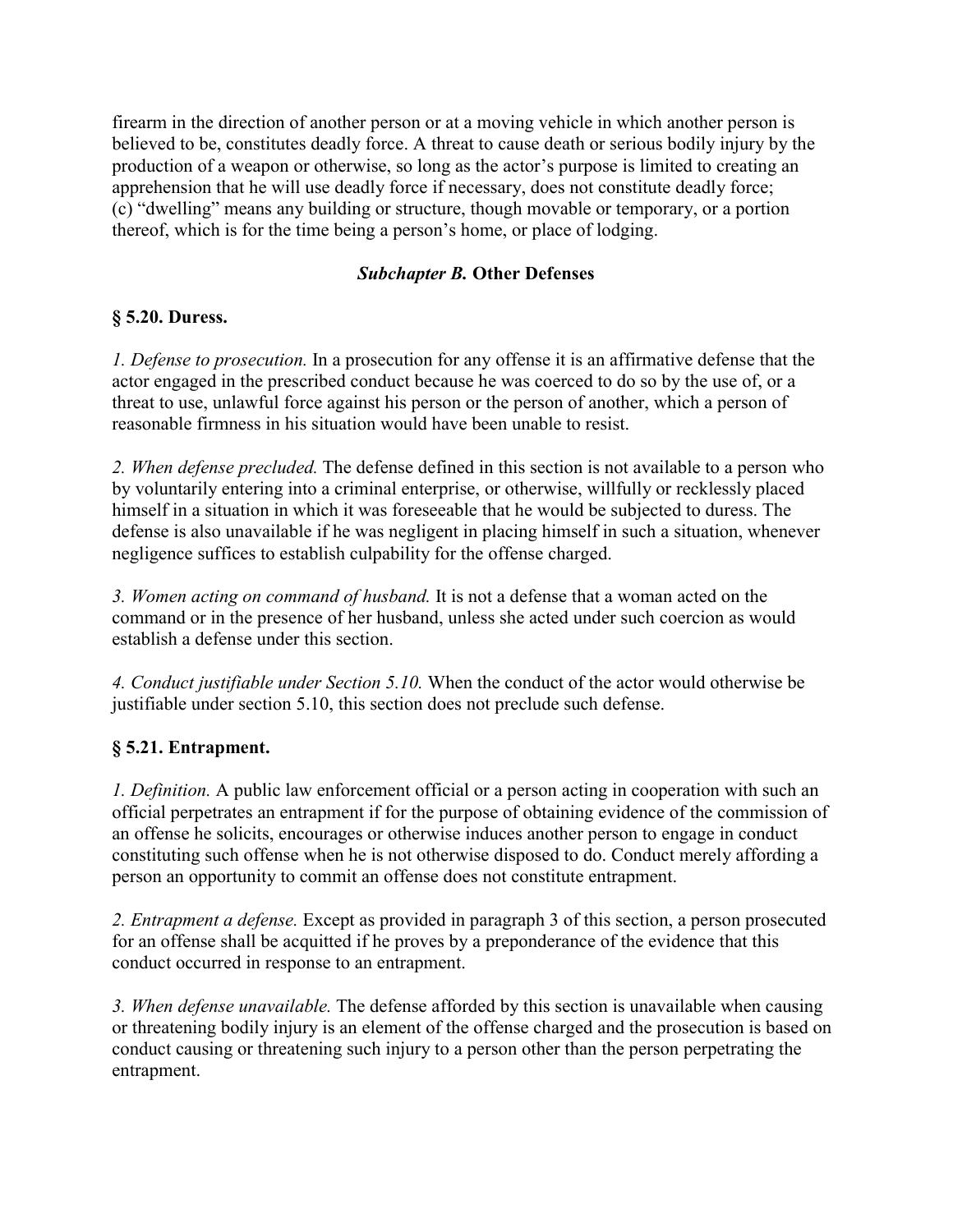#### **PART II.**

#### **SPECIFIC OFFENSES**

#### *Chapter 10.* **Inchoate Offenses**

§ 10.1. Criminal attempt.

§ 10.2. Criminal facilitation.

§ 10.3. Criminal solicitation.

§ 10.4. Criminal conspiracy.

§ 10.5. Multiple convictions.

#### **§ 10.1. Criminal attempt.**

*1. Offense*. A person is guilty of criminal attempt if, acting with the kind of culpability otherwise required for commission of an offense, he purposely engages in conduct constituting a substantial step toward commission of the offense. A substantial step is any conduct, whether act, commission, or possession, which is strongly corroborative of the firmness of the actor's intent to complete the commission of the offense. Factual or legal impossibility of commission of the offense is not a defense if the offense could have been committed had the attendant circumstances been as the actor believed them to be.

*2. Conduct designed to aid another to commit a crime*. A person who engages in conduct intending to aid another to commit an offense is guilty of criminal attempt if the conduct would establish his complicity under Section 3.1 were the offenses committed by the other person, even if the other is not guilty of committing or attempting the offense.

*3. Renunciation.* It is a defense to prosecution under this section that, under circumstances manifesting a voluntary and complete renunciation of his culpable intent, the defendant avoided the commission of the offense attempted by abandoning his culpable effort and, if where abandonment was insufficient to accomplish such avoidance, by taking further steps which prevented the commission thereof. A renunciation is not "voluntary and complete" if it is motivated in whole or in part by (a) a belief that a circumstance exists which increases the probability of detection or apprehension of the defendant or an accomplice or which makes more difficult the consummation of the offense or (b) a decision to postpone the offense until another time or to substitute another victim or another but similar objective.

*4. Grading.* Criminal attempt is an offense of the same class as the offense attempted, except that (a) an attempt to commit a felony of the first degree shall be a felony of the second degree, and (b) whenever it is established by the preponderance of the evidence at sentencing that the conduct constituting the attempt did not come dangerously close to commission of the offense,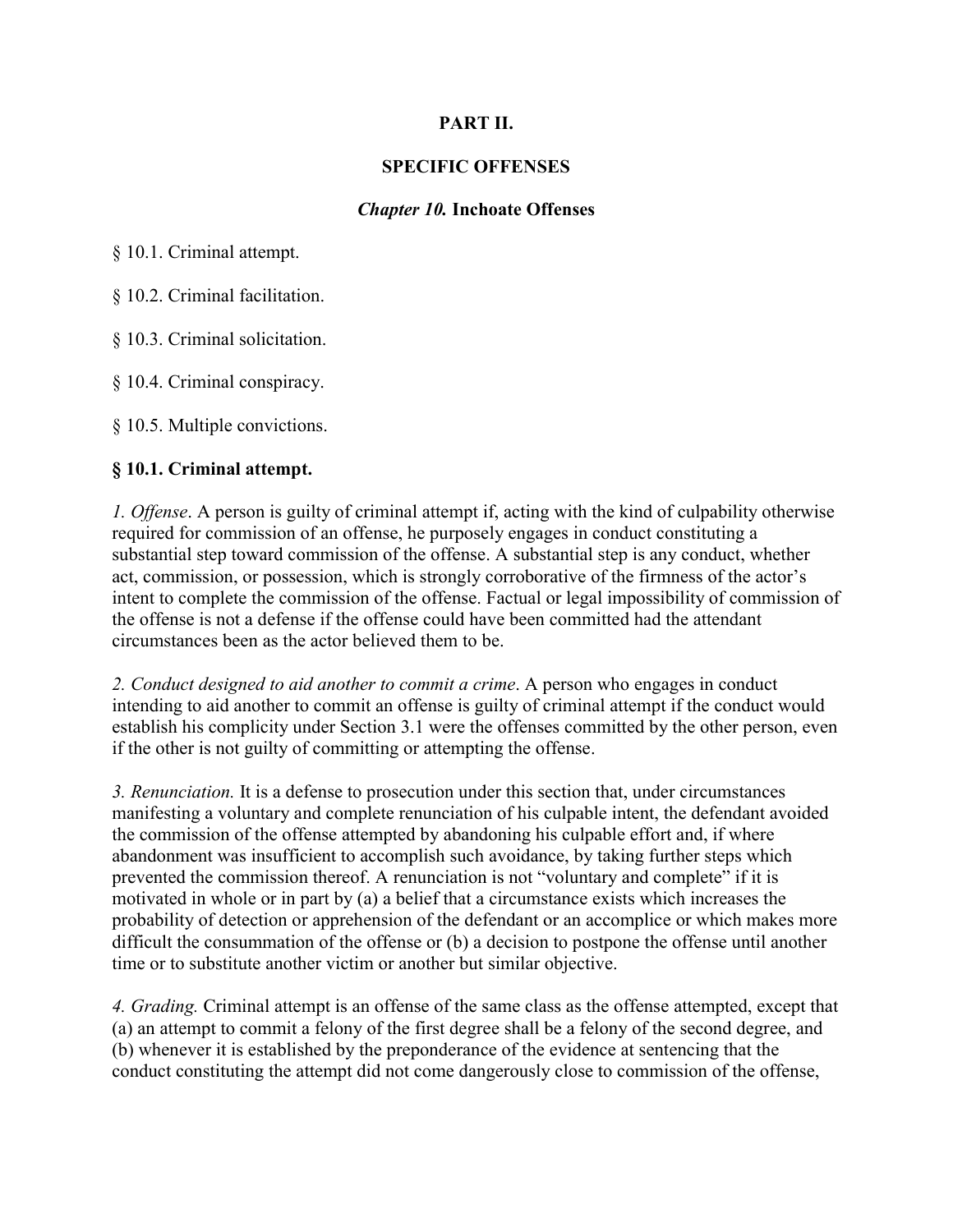an attempt to commit a felony of the second degree shall be felony of the third degree and an attempt to commit a felony of the third degree shall be a misdemeanor of the first degree.

# **§ 10.2. Criminal facilitation.**

*1. Offense.* A person is guilty of criminal facilitation who, believing it probable that he is rendering aid to a person who intends to commit a crime, engages in conduct which provides such person with means or opportunity for the commission thereof and which in fact aids such person to commit a felony. This section does not apply to a person who is either expressly or by implication, made not accountable by the statute defining the felony facilitated or related statutes.

*2. Defense precluded.* It is no defense to a prosecution under this section that the person whose conduct the defendant facilitated has been acquitted, has not been prosecuted or convicted, has been convicted of a different offense, is immune from prosecution, or for some other reason cannot be brought to justice.

*3. Grading.* Facilitation of a felony of the first degree is a felony of the third degree. Facilitation of a felony of the second degree or felony of the third degree is misdemeanor of the first degree.

### **§ 10.3. Criminal solicitation.**

*1. Offense.* A person is guilty of criminal solicitation if he commands, induces, entreats, or otherwise attempts to persuade another person to engage in conduct which if committed would be a felony, whether as principal or accomplice, with the purpose of promoting or facilitating the commission of that crime, and under circumstances strongly corroborative of that purpose.

*2. Defense.* It is an affirmative defense to a prosecution under this section that, if the criminal objectives were achieved, the defendant would be a victim of the offense or the offense is so defined that his conduct would be inevitably incident to its commission or he otherwise would not be guilty under the statute defining the offense or as an accomplice under section 3.1.

*3. Defense precluded.* It is no defense to a prosecution under this section that the person solicited could not be guilty of the offense because of lack of responsibility or culpability, or other incapacity or defense.

*4. Renunciation and withdrawal*. It is an affirmative defense to a prosecution under this section that the defendant after soliciting another person to commit a felony persuaded him not to do so or otherwise prevented the commission of the felony, under circumstances manifesting a complete and voluntary renunciation of the defendant's criminal intent. A renunciation is not "voluntary and complete" if it is motivated in whole or in part by (a) a belief that a circumstance exists which increases the probability of detection or apprehension of the defendant or another or which makes more difficult the consummation of the crime, or (b) a decision to postpone the crime until another time or to substitute another victim or another but similar objective.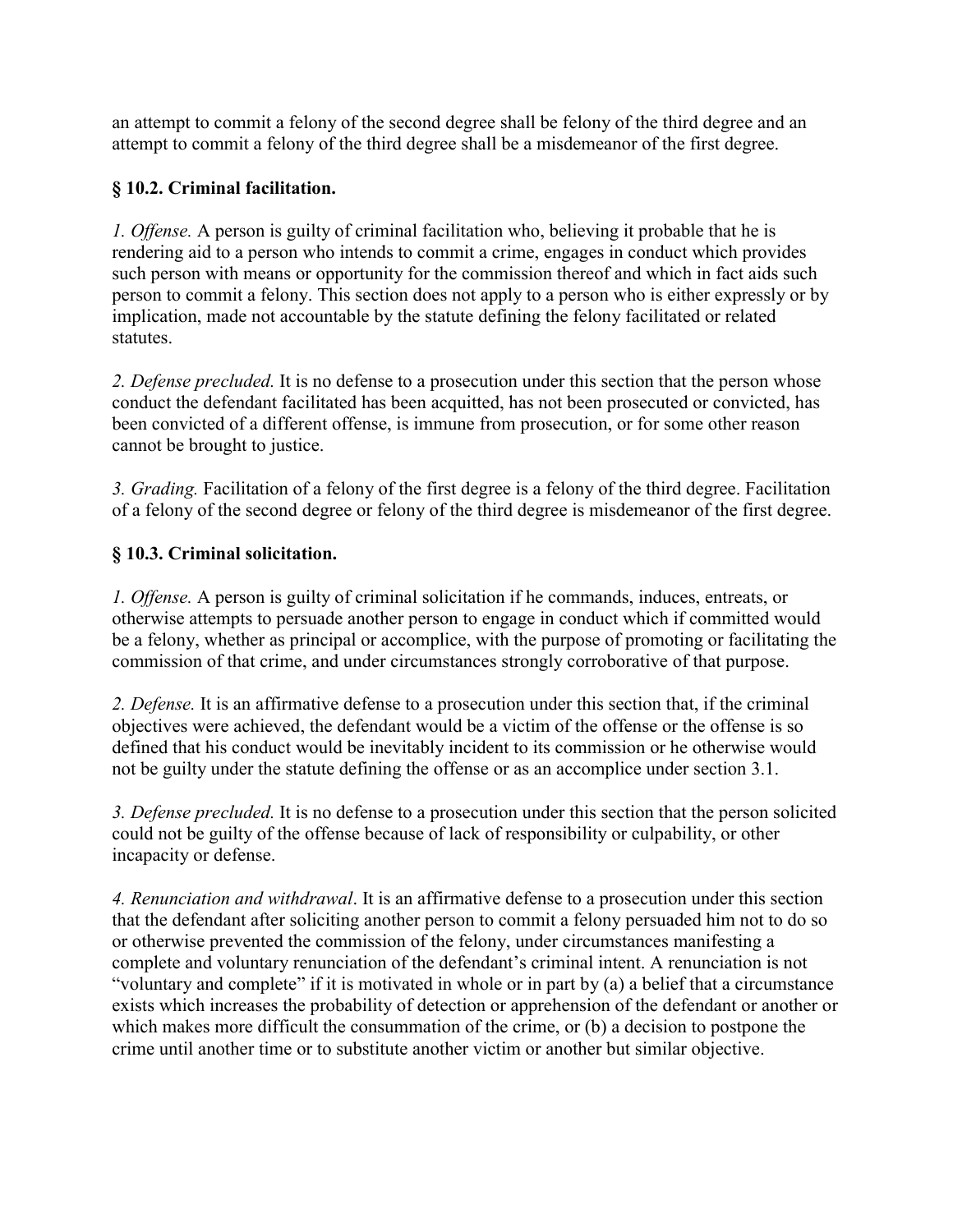*5. Grading.* Criminal solicitation shall be subject to the penalties provided for attempt in Section  $10.1(4)$ .

#### **§ 10.4. Criminal conspiracy.**

*1. Offense.* A person is guilty of conspiracy to commit a crime if, with the purpose of promoting or facilitating its commission, he agrees with one or more persons to engage in or cause the performance of conduct which constitutes the crime, and any one or more of such persons does an act to effect the object of the conspiracy.

*2. Scope of conspiratorial relationship.* If a person knows that one with whom he agrees has agreed or will agree with another to effect the same objective, he shall be deemed to have agreed with the other, whether or not he knows the other's identity.

*3. Conspiracy with multiple criminal objectives*. If a person conspires to commit a number of crimes, he is guilty of only one conspiracy so long as such multiple crimes are the object of the same agreement or continuous conspiratorial relationship.

*4. Duration of conspiracy.* A conspiracy shall be deemed to continue until the crime which is its object is committed or the agreement that it be committed is abandoned by the defendant and by those with whom he conspired. A conspiracy shall be deemed to have been abandoned if no overt act to effect its objectives has been committed by any conspirator during the applicable period of limitations. If an individual abandons the agreement, the conspiracy is terminated as to him only if and when he timely advises those with whom he has agreed of his abandonment or by timely informing a law enforcement officer of the existence of the conspiracy.

*5. Defense.* It is an affirmative defense to a prosecution under this section that, if the criminal object were achieved, the defendant would not be guilty under the statute defining the offense or as an accomplice under section 3.1.

*6. Defense precluded.* It is no defense to a prosecution under this section that the person with whom such person is alleged to have conspired has been acquitted, has not been prosecuted or convicted, has been convicted of a different offense, is immune from prosecution, or for some other reason cannot be brought to justice.

*7. Renunciation and withdrawal*. It is an affirmative defense to a prosecution under this section that the defendant after agreeing with another that one or more of the conspirators will engage in criminal conduct, persuaded him or them not to engage in such conduct or otherwise prevented the commission of the crime under circumstances manifesting a voluntary and complete renunciation of his criminal intent. A renunciation is not "voluntary and complete" if it is motivated in whole or in part by (a) a belief that a circumstance exists which increases the probability of detection or apprehension of the defendant or another conspirator or which makes more difficult the consummation of the crime, or (b) a decision to postpone the crime until another time or to substitute another victim or another but similar objective.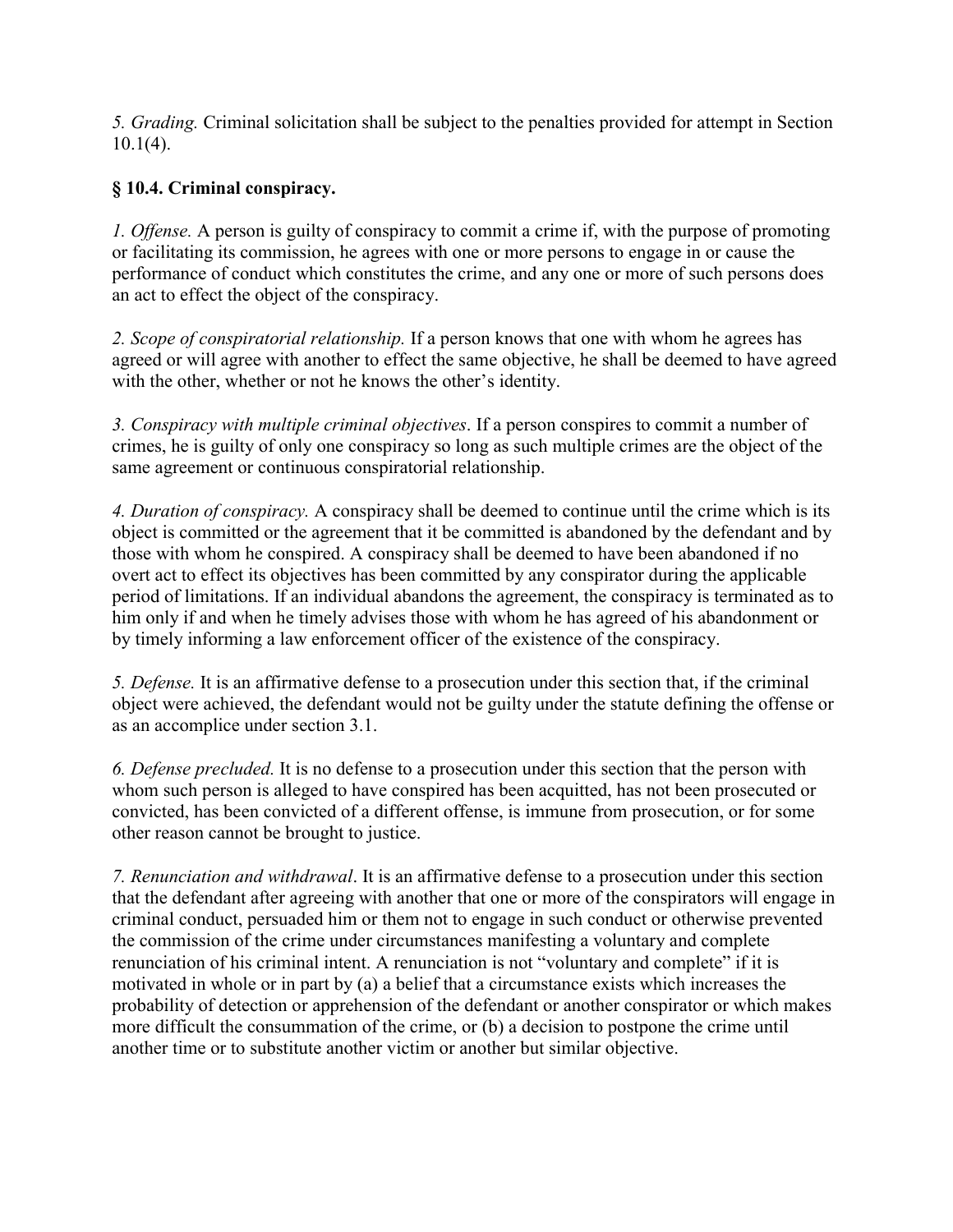*8. Liability as accomplice*. Accomplice liability for offenses committed in furtherance of the conspiracy is to be determined as provided in section 3.1.

*9. Grading.* The penalties provided for criminal attempt in section 10.1 (4) shall be applicable to persons convicted of conspiracy.

#### **§ 10.5. Multiple Convictions.**

A person may not be convicted of more than one offense defined by this chapter for conduct designed to commit or to culminate in the commission of the same crime.

#### *Chapter 11.* **Offenses Against Internal Security**

§ 11.1. Treason.

- § 11.2. Penalty for treason.
- § 11.3. Armed insurrection.
- § 11.4. Advocating armed insurrection.
- § 11.5. Para-military activities.
- § 11.6. Sabotage.
- § 11.7. Recklessly impairing military effectiveness.
- § 11.8. Espionage.
- § 11.9. Mishandling sensitive information.
- § 11.10. Avoiding military service obligations.
- § 11.11. Criminal libel against the President.
- § 11.12. Sedition.
- § 11.13. Mercenarism.
- § 11.14. Criminal malevolence.

#### **§ 11.1. Treason.**

Treason against the Republic shall consist of: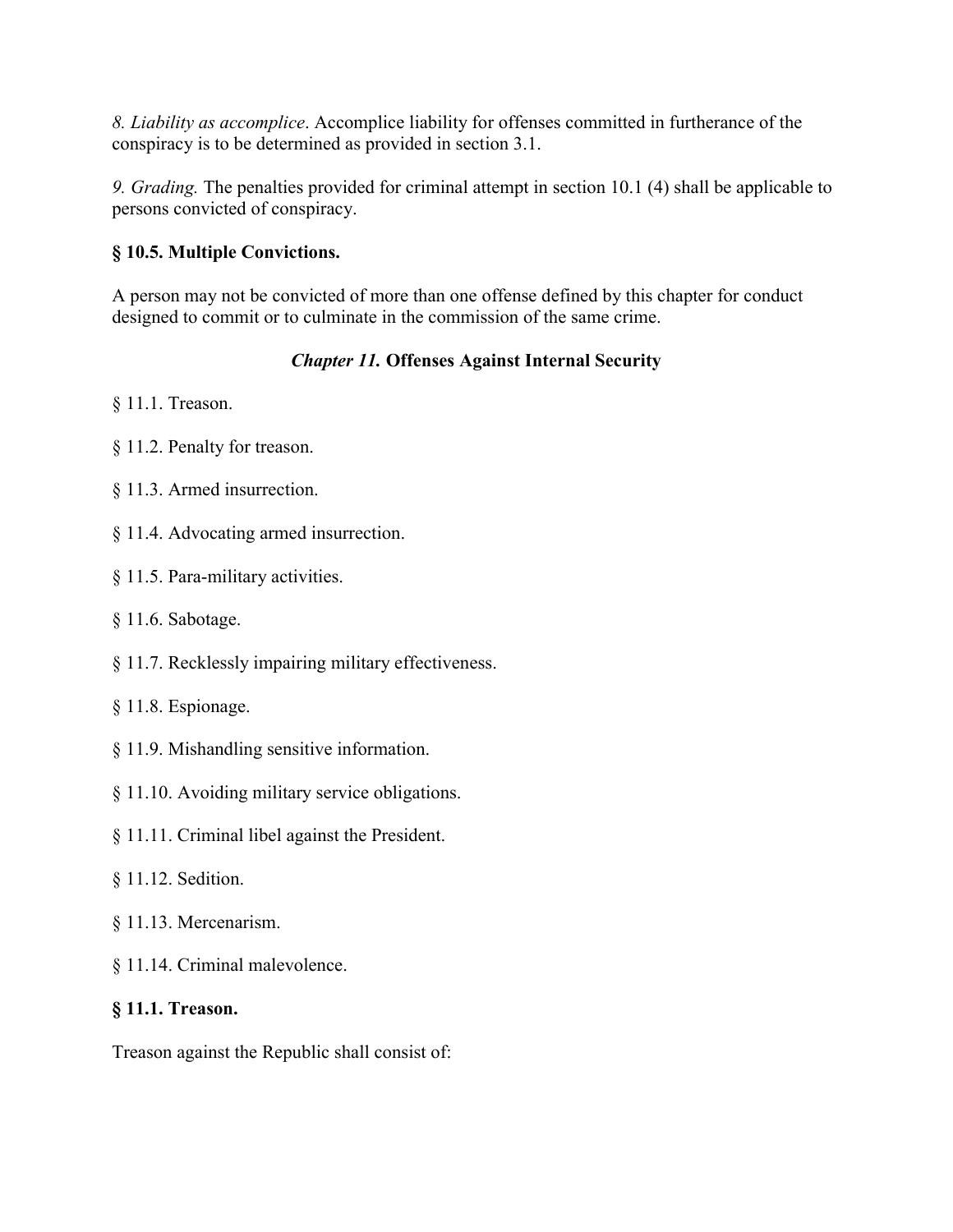(a) levying war against the Republic;

(b) aligning oneself with or aiding and abetting another nation or people with whom Liberia is at war or in a state of war;

(c) acts of espionage for an enemy state;

(d) attempting by overt act to overthrow the Government, rebellion against the Republic; insurrection and mutiny; and

(e) abrogating or attempting to abrogate, subverting or attempting to or conspiring to subvert the Constitution by use of force, show of force or by any other means which attempts to undermine the Constitution of Liberia.

### **§ 11.2. Penalty for treason.**

Any person who is convicted of treason shall:

(a) Be sentenced to a term of imprisonment for not more than 20 years nor less than 10 years where no death or property damage ensues from the acts of the offender or offenders; (b) Be sentenced to a term of imprisonment for not more than 25 years nor less than 20 years where no death ensues from the acts of the offender or offenders but substantial property damage is destroyed growing out of the acts of the offender or offenders;

(c) Be sentenced to death where death ensues from the acts of the offender or offenders; (d) Forfeit any public office he holds and shall be disqualified from any or a specified public office or category thereof for a period not longer than five years following the completion of the sentence imposed. The fruits of the crime so committed shall be confiscated.

#### **§ 11.3. Armed insurrection.**

*1. Engaging in armed insurrection.* A person has committed a second degree felony if he engages in an armed insurrection with the purpose of overthrowing, supplanting or changing the form of the Government of Liberia.

*2. Leading armed insurrection*. A person has committed a first degree felony if he organizes, directs, leads or provides a substantial portion of the resources of an armed insurrection within paragraph 1 hereof or any part of such insurrection.

*3. Attempting, conspiracy; facilitation; solicitation.* A person may be convicted of an attempt or conspiracy to violate this section or of facilitating or soliciting a violating of this section, only if he engages in such conduct when the armed insurrection is in progress or is impending.

#### **§ 11.4. Advocating armed insurrection.**

A person has committed a third degree felony if, with the purpose of inducing or otherwise causing others to engage in armed insurrection in violation of Section 11.3, he

(a) Advocates the desirability or necessity of armed insurrection under circumstances in which there is substantial likelihood his advocacy will imminently produce a violation of section 11.3; or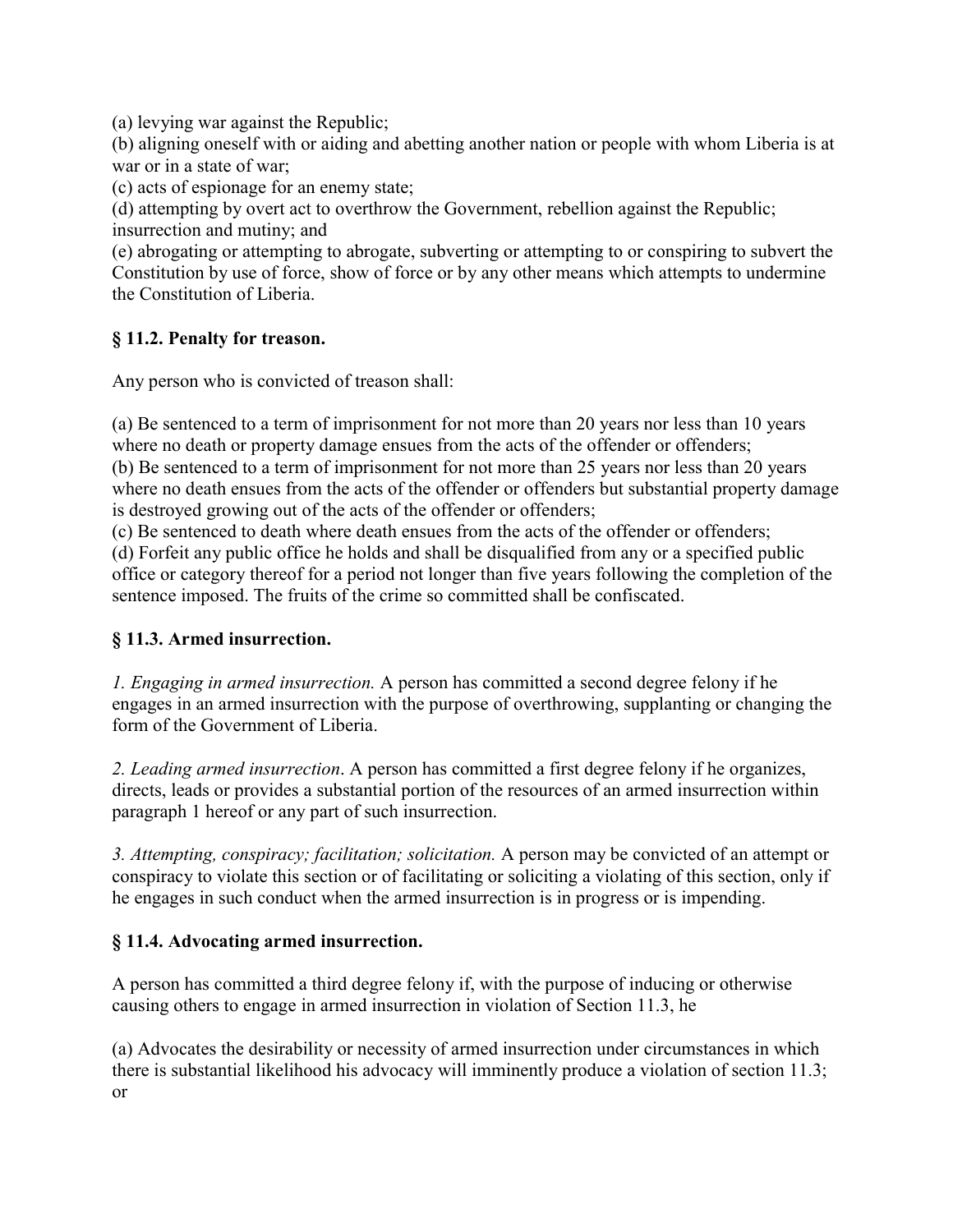(b) Organizes an association which engages in the advocacy prohibited subparagraph (a), or as an active member of such association, facilitates such advocacy.

# **§ 11.5. Para-military activities.**

A person has committed a second degree felony if he knowingly engages in or purposely facilitates para-military activities not authorized by law. "Para-military activities" means acquisition, caching, use or training in the use of weapons for political purposely by or on behalf of an organization.

### **§ 11.6. Sabotage.**

*1. Wartime sabotage.* A person, other than a member of the armed services of the enemy acting in accordance with the rules of war, is guilty of sabotage, a first degree felony, if, in time of war and with the purpose of impairing the military effectiveness of Liberia, he

(a) Damages or tampers with anything of direct military significance; or

(b) Defectively makes or repairs anything of direct military significance; or

(c) Delays or obstructs transportation, communication or power service furnished to the defense establishment.

*2. Peacetime sabotage.* A person has committed a second degree felony if at a time not of war, with the purpose of impairing the military effectiveness of Liberia, he impairs the efficacy of the means of defense or retaliation against enemy attack by the defense establishment.

*3. Definitions.* In this section:

(a) "Defense establishment" means the defense establishment of Liberia or of a nation at war with any nation with which Liberia is at war;

(b) "Anything of direct military significance" means armament or anything else peculiarly suited for military use, and includes such a thing in course of manufacture, transport, or other servicing or preparation for the defense establishment.

# **§ 11.7. Recklessly impairing military effectiveness.**

A person has committed a third degree felony if, in a time of war, in reckless disregard of a substantial risk of seriously impairing the military effectiveness of Liberia, he causes such serious impairment of military effectiveness.

# **§ 11.8. Espionage.**

*1. Offense*. A person has committed espionage, a first degree felony if, he purposely reveals national defense information to a foreign power with the purpose of injuring Liberia or of benefiting a foreign power in the event of military or diplomatic confrontation with Liberia.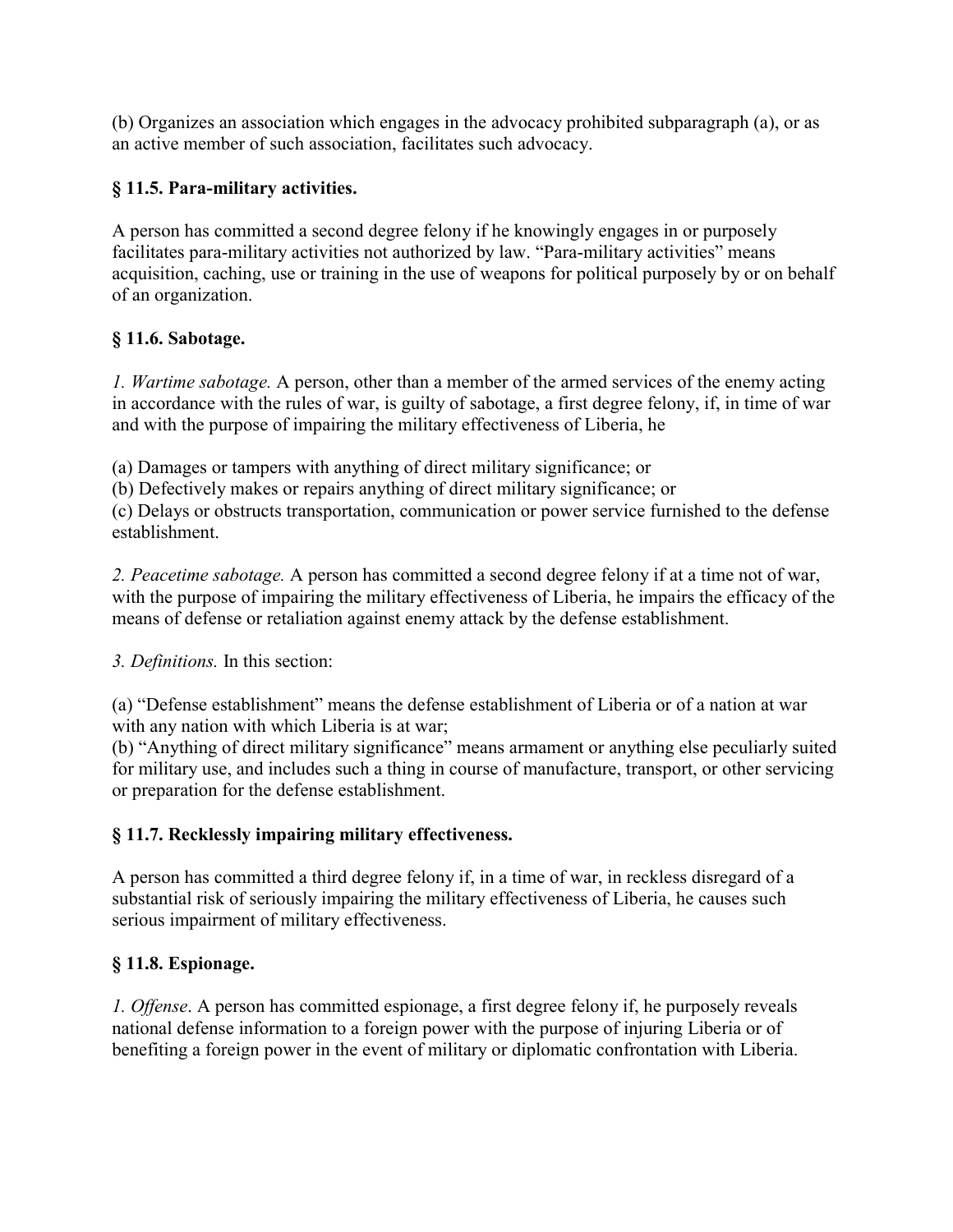*2. Attempted espionage*. Without limiting the applicability of the law of criminal attempt, any of the following acts is sufficient to constitute a substantial step toward commission of espionage thereunder: obtaining, collecting, or publishing information directly related to the military establishment or entering a restricted area to obtain such information.

#### *3. Definitions.* In this section:

(a) "National defense information" means information regarding

- · (i) The military capability of Liberia or of a nation at war with a nation with which Liberia is at war;
- (ii) Military or defense planning or operations;
- · (iii) Military communication, intelligence, research or development;
- · (iv) Military or diplomatic codes;
- · (v) Any other information which is likely to be diplomatically or militarily useful to the enemy;

(b) "Foreign power" includes any foreign faction, party, military or naval force, whether or not the government thereof is recognized by Liberia and any international organization.

### **§ 11.9. Mishandling sensitive information.**

A person has committed a third degree felony if, in reckless disregard of potential injury to the national security of Liberia, he

(a) Knowingly reveals national defense information to anyone not authorized to receive it;

(b) Violates a known duty, to which he is subject as a public servant, as to custody, care or disposition of national defense information or as to reporting an unlawful removal, delivery, loss, destruction, or compromise of the security of such information; or

(c) Knowingly having possession of a document or thing containing national defense information, fails to deliver it on demand to a public servant to Liberia entitled to receive it.

"National defense information" has the meaning prescribed in Section 11.8.

# **§ 11.10. Avoiding military service obligations.**

A person has committed a first degree misdemeanor if, with the purpose of avoiding service in the armed forces of Liberia, he

(a) Unlawfully fails to report for induction into the armed forces; or

(b) Unlawfully refuses induction into the armed forces.

# **§ 11.11. Criminal libel against the President.**

*1. Offense.* A person has committed a first degree misdemeanor if he exposes to the public any writing, or makes any public broadcast, in which he has accused the incumbent President of the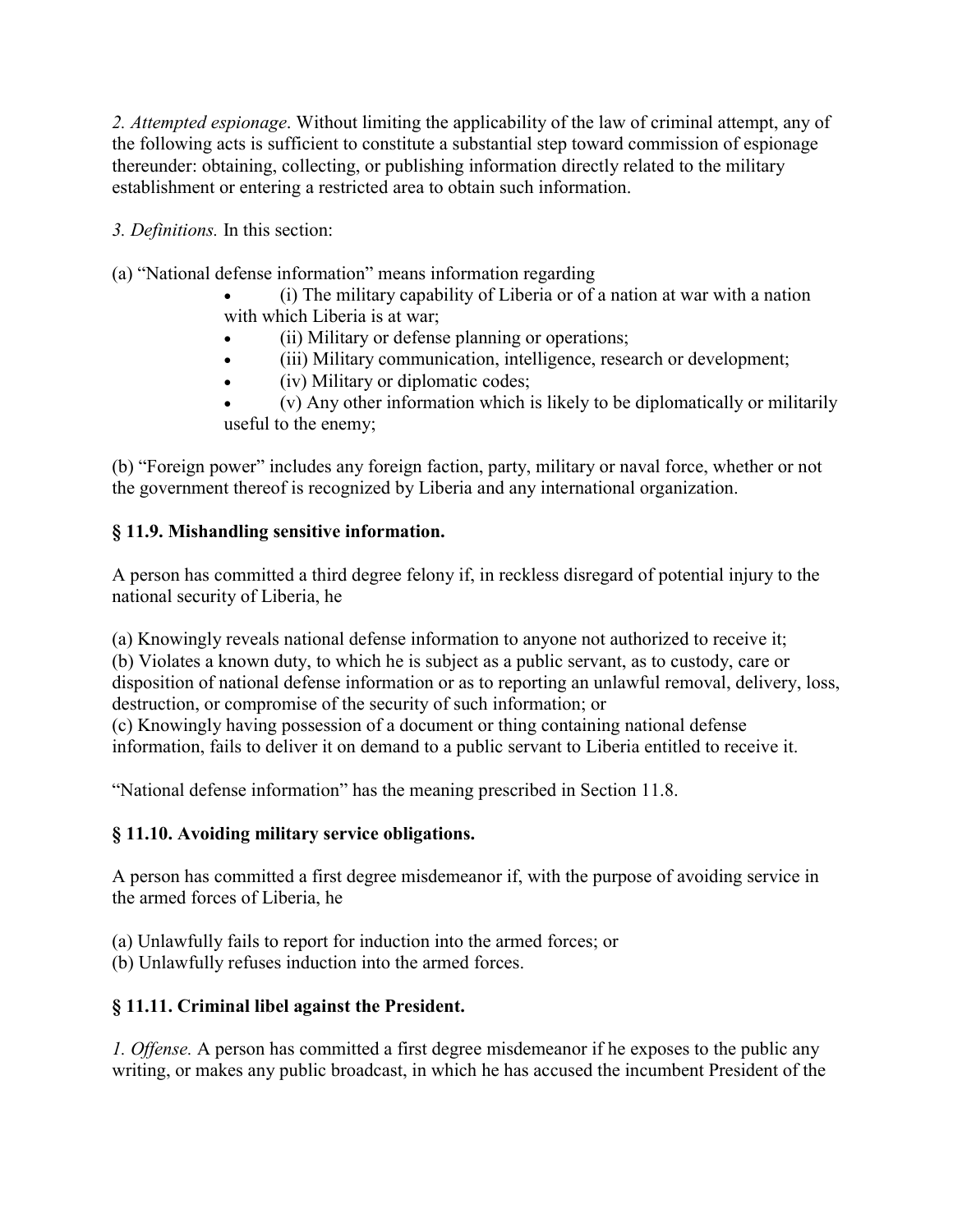Republic of Liberia of conduct which constitutes the commission of a crime, provided, that at the time of such publication:

(a) The conduct charged is untrue and the actor knows it to be untrue; and

(b) The purpose of the actor is to thereby injure the President in his reputation.

*2. Definitions.* As used in this section,

(a) "Writing" means any writing, written production, engraving, drawing, or effigy of the President; and

(b) "Public broadcast" means any dissemination through public channels, by sound or picture.

# **§ 11.12. Sedition.**

*1. Offense.* A person owing allegiance to Liberia, has committed sedition, a felony of the second degree, if

(a) He advocates by word-of-mouth, writing or otherwise, sectionalism, countyism, tribalism, parochialism or the like, with the intent in so doing to incite the people to hostility, create disunity among the people and divide the Nation; or

(b) He advocates rebellion, incites or in any way promotes insurrection against the authority of the Republic; or

(c) He writes or inspires the writing of any document to a foreign government or concern or any official thereof, making representation on any matter or matters properly the subject of internal inquiry and adjustment; or

(d) He accuses the incumbent President of the Republic of Liberia of conduct which constitutes a violation of his oath of office, provided, that at the time of such accusation; (1) The conduct charged is untrue; and (2) The purpose of the actor is to thereby injure the President in his reputation and create contempt for the Presidency.

*2. Grading.* Any person convicted of sedition may be sentenced to imprisonment as provided in Sections 50.5 and 51.3.

# **§ 11.13. Mercenarism.**

*1. Offense.* The crime of mercenarism is committed, a felony of the first degree, by an individual, a group, an association, representative or representatives of a State and the State itself with the intent of opposing by armed violence a process of self-determination or the territorial integrity of another State when the following acts are perpetrated:

(a) The sheltering, organizing, financing, assisting, equipping, training, promoting, supporting or employing armed forces partially or wholly and consisting of persons not nationals of the country being invaded or attempting to invade and merely or solely for money, personal gain, material or other reward; or

(b) The enlisting, enrolling or attempting to enroll in the said armed forces; or

(c) The allowing of the activities referred in sub-section (1) (a) to be carried out in any territory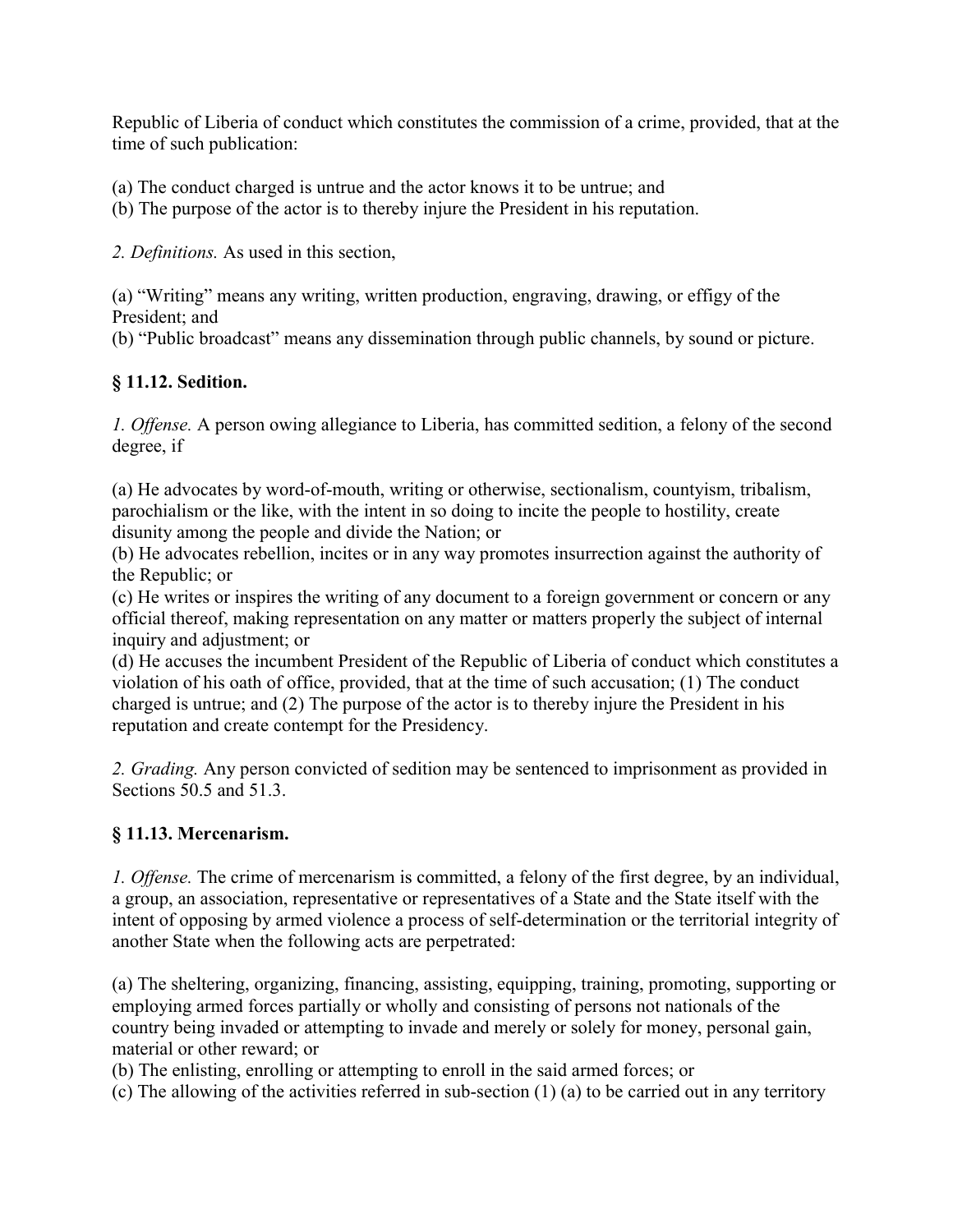under the jurisdiction of another State or in any place under its control; or (d) The affording of facilities for transit, transportation or other operations for the armed forces and activities referred to be in Sub-section (1) (a).

*2. Grading.* Mercenaries shall not in this Republic enjoy the status of combatants and shall not be entitled to the prisoners of the status. Assuming command over or giving orders to mercenaries shall be considered as an aggravating circumstance.

If the act of mercenarism results in the death of any non-participant in such mercenarism, other than a mercenary, the person convicted may be sentenced to death or life imprisonment as provided in Section 50.5 and 51.3. In the case of a State, such act of mercenarism shall be regarded as a declaration of war against the Republic of Liberia (d).

### **§ 11.14. Criminal Malevolence.**

*1. Offense.* A person has committed a first degree misdemeanor if he accuses any executive authority, judicial authority, member of the Legislature or any other public authority either by word-of-mouth, writing or by public broadcast, of conduct which constitutes the commission of a crime; provided, that at the time of such accusation:

(a) The conduct charged is untrue and

(b) The purpose of the actor is to thereby injure the official in his reputation and undermine his official status.

(c) "Word-of-mouth" means spreading or making known by verbal communication;

(d) "Writing" means any writing, written production, engraving, drawing or effigy of a government official; and

(e) "Public broadcast" means any dissemination through public channels, by sound or picture.

# *Chapter 12.* **Offenses Against Government Integrity**

#### **Subchapter A: Obstructing Government Operations.**

§ 12.1. Physical obstruction of government function.

- § 12.2. Preventing arrest or discharge of other duties.
- § 12.3. Obstruction of government function by public servant.
- § 12.4. Hindering law enforcement.
- § 12.5. Aiding consummation of crime.
- § 12.6. Failure to appear after release; bail jumping.
- § 12.7. Escape.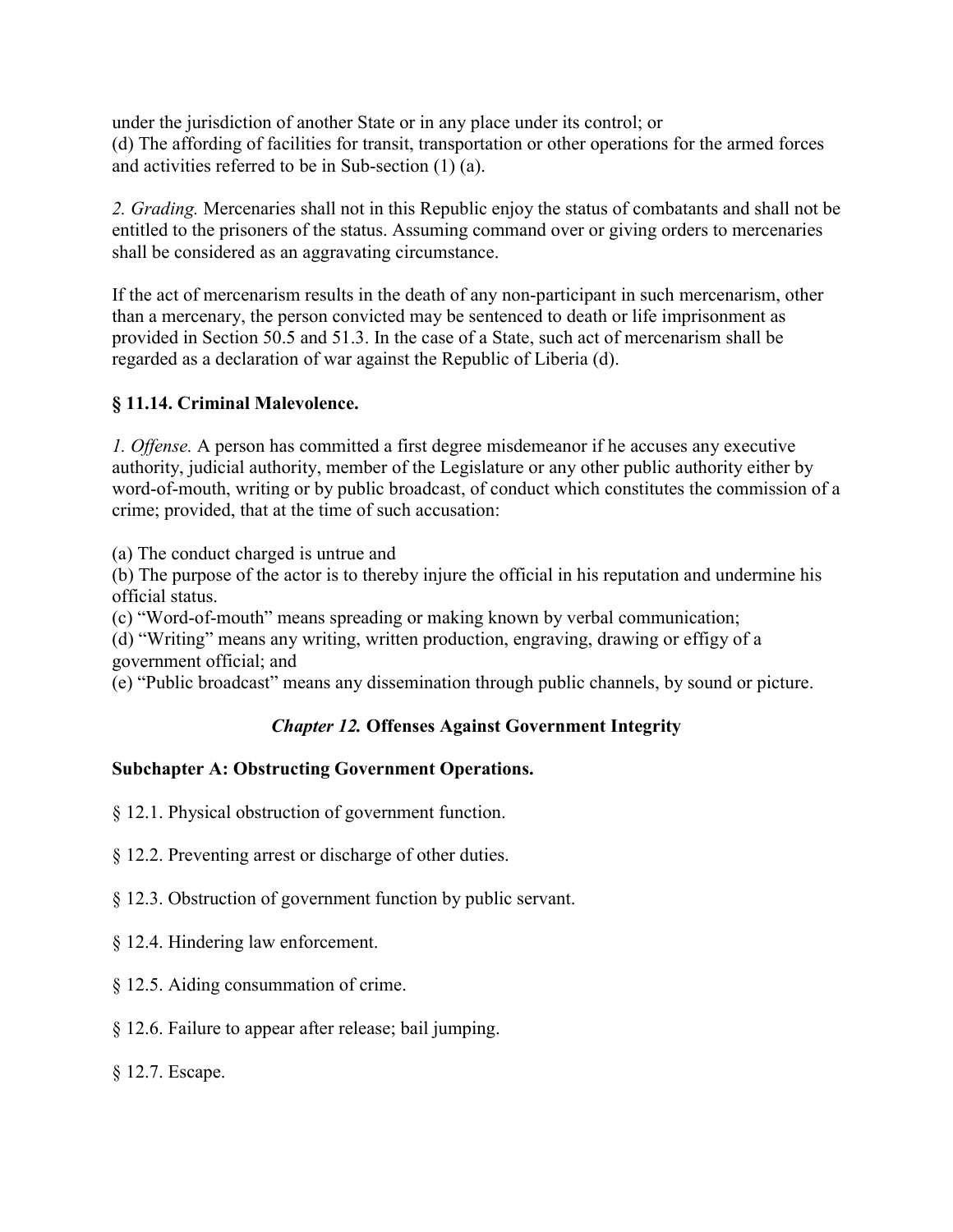- § 12.8. Public servants permitting escape.
- § 12.9. Introducing or processing contraband useful for escape.
- § 12.10. Inciting or leading riot in detention facilities.
- § 12.11. Smuggling.
- § 12.12. Refusal to testify before or hindering, certain official bodies.

#### **Subchapter B: Perjury and Other Falsification in Official Matters.**

- § 12.30. Perjury.
- § 12.31. False Statements.
- § 12.32. General provisions for perjury and false statements.
- § 12.33. False reports to law enforcement officials.
- § 12.34. Tampering with public records.
- § 12.35. Impersonating officials.

#### **Subchapter C: Obstruction of Justice.**

- § 12.40. Tampering with witnesses and informants in proceedings.
- § 12.41. Tampering in criminal investigations.
- § 12.42. Tampering with physical evidence.
- § 12.43. Harassment of and communication with jurors.

#### **Subchapter D: Bribery and Intimidation.**

- § 12.50. Bribery.
- § 12.51. Unlawful rewarding of public servants.
- § 12.52. Unlawful compensation for assistance in government matters.
- § 12.53. Trading in public office and political endorsement.
- § 12.54. Threatening public servants.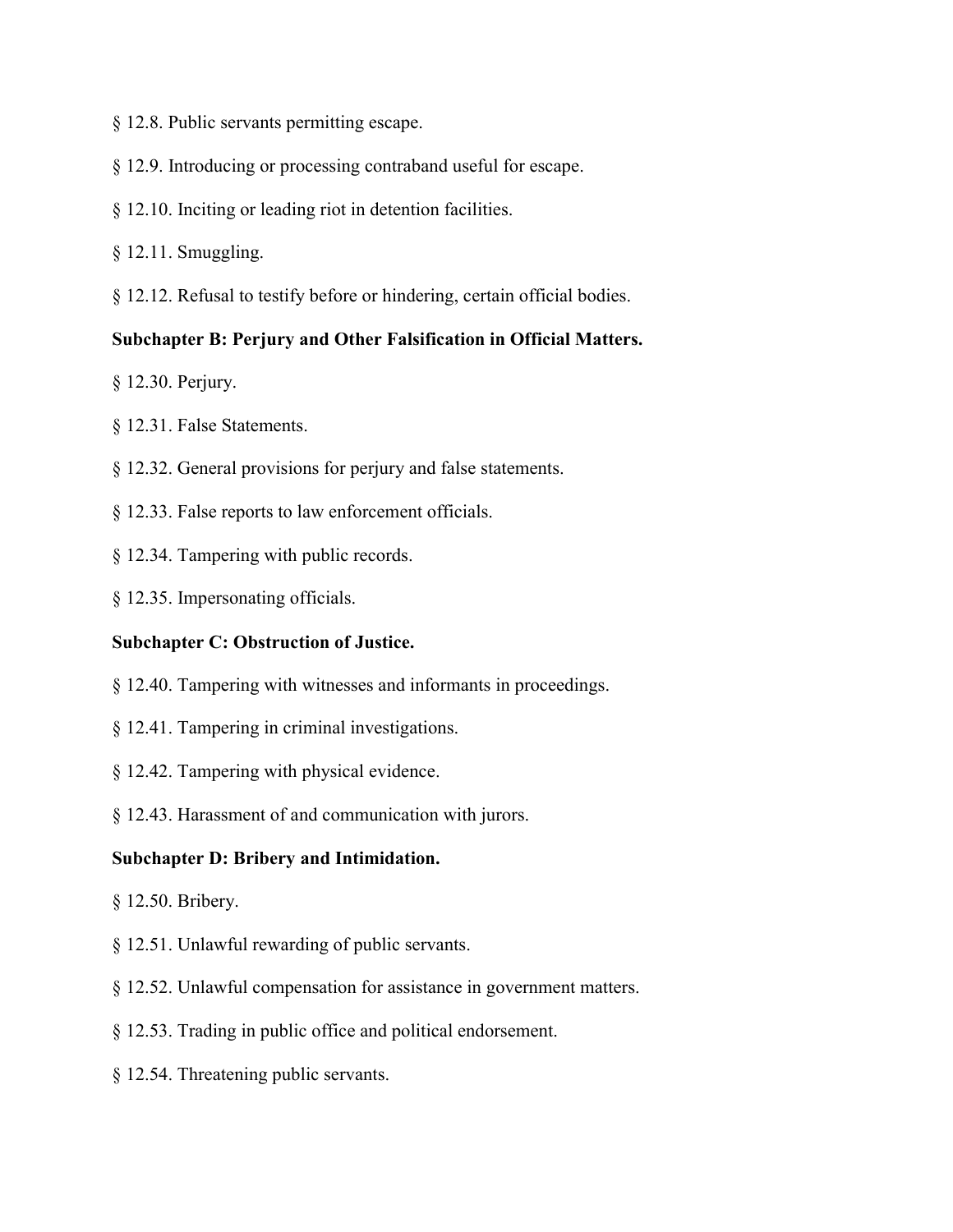#### **Subchapter E: Abuse of Office.**

§ 12.70. Official oppression.

§ 12.71. Unlawful disclosure of confidential information.

§ 12.72. Speculating or wagering on official action or information.

#### *Subchapter A***: Obstructing Government Operations**

#### **§ 12.1. Physical obstruction of government function.**

*1. Offense.* A person has committed a first degree misdemeanor if, by physical interference or obstacle, he purposely obstructs, impairs or perverts the administration of law or other government function.

*2. Applicability to obstructing arrest or discharge by a public servant of any official duty.* This section does not apply to the conduct of a person obstructing arrest of himself or another on the discharge by a public servant of any other official duty, but such conduct is subject to Section 12.2 of this chapter.

#### **§ 12.2. Preventing arrest or discharge of other duties.**

*1. Offense.* A person has committed a first degree misdemeanor if, with the purpose of preventing a public servant from lawfully effecting an arrest of himself or another, or from discharging any other official duty, he creates a substantial risk of bodily injury to the public servant or to anyone except himself, or employs means justifying or requiring substantial force to overcome resistance to effecting the arrest or discharging the duty.

*2. Acting lawfully.* A public servant executing a warrant or other process in good faith and under color of law shall be deemed to be acting lawfully.

#### **§ 12.3. Obstruction of government function by public servant.**

A public servant commits a misdemeanor of the first degree if he purposely obstructs, impairs or perverts the administration of law or other governmental function by committing any breach of official duty.

#### **§ 12.4. Hindering law enforcement.**

*1. Offense.* A person is guilty of hindering law enforcement if he purposely interferes with, hinders, delays, or prevents the discovering, apprehension, prosecution, conviction or punishment of another for an offense by:

(a) Harboring or concealing the other;

(b) Providing the other with a weapon, money, transportation, disguise or other means of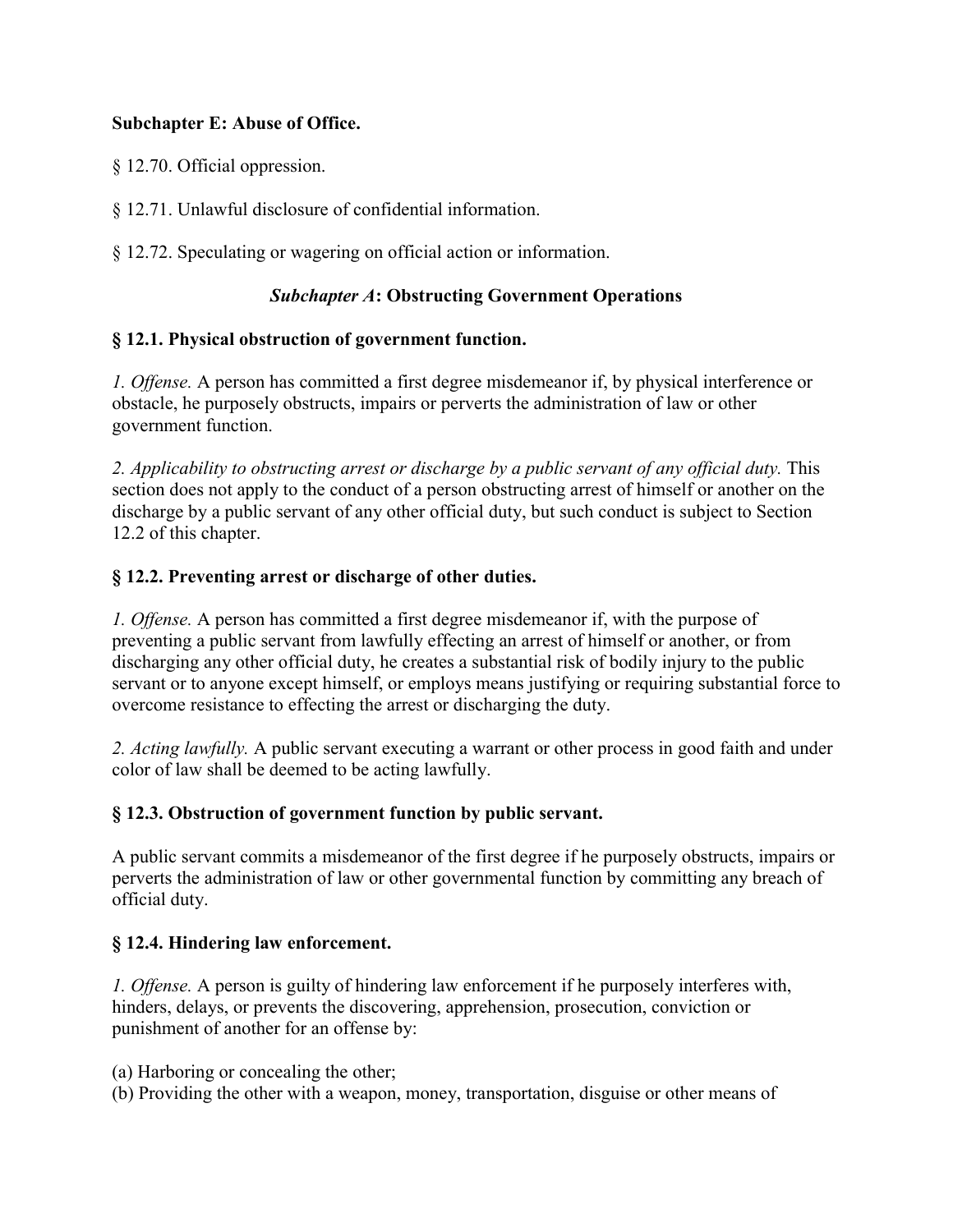avoiding discovery or apprehension;

(c) Concealing, altering, mutilating or destroying a document or thing, regardless of its admissibility in evidence; or

(d) Warning the other of impending discovery or apprehension.

*2. Grading.* Hindering law enforcement is a third degree felony if the actor:

(a) Knows of the conduct of the other and such conduct constitutes a first or second degree felony; or

(b) Knows that the other has been charged with or convicted of a crime and such crime is a first or second degree felony.

Otherwise, hindering law enforcement is a first degree misdemeanor.

#### **§ 12.5. Aiding consummation of crime.**

*1. Offense.* A person is guilty of aiding consummation of a crime if he purposely aids another to secrete, disguise, or convert the proceeds of a crime or otherwise profit from a crime.

*2. Grading.* Aiding consummation of crime is a third degree felony if the principal crime is a first or second degree felony, and a first degree misdemeanor if the principal crime is a third degree felony or first degree misdemeanor. Otherwise, aiding consummation of a crime is a second degree misdemeanor.

#### **§ 12.6. Failure to appear after release; bail jumping.**

*1. Offense.* A person has committed an offense if, after having been released on bail, upon condition or undertaking that he will subsequently appear at a specified time and place, he fails to appear at that time and place without justifiable excuse.

*2. Grading.* The offense is a third degree felony if the actor was released on bail in connection with a felony charge or while awaiting sentence or pending appeal after conviction of any crime and he purposely fails to appear. Otherwise, it is a first degree misdemeanor.

#### **§ 12.7. Escape.**

*1. Offense.* A person is guilty of escape if, without lawful authority, he removes himself from official detention or fails to return to official detention following temporary leave granted for a specified purpose or limited period.

*2. Grading.* Escape is a second degree felony if the actor uses a firearm, destructive device or other dangerous weapon in effecting or attempting to effect escape from official detention. Escape is a third degree felony if (a) the actor uses any other force or threat of force against another in effecting or attempting to effect escape from official detention, or (b) the person escaping was in official detention by virtue of his arrest for, or on charge of, felony or pursuant to his conviction of any offense. Otherwise, escape is a first degree misdemeanor.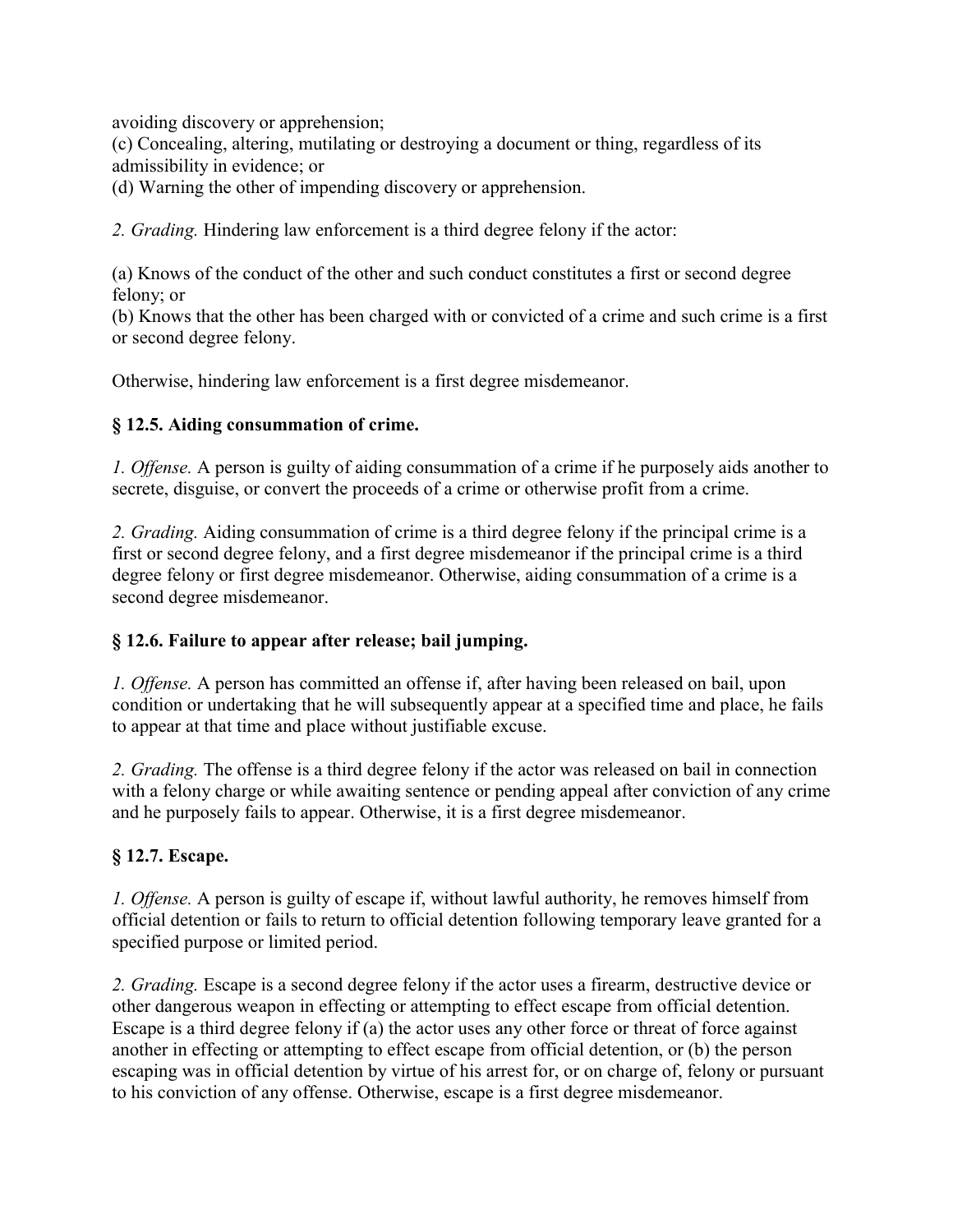*3. Definitions.* In this section:

(a) "Official detention" means arrest, custody following surrender in lieu of arrest, detention in any facility for custody of persons under charge or conviction of an offense or alleged or found to be delinquent, detention under a law authorizing such detention while criminal proceedings are held in abeyance, detention for extradition or deportation, or custody for purposes incident to the foregoing, including transportation, medical diagnosis or treatment, a court appearance, work and recreation; but "official detention" does not include supervision on probation or parole or constraint incidental to release on bail.

(b) "Conviction of an offense" does not include an adjudication of juvenile delinquency.

*4. Defenses.* Irregularity in bringing about or maintaining detention, or lack of jurisdiction of the committing or detaining authority shall not be a defense to a prosecution under this section if the escape is from a facility used for official detention or from detention pursuant to commitment by an official proceeding. In the case of other detentions, irregularity or lack of jurisdiction shall be an affirmative defense if (a) the escape involved no substantial risk of harm to the person or property of anyone other than the detainee, and (b) the detaining authority did not act in good faith under color of law.

#### **§ 12.8. Public servants permitting escape.**

A public servant concerned in official detention pursuant to process issued by a court, judge or magistrate is guilty of a first degree misdemeanor if he recklessly permits an escape and is guilty of a second degree misdemeanor if he negligently permits an escape.

"Official detention" has the meaning prescribed in Section 12.7(3).

#### **§ 12.9. Introducing or possessing contraband useful for escape.**

*1. Introducing contraband.* A person has committed a third degree felony if he unlawfully provides an inmate of an official detention facility with any tool, weapon or other object which may be useful for escape. Such person has committed a second degree felony if the object provided is a firearm, destructive device or other dangerous weapon.

*2. Possession contraband.* An inmate of an official detention facility has committed a third degree felony if he unlawfully procures, makes or otherwise provides himself with, or has in his possession, any tool, weapon or object which may be useful for escape. Such person has committed a second degree felony if the object above described is a firearm, destructive device or other dangerous weapon.

*3. Definitions.* In this section:

(a) "Unlawfully" means surreptitiously or contrary to a statute or regulation, rule or order issued pursuant thereto;

(b) "Official detention" has the meaning prescribed in Section 12.7(3).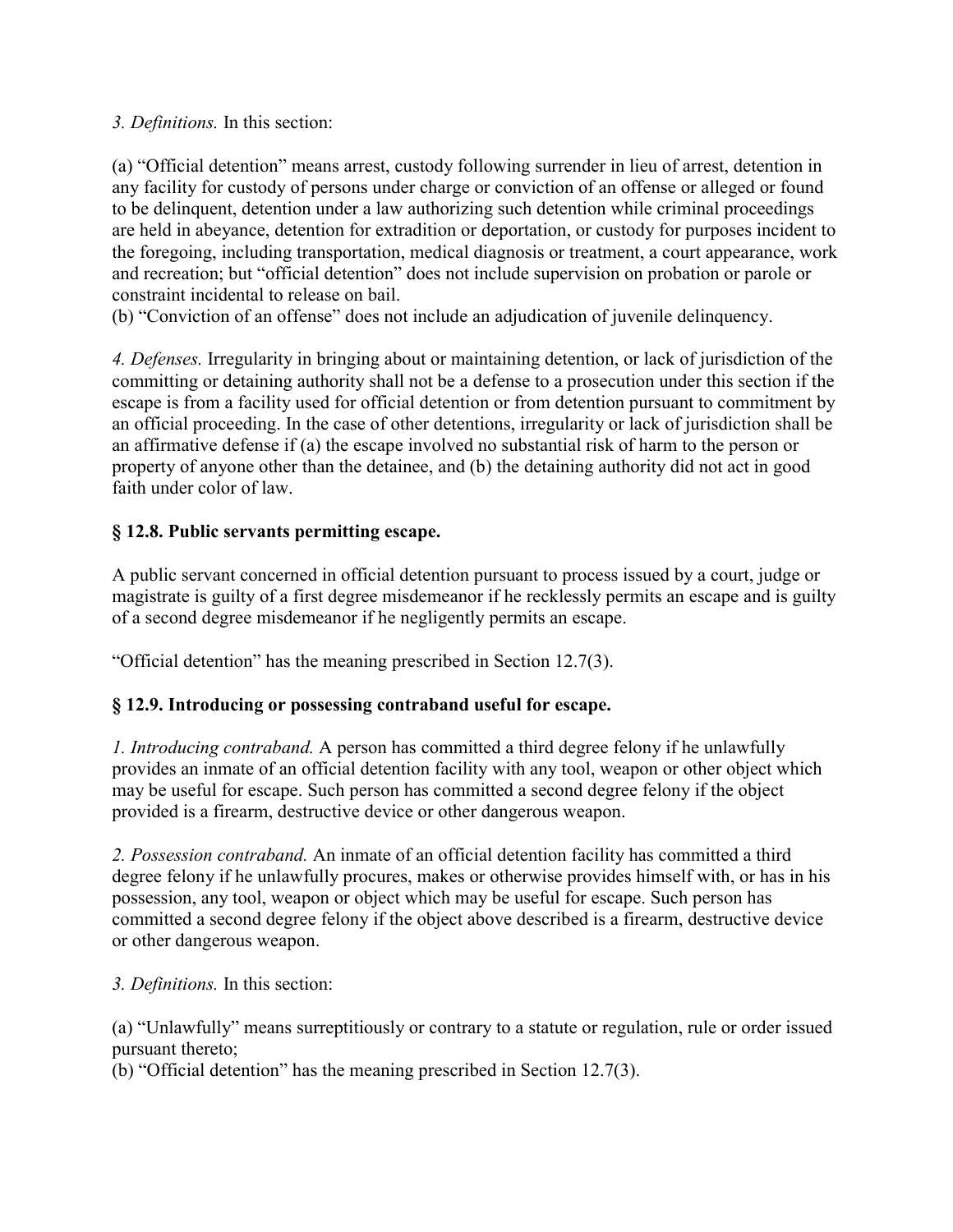#### **§ 12.10. Inciting or leading riot in detention facilities.**

*1. Offense.* A person has committed a second degree felony if, with the purpose of causing, continuing or enlarging a riot, he solicits a group of five or more persons to engage in a riot in a facility used for official detention or engages in conduct intended to serve as the beginning of or signal for such riot, or participates in planning such riot, or, in the course of such riot, issues commands or instructions in furtherance thereof.

*2. Definitions.* In this section:

(a) "riot" has the meaning prescribed in Section 17.1;

(b) "official detention" has the meaning prescribed in Section 12.7.(3).

#### **§ 12.11. Smuggling.**

*1. Offense.* A person is guilty of smuggling if he:

(a) Knowingly evades examination by the Government of an object being introduced into Liberia;

(b) Knowingly deceives the Government as to a matter material to an examination by the Government of an object being introduced into Liberia;

(c) Knowingly evades assessment or payment when due, of the customs duty upon an object being introduced into Liberia.

(d) Knowingly introduces an object into Liberia the introduction of which is prohibited pursuant to statute or regulation;

(e) Receives, conceals, buys, sells, or in any manner facilitates the transportation, concealment or sale of an object the assessment or payment of the duty upon which is being evaded or the introduction of which is prohibited pursuant to statute or regulation, knowing that the object was unlawfully introduced into Liberia.

(f) Knowingly removes or exports an object from Liberia, the removal or exportation of which is prohibited by statute or regulation, or knowingly evades the payment of duty or other charges imposed by law on any object exported from Liberia.

*2. Grading.* Smuggling is a felony of the third degree if:

(a) The highest value of the object determined by any reasonable standard exceeds \$500;

(b) The duty which would have been due on the object exceeds \$100;

(c) The actor knows that the introduction, removal, or exportation is prohibited because the object may cause serious bodily injury or substantial property damage.

Otherwise smuggling is a misdemeanor of the first degree.

*3. Terms defined.* In this section:

(a) "introduces" and variants thereof mean importing or transporting or bringing into, or landing in, Liberia from outside Liberia or from customs custody or control;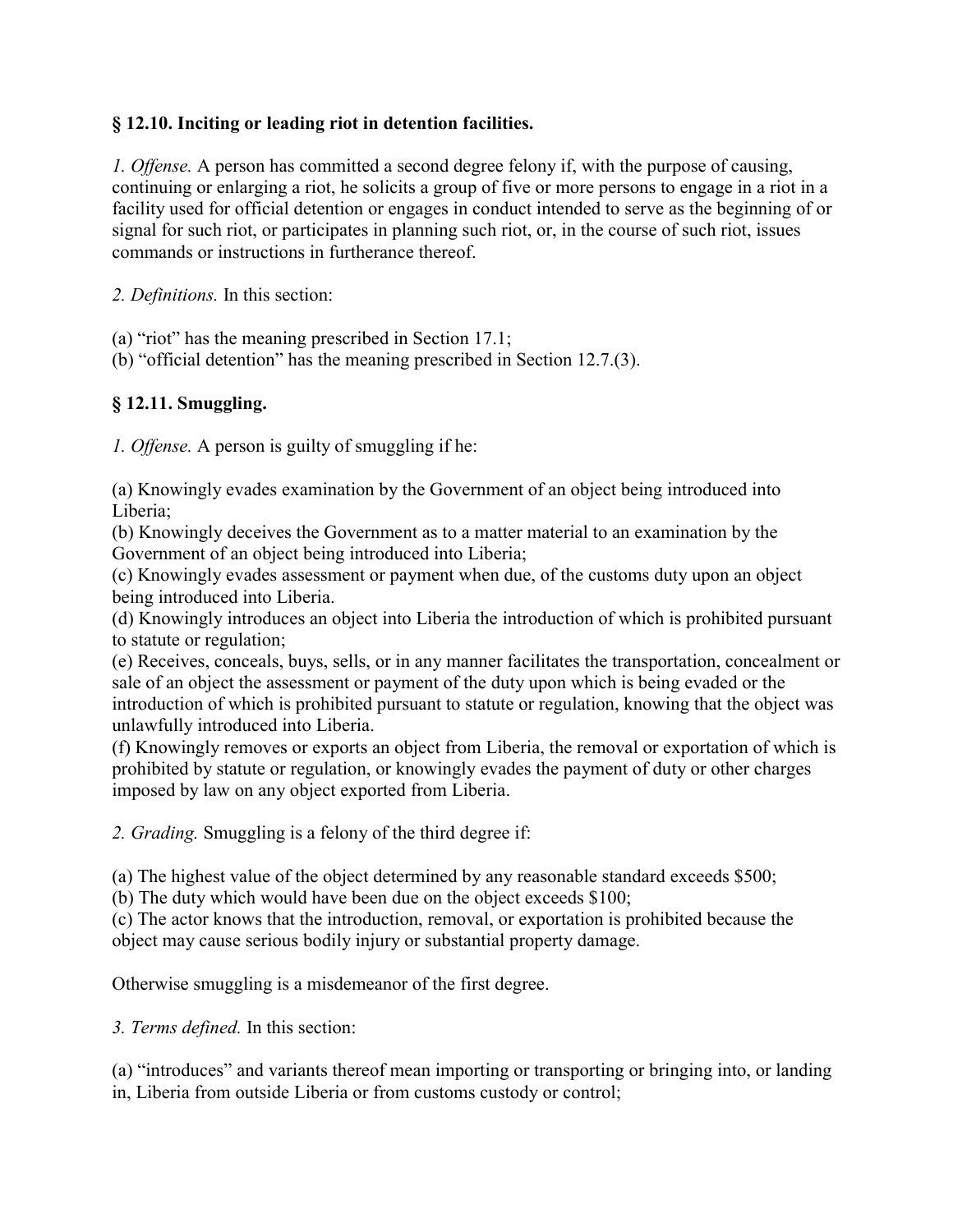(b) "object" includes articles, goods, wares and merchandise and an animate as well as inanimate things.

*4. Act of smuggling is one offense.* Acts of smuggling committed pursuant to one scheme or course of conduct may be charged as one offense, and the value of, or the duty owing on, the objects introduced may be aggregated in determining the grade of offense.

#### **§ 12.12. Refusal to testify before, or hindering, certain official bodies.**

A person has committed a first degree misdemeanor if without lawful privilege or excuse, in the course of an official proceeding before the Legislature, an administrative body of the government, or any lawfully constituted body of government, he

(a) Refuses, after lawful process, to appear or to produce the material required of him, or be sworn or makes equivalent affirmation as a witness, or answer a pertinent question and continues in such refusal after the person presiding thereat directs him to answer and advises him that his continuing refusal may subject him to criminal prosecution; or (b) Purposely hinders such official proceeding by noise or violent or tumultuous behavior.

# *Subchapter B.* **Perjury and Other Falsification in Official Matters**

### **§ 12.30. Perjury.**

*1. Offense.* A person has committed perjury, a third degree felony, if, in official proceeding, he makes a false statement under oath or equivalent affirmation, or swears or affirms the truth of a false statement previously made, when the statement is material and he does not believe it to be true.

*2. Corroboration.* No person shall be convicted of perjury where proof of falsity rests solely upon contradiction by the testimony of one person.

*3. Inconsistent statements.* Where in the course of one or more official proceedings, the defendant made manifestly inconsistent statements under oath or equivalent affirmation, both having been made within the period of the statute of limitations, the prosecution may set forth the statements in a single count, alleging in the alternative that one or the other was false and not believed by the defendant to be true. Proof that the defendant made such statements shall constitute a prime facie case that one or the other of the statements was false; but in the absence of sufficient proof of which statement was false, the defendant may be convicted under this section only if each of such statements was material to the official proceeding in which it was made.

*4. Definitions.* As used in this section:

(a) "official proceeding" means a proceeding heard or which may be heard before any legislative, judicial, administrative or other governmental agency or official authorized to take evidence under oath, including any referee, hearing examiner, commissioner, notary or other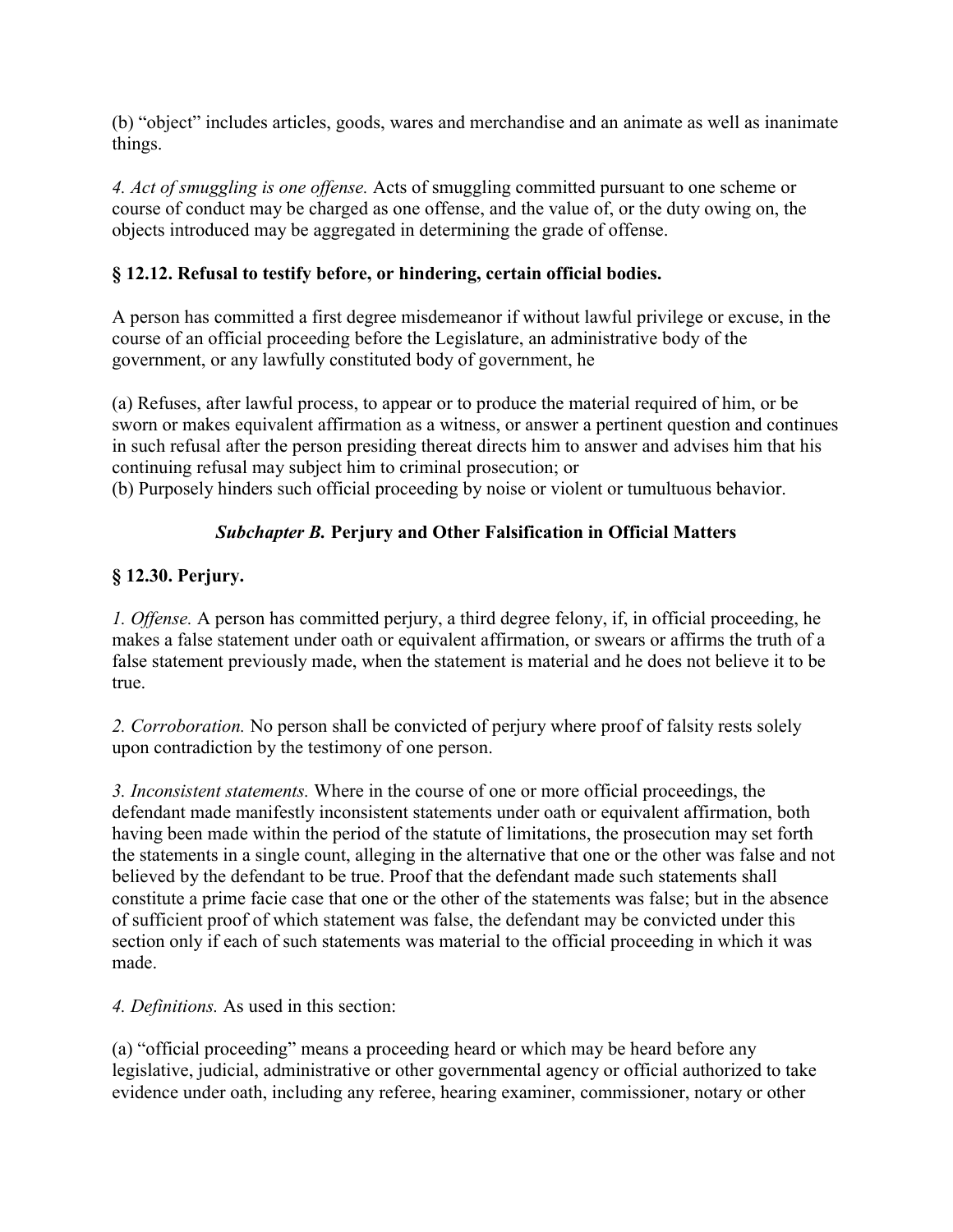person taking testimony of deposition in connection with any such proceeding; (b) "statement" means any representation, but includes a representation of opinion, belief or other state of mind only if the representation clearly relates to the state of mind apart from or in addition to any facts which are the subject of the representation.

### **§ 12.31. False statements.**

*1. False swearing in official proceedings.* A person has committed a first degree misdemeanor if, in an official proceeding, he makes a false statement, whether or not material, under oath or equivalent affirmation, or swears or affirms the truth of such a statement previously made, if he does not believe the statement to be true.

2. *Other falsity in governmental matters.* A person has committed a first degree misdemeanor if, in a governmental matter, he

(a) Makes a false statement, when the statement is material and he does not believe it to be true; (b) Purposely creates a false impression in a written application for pecuniary or other benefit, by omitting information necessary to prevent a material statement therein from being misleading; (c) Submits or invites reliance on any material writing which he knows to be forged, altered or otherwise lacking in authenticity; or

(d) Submits or invites reliance on any sample, specimen, map, boundary mark, or other object which he knows to be false in a material respect.

*3. Statement in criminal investigation.* This section does not apply to information given during the course of an investigation into possible commission of an offense unless the information is given in an official proceeding or the declarant is otherwise under a legal duty to give the information.

*4. Definitions.* A matter is a "governmental matter" if a branch of government, whether executive, legislative or judicial, or government agency has the power to adjudicate rights, establish binding regulations, make monetary awards or contracts, or grant governmental privilege with respect to the matter. "Official proceeding" and "statement" are defined as stated in paragraph 4 of Section 12.30.

#### **§ 12.32. General provisions for perjury and false statements.**

*1. Materiality.* Falsification is material regardless of the admissibility of the statement under rules of evidence, if it could have affected the course or outcome of the official proceeding or the disposition of the matter in which the statement is made. Whether a falsification is material in a given factual situation is a question of law. It is no defense that the declarant mistakenly believed the falsification to be immaterial.

*2. Irregularities no defense.* It is no defense to a prosecution under Section 12.30 or 12.31 that the oath or affirmation was administered or taken in an irregular manner or that the declarant was not competent to make the statement. A document purporting to be made upon oath or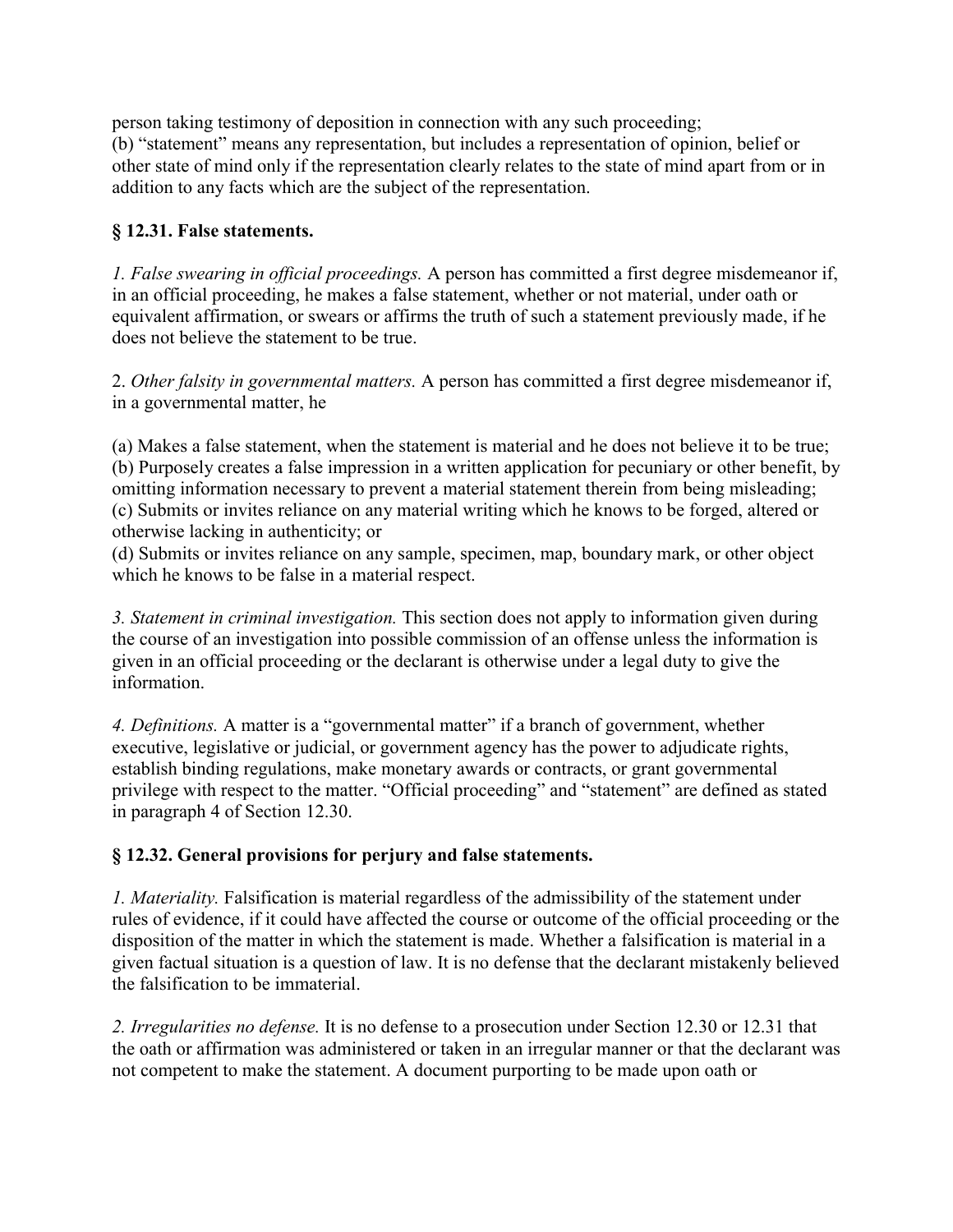affirmation at a time when the actor represents it as being so verified shall be deemed to have been duly verified or affirmed.

*3. Defense or retraction.* It is an affirmative defense to prosecution under Section 12.30 or 12.31 that the actor retracted the falsification in the course of the official proceeding or matter in which it was made, if he did so before it became manifest that the falsification was or would be exposed and before the falsification substantially affected the proceeding or matter.

# **§ 12.33. False reports to law enforcement officials.**

*1. Offense.* A person has committed an offense if he:

(a) Gives false information to a law enforcement officer with the purpose of falsely implicating another; or

(b) Falsely reports to a law enforcement officer or other security official the occurrence of a crime of violence or other incident calling for an emergency response when he knows that the incident did not occur. "Security official" means firearm or other public servant responsible for averting or dealing with emergencies involving public safety.

*2. Grading.* An offense under paragraph 1(a) is a first degree misdemeanor; an offense under paragraph 1(b) is a second degree misdemeanor.

### **§ 12.34. Tampering with public records.**

*1. Offense.* A person has committed a first degree misdemeanor if he:

(a) Knowingly makes a false entry in or false alteration of a government record; or (b) Knowingly and without lawful authority destroys, conceals, removes or otherwise impairs the verity or availability of a government record.

*2. Definition.* In this section "government record" means:

(a) Any record, document or thing belonging to, or received or kept by the government for information or record;

(b) Any other record, document or thing required to be kept by other under a statute which expressly invokes the sanctions of this section.

# **§ 12.35. Impersonating officials.**

*1. Offense.* A person has committed an offense if he falsely pretends to be:

(a) a public servant or foreign official and acts as if he were exercising the authority of such public servant or foreign official; or

(b) a public servant or a former public servant or a foreign official and thereby obtains a thing of value.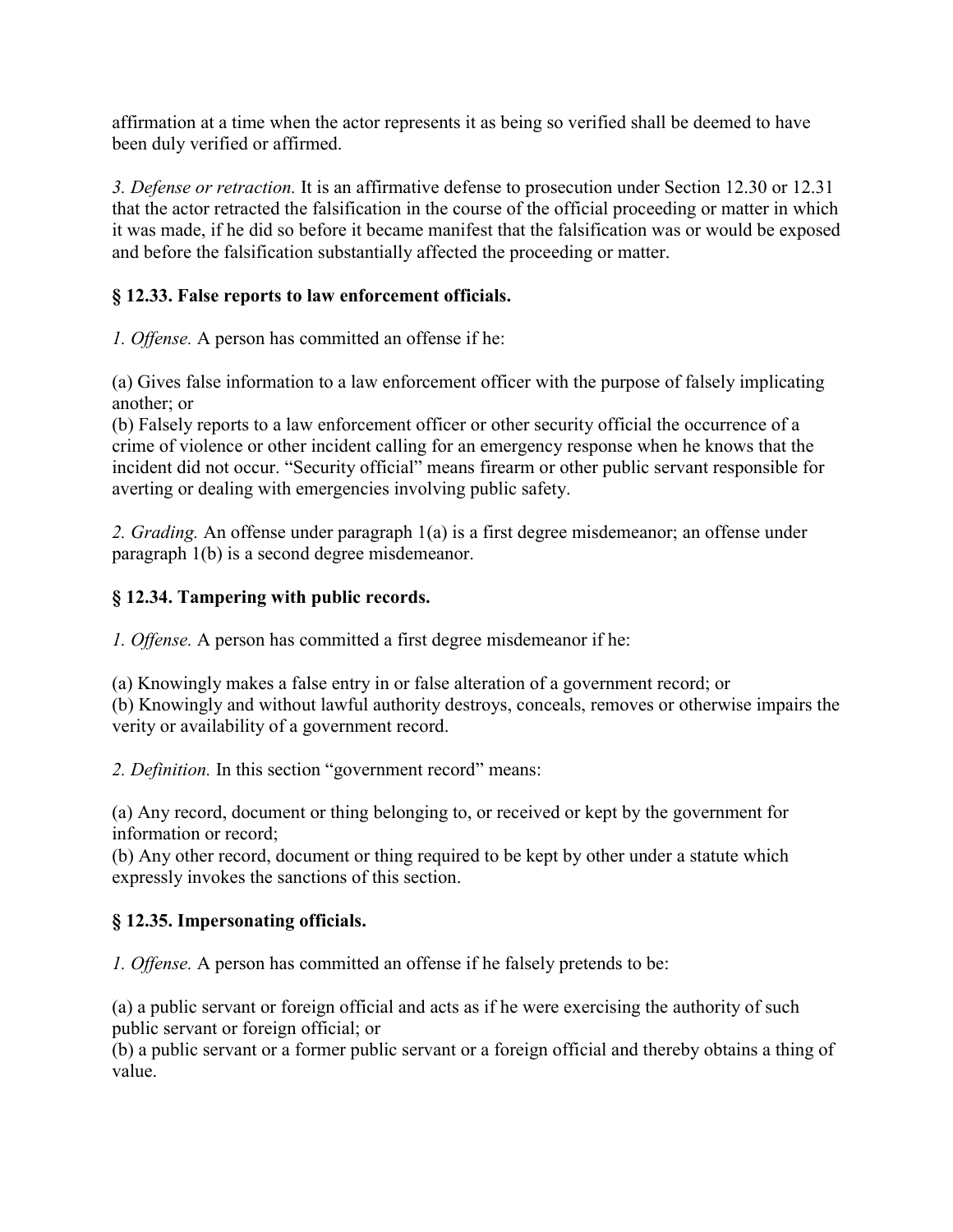*2. Defense precluded*. It is not a defense to prosecution under this section that the pretended capacity did not exist or the pretended authority could not legally or otherwise have been exercised or conferred.

*3. Definition.* In this section "foreign official" means an official of a foreign government of a character which is customarily accredited as such to Liberia, the United Nations or other international organizations, and includes diplomatic and consular officials.

*4. Grading.* An offense under paragraph 1(a) is a first degree misdemeanor; and offense under paragraph 1(b) is a second degree misdemeanor.

## *Subchapter C.* **Obstruction of Justice**

### **§ 12.40. Tampering with witnesses and informants in proceedings.**

*1. Tampering.* A person has committed a third degree felony if he uses force or threat against another or engages in deception or bribery of another:

(a) with the purpose of influencing the other's testimony in an official proceeding; or

(b) with the purpose of inducing or otherwise causing the other;

· (i) to withhold any testimony, information, document or thing from an official proceeding, whether or not the other person would be legally privileged to do so;

· (ii) to violate Section 12.42 of this chapter, relating to tampering with physical evidence;

· (iii) to elude legal process summoning him to testify in an official proceeding; or

· (iv) to absent himself from an official proceeding to which he has been summoned under color of law.

*2. Soliciting or accepting bribe.* A person has committed a third degree felony if he solicits, accepts or agrees to accept from another a thing of pecuniary value as consideration for:

(a) Changing his testimony in an official proceeding; or

(b) Engaging in the conduct described in clauses (i) through (iv) of subchapter (1) (b).

*3. Defenses.*

(a) It is an affirmative defense to a prosecution under this section for use of threat with intent to influence another's testimony that the defendant did not threaten unlawful harm, and sought thereby to influence the other to testify truthfully.

(b) This section does not apply to the offer, giving or agreeing to give, or the solicitation, acceptance or agreement to accept, a thing of value as consideration for a person's refraining from initiating the prosecution or investigation of an offense as a good faith attempt to pay or obtain what either one of the parties believes due the recipient or proposed recipient as restitution or indemnification for harm caused by the offense. Inapplicability under this paragraph is an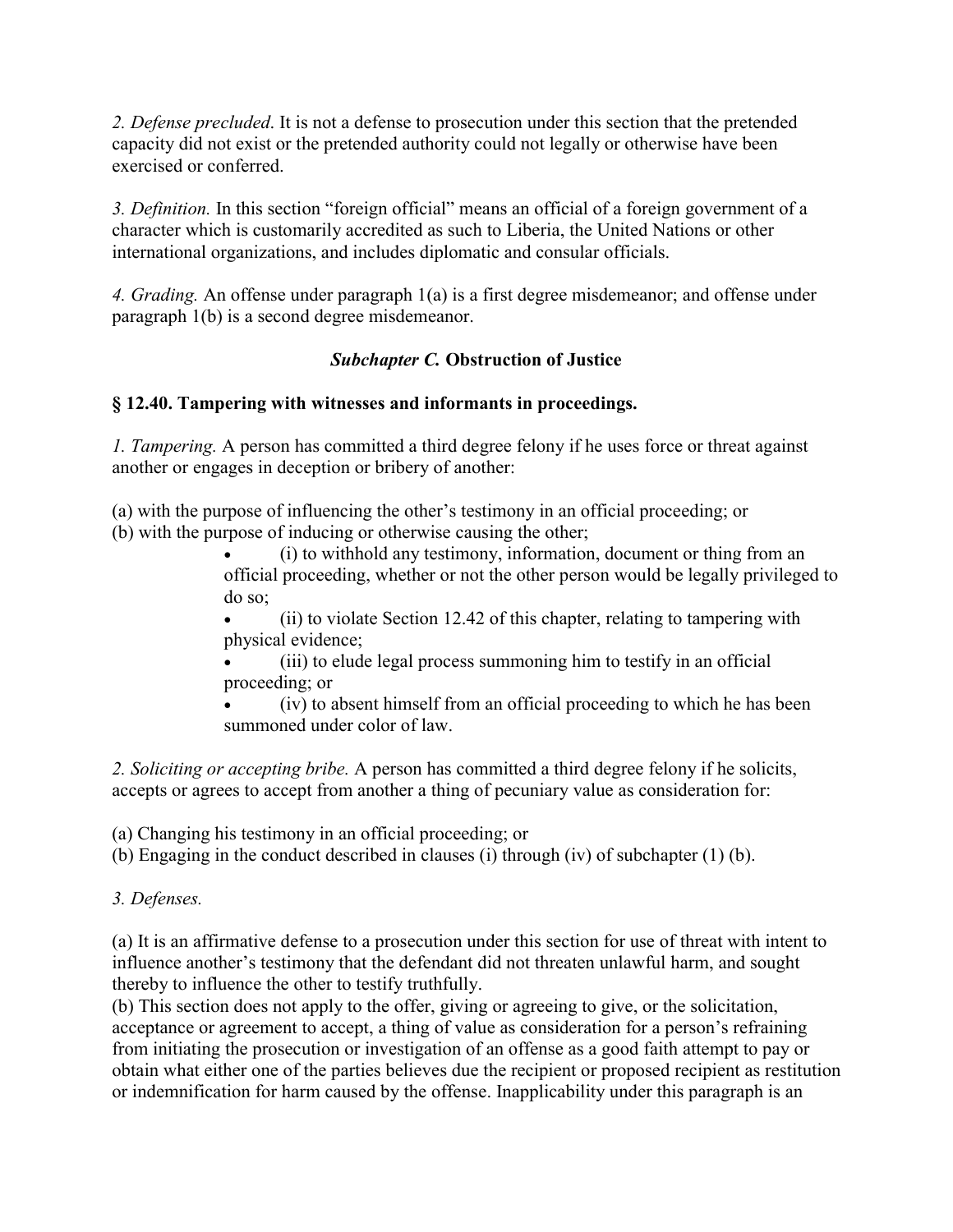affirmative defense.

(c) It is no defense to a prosecution under this section that an official proceeding was not pending or about to be instituted.

*4. Definitions.* In this section

(a) "uses force or threat directed against another or deception or bribery of another" includes the use of force or threat directed against and deception or bribery of the other's spouse, guardian or relative residing in the same household with him;

(b) a person engages in bribery of the person whose conduct he intends to influence, induce or cause, if he offers, gives or agrees to give such other person a thing of value as consideration for the conduct sought.

(c) "official proceeding" is defined as stated in Section 12.30(4)(a).

*5. Witness fees and expenses.* This section shall not be construed to prohibit the payment or receipt of witness fess provided by statute or the payment by the party upon whose behalf a witness is called, and receipt by a witness, of the reasonable cost of travel and subsistence incurred and the reasonable value of time lost in attendance at an official proceeding or, in the case of expert witnesses a reasonable fee for preparing and presenting an expert opinion.

## **§ 12.41. Tampering in criminal investigation.**

*1. Tampering.* A person has committed a third degree felony if, believing another may have information relating to an offense, he deceives such other person or employs force, threat or bribery with intent to hinder, delay or prevent communication of such information to a law enforcement officer.

*2. Soliciting bribe.* A person has committed a third degree felony if, having information relating to an offense, he solicits, accepts or agrees to accept from another a thing of pecuniary value, other than restitution to him of his own property or its equivalent, as consideration for delaying or withholding communication of such information to law enforcement officers.

*3. Definitions.* The definitions in Section 12.40 (4) (a), (b) apply to this section.

## **§ 12.42. Tampering with physical evidence.**

*1. Offense.* A person is guilty of an offense if, believing an official proceeding is pending or about to be instituted or believing process, demand or order has been issued or is about to be issued, he alters, destroys, mutilates, conceals, or removes a record, document or thing with the purpose of impairing its verity or availability in such official proceeding or for the purposes of such process, demand or order.

*2. Solicitation.* A person is guilty of an offense if he solicits another to commit the offense defined in paragraph (1) of this section.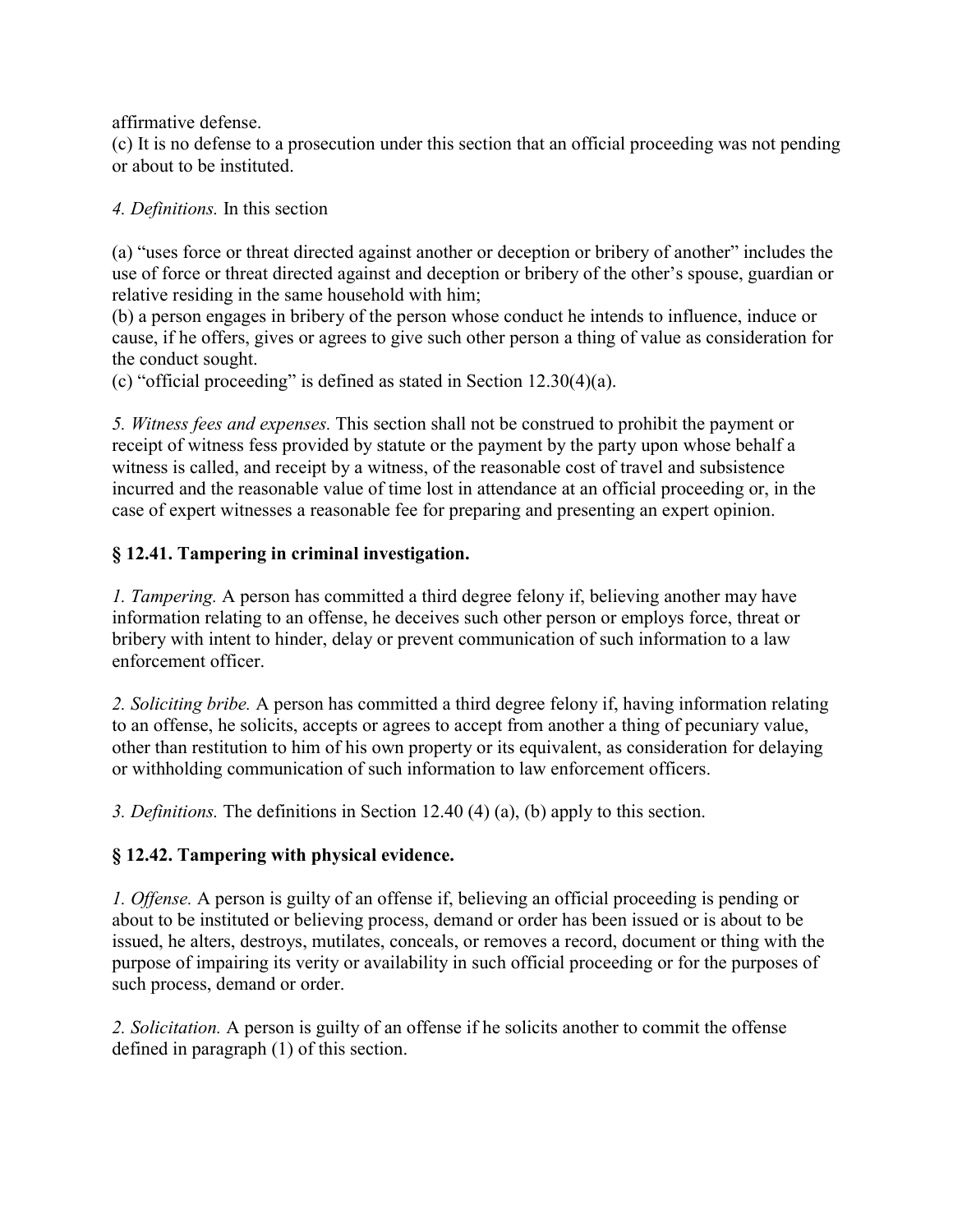*3. Grading*. The offense is a third degree felony if the actor purposely and subsequently obstructs, impairs or perverts prosecution for a felony. Otherwise, it is a first degree misdemeanor.

*4. Definition.* In this section "process, demand, or order" means process, demand or order authorized by law for the seizure, production, copying, discovery or examination of a record, document or thing.

## **§ 12.43. Harassment of and communication with jurors.**

*1. Offense.* A person has committed a first degree misdemeanor if, with the purpose of influencing the official action of another as a juror, he communicates with him other than as part of the proceedings in a case, or harasses or alarms him. Conduct directed against the juror's spouse or other relative residing in the same household with the juror shall be deemed conduct directed against the juror.

*2. Definitions.* In this section "juror" means a grand juror or a petit juror and includes a person who has been drawn or summoned to attend as a prospective juror.

### *Subchapter D.* **Bribery and Intimidation**

### **§ 12.50. Bribery.**

*1. Offense.* A person has committed bribery, a second degree felony if he knowingly offers, gives or agrees to give to another, or solicits, accepts or agrees to accept from another, a thing of value as consideration for:

(a) The recipient's official action as a public servant; or

(b) The recipient's violation of a known duty as a public servant.

*2. Defense precluding.* It is no defense to a prosecution under this section that a recipient was not qualified to act in the desired way whether because he had not yet assumed office, or lack jurisdiction, or for any other reason.

*3. Prima facie case.* A prima facie case is established under this section upon proof that the thing of value was offered, given, or agreed to be given, or solicited, accepted or agreed to be accepted, as consideration for the recipient's official action or violation of a known legal duty as a public servant if:

(a) The consideration was a thing of pecuniary value; and

(b) The actor knew that he was offered, given or agreed to be given by, or solicited, accepted from a person having an interest in an imminent or pending

- · (i) investigation, arrest, or judicial or administrative proceeding, or
- · (ii) bid, contract, claim or application, and that interest could be affected by the recipient's performance or non-performance of his official action or violation of his known legal duty as a public servant.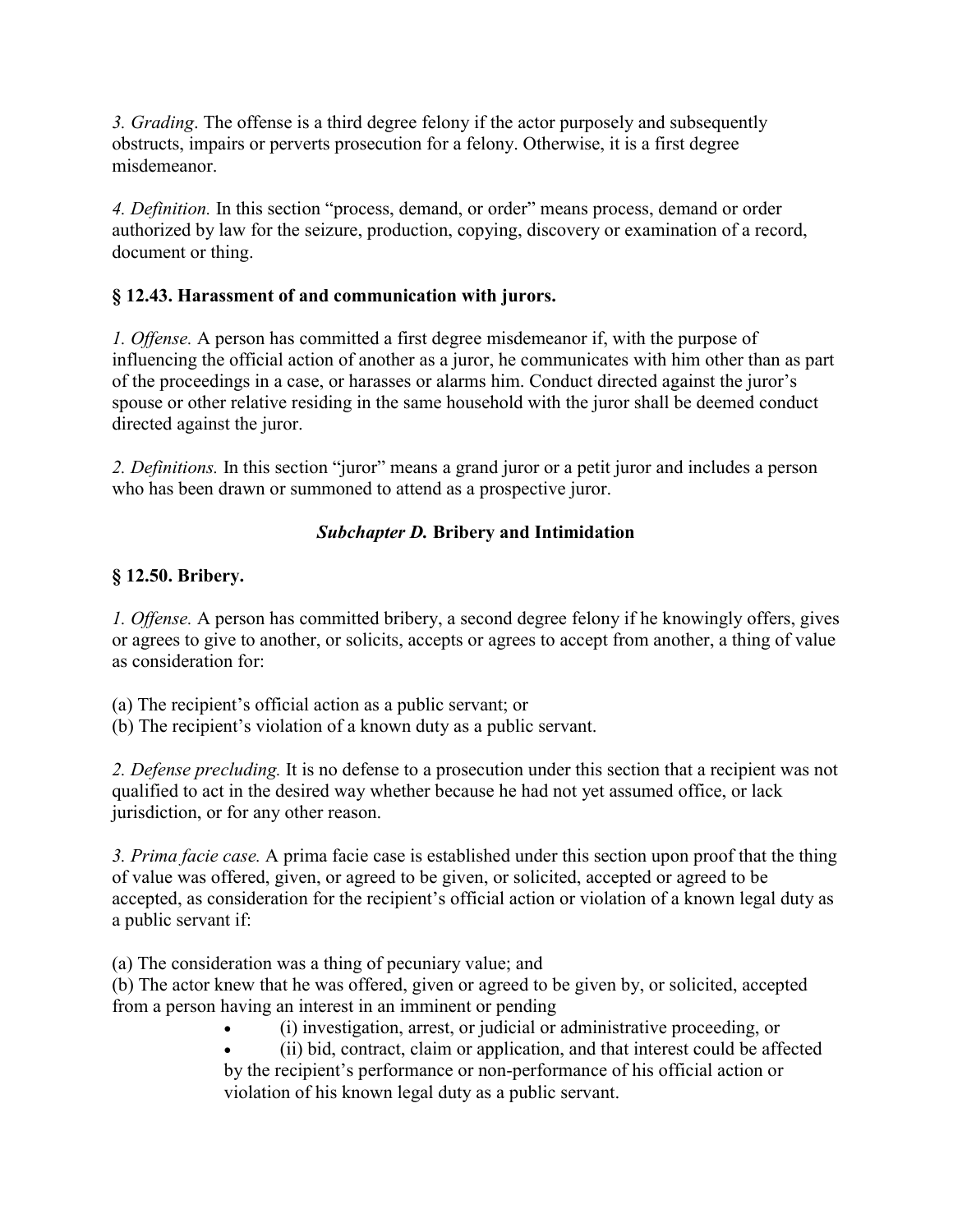## **§ 12.51. Unlawful rewarding of public servants.**

*1. Receiving unlawful reward.* A public servant has committed a first degree misdemeanor if he solicits, accepts or agrees to accept a thing or pecuniary value for:

- (a) Having engaged in official action as a public servant; or
- (b) Having violated a legal duty as a public servant

*2. Giving unlawful reward.* A person has committed a first degree misdemeanor if he knowingly offers, gives or agrees to give a thing of pecuniary value, receipt of which is prohibited by this section, as amended by the interim National Assembly, July 9, 1985.

## **§ 12.52. Unlawful compensation for assistance in government matters.**

*1. Receiving unlawful compensation*. A public servant has committed a first degree misdemeanor if he solicits, accepts or agrees to accept a thing of pecuniary value as compensation for advice or other assistance in preparing or promoting a bill, contract, claim or other matter which is or is likely to be subject to his official action.

*2. Giving unlawful compensation.* A person has committed a first degree misdemeanor if he knowingly offers, gives or agrees to give a thing of pecuniary value to a public servant, receipt of which is prohibited by this section.

## **§ 12.53. Trading in public office and political endorsement.**

*1. Offense.* A person has committed a first degree misdemeanor if he solicits, accepts or agrees to accept or offers, gives or agrees to give a thing of pecuniary value as consideration for approval or disapproval by a public servant or party official of a person for:

(a) Appointment, employment, advancement or retention as a public servant; or

(b) Designation or nomination as a candidate for elective office.

*2. Definitions.* In this section:

(a) "approval" includes recommendation, failure to disapprove, or any other manifestation of favor or acquiescence;

(b) "disapproval" includes failure to approve or any other manifestation of disfavor or nonacquiescence;

(c) "party official" means a person who holds a position or office in a political party, whether by election, appointment, or otherwise.

# **§ 12.54. Threatening public servants.**

*1. Threats relating to official proceedings or to secure breach of duty.* A person has committed a third degree felony if he threatens harm to another with the purpose of influencing his official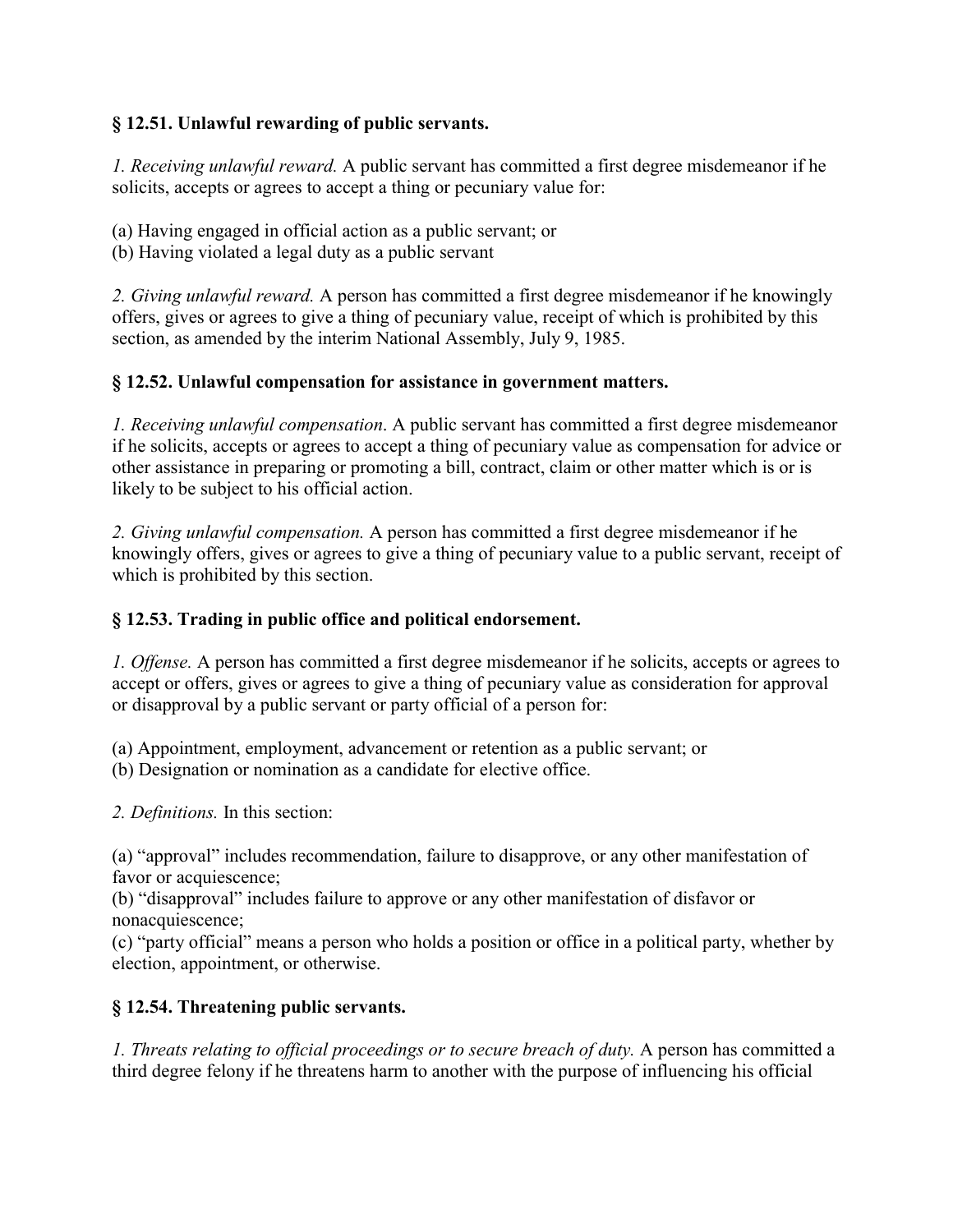action as a public servant in a pending or prospective judicial or administrative proceeding held before him, or with the purpose of influencing him to violate his duty as a public servant.

*2. Other threats.* A person has committed a third degree felony if, with the purpose of influencing another's official action as a public servant, he threatens:

(a) To commit any crime or to do anything unlawful;

(b) To accuse anyone of a crime; or

(c) To expose a secret or publicize an asserted fact, whether true or false, tending to subject any person, living or dead, to hatred, contempt or ridicule or impair another's credit or business reputation.

*3. Defense precluded.* It is no defense to a prosecution under this section that a person whom the actor sought to influence was not qualified to act in the way desired whether because he had not yet assumed office or lacked jurisdiction or for any other reason.

# *Subchapter E.* **Abuse of Office**

# **§ 12.70. Official Oppression.**

A person acting or purporting to act in an official capacity of taking advantage of such actual or purported capacity commits a first degree misdemeanor if he knowingly:

(a) Subjects another to unlawful arrest, detention, search, seizure, mistreatment, dispossession, assessment, lien, or other infringement or personal or property rights; or (b) Denies, or impedes another in the exercise or enjoyment of any right, privilege, power or immunity.

# **§ 12.71. Unlawful disclosure of confidential information.**

A person has committed a first degree misdemeanor if, in knowing violation of a duty imposed on him as a public servant, he discloses or makes known in any manner any confidential information which he has acquired as a public servant. "Confidential information" means information made available to the government under governmental assurance or confidence.

# **§ 12.72. Speculating or wagering on official action or information.**

*1. Speculating during and after employment.* A person has committed a first degree misdemeanor if, during employment as a public servant or within one year thereafter, in contemplation of official action by himself as a public servant or by an agency of the government with which he is or has been associated as a public servant, or in reliance on information to which he has or had access only in his capacity as a public servant, he:

(a) Acquires a pecuniary interest in any property, transaction or enterprise which may be affected by such information or official action;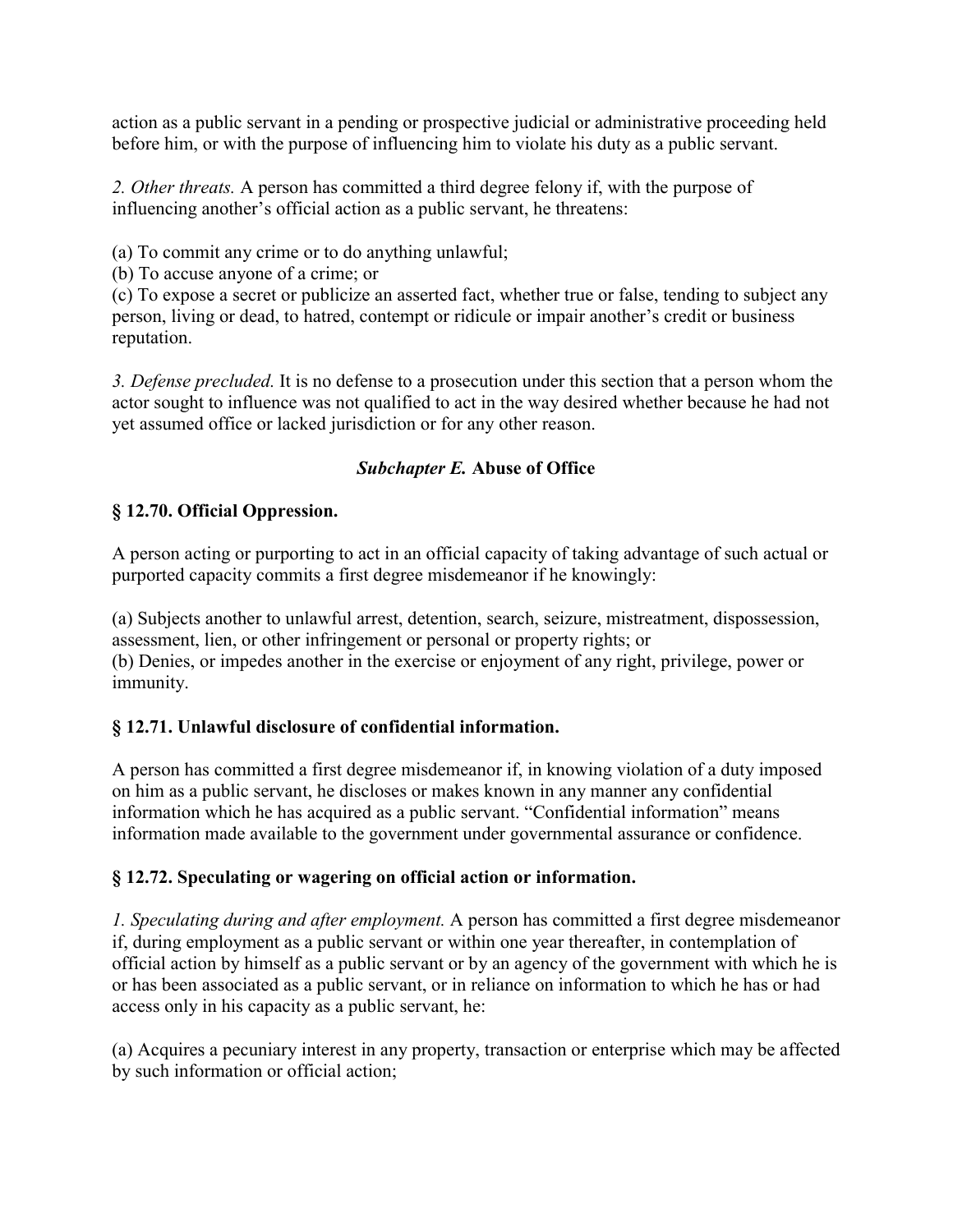(b) Speculates or wagers on the basis of such information or official action; or (c) Aids another to do any of the foregoing.

*2. Taking official action after speculation.* A person has committed a first degree misdemeanor if as public servant he takes official action which is likely to benefit him as a result of an acquisition of a pecuniary interest in any property, transaction or enterprise, or of a speculation or wager, which he made or caused or aided another to make in contemplation of such official action.

## *Chapter 13.* **Offenses Against Civil Rights**

## **§ 13.1. Criminal discrimination.**

*1. Offense.* Except insofar as otherwise expressly required or permitted by law, any public servant or other person who in the conduct of the government or of any educational enterprise, place of worship, labor union, hospital, café, hotel, restaurant, transportation facility, housing facility, or business or public accommodation generally, either commits or omits doing an act or threatens to do an act to the prejudice of another person which discriminates against such person because of his or his spouse's race, color, clan, tribe, national origin or religion, is guilty of a first degree misdemeanor.

*2. Presumption.* Termination of the services of an employee within sixty days after his marriage to a person of a different race shall give rise to a presumption that the termination of services was discriminatory against him because of the race of his spouse.

*3. Deportation.* Any alien convicted of a second offense under paragraph 1 is subject to deportation.

*4. Dissolution of corporation*. Any corporation convicted of a second offense under paragraph 1 is subject to dissolution at the suit of the Minister of Justice under Chapter 16 of the Civil Procedure Law.

# *Chapter 14.* **Offenses Involving Danger to the Person**

# **Subchapter A. Criminal Homicide**

- § 14.1. Murder.
- § 14.2. Manslaughter.
- § 14.3. Negligent homicide.

§ 14.4. Causing or aiding suicide.

## **Subchapter B. Assaults, Endangering Behavior and Threats.**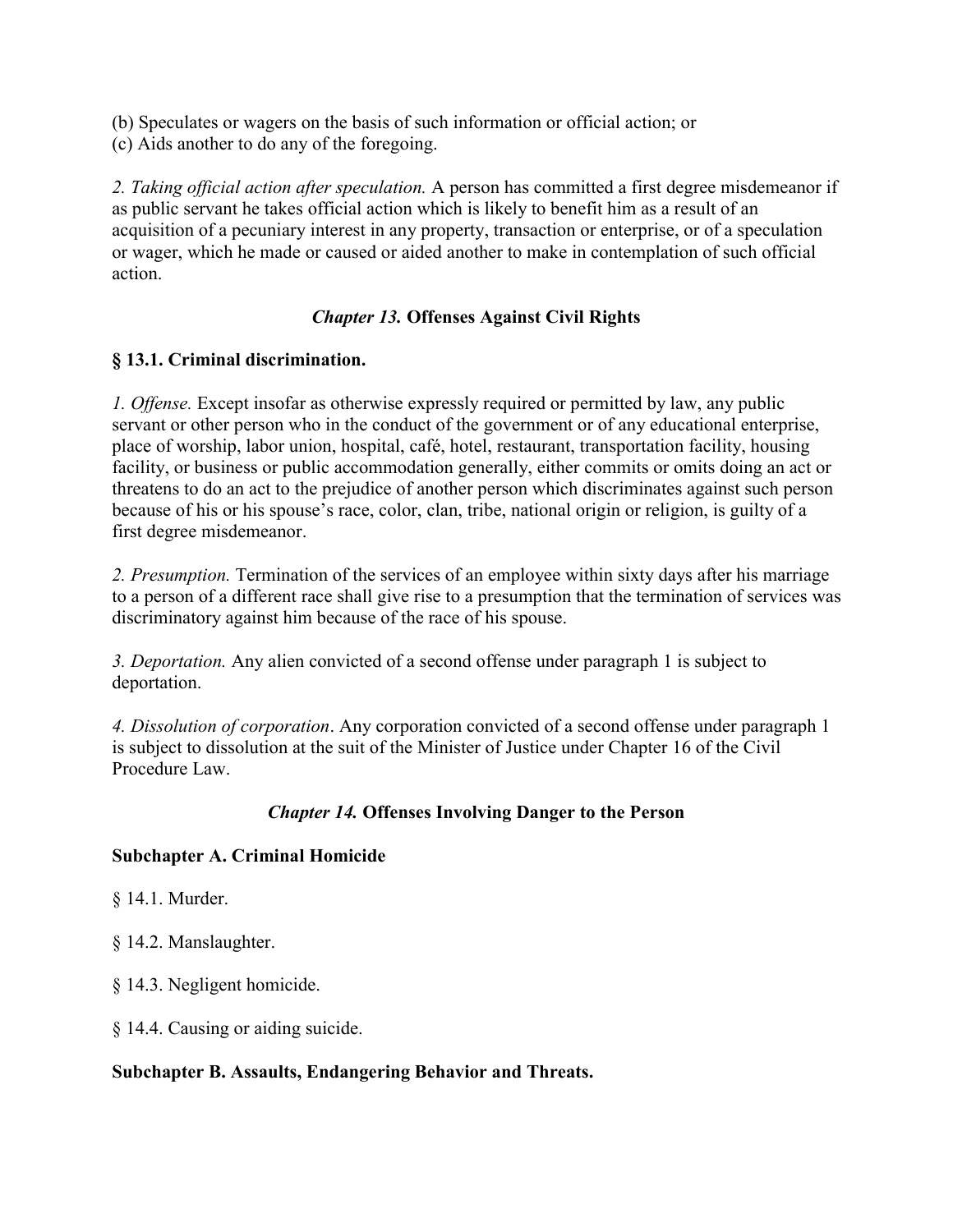- § 14.20. Aggravated assault.
- § 14.21. Simple assault.
- § 14.22. Offensive touching.
- § 14.23. Recklessly endangering another person.
- § 14.24. Terroristic threats.
- § 14.25. Menacing.
- § 14.26. Threats against the President and successors to the Presidency.
- § 14.27. Criminal coercion.
- § 14.28. Harassment.
- § 14.29. Consent as a defense.

#### **Subchapter C. Kidnapping and Related Offenses.**

- § 14.50. Kidnapping.
- § 14.51. Felonious restraint.
- § 14.52. False imprisonment.
- § 14.53. Interference with custody.

#### **Subchapter D. Sexual Offenses**

- § 14.70. Rape.
- § 14.71. Gross sexual imposition.
- § 14.72. Aggravated involuntary sodomy.
- § 14.73. Involuntary sodomy.
- § 14.74. Voluntary sodomy.
- § 14.75. Corruption of minors.
- § 14.76. Sexual abuse of wards.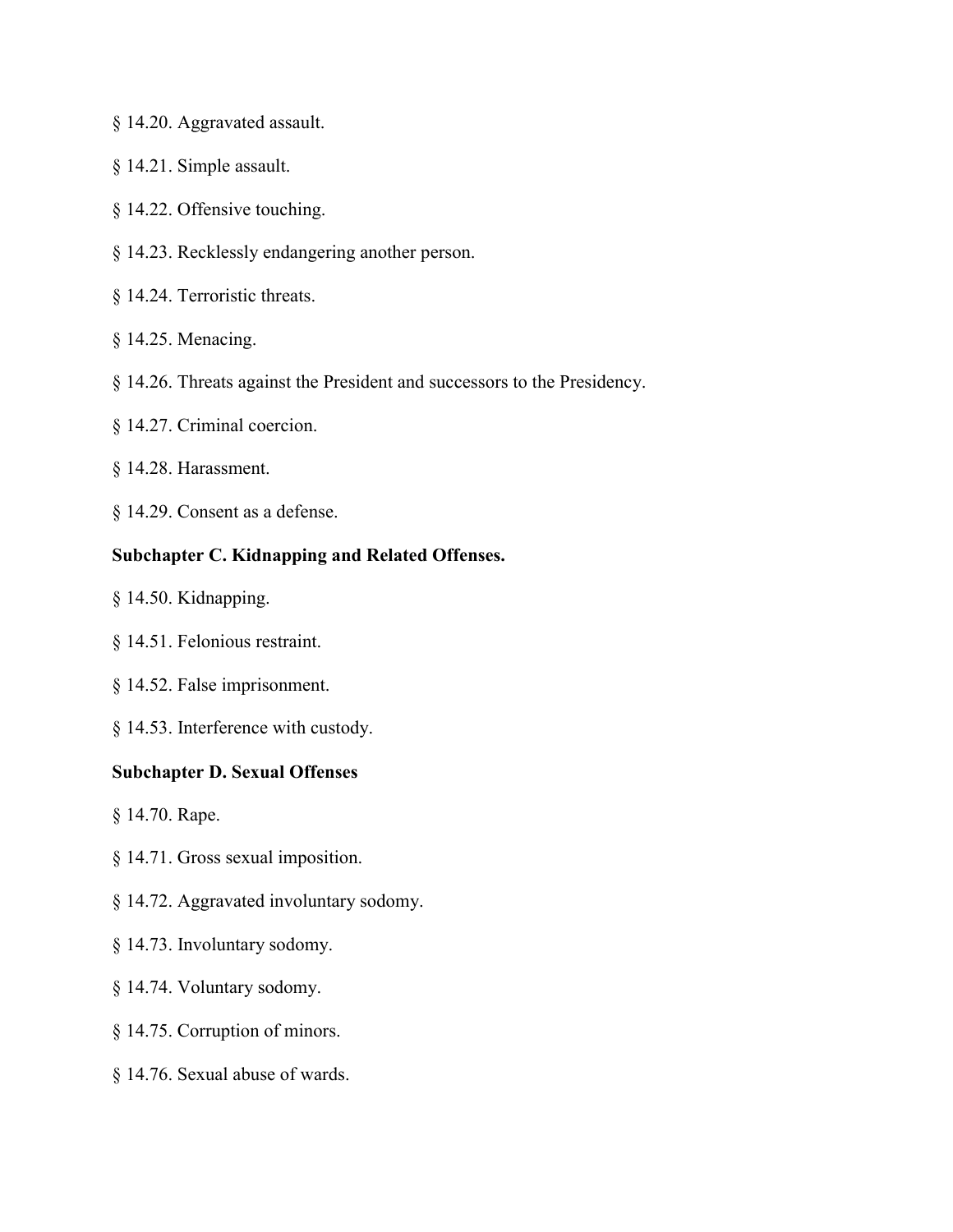§ 14.77. Sexual assault.

§ 14.78. General provisions relating to sections on sexual crimes against the person.

§ 14.79. Definitions relating to sections on sexual crimes against the person.

### *Subchapter A.* **Criminal Homicide**

### **§ 14.1. Murder**

A person is guilty of murder if he:

(a) Purposely or knowingly causes the death of another human being; or

(b) Causes the death of another human being under circumstances manifesting extreme indifference to the value of human life. A rebuttable presumption that such indifference exists arises if the defendant is engaged or is an accomplice in the commission of, or an attempt to commit, or flight after committing or attempting to commit, treason, offenses defined in Sections 11.2 or 11.3 of this title, espionage, sabotage, robbery, burglary, kidnapping, felonious restraint, arson, rape, aggravated involuntary sodomy, escape, piracy, or other felony involving force or danger to human life.

Murder is a felony of the first degree but a person convicted of murder may be sentenced to death or life imprisonment as provided in Sections 50.5 and 51.3

#### **§ 14.2. Manslaughter.**

A person is guilty of manslaughter if he:

(a) Recklessly causes the death of another human being; or

(b) Causes the death of another human being under circumstances which would be murder except that he causes the death under the influence of extreme emotional disturbance for which there is reasonable excuse. The reasonableness of the excuse shall be determined from the viewpoint of a person in his situation under the circumstances as he believes them to be. An emotional disturbance is excusable, within the meaning of this section if it is occasioned by provocation, event or situation for which the offender was not culpably responsible.

Manslaughter is a felony of the second degree.

## **§ 14.3. Negligent homicide.**

A person is guilty of negligent homicide if he causes the death of another human being negligently. Negligent homicide is a felony of the third degree.

#### **§ 14.4. Causing and aiding suicide.**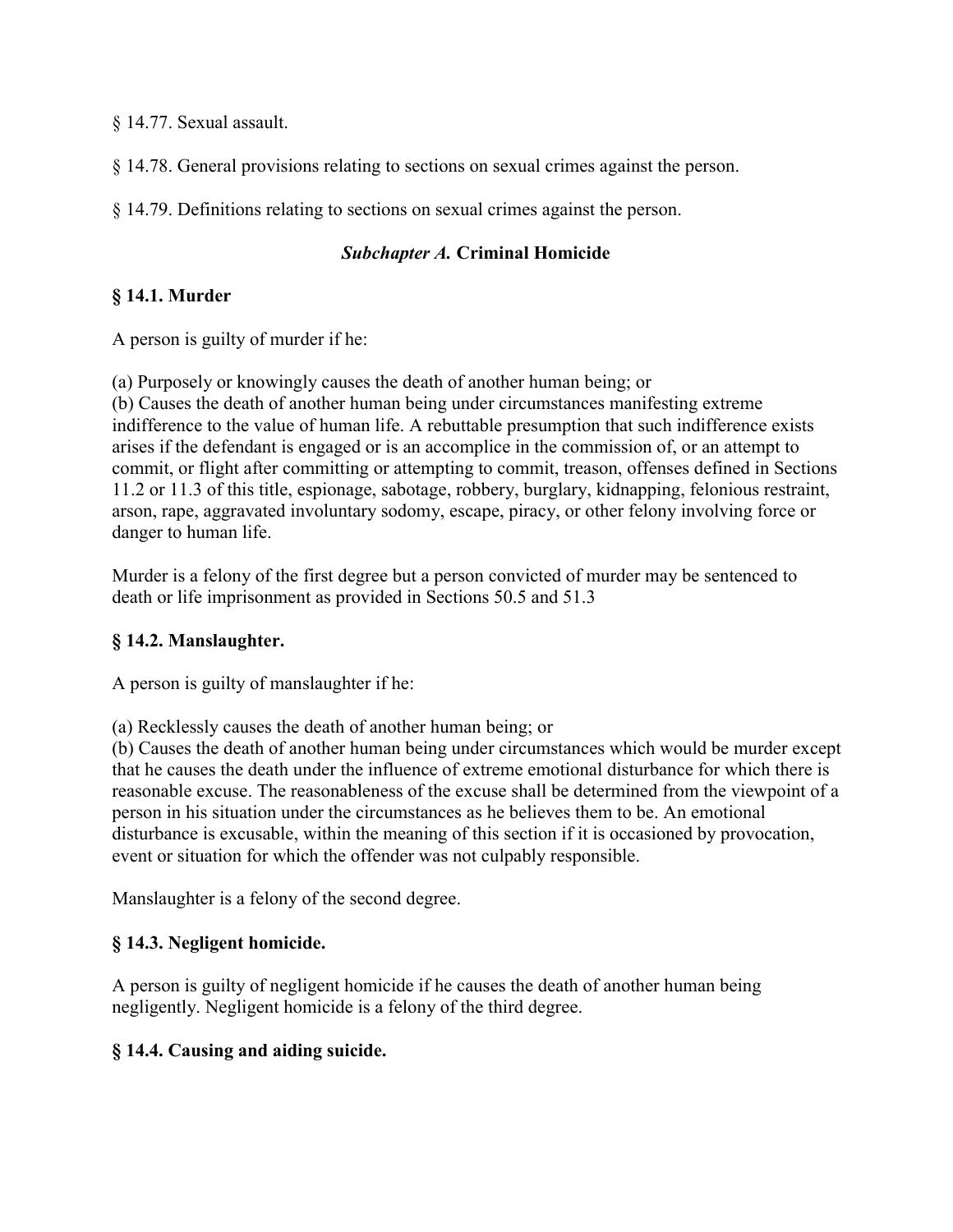*1. Causing suicide.* A person may be convicted of murder for causing another to commit suicide if he purposely causes suicide by force, duress or deception.

*2. Aiding or soliciting suicide.* A person who purposely aids or solicits another to commit suicide is guilty of a felony of the second degree if his conduct causes such suicide or attempted suicide and otherwise of a misdemeanor of the first degree.

# *Subchapter B.* **Assaults, Endangering Behavior and Threats**

# **§ 14.20. Aggravated assault.**

A person is guilty of aggravated assault if he:

- (a) Causes serious bodily injury to another purposely, knowingly or recklessly; or
- (b) Purposely or knowingly causes bodily injury to another with a deadly weapon.

Aggravated assault is a felony of the second degree

# **§ 14.21. Simple assault.**

A person is guilty of a simple assault if he:

- (a) Purposely, knowingly or recklessly causes bodily injury to another; or
- (b) Negligently causes bodily injury to another with a deadly weapon.

Simple assault is a misdemeanor of the first degree unless committed in an unarmed fight or scuffle entered into by mutual consent, in which case it is a misdemeanor of the second degree.

# **§ 14.22. Offensive touching.**

A person who, with the purpose of offending another person not a member of his household, by any means strikes or touched such other person, is guilty of an infraction, for which the maximum fine shall be \$25.

# **§ 14.23. Recklessly endangering another person.**

A person commits a misdemeanor of the first degree if he recklessly engages in conduct which creates a substantial risk of death or serious bodily injury to another. There is risk within the meaning of this section if the potential for harm exists, whether or not a particular person's safety is actually jeopardized. Recklessness and a substantial risk shall be presumed where a person knowingly points a firearm at or in the direction of another, whether or not the actor believes the firearm to be loaded.

# **§ 14.24. Terroristic threats.**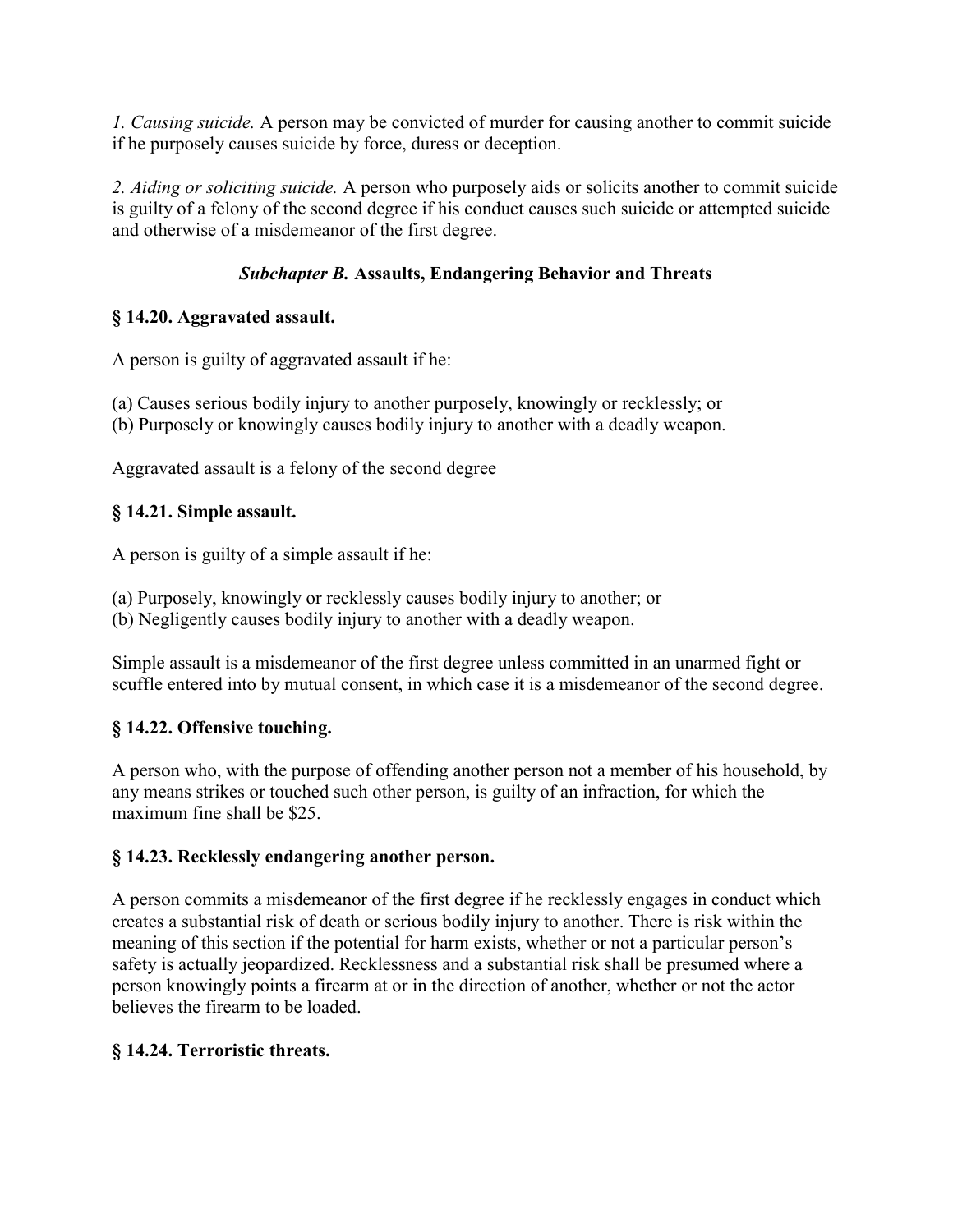A person is guilty of a felony of the third degree if he threatens to commit any crime of violence with the purpose to terrorize another or to cause evacuation of a building, place of assembly, or facility of public transportation, or otherwise to cause serious public inconvenience, or in reckless disregard of the risk of causing such terror or inconvenience.

## **§ 14.25. Menacing.**

A person is guilty of a misdemeanor of the first degree if he knowingly places or attempts to place another human being in fear by menacing him with imminent serious bodily harm.

## **§ 14.26. Threats against the President and successors to the Presidency.**

A person is guilty of a felony of the third degree if he threatens to commit any crime of violence against the President of the Republic of Liberia, the President-elect, the Vice President or, if there is no Vice President, the officer next in order of succession to the office of President of the Republic of Liberia, the Vice President-elect, or any person who is acting as President under the Constitution and laws of Liberia:

(a) By a communication addressed to or intended to come to the attention of such official or his staff; or

(b) Under any circumstances in which the threat is likely to be taken seriously as an expression of settled purpose.

"Threat" includes any knowingly false report that such violence is threatened or imminent.

## **§ 14.27. Criminal coercion.**

*1. Offense.* A person is guilty of criminal coercion if, with the purpose unlawfully to compel another to engage in or refrain from conduct, he threatens to:

(a) Commit any criminal offense; or

(b) Accuse anyone of a criminal offense; or

(c) Expose any secret or publicize an asserted fact tending to subject any person to hatred, contempt or ridicule, or to impair his credit or business repute.

*2. Defense.* It is an affirmative defense to prosecution based on paragraphs (b) or (c) of paragraph 1 that the actor believed the accusation or secret or asserted fact to be true and that his purpose was limited to compelling the other to behave in a way of the accusation or exposure as by desisting from further misbehavior, making good a wrong done, or refraining from taking any action or responsibility for which the actor believes the other disqualified.

*3. Grading.* Criminal coercion is a misdemeanor of the first degree unless the threat is to commit a felony, in which case the offense is a felony of the third degree.

## **§ 14.28. Harassment.**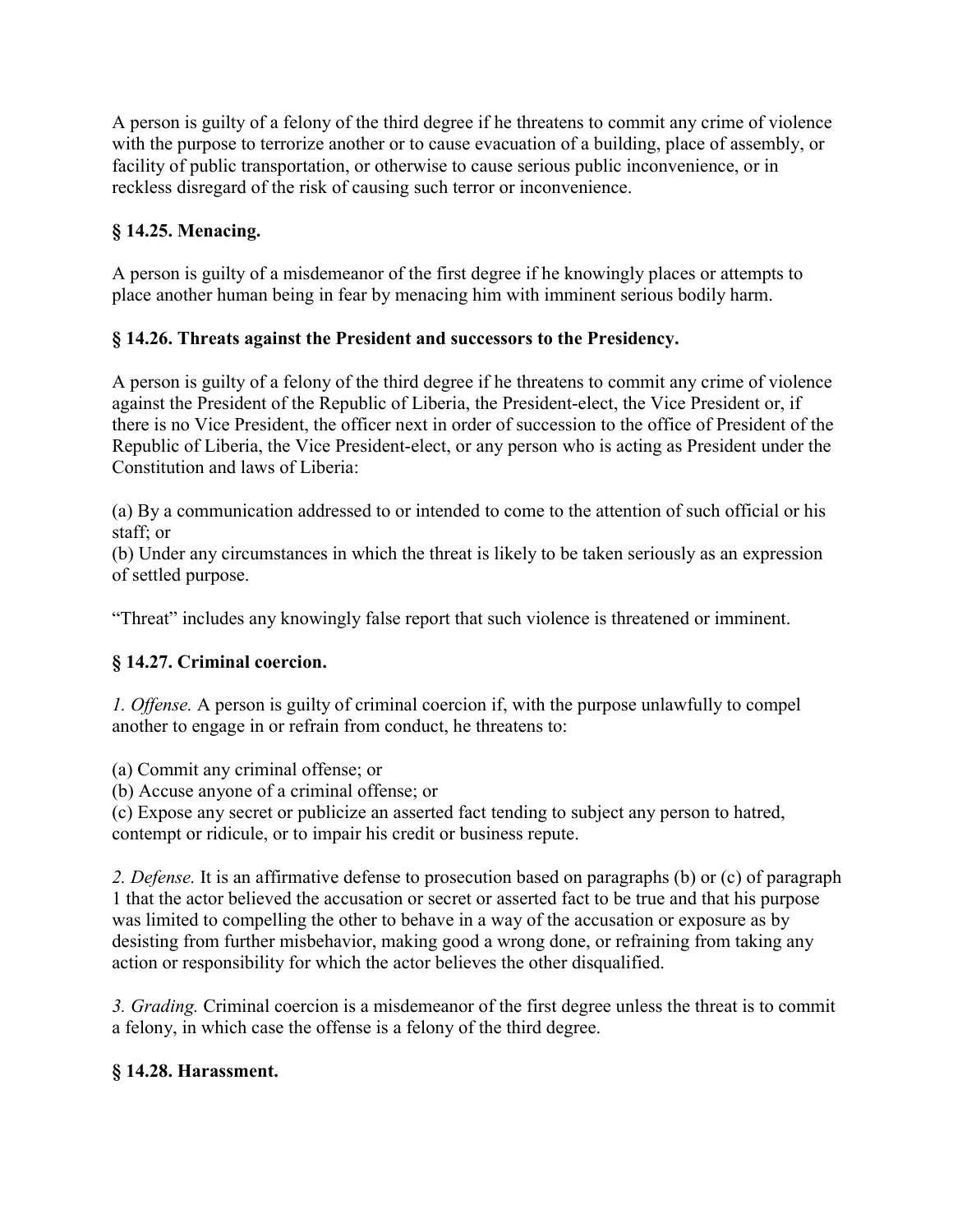A person is guilty of a misdemeanor of the second degree if, with intent to frighten or harass another, he:

(a) Communicates in writing a threat to commit any violent felony;

(b) Makes a telephone call anonymously or in offensively coarse language; or

(c) Makes repeated telephone calls, whether or not a conversation ensues, with no purpose of legitimate communication.

### **§ 14.29. Consent as a defense.**

*1. When a defense.* When conduct is an offense because it causes or threatens bodily injury, consent to such conduct or to the infliction of such injury by all persons injured or threatened by the conduct is an affirmative defense if:

(a) Neither the injury inflicted nor the injury threatened is serious bodily injury;

(b) The conduct and the injury are reasonable foreseeable hazards of joint participation in a lawful athletic contest or competitive sports;

(c) The conduct and the injury are reasonably foreseeable hazards of an occupation or profession or of medical or scientific experimentation conducted by recognized methods, and the persons subjected to such conduct or injury having been made aware of the risks involved, consent to the performance of the conduct or the infliction of the injury.

*2. Ineffective consent.* Assent does not constitute consent, within the meaning of this section, if:

(a) It is given by a person who is legally incompetent to authorize the conduct charged to constitute the offense and such incompetence is manifest or known to the actor; (b) It is given by a person who by reason of youth, mental disease or defect, or intoxication is manifestly unable or known by the actor to be unable to make a reasonable judgment as to the nature or harmfulness of the conduct charged to constitute the offense; or (c) It is induced by force, duress or deception

## *Subchapter C.* **Kidnapping and Related Offenses**

## **§ 14.50. Kidnapping.**

*1. Offense.* A person is guilty of kidnapping if he unlawfully removes another from his place of residence or business, or a substantial distance from the vicinity where he is found, or if he unlawfully confines another for substantial period in a place of isolation, with any of the following purposes:

- (a) To hold for ransom or reward;
- (b) To use him as a shield or hostage;
- (c) To hold him in a condition of involuntary servitude;
- (d) To facilitate commission of any felony or flight thereafter;
- (e) To inflict bodily injury on or to terrorize the victim or another; or
- (f) To interfere with the performance of any governmental or political function.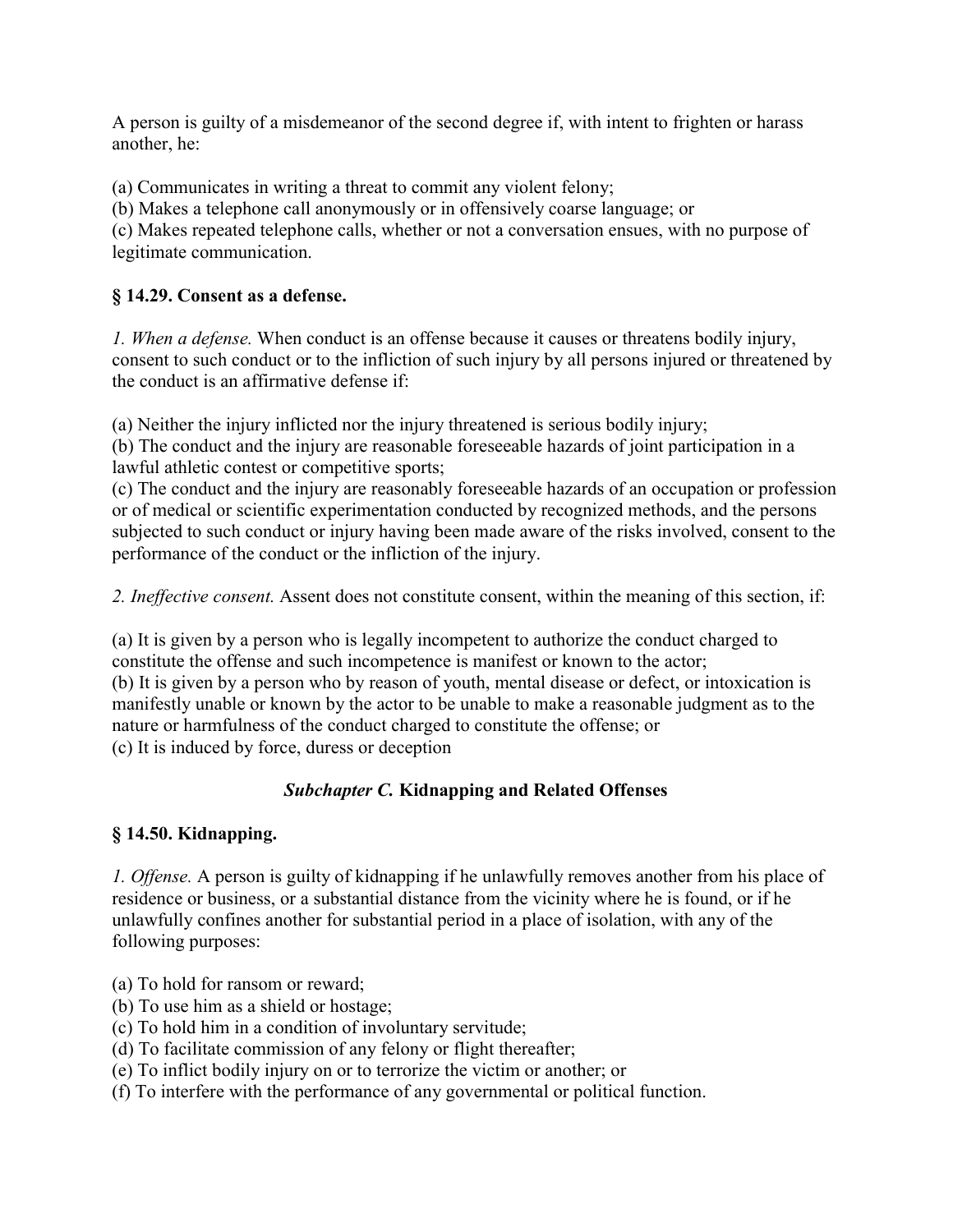*2. Grading.* Kidnapping is a felony of the first degree unless the actor voluntarily releases the victim alive and in a safe place prior to trial, in which case it is a felony of the second degree.

*3. When removal or confinement is unlawful.* A removal or confinement is unlawful within the meaning of this section if it is accomplished by force, threat, or deception, or in the case of a person who is under the age of 14 or incompetent, if it is accomplished without the consent of a parent, guardian or other person responsible for general supervision of his welfare.

## **§ 14.51. Felonious restraint.**

A person commits a felony of the third degree if he knowingly:

(a) Restrains another unlawfully in circumstances exposing him to risk of serious bodily injury; or

(b) Restrains another with the purpose of holding him in a condition of involuntary servitude.

# **§ 14.52. False imprisonment.**

A person commits a misdemeanor of the first degree if he knowingly restrains another unlawfully so as to interfere substantially with his liberty.

# **§ 14.53. Interference with custody.**

*1. Custody of children.* A person commits an offense if he knowingly or recklessly takes or entices any child under the age of 18 from the custody of its parents, guardian or other lawful custodian, when he has no privilege to do so. It is an affirmative defense that:

(a) The actor believed that his action was necessary to preserve the child from danger to his welfare; or

(b) The child, being at the time not less than 14 years old, was taken away at his own instigation without enticement and without purpose to commit a criminal offense with or against the child.

Proof that the child was below the critical age gives rise to a presumption that the actor knew the child's age or acted in reckless disregard thereof. The offense is a misdemeanor of the first degree unless the actor, not being a parent or person in equivalent relation to the child, acted with knowledge that his conduct would cause serious alarm for the child's safety, or in reckless disregard of a likelihood of causing such alarm, in which case the offense is a felony of the third degree

*2. Custody of committed person.* A person is guilty of a misdemeanor of the second degree if he knowingly or recklessly takes or entices any committed person away from lawful custody when he is not privileged to do so. "Committed person" means, in addition to anyone committed under judicial warrant as an incompetent person, any orphan, neglected or delinquent child, mentally defective or insane person or other dependent or incompetent person entrusted to another's custody by or through a recognized social agency or otherwise by authority of law.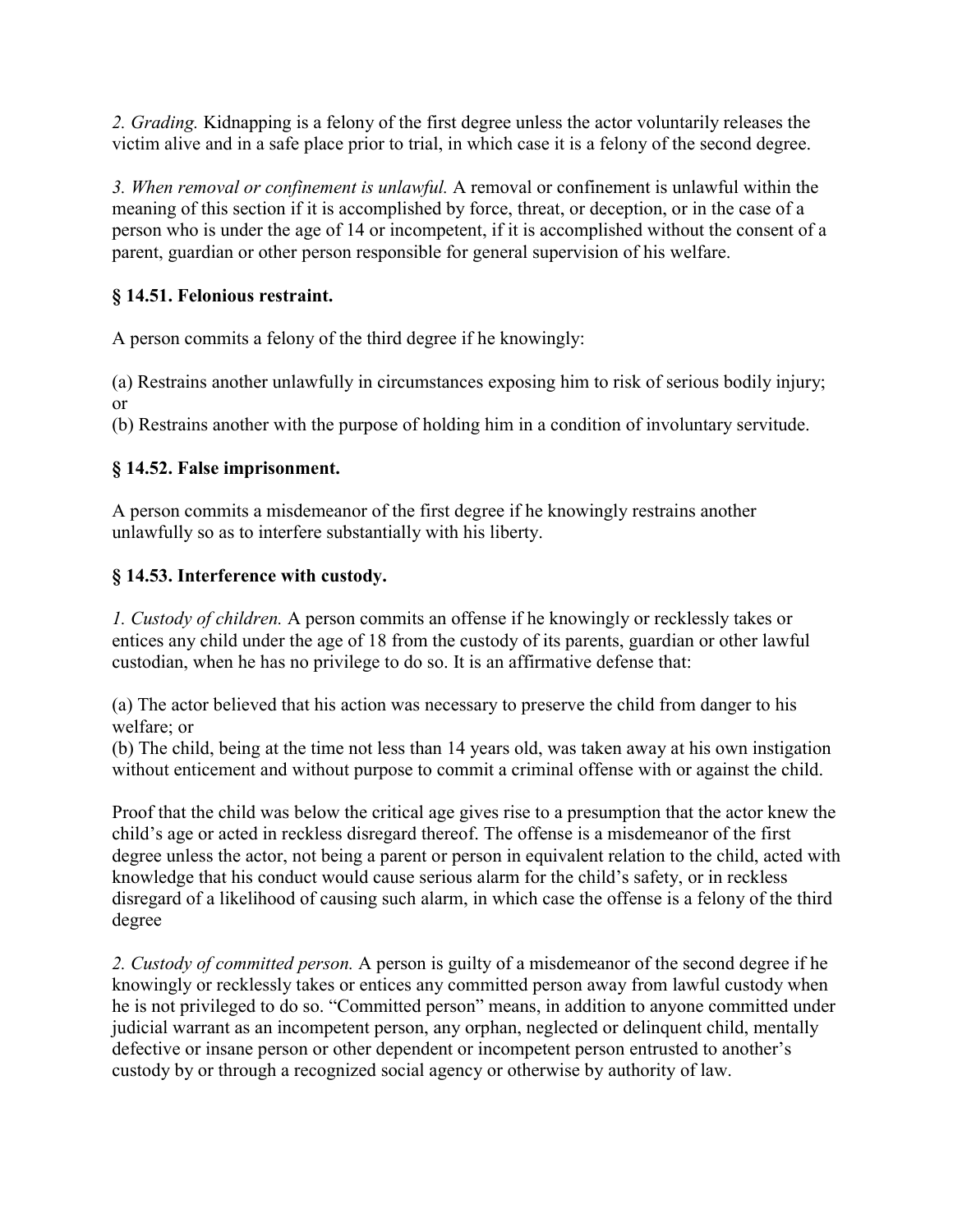#### **§ 14.54. Terrorism.** (Effective December 6, 1994)

A person has committed a felony of the first degree, a capital offense, if he unlawfully, deliberately or intentionally attempts to discharge, or discharges fire-arm, grenades, bombs, time-bombs, missiles, explosives, or other lethal devices which are likely to cause bodily injury, or place such person or group of persons in a building, outdoors or in the open space, or in a vehicle, whether or not such explosive causes bodily injury or death to another.

#### *Subchapter D.* **Sexual Offenses**

### **§ 14.70. Rape.** (ONLY FOR OFFENSES COMMITTED ON OR AFTER JAN 17, 2006.)

*1. Offense.* A person who has sexual intercourse with another person (male of female) has committed rape if:

(a)

· (i) He intentionally penetrates the vagina, anus, mouth or any other opening of another person (male or female) with his penis, without the victim's consent; or

· (ii) He/She intentionally penetrates the vagina or anus of another person with a foreign object or with any other part of the body (other than the penis), without the victim's consent.

(b) The victim is less than eighteen years old, provided the actor is eighteen years of age or older.

*2. Gang Rape.* A person has committed Gang Rape, a first degree felony, if:

He or she purposely promotes or facilitates rape or agrees with one or more persons to engage in or cause the performance of conduct which shall constitute rape.

#### *3. Definitions:*

(a) Sexual Intercourse

· (i) Penetration, however slight, of the vagina, anus, mouth, or any other opening of another person by the penis; or

· (ii) Penetration, however slight, of the vagina or anus of another person by a foreign object or any other part of the body (other than the penis).

(b) Consent

· (i) For the purposes of this felony, a person consents if he/she agrees by choice and has freedom and capacity to make that choice.

· (ii) There shall be a presumption of lack of consent in the following circumstances :

a. Any person, at the time of the relevant act or immediately before it began, was using violence against the victim or causing the victim to fear that immediate violence would be used against him/her.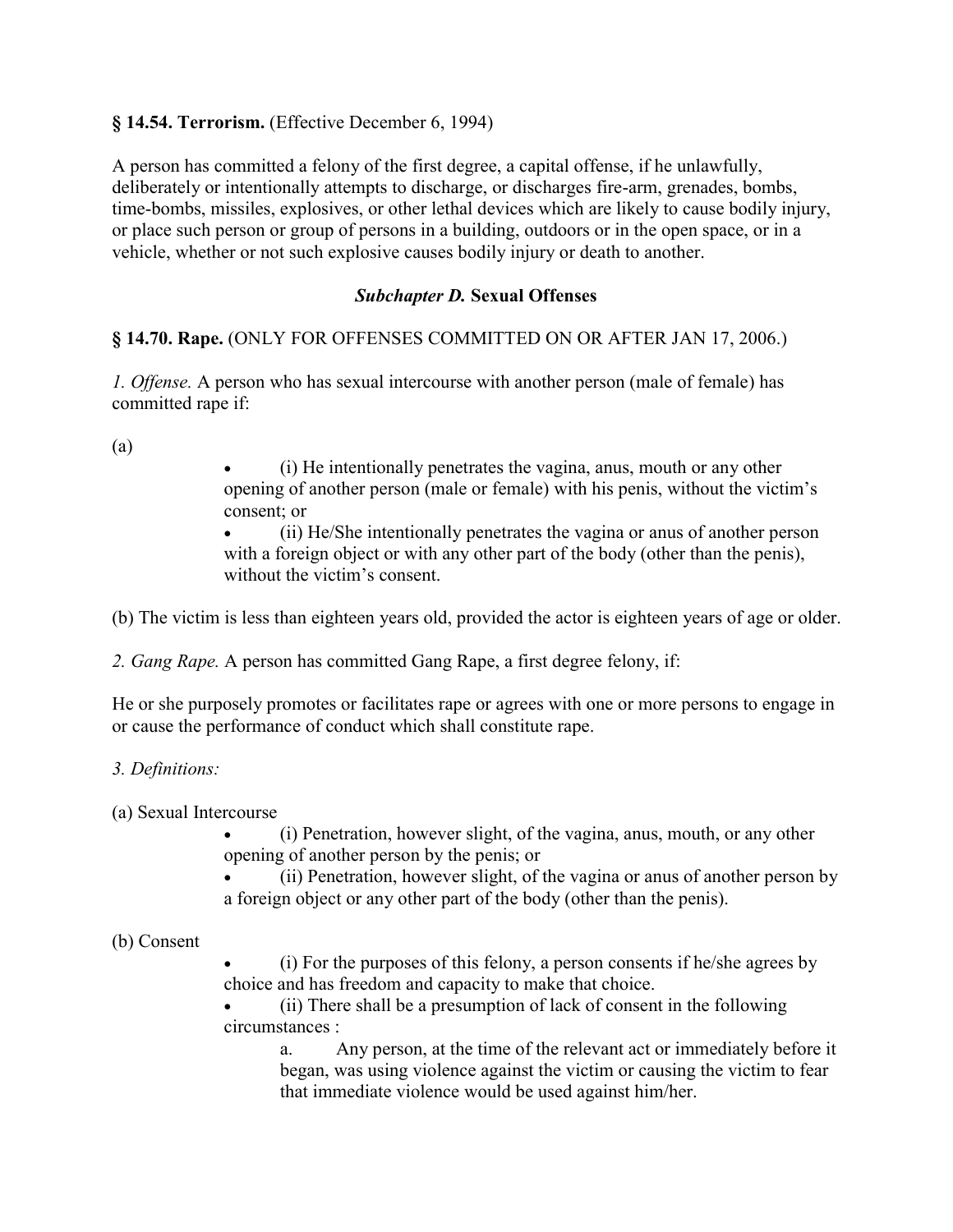b. Any person, at the time of the relevant act or immediately before it began, was causing the victim to fear that violence was being used, or that violence would be used, against another person;

- c. The victim was detained at the time of the relevant act;
- d. The victim was asleep or otherwise unconscious at the time of the relevant act;
- e. Because of the victim's physical disability, he or she could not have been able at the time of the relevant act to communicate to the perpetrator whether he or she consented;
- f. Where the victim had been administered or caused to take without his or her consent, a substance which, having regard to when it was administered or taken, was capable of causing or enabling him or her to be stupefied or overpowered at the time of the relevant act;
- g. The defendant intentionally induced the victim to consent to the relevant act by impersonating a person known personally to the victim.

#### *4. Grading and Sentencing.*

(a) Rape is a felony of the first degree where:

· (i) The victim was less than 18 years of age at the time the offense was committed; or,

· (ii) The offense involves gang rape as defined in sub-paragraph 2 above, or

· (iii) The act of rape complained of results in either permanent disability or serious bodily injury to the victim; or

· (iv) At the time of the relevant act or immediately before it began the defendant threatened the victim with a firearm or other deadly weapon.

(b) The maximum sentence for first-degree rape shall be life imprisonment, and for the purposes of bail it shall be treated as per capital offenses under section 13.1.1: Capital Offenses of the Criminal Procedure Law.

(c) Rape is a second-degree felony where the conditions set out in section 4(a)(i)-(iv) above are not met. The maximum sentence for second-degree rape shall be ten (10) years imprisonment.

#### *5. Other Miscellaneous Provision*

(a) The trial of all cases under section 14.70 shall be heard in camera.

(b) Section 14.78(3) and 14.78(4) of the New Penal Code are hereby repealed.

**§ 14.70. Rape.** (ONLY FOR OFFENSES ON OR BEFORE JAN. 16, 2006.)

1. *Offense*. A male who has sexual intercourse with a female not his wife has committed rape if:

(a) He compels her to submit by force, or by threat of imminent death, serious bodily injury, or kidnapping, to be inflicted on any human being;

(b) Has substantially impaired her power to appraise or control her conduct by administering or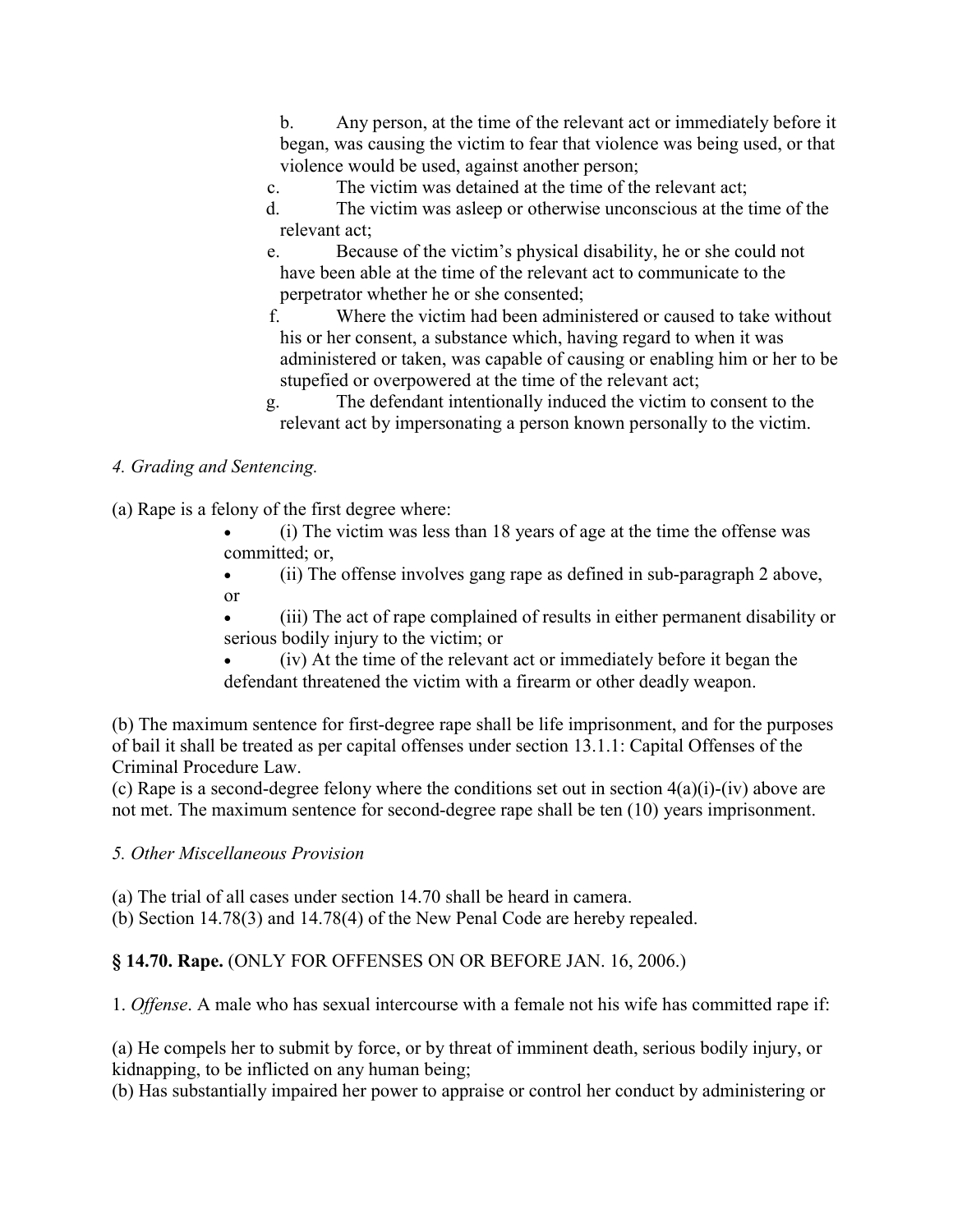employing without her knowledge intoxicants or other means with the purpose of preventing resistance; or

(c) The female is less than sixteen years old, provided the actor is sixteen years of age or older.

*2. Grading.* Rape is a first degree felony if in the course of the rape the actor inflicts serious bodily injury upon the female, or if his conduct violates paragraph (1) (c) of this section, or if the female is not voluntary companion of the actor and has not previously permitted his sexual liberties. Otherwise, rape is a second degree felony.

#### **§ 14.71. Gross sexual imposition.** (ONLY FOR OFFENSES COMMITTED ON OR BEFORE JAN. 16, 2006.)

A male who has sexual intercourse with a female not his wife has committed a third degree felony if:

(a) He knows that she suffers from a mental disease or defect which renders her incapable of understanding the nature or her conduct;

(b) He knows that she is unaware that a sexual act is being committed upon her or knows that she submits because of a mistaken belief in his identity;

(c) He compels her to submit by any threat that would render a female of reasonable firmness incapable of resisting.

#### **§ 14.72. Aggravated involuntary sodomy.**

*1. Offense.* A person who engages in deviate sexual intercourse with another, or who causes another to engage in deviate sexual intercourse, has committed an offense if:

(a) He compels the other person to submit by force or by threats of imminent death, serious bodily injury, or kidnapping, to be inflicted on any human being;

(b) He has substantially impaired the other person's power to appraise or control his or her conduct by administering or employing without his or her knowledge intoxicants or other means with intent to prevent resistance; or

(c) The other person is less than sixteen years of age, provided the actor is sixteen years of age or older.

*2. Grading.* The offense is a first degree felony if in the course of the offense the actor inflicts serious bodily injury upon the other person, or if his conduct violates paragraph (1) (c) of this section, or if the other person is not a voluntary companion of the actor and has not previously permitted his sexual liberties. Otherwise, the offense is a second degree felony.

## **§ 14.73. Involuntary sodomy.**

A person who engages in deviate sexual intercourse with another person, or who causes another to engage in deviate sexual intercourse, has committed a third degree felony if: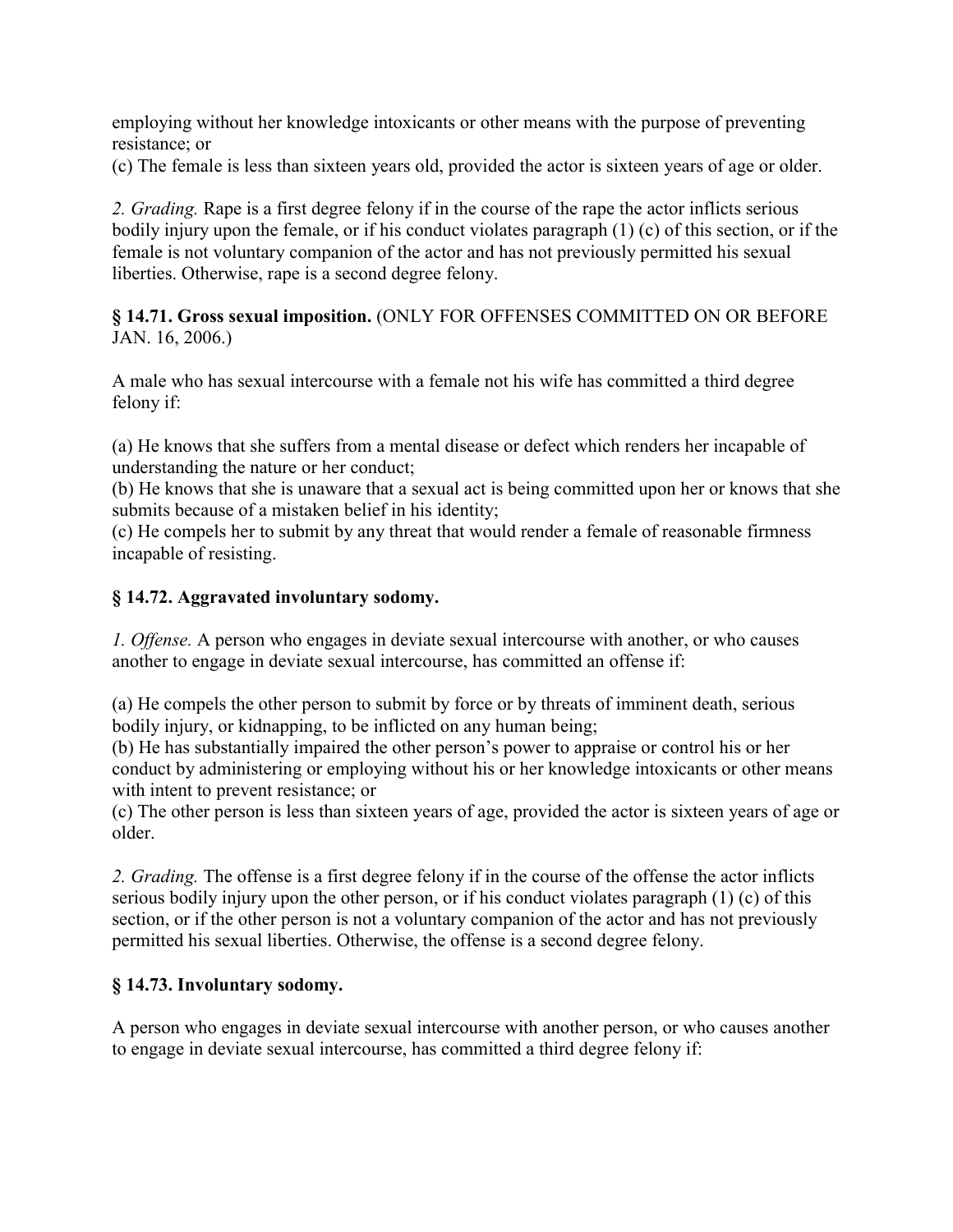(a) He knows that the other person suffers from a mental disease or defect which renders him or her incapable of understanding the nature of his or her conduct;

(b) He knows that the other person is unaware that a sexual act is being committed upon him or her; or

(c) He compels the other person to submit by any threat that would render a person of reasonable firmness incapable or resisting.

### **§ 14.74. Voluntary sodomy.**

A person who engages in deviate sexual intercourse under circumstance not stated in Section 14.72 or 14.73 has committed a first degree misdemeanor.

### **§ 14.75. Corruption of minors.**

*1. Offense.* A male who has sexual intercourse with a female not his wife or any person who engaged in deviate sexual intercourse with another has committed an offense if the other person is under sixteen years and the actor is at least five years older than the other person.

*2. Grading.* The offense is a third degree felony, except when the actor is less than twenty-one years old, in which event it is a first degree misdemeanor.

#### **§ 14.76. Sexual abuse of ward.**

A person who has sexual intercourse with another or any person who engages in deviate sexual intercourse with another or causes another to engage in deviate sexual intercourse, when the parties to the sex act are not married to each other, has committed a first degree misdemeanor if:

(a) The other person is in official custody or detained in a hospital, prison or other institution and the actor has supervisory or disciplinary authority over the other person; or and the actor is his or her guardian or acts as a guardian;

(b) The other person is less that twenty-one years of age and the actor is his or her guardian or acts as a guardian.

#### **§ 14.77. Sexual assault.**

A person who knowingly has sexual contact with another person or causes such other to have sexual contact with him or her, when they are not married to each other, has committed a second degree misdemeanor if:

(a) The actor knows that the contact is offensive to the other person when such other person is not a voluntary social companion or has not previously permitted sexual liberties to be taken; (b) The actor knows that the other person suffers from a mental disease or defect which renders such person incapable of understanding the nature of such conduct;

(c) The other person is less than twelve years of age, provided the actor is sixteen years of age or older;

(d) The actor has substantially impaired the other person's power to appraise or control his or her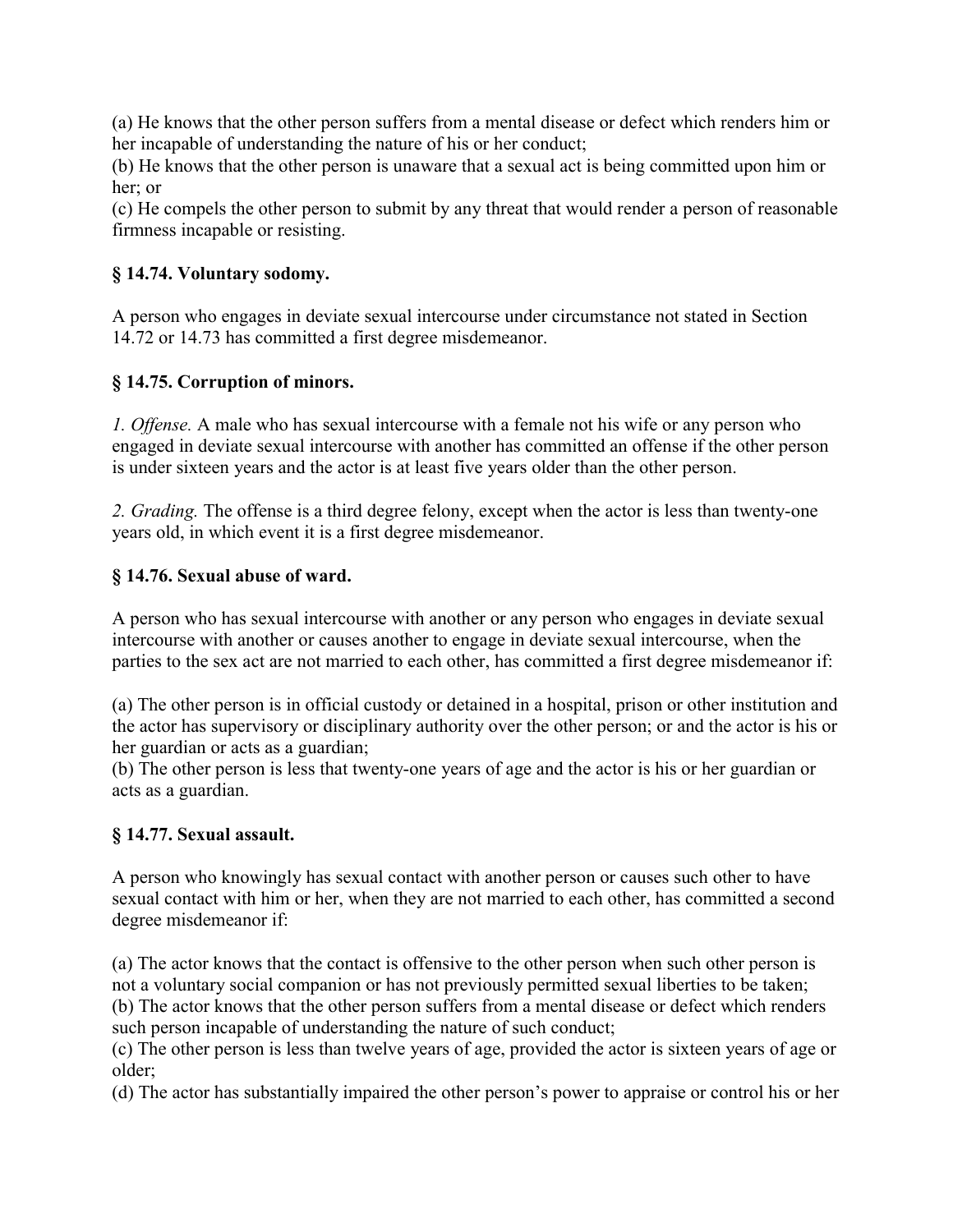conduct by administering or employing without the other's knowledge intoxicants or other means for the purpose of preventing resistance;

(e) The other person is in official custody or detained in a hospital, prison or other institution and the actor has supervisory or disciplinary authority over him or her;

(f) The other is less than twenty-one years of age and the actor is his or her parent, guardian or acts as his guardian; or

(g) The other person is less than sixteen years of age and the actor is at least five years older than the other person.

## **§ 14.78. General provisions relating to sections on sexual crimes against the person.**

*1. Mistake as to age.* In Section 14.70 through 14.77:

(a) When the criminality of conduct depends on child being below the age of sixteen, it is no defense that the actor did not know the child's age, or actually believed the child to be older than sixteen.

(b) When criminality depends on the child being below a critical age, older than sixteen, it is affirmative defense that the actor actually believed, with good reason therefore, that the child was of the critical age or older.

*2. Spouse relationships.* In Section 14.70 through 14.77, when the definition of an offense excludes contact with a spouse, the exclusion shall be deemed to extend to persons living as man and wife, regardless of the legal status of their relationship. The exclusion shall be inoperative with respect to spouses, or those who lived as man and wife though not legally married, living apart. Where the definitions of an offense excludes conduct with a spouse or conduct by a female, this shall not preclude conviction of a spouse or female as accomplice in an offense which he or she causes another person, not within the exclusion to perform.

*3. Sexually promiscuous complainants.* It is an affirmative defense to prosecution under Sections 14.70 through 14.77 where force, coercion or incapacity of the victim is not an alleged element of the offense, that the alleged victim had, prior to the time of the offense charged, engaged promiscuously in sexual relations with others.

*4. Prompt complaint.* It is an affirmative defense to prosecution under the sections enumerated above that the offense alleged was not brought to the notice of public authority within a time which is clearly reasonable under all the circumstances surrounding the alleged offense.

*5. Testimony of complainants*. No person shall be convicted of any felony under Sections 14.70 through 14.74 upon the uncorroborated testimony of the alleged victim.

#### **§ 14.79. Definitions relating to sections on sexual crimes against the person**.

In this subchapter:

(a) "sexual intercourse" occurs upon penetration, however slight; ejaculation is not required; (But, see Section 14.70.)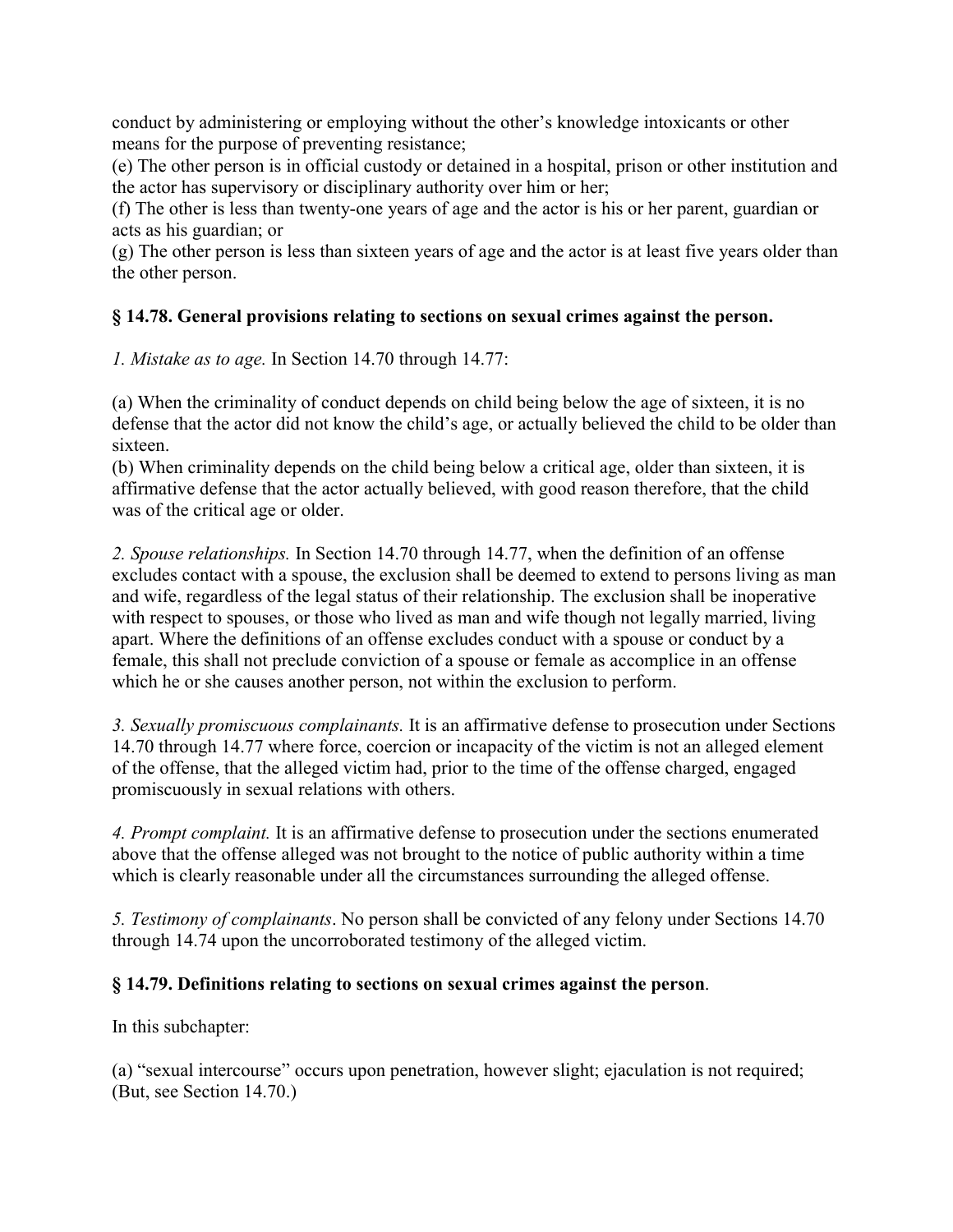(b) "deviate sexual intercourse" means sexual contact between human beings who are not husband and wife or living together as man and wife though not legally married, consisting of contact between the penis and the anus, the mouth and the penis, or the mouth and vulva; (c) "sexual contact" means any touching of the sexual or other intimate parts of a person for the purpose of arousing or gratifying sexual desire.

### *Chapter 15.* **Offenses Against Property**

#### **Subchapter A. Destruction of Property.**

§ 15.1. Arson.

§ 15.2. Reckless burning or exploding.

§ 15.3. Failure to control or report dangerous fire.

§ 15.4. Release of destructive forces.

§ 15.5. Criminal mischief.

§ 15.6. Definitions.

#### **Subchapter B. Criminal Intrusion**

§ 15.20. Burglary.

§ 15.21. Criminal trespass.

§ 15.22. Definitions.

#### **Subchapter C. Robbery**

§ 15.30. Robbery.

§ 15.31. Piracy.

§ 15.32. Armed Robbery.

§ 15.33. Highjacking.

§ 15.34. Penalties for Armed Robbery, Terrorism and Highjacking.

#### **Subchapter D. Theft and Related Offenses**

§ 15.50. Consolidation of theft offenses.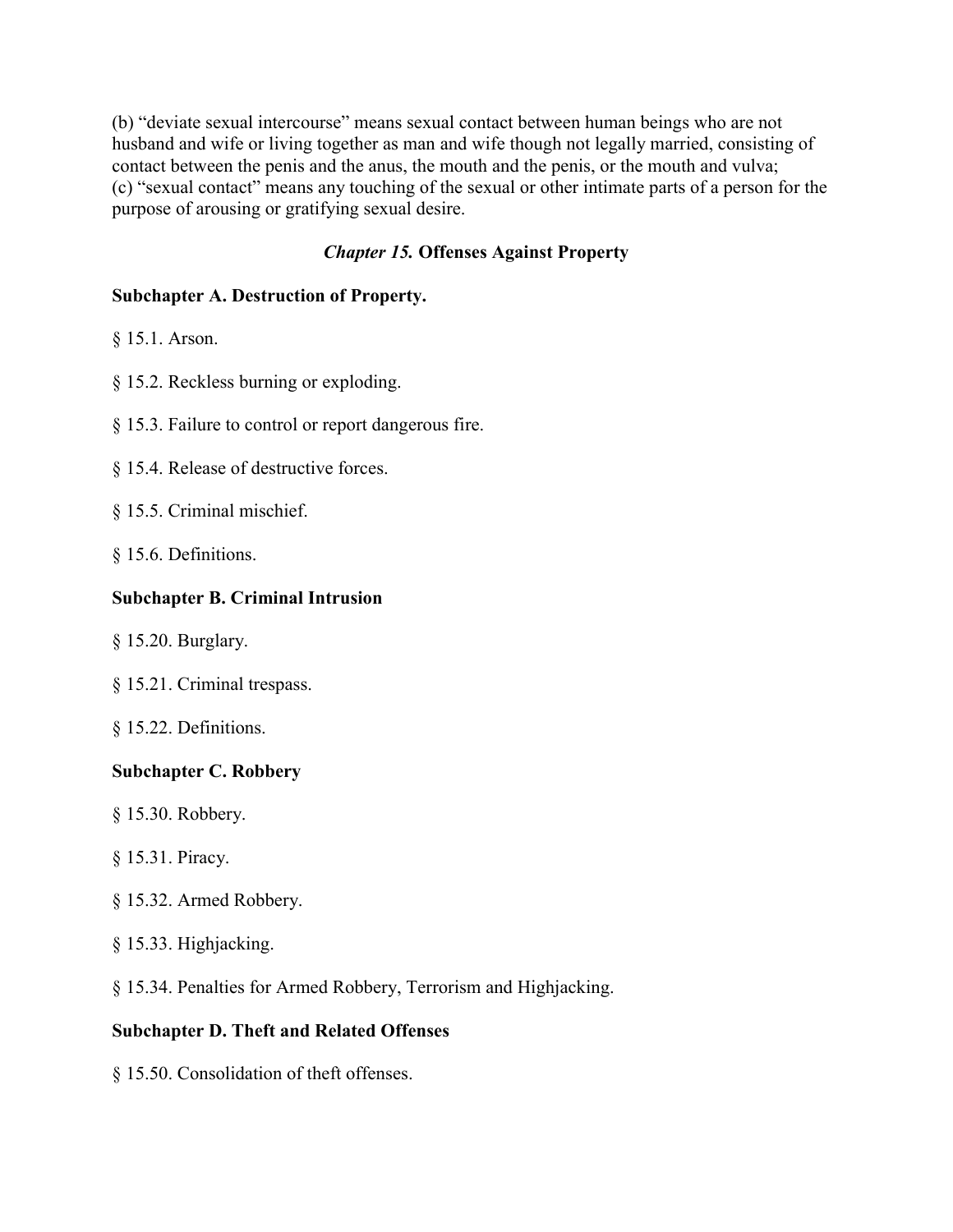§ 15.51. Theft of property.

- § 15.52. Theft of service.
- § 15.53. Theft or property lost, mislaid or delivered by mistake.
- § 15.54. Grading of theft offenses.
- § 15.55. Unauthorized use of vehicle.
- § 15.56. Misapplication of entrusted property.
- § 15.57. Defrauding secured creditors.
- § 15.58. Bad checks.
- § 15.59. Defenses.
- § 15.60. Proof.

§ 15.61. Definitions.

#### **Subchapter E. Forgery or Counterfeiting**

§ 15.70. Forgery or counterfeiting.

- § 15.71. Facilitation of counterfeiting.
- § 15.72. Obtaining or issuing deceptive writing.

§ 15.73. Definitions for sections relating to false documents and counterfeiting.

#### **Subchapter F. Economic Sabotage**

- § 15.80. Fraud on the internal revenue of Liberia.
- § 15.81. Misuse of public money, property or record.
- § 15.82. Theft and/or illegal disbursement and expenditure of public money.

§ 15.83. Possession, distribution, transportation and/or use of tools and materials for counterfeiting purposes.

§ 15.84. Banker receiving unauthorized deposits or public money; individual unauthorizedly making deposit of public money.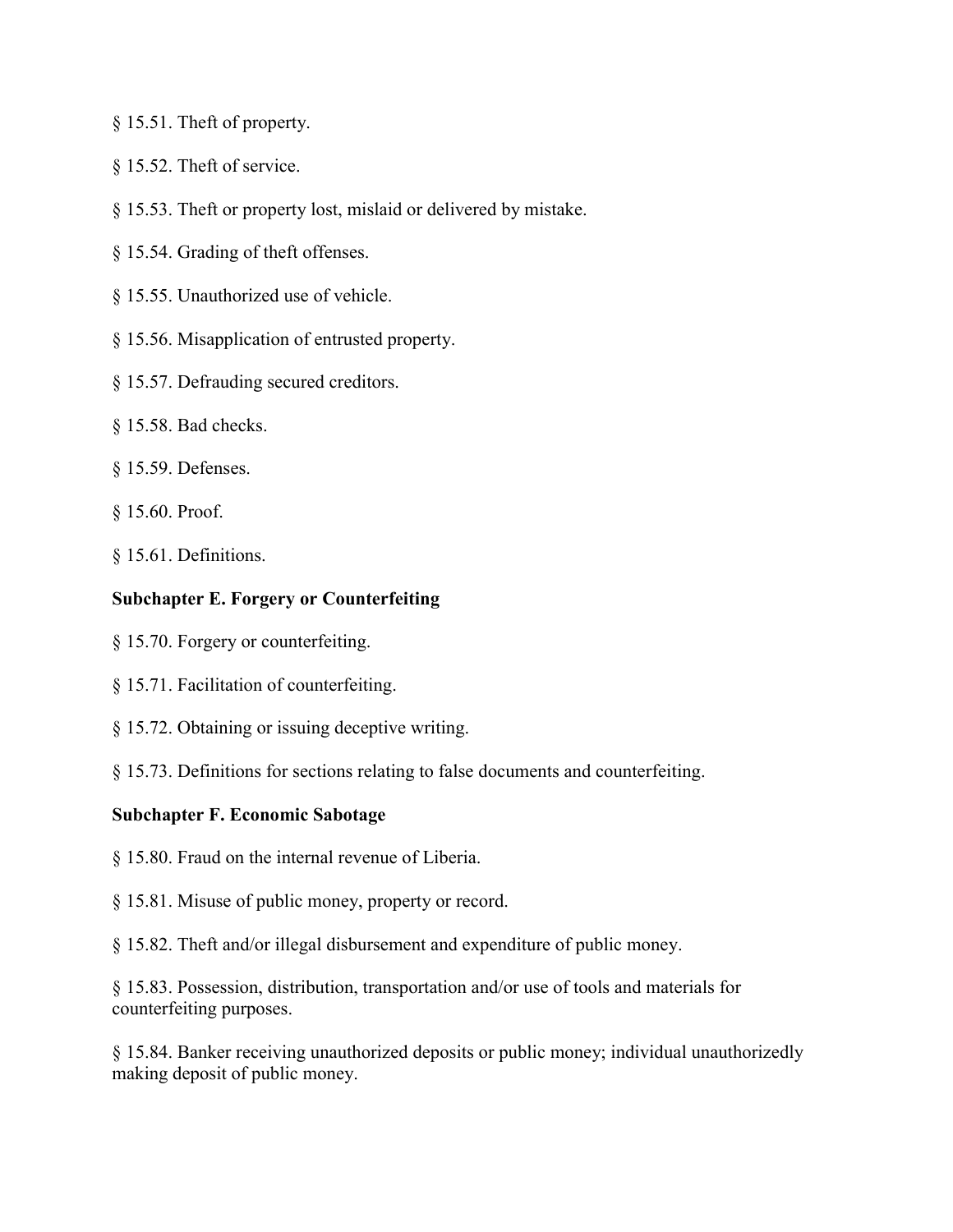§ 15.85. Bad checks/forged checks.

§ 15.86. Bail bond.

§ 15.87. Fine and restitution.

### *Subchapter A.* **Destruction of Property**

### **§ 15.1. Arson.**

A person is guilty of arson, a felony of the second degree, if he starts a fire or causes an explosion with the purposes of:

(a) Destroying a building or occupied structure of another;

(b) Destroying a vital public facility.

### **§ 15.2. Reckless burning or exploding.**

A person commits a felony of the third degree if he purposely starts a fire or causes an explosion, whether on his own property or another's and thereby recklessly:

(a) Places another person in danger of death or bodily injury; or (b) Places a building or occupied structure of another or a vital public facility in danger of destruction.

## **§ 15.3. Failure to control or report dangerous fire.**

A person who knows that a fire which was started, albeit lawfully, by him or with his assent, is endangering life or a substantial amount of property of another is guilty of a misdemeanor of the first degree if he fails either to take reasonable measures to put out or control the fire when he can do so without substantial risk to himself, or to give a prompt fire alarm.

#### **§ 15.4. Release of destructive forces.**

*1. Causing catastrophe.* A person who causes a catastrophe by explosion, fire flood, collapse of a building, release of poison gas, radioactive material or other dangerous and difficult-to-confine force or substance, commits a felony of the second degree if he does so purposely or knowingly, or a felony of the third degree if he does so recklessly.

*2. Risking catastrophe.* A person is guilty of a misdemeanor of the first degree if he recklessly creates a risk of catastrophe in the employment of fire, explosive or other dangerous means listed in paragraph 1.

*3. Failure to prevent catastrophe.* A person who knowingly does an act which causes or which he knows is likely to cause the release of any dangerous or difficult-to-confine force or substance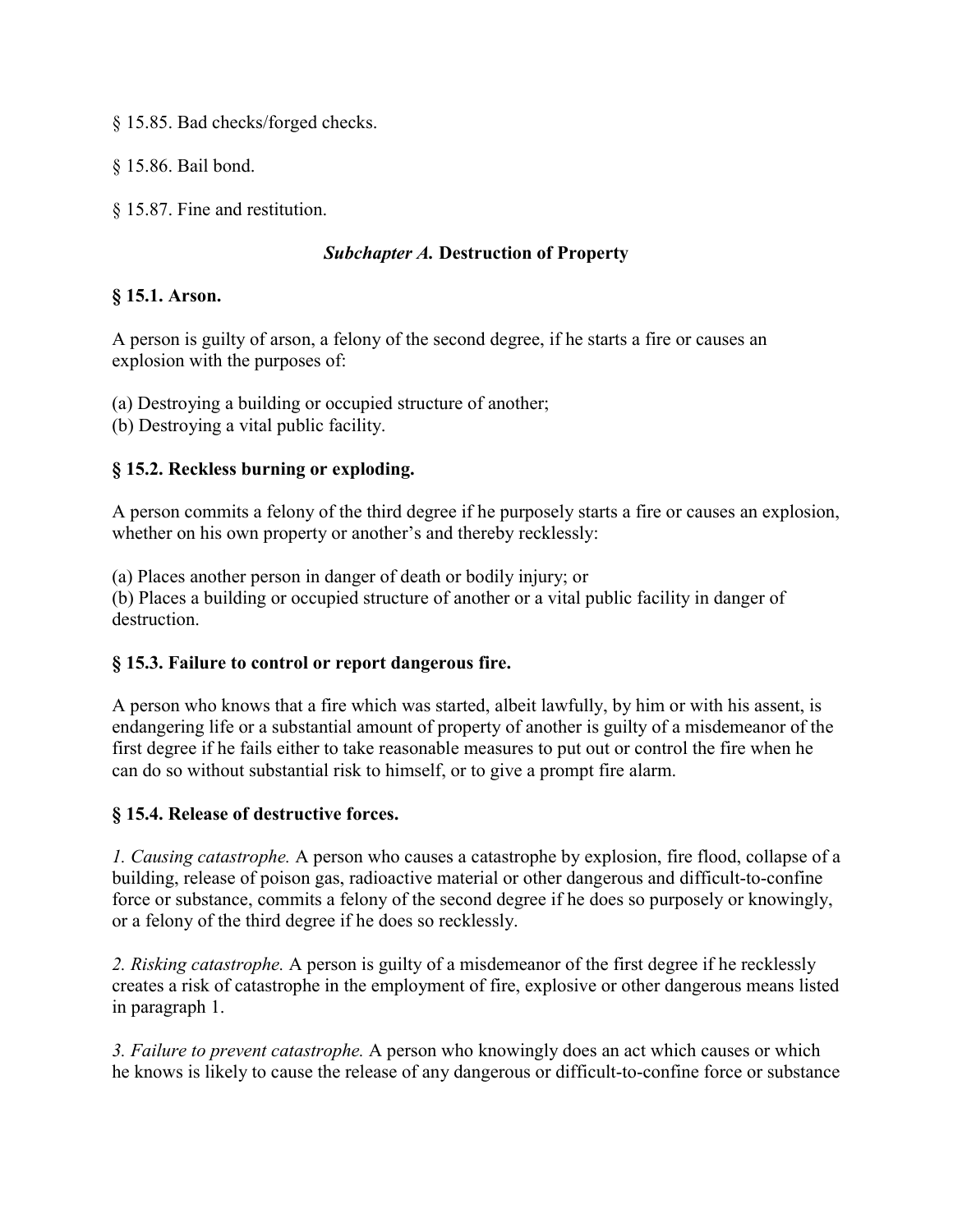or assents to the doing of such act is guilty of a misdemeanor of the first degree if he knowingly or recklessly fails to take reasonable measure to prevent the catastrophe.

*4. Definitions of "catastrophe".* Catastrophe as used in this section means serious bodily injury to ten or more persons or substantial damage to ten or more separate habitations or structures, or property loss in excess of \$50,000.

## **§ 15.5. Criminal mischief.**

*1. Offense.* A person is guilty of criminal mischief if he:

(a) Damages tangible property of another purposely or recklessly;

(b) Damages tangible property of another negligently in the employment of fire, explosives or other dangerous means listed in Section 15.4 (1);

(c) Purposely or recklessly tampers with tangible property of another so as to endanger person or property.

*2. Grading*. Criminal mischief is a felony of the third degree if the actor purposely causes pecuniary loss of \$5,000 or over, or a substantial interruption or impairment of public communication, transportation, supply of water, gas or power, or other public service. Criminal mischief is a misdemeanor of the first degree if the actor recklessly causes any such loss, interruption, impairment or damage, or he purposely causes pecuniary loss in excess of \$500 and under \$5000 otherwise criminal mischief is a misdemeanor of the second degree.

# **§ 15.6. Definitions.**

As used in this subchapter:

(a) "Occupied structure" includes a ship, trailer, sleeping car, airplane, or other vehicle, structure, or place, adapted for overnight accommodation of persons or for carrying on business therein, whether or not a person is actually present.

(b) Property is that "of another" if anyone other than the actor has a possessory or proprietary interest therein. If a building or structure is divided into separately occupied units, any unit not occupied by the actor is an occupied structure of another;

(c) "Vital public facility" includes a facility maintained for use as a bridge, whether over land or water, dam, tunnel, wharf, communications or radar installation, power station, and airfield.

# *Subchapter B.* **Criminal Intrusion**

# **§ 15.20. Burglary.**

*1. Offense.* A person is guilty of burglary if he enters or surreptitiously remains in a building or occupied structure, or a separately secured or occupied portion thereof, with purpose to commit a crime therein, unless the premises are at the time open to the public and the actor is licensed, invited or otherwise privileged to enter or remain. It is an affirmative defense to prosecution for burglary that the building or structure was abandoned.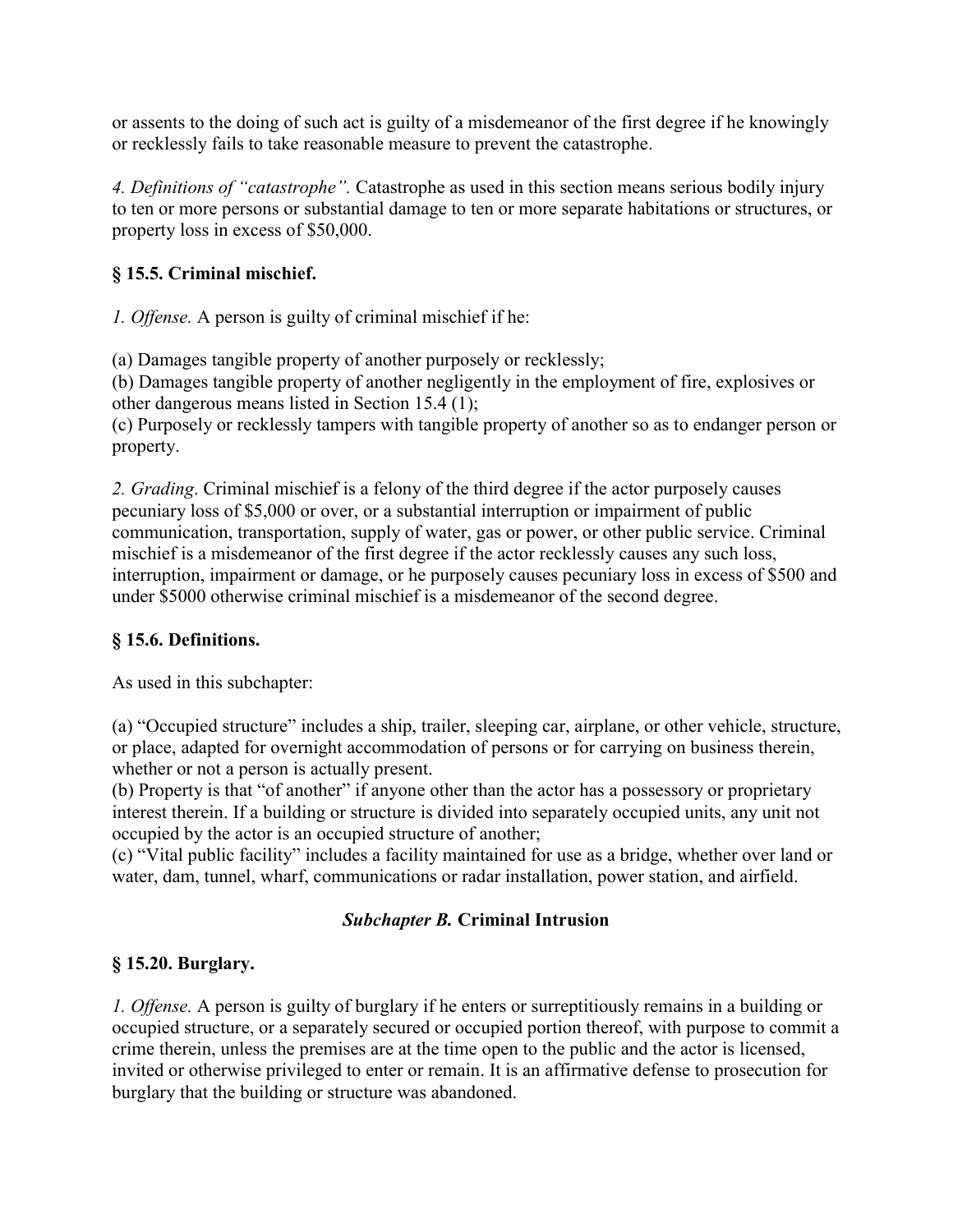*2. Grading.* Burglary is a felony of the second degree if:

(a) The offense is committed at night in the dwelling of another; or

(b) In effecting entry or while in the premises or in immediate flight therefrom, the actor inflicts or attempts to inflict bodily injury or physical restraint on another, or menaces another with imminent serious bodily injury, or is armed with explosives or a deadly weapon. Otherwise burglary is a felony of the third degree.

*3. Multiple convictions.* A person may not be convicted both for burglary and for the offense which it was his purpose to commit after the burglarious entry or for an attempt to commit that offense, unless the additional offense constitutes a felony of the first or second degree.

## **§ 15.21. Criminal trespass.**

*1. Buildings and occupied structures.* A person commits an offense if, knowing that he is not licensed or privileged to do so, he enters, or surreptitiously remains in any building or occupied structure, or separately secured or occupied portion thereof. An offense under this paragraph is a misdemeanor of the first degree if it is committed in a dwelling at night. Otherwise it is a misdemeanor of the second degree.

*2. Property posted against trespass.* A person commits an offense if, knowing that he is not licensed or privileged to do so, he enters or remains in any place as to which notice against trespass is given by:

(a) Actual communication to the actor; or

(b) Posting in a manner prescribed by law of notice reasonably likely to come to the attention of intruders; or

(c) Fencing or other enclosure manifestly designed to exclude intruders.

An offense under this paragraph constitutes a misdemeanor of the second degree if the offender defies an order to leave personally communicated to him by the owner of the premises or other authorized person. Otherwise it is an infraction.

*3. Defense.* It is an affirmative defense to prosecution under this section that:

(a) A building or occupied structure involved in an offense under paragraph (1) was abandoned; or

(b) The premises were at the time open to members of the public and the actor complied with all lawful conditions imposed on access to or remaining in the premises; or

(c) The actor reasonably believed that the owner of the premises, or other person empowered to license access thereto, would have licensed him to enter or remain.

*4. Unauthorized occupation, possession, sale or other conveyance of property*. A person commits an offense if, knowing that he is not licensed or privileged to do so;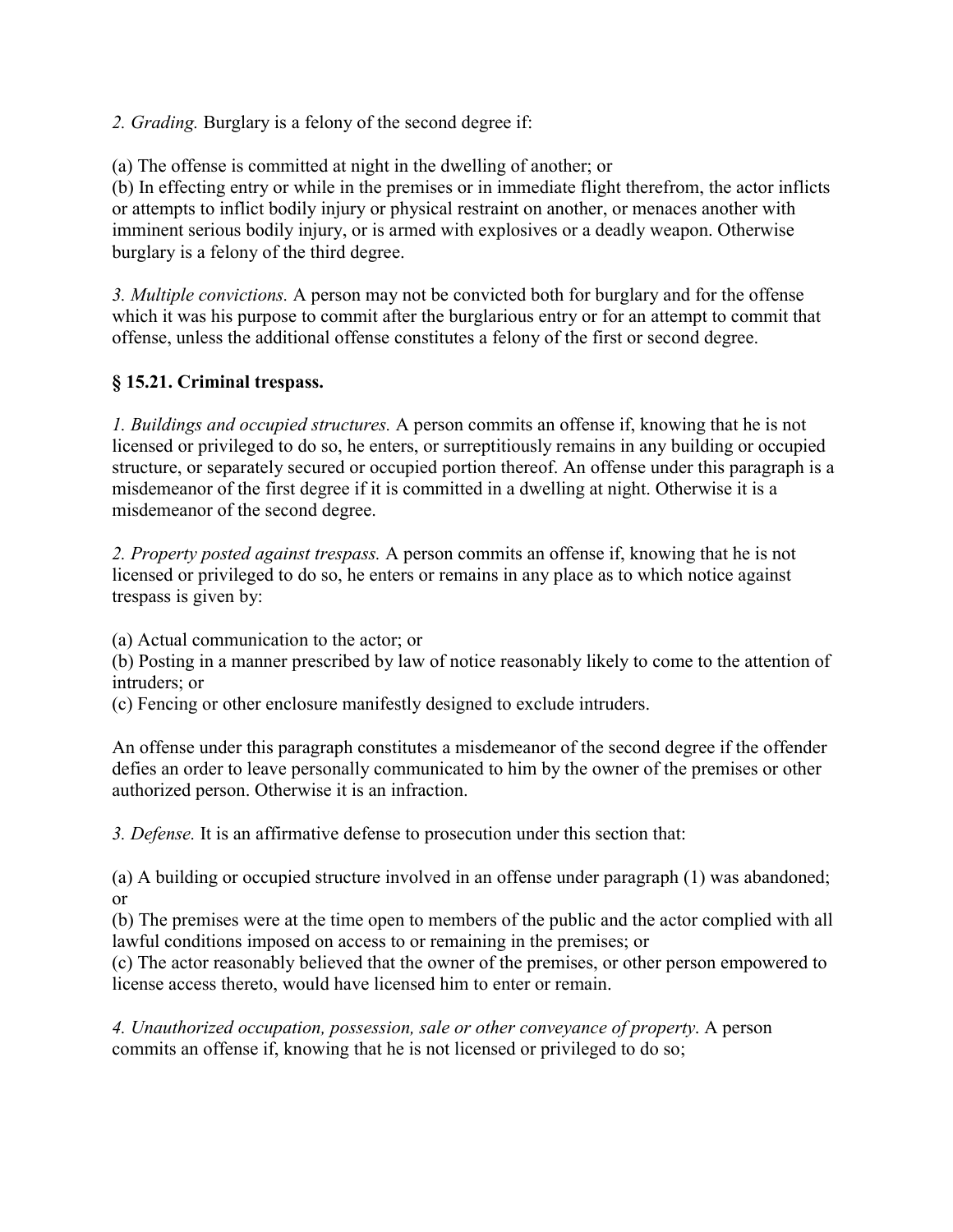(a) enters upon, occupies and improves real property not having fee simple title thereto, or permission of the owner;

(b) disposes of real property by sale, mortgaged or otherwise without having proper and valid ownership to the same; or

(c) leases, rents, mortgages or otherwise conveys real property to another without a deed or other instrument of conveyance establishing ownership thereof in himself .

An offense under this paragraph constitutes a felony of the third degree. In cases where the said property thus illegally entered upon, occupied and improved, leased, mortgaged or otherwise disposed of is part of the public domain no damages shall be assessable, but in case of private property the rightful owner of said property shall be entitled to redress in damages for trespass recoverable from him. In each such case, evidence of ownership must be shown by the proffer of a title deed or other proper instrument of conveyance.

The judgment in every such case shall include the vesting of all improvements in the true owner; or where the property is public domain the vesting of all improvements shall be in the Republic.

## **§ 15.22. Definitions.**

As used in this subchapter:

(a) "Occupied structure" means any structure, vessel, vehicle or place adapted for overnight accommodation of persons, or for carrying on business therein, whether or not a person is actually present.

(b) "Night" means the period between six o'clock in the evening and six o'clock in the morning.

## *Subchapter C.* **Robbery**

## **§ 15.30. Robbery.**

*1. Offense.* A person is guilty of robbery if, in the course of committing a theft, he inflicts or attempts to inflict bodily injury upon another, or threatens another with imminent bodily injury. An act shall be deemed "in the course of committing a theft" if it occurs in an attempt to commit theft, whether or not the theft is successfully completed, or in immediate flight from the commission of, or an unsuccessful effort to commit, the theft.

*2. Grading.* Robbery is a felony of the second degree, except that it is a felony of the first degree if in the course of committing the theft the actor attempts to kill anyone, or purposely inflicts or attempts to inflict serious bodily injury.

## **§ 15.31. Piracy.**

*1. Offense.* Piracy is any illegal act of violence or detention or any act of depredation committed for private ends by the crew or passengers of a private ship or private aircraft, or committed by the crew of a warship or government ship or government aircraft, and is directed: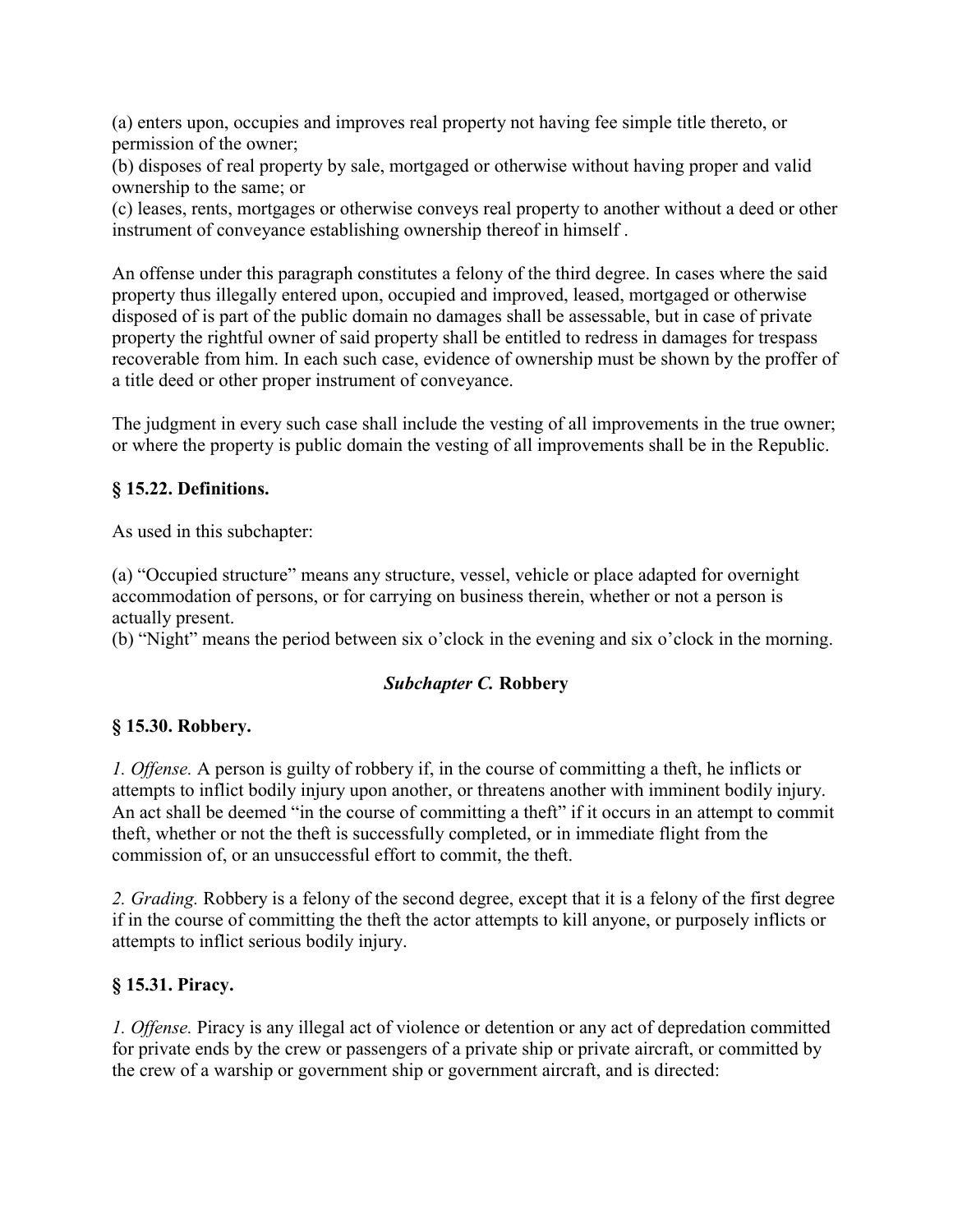(a) On the high seas, against another ship or aircraft or against person or persons or property on board another ship or aircraft; or

(b) Against a ship, aircraft, persons or property in a place outside the jurisdiction of any nation or government.

"High seas" means all parts of the sea that are not included in the territorial sea or in the internal waters of any nation or government.

*2. Jurisdiction.* Piracy is an offense against the law of nations and any person charged with piracy may be tried in a court of appropriate jurisdiction in Liberia.

*3. Grading.* Piracy is a felony of the first degree if, in the course of committing the piracy the actor attempts to kill anyone, or purposely inflicts or attempts to inflict serious bodily injury. Otherwise piracy is a felony of the second degree. An act shall be deemed "in the course of committing piracy", if it occurs in an attempt to commit piracy, whether or not the piracy is successfully completed, or in immediate flight from the commission of, or an unsuccessful effort to commit piracy.

*4. Seizure of vessels.* The President of the Republic of Liberia is authorized to instruct the commander of any armed vessel of the Republic to subdue, seize and take into any part of Liberia any vessel the crew or passengers of which have attempted to commit or have committed any act of piracy, and to retake any Liberian vessel which been captured by pirates upon high seas. The commander of any armed vessel of the Republic, knowing any vessel has committed an act of piracy, may pursue, capture and hold such vessel and the crew thereof and cause them to be taken into a port of Liberia to be dealt with according to law.

*5. Sale and distribution of proceeds.* Whenever any vessel has been captured and brought into any port of the Republic under authority of paragraph 4, and has been condemned by trial in a court of admiralty, the vessel shall be adjudged to be sold and the proceeds of such sale distributed one half to the Republic and the other half to the captor. The court condemning such vessel shall decree such sale and distribution.

## **§ 15.32. Armed Robbery.**

A person has committed a capital offense of armed robbery which is a felony of the first degree if, in the process or course of committing theft, he threatens to kill, kills, or inflicts bodily injury upon a person or group of persons, or places such person or group of persons in imminent danger or peril of life under gun point, or by means of explosives, weapons or other lethal devices or instruments.

## **§ 15.33. Highjacking.**

*1. Offense.* Any person or group of person who threatens, or attempts to threaten any person or group of persons or any operator of an aircraft, train, automobile or other vehicles with a deadly weapon, whether or not such aircraft, train, automobile or vehicle is stationary or in locomotion, or who diverts the normal course of such aircraft, train, automobile or other vehicles, or holds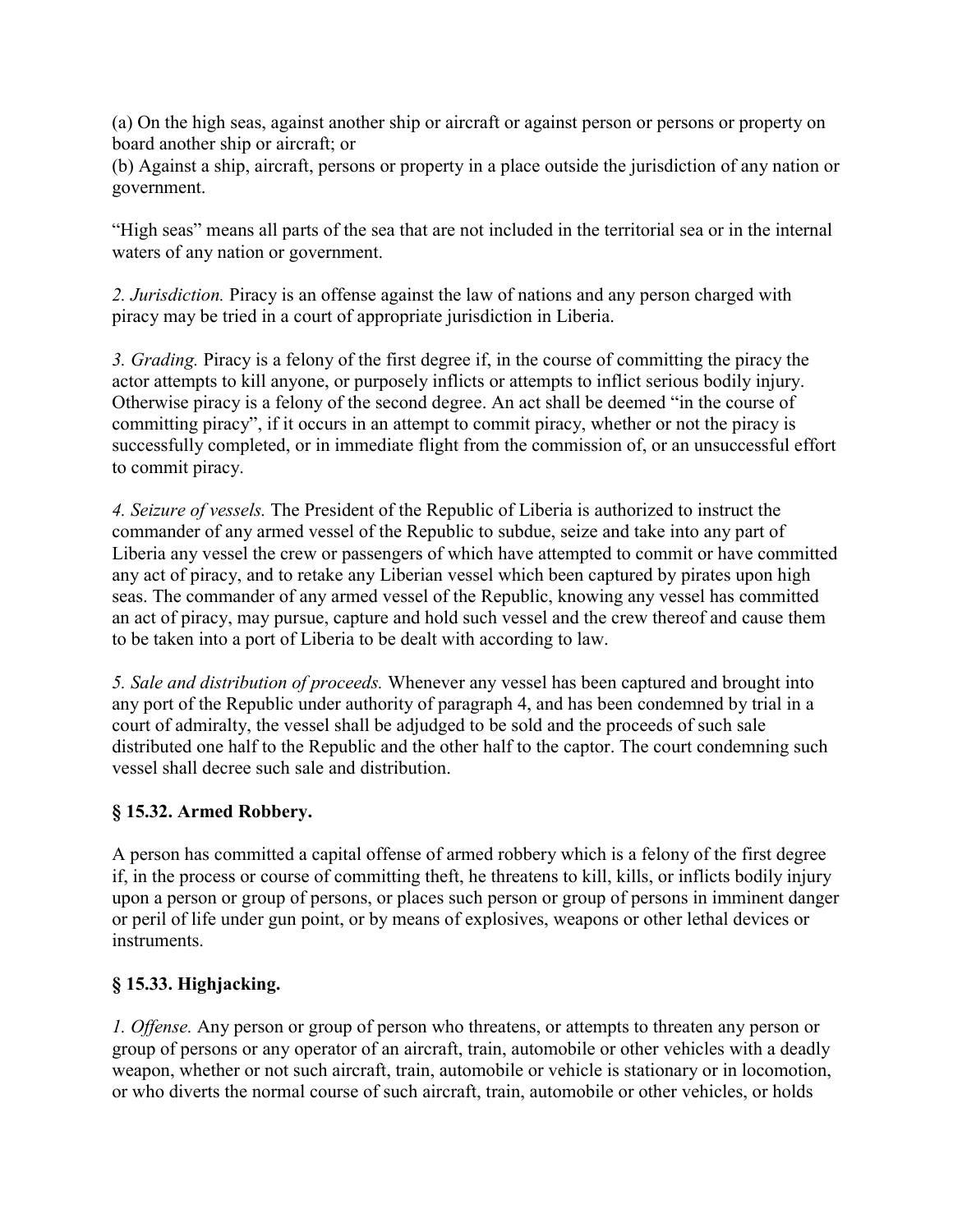such person or group of persons as hostage for reward, hope of reward, or makes unlawful demand, have committed the capital offense of highjacking, a felony of the first degree.

*2. Jurisdiction.* Highjacking is an offense repugnant to international law and any person or group of persons charged with the capital offense of highjacking are triable in the courts of competent jurisdiction in Liberia.

## **§ 15.34. Penalties for Armed Robbery, Terrorism and Highjacking.**

Any person or group of persons who shall be convicted of the capital offenses of armed robbery, highjacking or terrorism, shall be sentenced in the following manner:

1. Following a conviction of the crime of armed robbery or highjacking under Sections 14.54 and 15.32 of this Act, the felons shall be sentenced to a term of imprisonment for a period of not less than ten (10) calendar years, nor more than fifteen (15) calendar years where no property damage or personal injury ensues from the acts of the offender or offenders;

2. Any person or group of persons convicted of the crime of armed robbery or highjacking under Sections 14.54 and 15.32 of this Act, shall be sentenced to a term of imprisonment of not less than fifteen (15) calendar years, nor more than twenty (20) calendar years where personal injury is sustained and/or valuables taken away as a result of the act of the felon or felons.

In the event death ensues, the accused convicted under Sections 14.52 and 15.32 of this Act shall be sentenced to death by hanging in a public place designated by the trial court; and

3. Any person or group of persons convicted under Section 15.33 of this Act shall be sentenced to death by hanging in a public place designated by the trial court, regardless of whether or not death ensues, personal injury is sustained, property is damaged, or valuables are received by the convicted person or group of persons.

# *Subchapter D.* **Theft and Related Offenses**

## **§ 15.50. Consolidation of theft offenses.**

*1. Construction of sections.* Conduct denominated theft in Sections 15.51, 15.52 and 15.53 constitutes a single offense designed to include the separate offenses heretofore known as larceny, defrauding and cheating, obtaining money under false pretense, embezzlement, extortion, blackmailing, receiving stolen goods, and the like.

*2. Charging theft.* An indictment or information charging theft under Sections 15.51, 15.52 and 15.53 which contains enough information about the events alleged to have taken place, fairly to appraise the defendant of the nature of the charges against him shall be sufficient without further specifying the precise legal category of theft of which the defendant may be convicted. The defendant may be found guilty of theft under such an indictment or information if his conduct falls under any of Sections 15.51, 15.52, 15.53, so long as the conduct proved is sufficiently related to the conduct charged that the accused is not unfairly surprised by the case he must meet.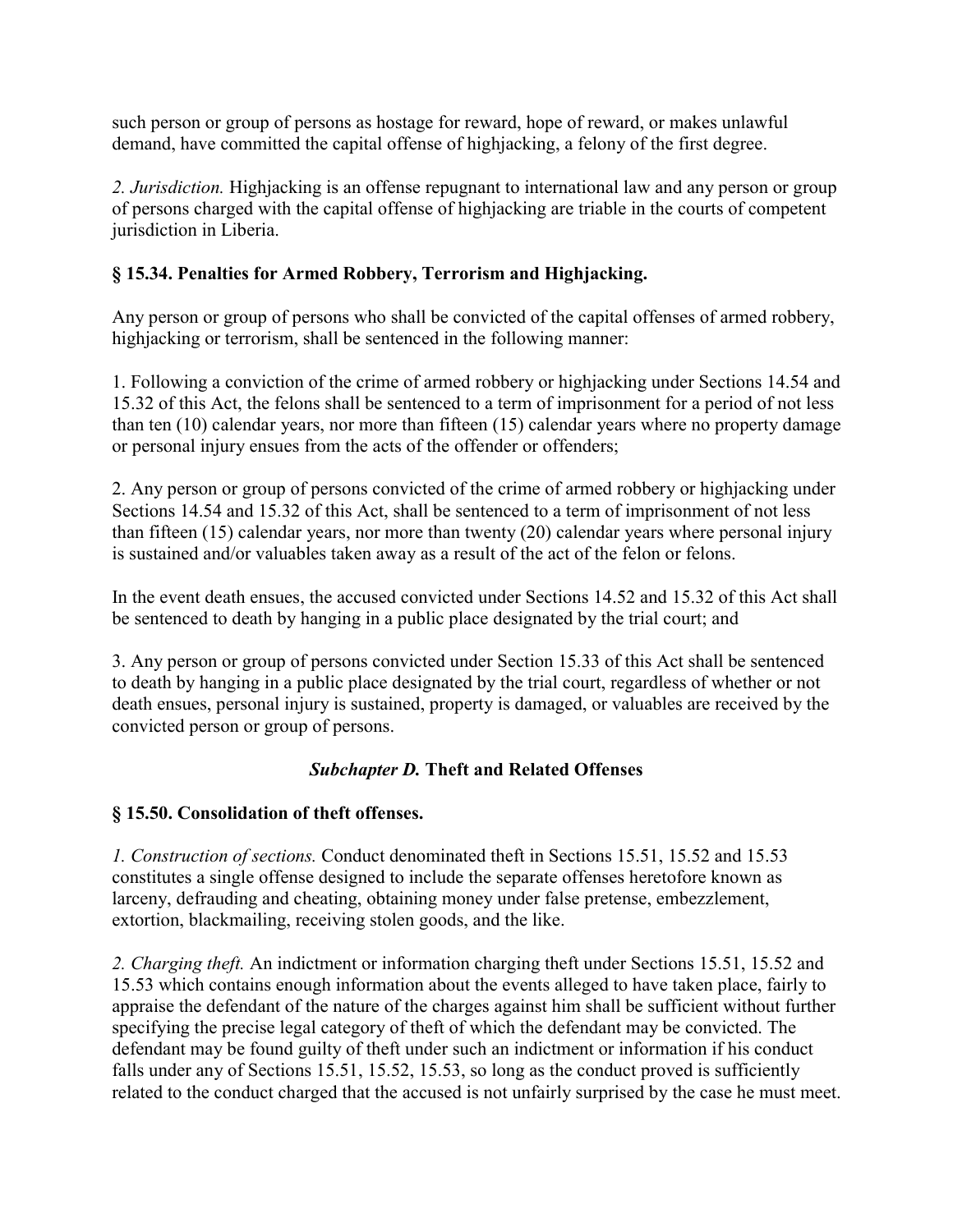## **§ 15.51. Theft of property.**

A person is guilty of theft if he:

(a) Knowingly takes, misappropriates, converts or exercises unauthorized control over, or makes an unauthorized transfer of an interest in, the property of another with the purpose of depriving the owner thereof;

(b) Knowingly obtains the property of another by deception or by threat with the purpose of depriving the owner thereof or purposely deprives another of his property by deception or by threat, or

(c) Knowingly receives, retains or disposes of property of another which has been stolen, with the purpose of depriving the owner thereof.

## **§ 15.52. Theft of services.**

A person is guilty of theft if:

(a) He obtains services, known by him to be available only for compensation, by deception, threat, false token or other means to avoid payment for the services; or (b) Having control over the disposition of services of another to which he is not entitled, he diverts those services to his own benefit or to the benefit of another not entitled thereto.

Where compensation for services is ordinarily paid immediately upon their rendition, as in the case of hotels, restaurants, and comparable establishments, absconding without payment or making provision to pay is prima facie evidence that the services were obtained by deception.

## **§ 15.53. Theft of property lost, mislaid or delivered by mistake.**

A person is guilty of theft if he:

(a) Retains or disposes of property of another when he knows it has been lost or mislaid; or (b) Retains or disposes of property of another when he knows it has been delivered under a mistake as to the identity of the recipient or as to the nature or amount of the property, and with the purpose of depriving the owner of it, he fails to take reasonable measures to restore the property to a person entitled to have it.

## **§ 15.54. Grading of theft offenses.**

*1. Felony of second degree.* Theft under Section 15.51 through 15.53 is a felony of the second degree if the property or services stolen are of the value of \$50,000 or over or are acquired or retained by a threat to commit a crime which is a felony of the first or second degree or to inflict serious bodily injury on the person threatened or on any other person.

*2. Felony of third degree.* Theft under Sections 15.51 through 15.53 which is not a felony of the second degree under paragraph 1, is a felony of the third degree if: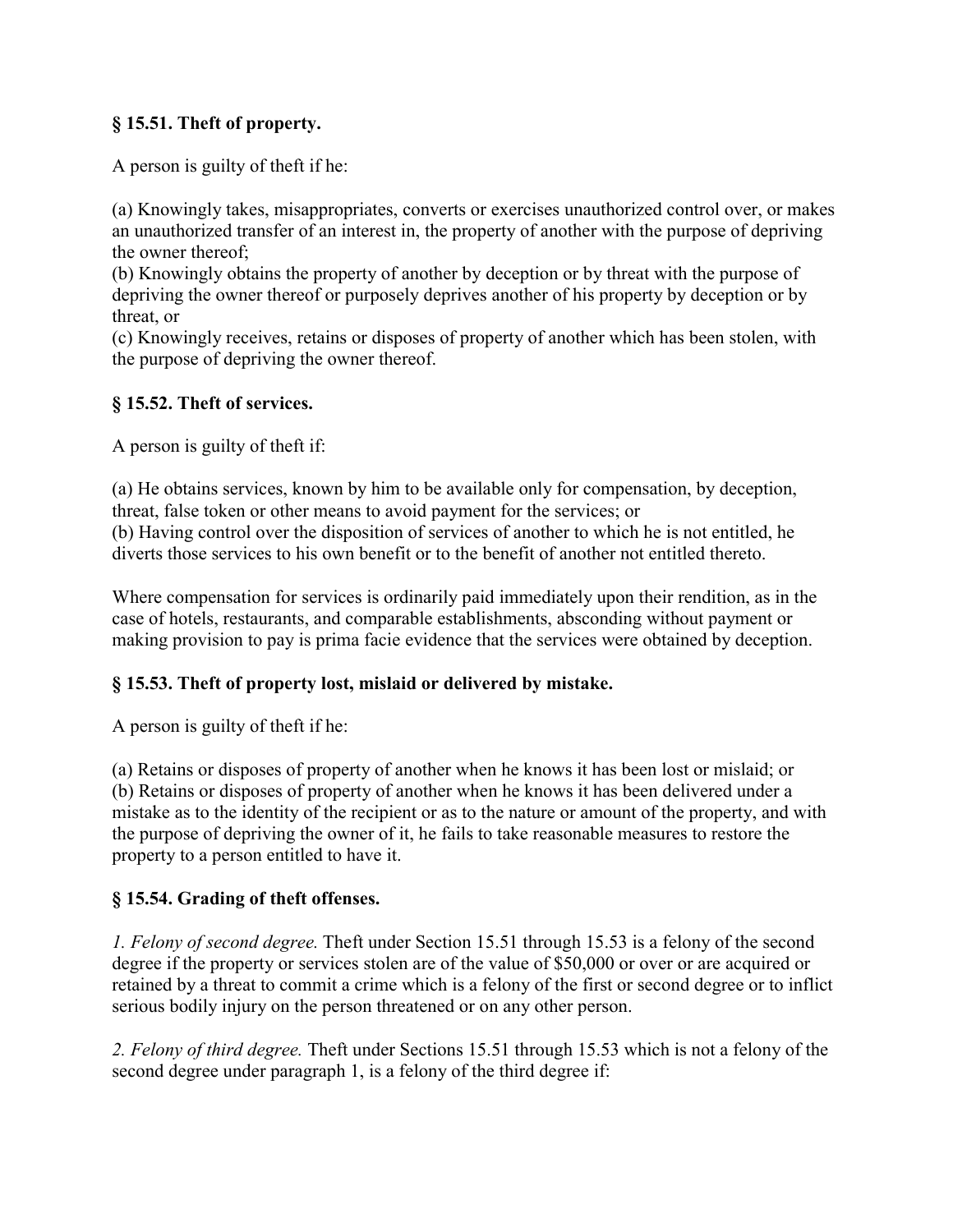(a) The property or services stolen are of the value of \$300 or over;

(b) The property or services stolen are acquired or retained by threat and (i) are acquired or retained by a public officer by a threat to take or withhold official action, or (ii) are of the value of \$50 or over;

(c) The property or services stolen are of the value of \$50 or over and are acquired or retained by a public officer in the course of his duties;

(d) The property stolen is a firearm, ammunition, explosive, or destructive device or an automobile, aircraft or other motor propelled vehicle;

(e) The property consists of any government file, record, document or other government paper stolen from any government office or from any public servant;

(f) The defendant is in the business of buying or selling stolen property and he receives, retains or disposes of the property in the course of that business;

(g) The property is stolen from the Liberian mail and is first class mail or air mail.

*3. Misdemeanor of the first degree.* All other theft under Sections 15.51 through 15.53 is a misdemeanor of the first degree, unless the requirements of paragraph 4 are met.

*4. Misdemeanor of the second degree.* Theft under sections 15.51 through 15.53 of property or services of a value less than \$50 is a misdemeanor of the second degree if:

(a) The theft was not committed by threat;

(b) The theft was not committed by deception by one who stood in a confidential or fiduciary relationship to the victim of the theft; and

(c) The defendant was not a public servant or an officer or employee of a financial institution who committed the theft in the course of his official duties.

*5. Definition of "petit larceny".* Unless the context otherwise requires, all references to "petit larceny" in the statutes of the Republic shall be deemed to mean any theft penalized as a misdemeanor of the second degree.

*6. Valuation.* For purposes of grading, the amount involved in a theft, under sections 15.51 through 15.53, shall be the highest value by any reasonable standard, regardless of the actor's knowledge of such value, of the property or services which are stolen by the actor. Theft committed pursuant to one scheme or course of conduct, whether from the same person or several persons, may be charged as one offense, and the amounts proved to have been stolen may be aggregated in determining the grade of the offense.

## **§ 15.55. Unauthorized use of vehicle.**

*1. Offense.* A person is guilty of a misdemeanor of the first degree, if knowing that he does not have the consent of the owner, he takes, operates, or exercises control over an automobile, aircraft, motorcycle, motorboat, or other motor-propelled vehicle of another.

*2. Defense.* It is an affirmative defense to a prosecution under this section that the actor reasonably believed that the owner would have consented had he known of the conduct on which the prosecution was based.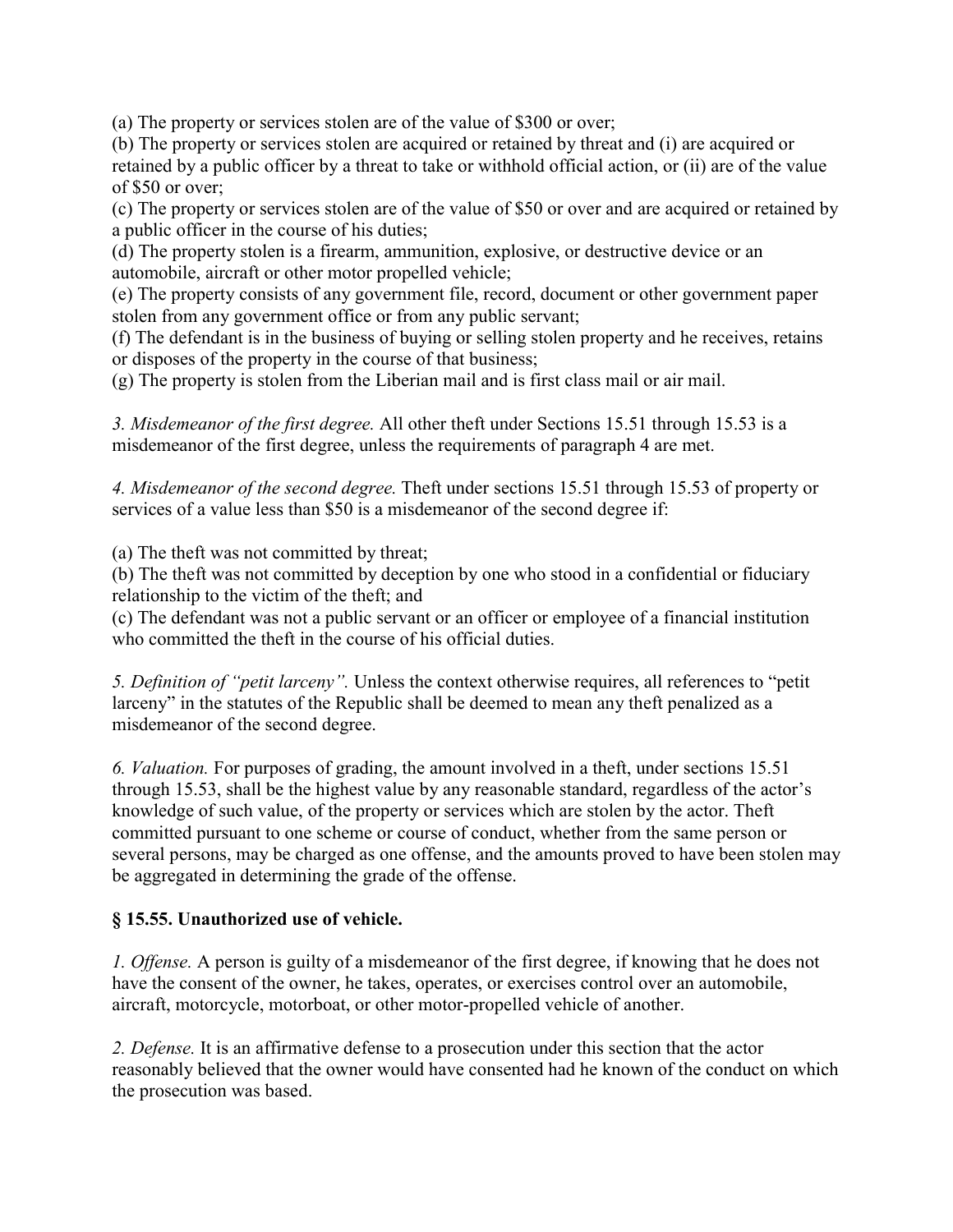### **§ 15.56. Misapplication of entrusted property.**

A person is guilty of a misdemeanor of the first degree if he disposes of, uses or transfers any interest in property which has been entrusted to him as a fiduciary, or in his capacity as a public servant or an officer of a financial institution, in a manner that he knows is not authorized and that he knows to involve a risk of loss or detriment to the owner of the property or to the government or other person whose benefit the property was entrusted.

### **§ 15.57. Defrauding secured creditors.**

*1. Offense.* A person is guilty of an offense if he destroys, removes, conceals, and encumbers, transfers or otherwise deals with property subject to a security interest with the purpose of preventing collection of the debt represented by the security interest.

*2. Grading.* The offense is a misdemeanor of the first degree if the property has a value of at least \$300 and a misdemeanor of the second degree if the property has a value of at least \$50 and less than \$300. Otherwise it is an infraction.

Value is to be determined as provided in Section 15.54(c).

### **§ 15.58. Bad checks**.

A person who issues or passes a check or similar sight order for the payment of money knowing that it will not be honored by the drawee, commits a misdemeanor of the first degree. For the purpose of this section as well as in any prosecution for theft committed by means of bad check, an issuer is presumed to know that the check or order (other than a postdated check or order issued in faith) would not be paid if:

(a) The issuer had no account with the drawee at the time the check or order was issued; or (b) Payment was refused by the drawee for lack of funds, upon presentation within thirty days after issue and the issuer failed to make good within ten days after receiving written notice of that refusal.

#### **§ 15.59. Defenses.**

*1. Claim of right.* It is an affirmative defense to a prosecution under sections 15.51 through 15.75 that the actor honestly believed that he had a claim to the property or services involved which he was entitled to assert in the manner which forms the basis for the charge against him.

*2. Theft from spouse.* It is an affirmative defense to a prosecution, under Sections 15.51 through 15.57 that the victim is the actor's spouse, but only when the property involved constitutes household or personal effects or other property normally assessable to both spouses and the parties involved are living together.

#### **§ 15.60. Proof.**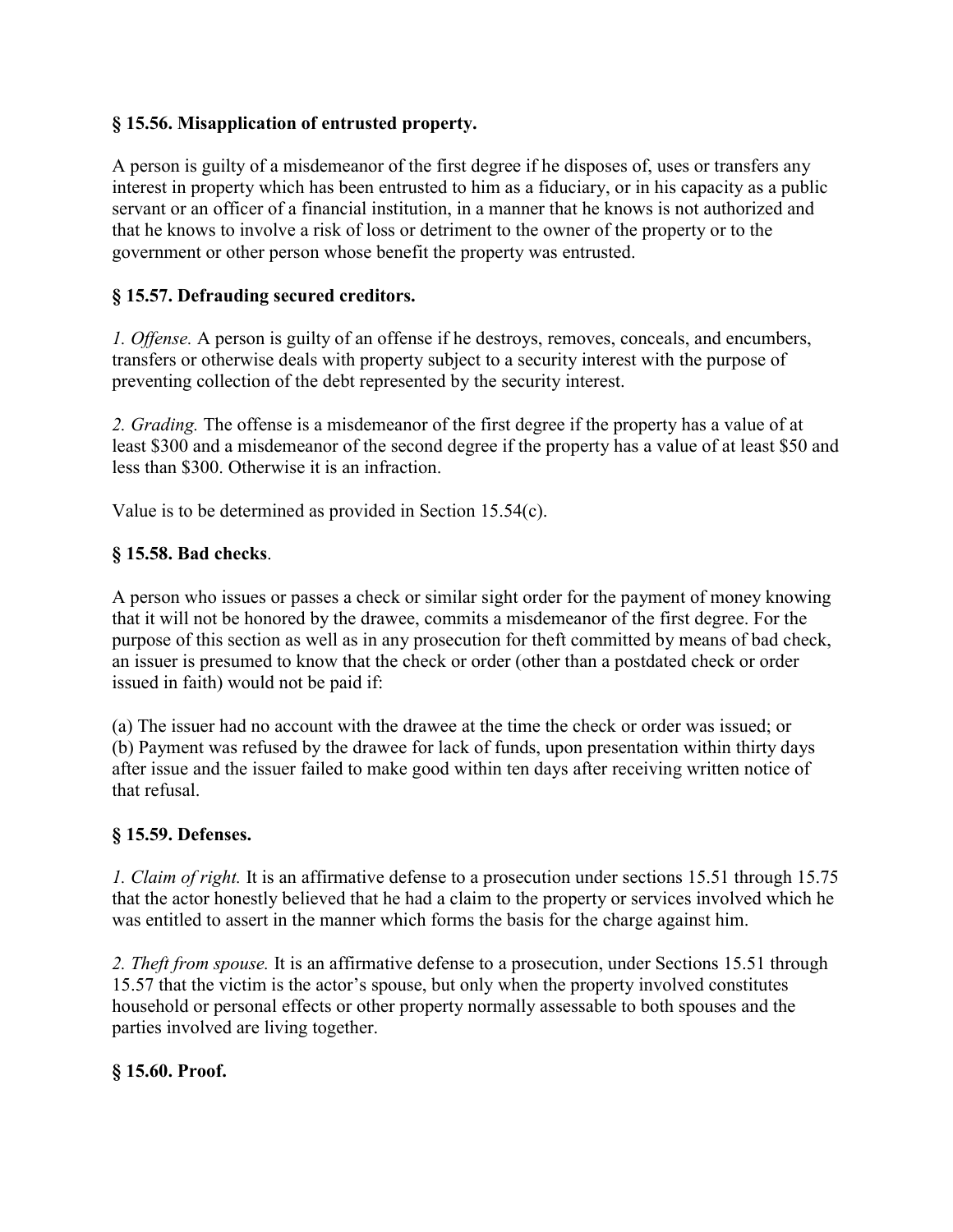*1. Property entrusted to public servant or officer of financial institution.* It shall be a prima facie case of theft under Sections 15.51 through 15.53 if it is shown that an officer or employee of the government or of a financial institution has failed to pay or account upon lawful demand for money or property entrusted to him as part of his official duties or if an audit reveals a shortage or falsification of his accounts.

*2. Dealer acquiring stolen property.* It shall be prima facie evidence that the actor knows that property has been stolen if it is shown that, being a dealer, he has acquired it for a consideration which he knew to be far below its reasonable value.

"Dealer" means a person, whether licensed or not, who has repeatedly engaged in transaction in the type of property involved.

## **§ 15.61. Definitions.**

In this subchapter:

(a) "Deception" means:

· (i) creating or reinforcing false impression. Including false impressions as to fact, law, status, value, intention or other state of mind; but deception as to a person's intention to perform a promise shall not be inferred from the fact alone that he did not substantially perform the promise; or

· (ii) preventing another from acquiring information which would affect his judgment of a transaction; or

· (iii) failing to correct a false impression which the actor previously created or reinforced, or which he knows to be influencing another to whom he stands in a fiduciary or confidential relationship; or

· (iv) failing to correct an impression which the actor previously created or reinforced and which the actor knows to have become false due to subsequent events; or

· (v) failing to disclose to known lien, adverse claim or other impediment to the enjoyment of property which he transfers or encumbers in consideration for the property obtained or in order to continue to deprive another of his property, whether such impediment is or is not valid, or is or is not a matter of official record; or

· (vi) using a credit card or any other instrument which purports to evidence an undertaking to pay for property or services delivered or rendered to or upon the order of a designated person or bearer (a) where such instrument has been stolen, forged, revoked or cancelled, or where for any other reason its use by the actor is unauthorized, and (b) where the actor does not have the intention and ability to meet all obligations to the issuer arising out of his use of the instrument; or

· (vii) any other scheme or artifice to defraud. The term "deception" does not, however include falsifications as to matters having no pecuniary significance or puffing by statements unlikely to deceive ordinary persons in the group addressed. "Puffing" means an exaggerated commendation of wares in communications addressed to the public or to a class or group;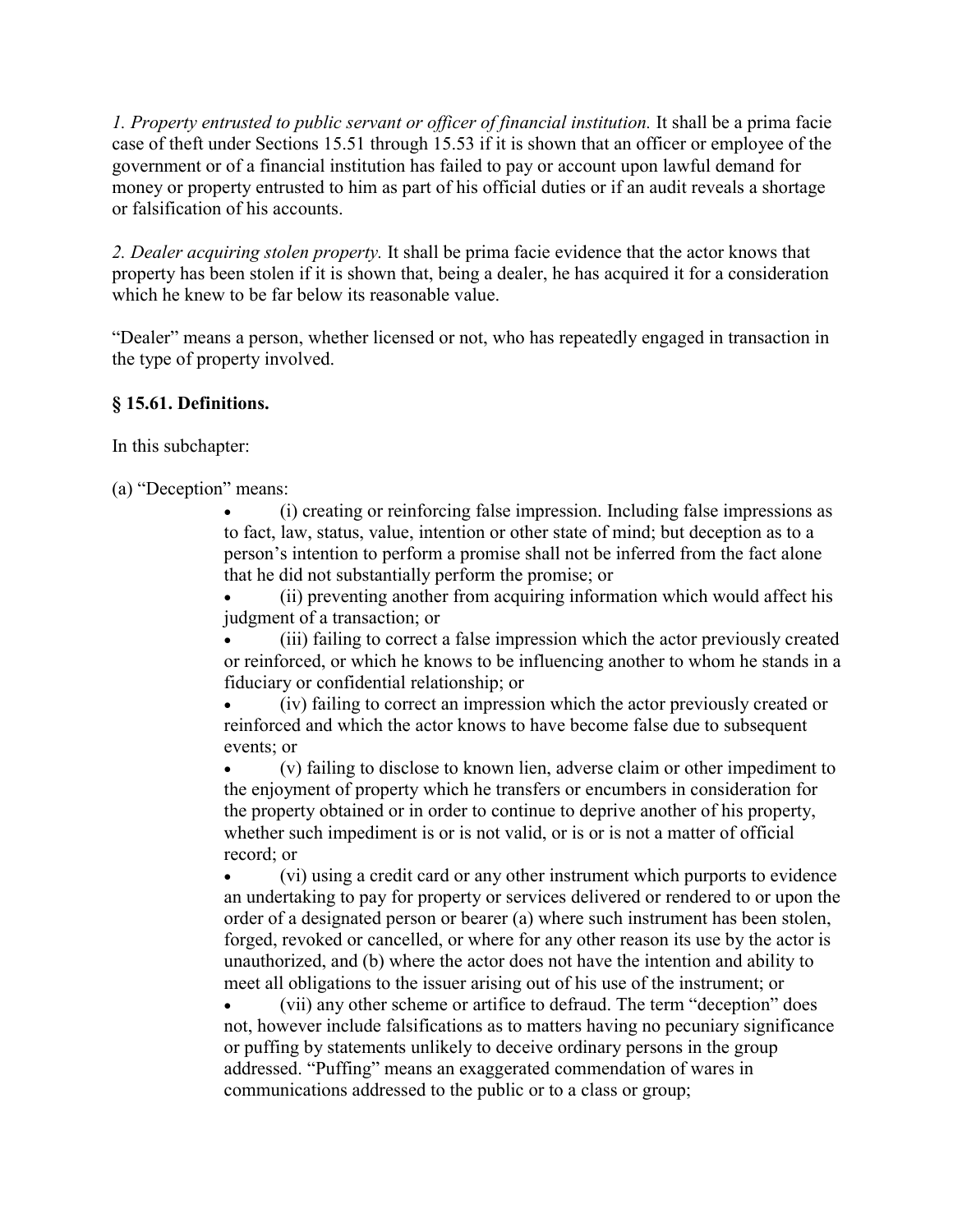(b) "deprive" means:

· (i) to withhold property or cause it to be withheld either permanently or under such circumstances that a major portion of its economic value, or its use and benefit, has in fact, been appropriated; or

· (ii) to withhold property or to cause it to be withheld with the intent to restore it only upon payment of a reward or other compensation; or

· (iii) to dispose of property or use it or transfer any interest in it under circumstance that make its restoration unlikely;

(c) "fiduciary" means a trustee, guardian, executor, administrator, receiver or any other person acting in a fiduciary capacity, or any other person carrying on fiduciary functions on behalf of a corporation or other organization which is a fiduciary;

(d) "financial institution" means a bank, insurance company or other organization held out to the public as a place of deposit of funds or medium of savings or collective investment; (e) "obtain" means:

> · (i) in relation to property, to bring about a transfer or purported transfer of an interest in the property, whether to the actor or another; or

(ii) in relation to services, to secure performance thereof;

(f) "property" means any money, tangible or intangible personal property, property (whether real or personal) the location of which can be changed (including things growing on, affixed to, or found inland and documents although the rights represented thereby have no physical location), contract right, chose-in-action, interest on or claim to wealth, credit, or any other article or thing of value of any kind. "Property" also means real property the location of which cannot be moved if the offense involves transfer or attempted transfer of an interest in the property;

(g) "property of another" means property in which a person other than the actor or in which a government has an interest which the actor is not privileged to infringe without consent, regardless of the fact that the actor also has an interest in the property and regardless of the fact that the other person or government might be precluded from civil recovery because the property was used in an unlawful transaction or was subject to forfeiture as contraband. Property in possession of the actor shall not be deemed property of another who has a security interest therein, even if legal title is in the creditor pursuant to a conditional sales contract or other security agreement. "Owner" means any person or government with an interest in property such that it is "property of another" as far as the actor is concerned;

(h) "receiving" means acquiring possession, control or title or lending on the security of the property;

(i) "services" means labor, professional service, transportation, telephone, mail or other public services, gas, electricity and other public utility services, accommodations in hotels, restaurants or elsewhere, admission to exhibitions and use of vehicles or other property;

(j) "stolen" means property which has been the subject of theft or robbery or a vehicle which is received from a person who is then in violation of Section 15.55;

- (k) " threat" means an expressed purpose, however communicated, to
	- · (i) cause bodily injury in the future to the person threatened or to any other person threatened; or
	- · (ii) cause damage to property; or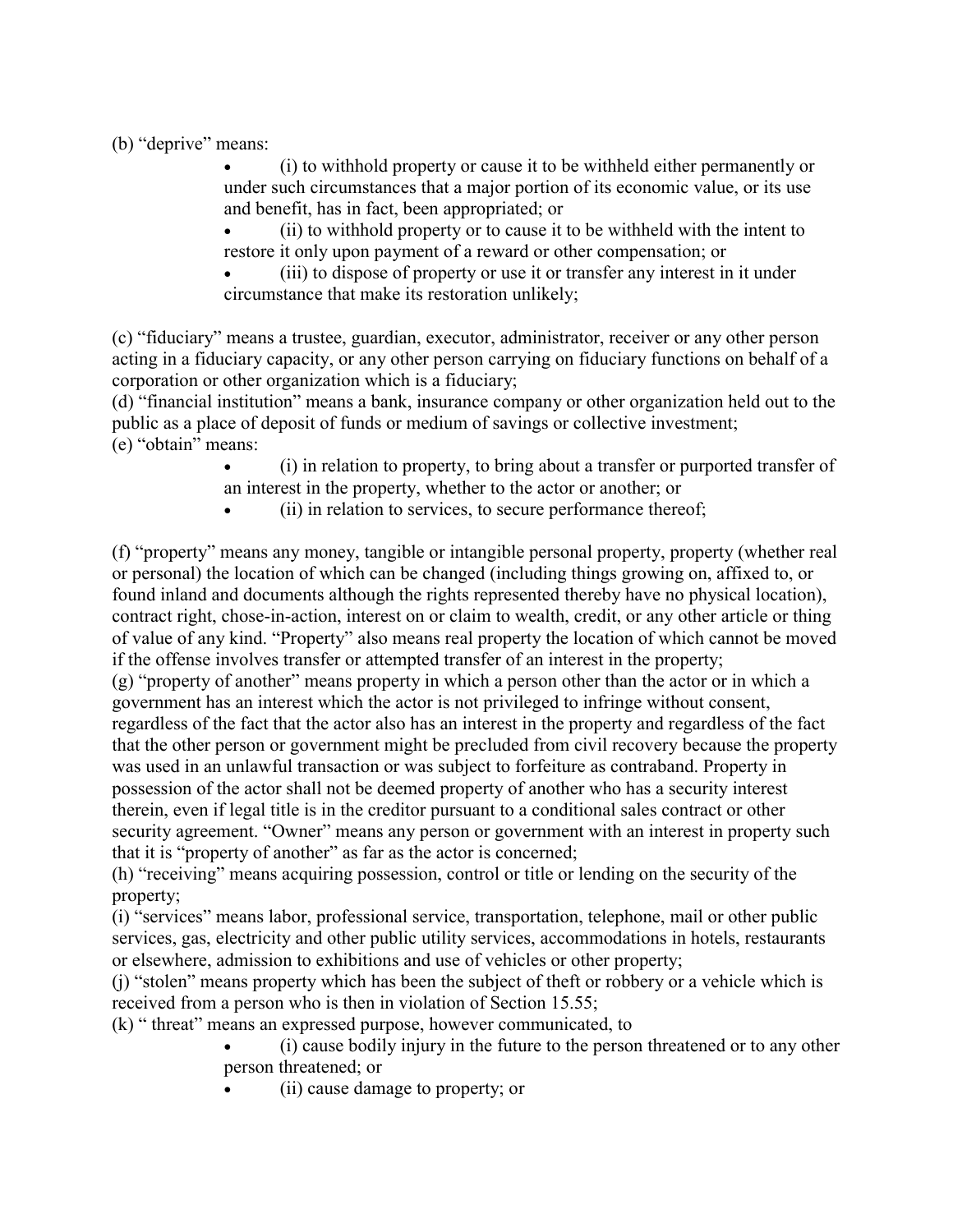(iii) subject the person threatened or any other person to physical confinement or restraint; or

- · (iv) engage in other conduct constituting a crime; or
- · (v) accuse anyone of a crime, or

· (vi) expose a secret or publicize an asserted fact, whether true or false, tending to subject a person living or deceased to hatred, contempt, or ridicule or impair another's credit or business repute; or

· (vii) reveal any information sought to be concealed by the person threatened; or

· (viii) testify or provide information or withhold testimony or information with respect to another's legal claim or defense; or

· (ix) take or withhold official action; or

 $(x)$  bring about or continue a strike, boycott, or other similar collective action to obtain property or deprive another of his property which is not demanded or received from the benefit or the group which the actor purports to represent; or

· (xi) cause anyone to be dismissed from his employment, unless the property is demanded or obtained for lawful union purposes; or

· (xii) do any other act which would not in itself substantially benefit the actor or a group he represents but which is calculated to harm another person in a substantial manner with respect to his health, safety, business, employment calling, career, financial condition, reputation, or personal relationships.

## *Subchapter E.* **Forgery or Counterfeiting**

#### **§ 15.70. Forgery or counterfeiting.**

*1. Definition.* A person has committed forgery or counterfeiting, if, with the purpose of deceiving or harming the government or another person, or with knowledge that he is facilitating such deception or harm by another person, he

(a) Knowingly and falsely makes, completes or alters any writing or subject; or

(b) Knowingly utters a forged or counterfeited writing or object.

*2. Grading.* Forgery or counterfeiting is:

## (a) A second degree felony if:

· (i) The actor forges or counterfeits money which is legal tender in Liberia or postage or revenue stamps or any obligation or other security of Liberia; or

(ii) The offense is committed pursuant to a scheme to defraud another of money or property of a value of \$50,000 or over;

(b) A third degree felony if it is not a second degree felony within paragraph 2(a) and if: · (i) The actor is a public servant or an officer or employee of a financial institution and the offense is committed under color of officer or is made possible by his office; or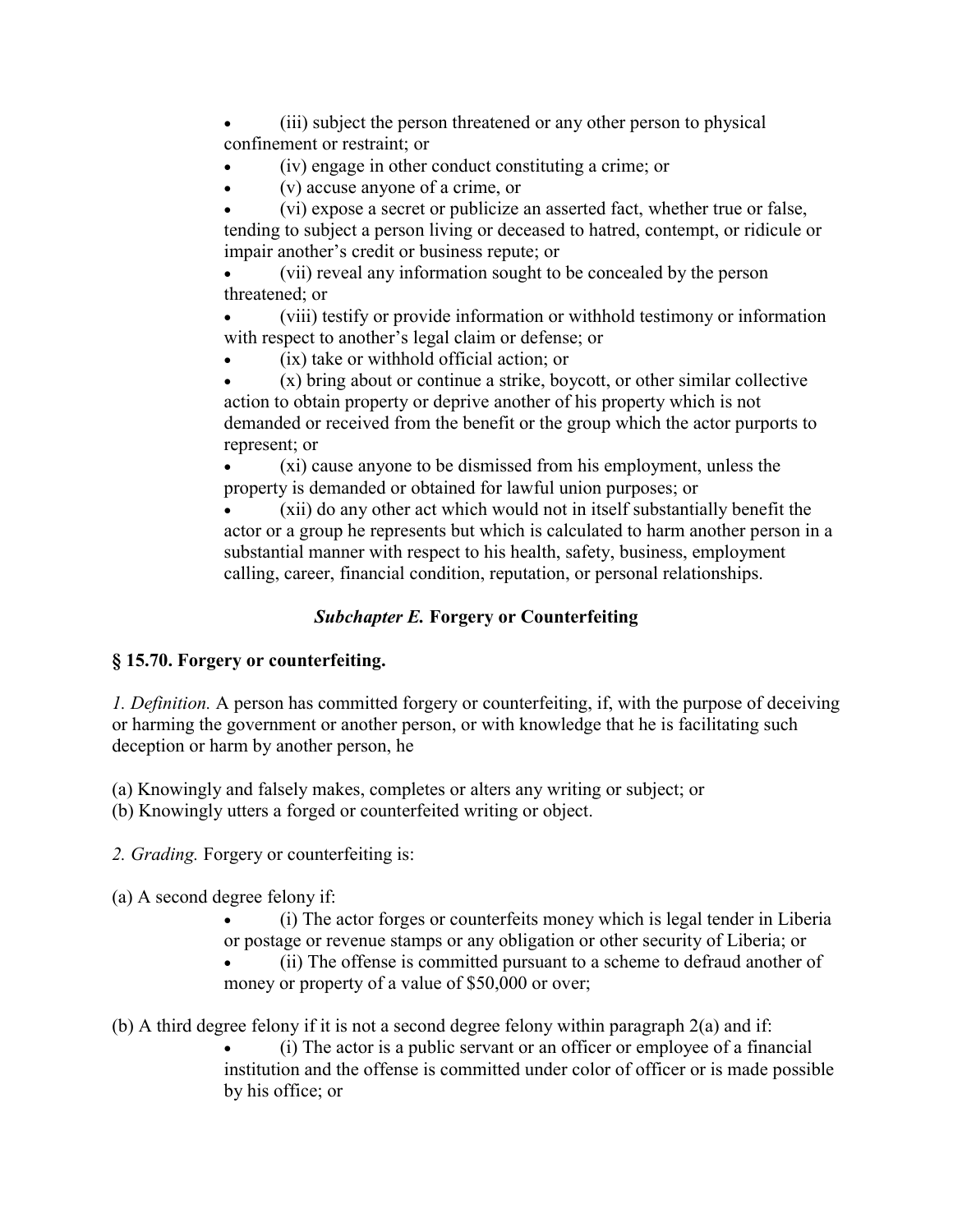· (ii) The actor forges or counterfeits foreign money not used as legal tender in Liberia or utters money which is legal tender in Liberia or abroad or utters postage or revenue stamps or any obligation or other security of Liberia; or

(iii) The actor forges or counterfeits any writing from plates, dies, molds, photographs, or other similar instruments designed for multiple reproduction; or · (iv) The actor forges or counterfeits a writing which purports to have been made by the government except a writing covered by subparagraph (a) of this paragraph; or

· (v) The offense is committed pursuant to a scheme to defraud another of money or property of value of \$300 or over.

(c) A first degree misdemeanor in all other cases.

## **§ 15.71. Facilitation of counterfeiting.**

*1. Counterfeiting implements.* A person has committed an offense, if, except as authorized by statute or regulation, he knowingly makes, executes, sells, buys, imports, possess or otherwise has within his control any plate, stone, paper, tool, die, mold, or other implement or thing uniquely associated with or fitted for the preparation of any forged or counterfeited security or tax stamp or any writing or object which purports to be made by Liberia or any foreign government.

*2. Counterfeiting impressions.* A person has committed an offense if, except as authorized by statute or regulation, he:

(a) Knowingly photographs or otherwise makes a copy of:

· (i) Money or other obligation or security of Liberia or a foreign government, or any part thereof; or

· (ii) Any plate, stone, tool, die, mold, or other implement or things uniquely associated with or fitted for the preparation of any writing or object described in paragraph one; or

(b) Knowingly sells, buys, imports, possesses or otherwise has within his control any paragraph or copy, the making of which is prohibited by paragraph 2(a).

*3. Grading.* An offense defined in this section is a second degree felony if the implement of the impression relates to the forging or counterfeiting of money or other obligation or security of Liberia. Otherwise, it is a third degree felony.

## **§ 15.72. Obtaining or issuing deceptive writings.**

*1. Offense.* A person has committed an offense if:

(a) By deception he causes another to execute any instrument affecting or likely to affect the pecuniary interest of any person; or

(b) With the purpose of deceiving or harming the government or another person, or with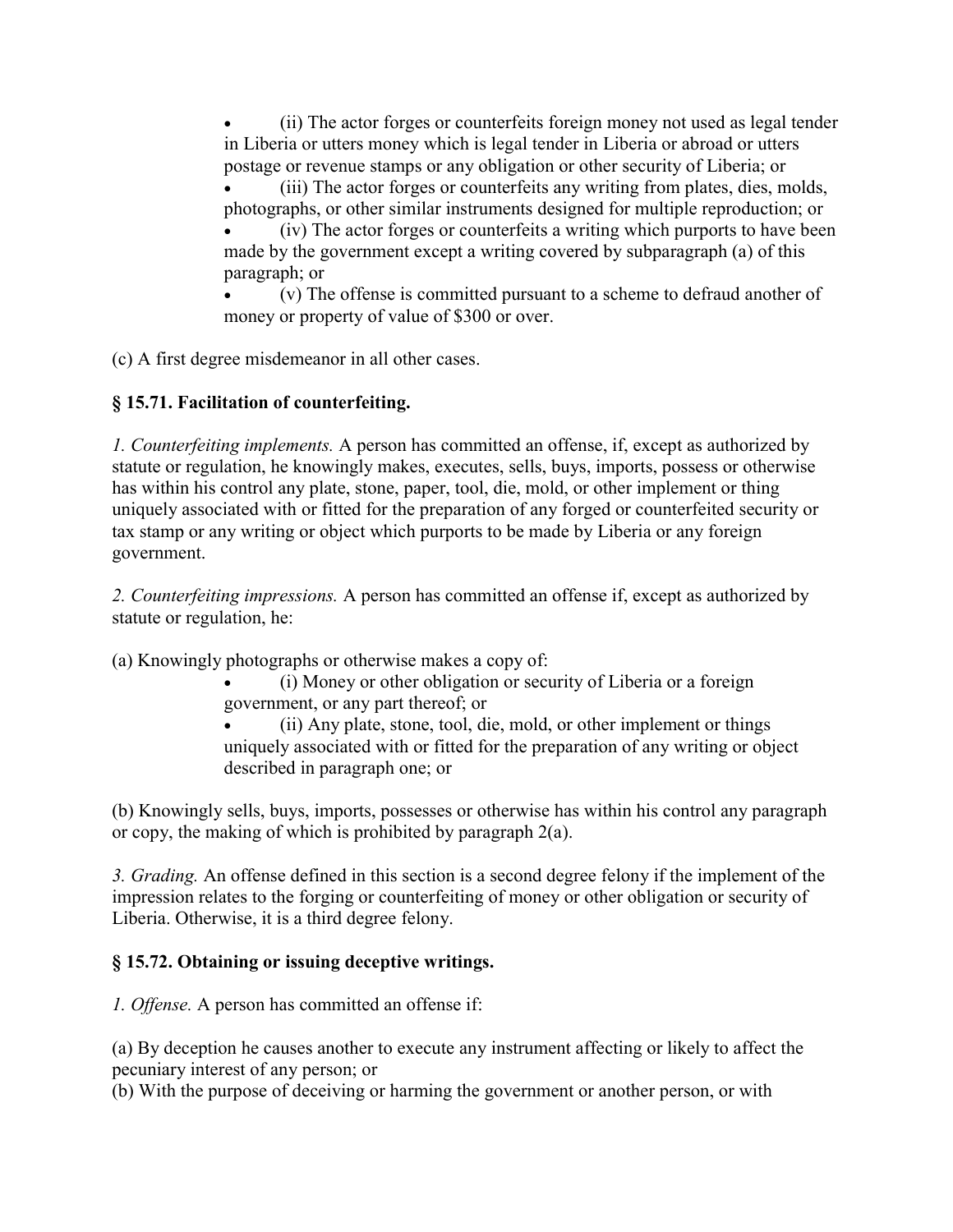knowledge that he facilitated such a deception or harm by another person, he knowingly issues a writing without authority to issue it or knowingly utters a writing which has been procured by deception or has been issued without authority.

*2. Grading.* The offense is a third degree felony if the actor is a public officer or an officer or employee of a financial institution and the offense is committed under color of office or is made possible by his office. Otherwise, it is a first degree misdemeanor.

## **§ 15.73. Definitions for sections relating to false documents and counterfeiting.**

As used in sections 15.70 through 15.72:

(a) "Deception" means

· (i) creating or reinforcing false impressions as to fact, law, status, value, intention or other state of mind; but deception as to a person's intention to perform a promise shall not be inferred from the fact alone that he did not substantially perform the promise;

(b) "Writing" or "object":

· (i) any paper, document or other instrument containing written or printed matter or its equivalent including money, a money order, bond, judgment, public record, affidavit, certificate, passport, visa, contract, security, or obligation, and

· (ii) any coin or any gold or silver bar official coined or stamped or any signature, credit card, token, stamp, seal, badge, decoration, medal, trademark, or other symbol evidence of value, right, privilege, or identification which is capable of being used to the advantage or disadvantage of the government or any person.

(c) "without authority" includes conduct that, on the specific occasion called into question, is beyond any authority given by statute, regulation or agreement;

(d) "falsely makes" means to make a writing which purports to be made by the government or another person, or a copy thereof, but which is not because the apparent maker is fictitious or because the writing was made without authority;

(e) "falsely completes" means to make an addition to or insert in writing, without authority, so that the writing appears to have been by, or fully authorized by, its apparent maker;

(f) "falsely alters" means to make a change in a writing, without authority, so that the writing appears to have been made by or fully authorized by, its apparent maker;

(g) to "forge" or to "counterfeit" a writing means to falsely make, complete or alter the writing and a "forged" or counterfeited" writing is a writing which has been falsely made, completed or altered. The terms "forgery and counterfeiting" and their variants are intended to be synonymous in legal effect;

(h) "utters" means to issue, authenticate, transfer, publish, sell, transmit, present, use or otherwise give currency to;

(i) "possess" means to receive, conceal, hold or otherwise exercise control over;

(j) the term "obligation or other security of Liberia" means a bond, certificate of indebtedness, or other representation of value of whatever denomination, issued pursuant to government authority and a cancelled Liberian stamp;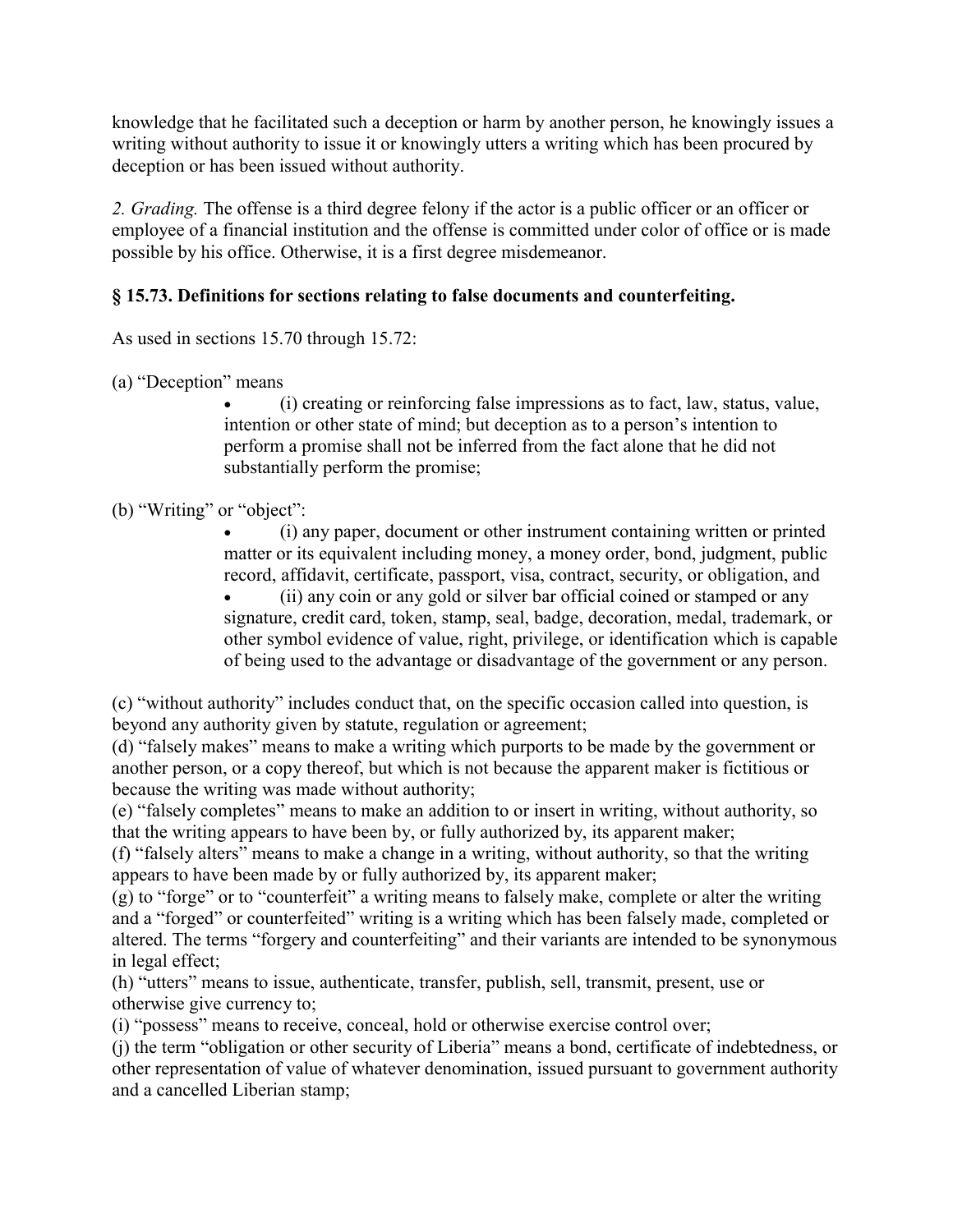(k) "security" other than as provided in subparagraph (j) of this section includes any note, stock certificate, bond, debenture, check, draft, warrant, traveler's check, letter of credit warehouse receipt, negotiable bill of lading, evidence of indebtedness or any certificate or document commonly known as a security;

(l) "tax stamp" includes any tax stamp, tax token, tax meter imprint, or any other form of evidence of an obligation running to the Government, or evidence of the discharge thereof.

## *Subchapter F.* **Economic Sabotage**

## **§ 15.80. Fraud on the internal revenue of Liberia.**

A person is guilty of a first degree felony, if he:

(a) Knowingly conspires or colludes to defraud the Government of Liberia;

(b) Knowing makes an opportunity for any person to defraud the Government of Liberia or another;

(c) Does or omits to do any act with intent to enable another to defraud the Government of Liberia;

(d) Makes or signs any fraudulent entry in any book or record of any Ministry or Agency of Government or signs any fraudulent certificate, return or statement;

(e) Demands greater sums than authorized by law or receives any fee, compensation or reward for the performance of any duty except compensation from the Government of Liberia;

(f) With intent to defeat the application of any provision of the Revenue and Finance Law of Liberia, fails to perform any of the duties of his office or employment;

(g) Having knowledge of a violation of any Revenue and Finance Law of Liberia, or any fraud, fails to report in writing such information to the Commissioner of Internal Revenues or the Minister of Finance of Liberia;

(h) Demands, accepts, attempts to collect, directly or indirectly, as a payment, gift or otherwise of sum or thing of value for compromise, adjustment or settlement of any charge or complaint.

## **§ 15.81. Misuse of public money, property or record.**

A person is guilty of a first degree felony, if he:

(a) Knowingly steals, takes, purloins, or converts to his own use and benefit or the use of another; or without authority, sells, conveys or disposes of any record, voucher, money or thing of value of the Government of Liberia or any Ministry, or Agency thereof, or public corporation, or any property made or being made under contract for the Government of Liberia or any Ministry, Agency thereof or public corporation;

(b) Receives, conceals, or retains the same with intent to convert it to his use or gain, knowing it to have been stolen, purloined or converted;

(c) Disposes of, uses or transfers any interest in property which has been entrusted to him as a fiduciary, and in his capacity as a public servant or any officer of an institution, in a manner he knows is not authorized and that he knows to involve risk of loss or detriment to the owner of the property or to the Government of Liberia or other person for whose benefit the property was entrusted.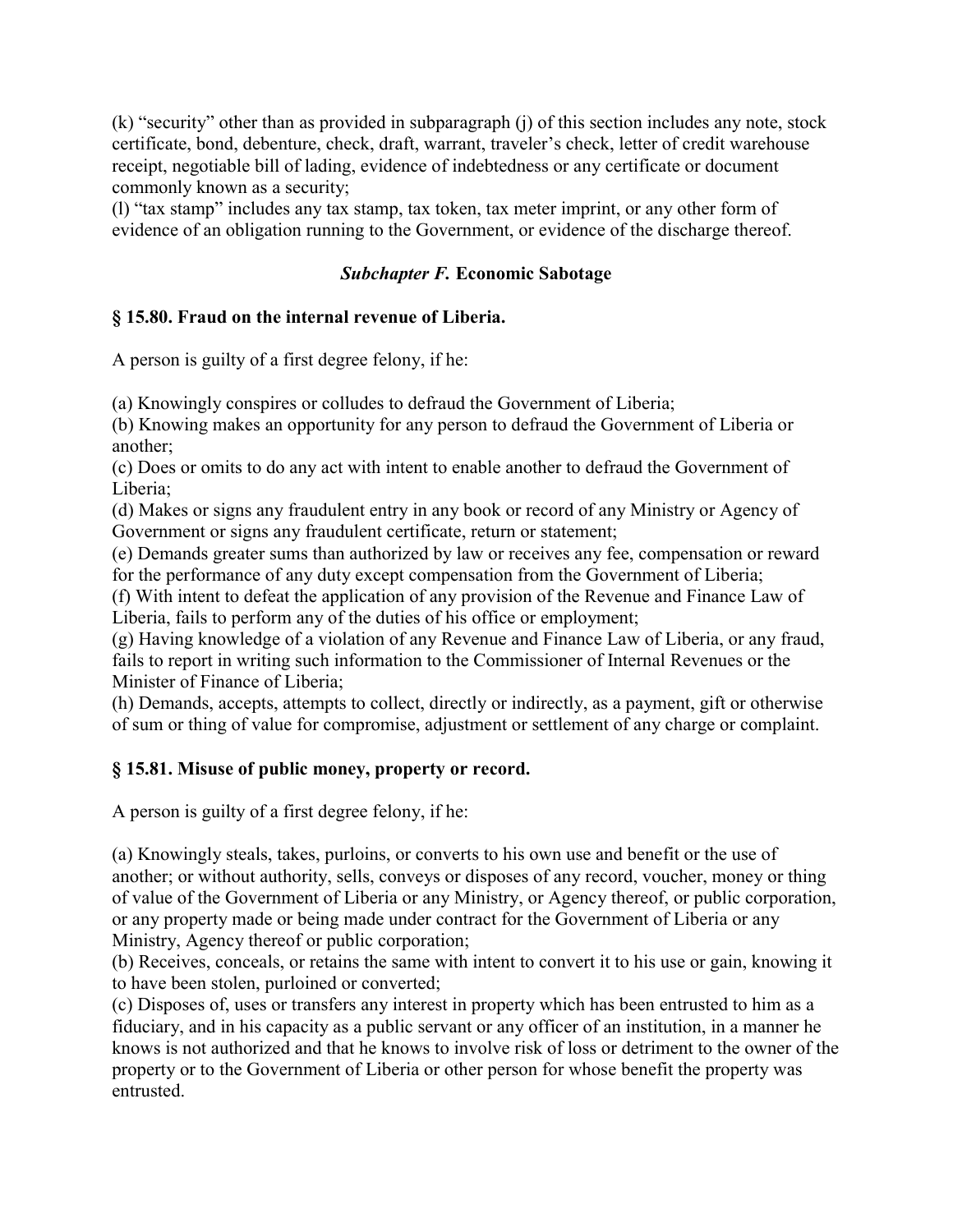## **§ 15.82. Theft and/or illegal disbursement and expenditure of public money.**

A person is guilty of a first degree felony, if he:

(a) Knowingly fails to render his account or accounts for public money or property as provided by law, said person being an officer, employee or agent of the Government of Liberia or of any Ministry or Agency thereof or public corporation, having received public money which he is not authorized to retain as salary, pay or emolument;

(b) Knowing takes, misappropriates, converts, or exercises unauthorized control over, or makes unauthorized transfer of an interest in the property of another or the Government of Liberia, with the purpose of depriving the owner thereof or purposely deprives another of his property by deception, or by threat; or

(c) Knowingly receives, retains or disposes of property of another or the Government of Liberia which has been stolen, with the purpose of depriving the owner thereof or the Government of Liberia [of such property].

#### **§ 15.83. Possession, distribution, transportation and/or use of tools and materials for counterfeiting purposes.**

A person is guilty of a first degree felony, if he:

(a) Knowingly and without any authority from the Government of Liberia, secrets within, or embezzles, or takes and carries away from any building, room, office, apartment, vault, safe, or other place where the same is kept, employed, used and placed, logged or deposited by authority of the Government of Liberia, any tool, implement, or thing used or fitted to be used in stamping or printing any kind or description of bond, bill, note, certificate, coupon, postage stamp, factional currency note, or other paper, instrument, obligation, device, or document, authorized by law to be printed, stamped, sealed, prepared, issued, uttered or put in circulation on behalf of the Government of Liberia;

(b) Knowingly and without such authority, so secrets, steals, or takes and carries away paper, parchment, or other material printed or stamped, in whole or in part, and intended to be prepared, issued, or put in circulation on behalf of the Government of Liberia as one of such papers, instruments or obligations, or printed or stamped, in whole or in part, in the similitude of any such paper, instrument, obligation, whether intended to issue or put the same in circulation or not;

(c) Knowingly and without such authority, so secrets, steals, or takes and carries away any paper, parchment, or other material prepared and intended to be used in the making of any such papers, instruments, obligations, devices or documents;

(d) With the purpose of deceiving or harming the Government of Liberia or another person, or with knowledge that he is facilitating such deception or harm by another person, he knowingly and falsely makes, completes or alters a forged or counterfeited writing or object;

(e) Knowingly sells, buys, imports, processes or otherwise has within his control any plate, stone, paper, tool, die, mild or other implement or thing uniquely associated with or fitted for the preparation of any forged or counterfeited security or tax stamp or any writing or object which purports to be made by the Government of Liberia, its agent or any foreign government or its agent.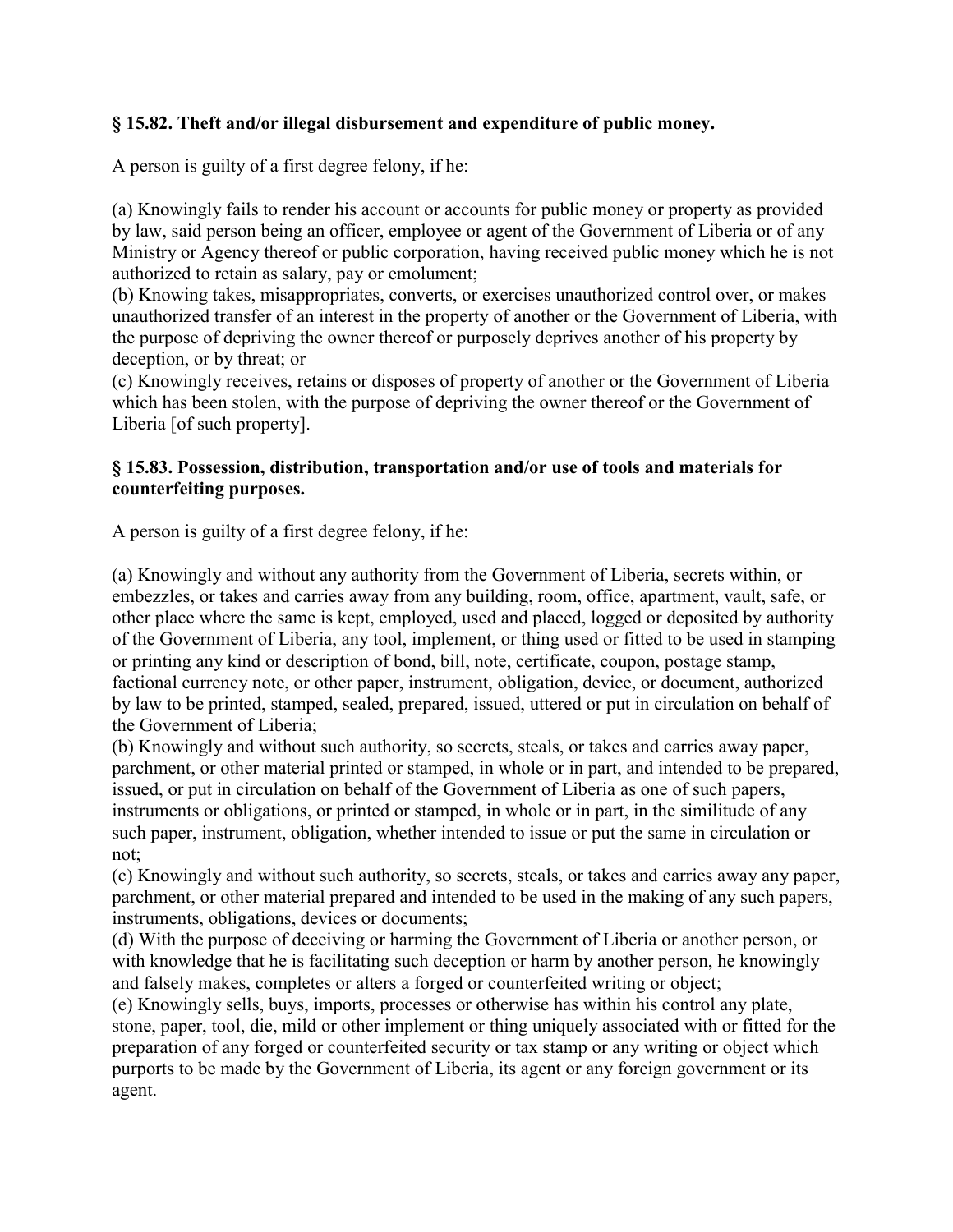#### **§ 15.84. Banker receiving unauthorized deposits or public money; individual unauthorizedly making deposit of public money.**

A person is guilty of a first degree felony, if he:

(a) Knowingly and unauthorizedly, not being an authorized depository of public moneys, receives from any Disbursing Officer, or Collector of Internal Revenues or other Agent of the Government of Liberia, any public money on deposit, or by way of loan or accommodation, with or without interest, or otherwise than in payment of a debt against the Government of Liberia, or uses, transfers, converts, appropriates or applies any portion of the public money for any purpose not prescribed by law.

# **§ 15.85. Bad checks/forged checks.**

A person commits a third degree felony if he issues or passes a check or similar sight order for the payment of money knowing that it will not be honoured by the drawer. For the purpose of this section as well as in any prosecution for theft committed by means of a bad check, an issuer is presumed to know that the check or order would not be paid if:

(a) The issuer had no account with the drawee at the time the check or order was issued;

(b) Payment was refused by the drawee for lack of funds, upon presentation within thirty days after issue and the issuer failed to make good within ten days after receiving written notice of that refusal.

(c) Issuer forged or know it to be a forged check and yet have said check encashed or attempt to encash the same.

# **§ 15.86. Bail bond.**

A person charged under this sub-chapter "F" shall be required to post a cash bond in the amount equivalent to the amount charged, but shall not be less than the amount of the fine of \$10,000.00 as prescribed herein.

# **§ 15.87. Fine and Restitution**

A person tried and convicted under this sub-chapter "F" shall be made to restitute the amount stolen and shall be fined an amount not less than \$10,000.00 or be imprisoned for not less than ten (10) years or both if the amount involved is \$1,000.00. He shall pay a fine of \$5,000.00 or be imprisoned for not less than five (5) years, or both.

# *Chapter 16.* **Offense Against the Family**

§ 16.1. Bigamy and polygamy.

§ 16.2. Incest or deviate sexual intercourse within family relationships.

§ 16.3. Abortion.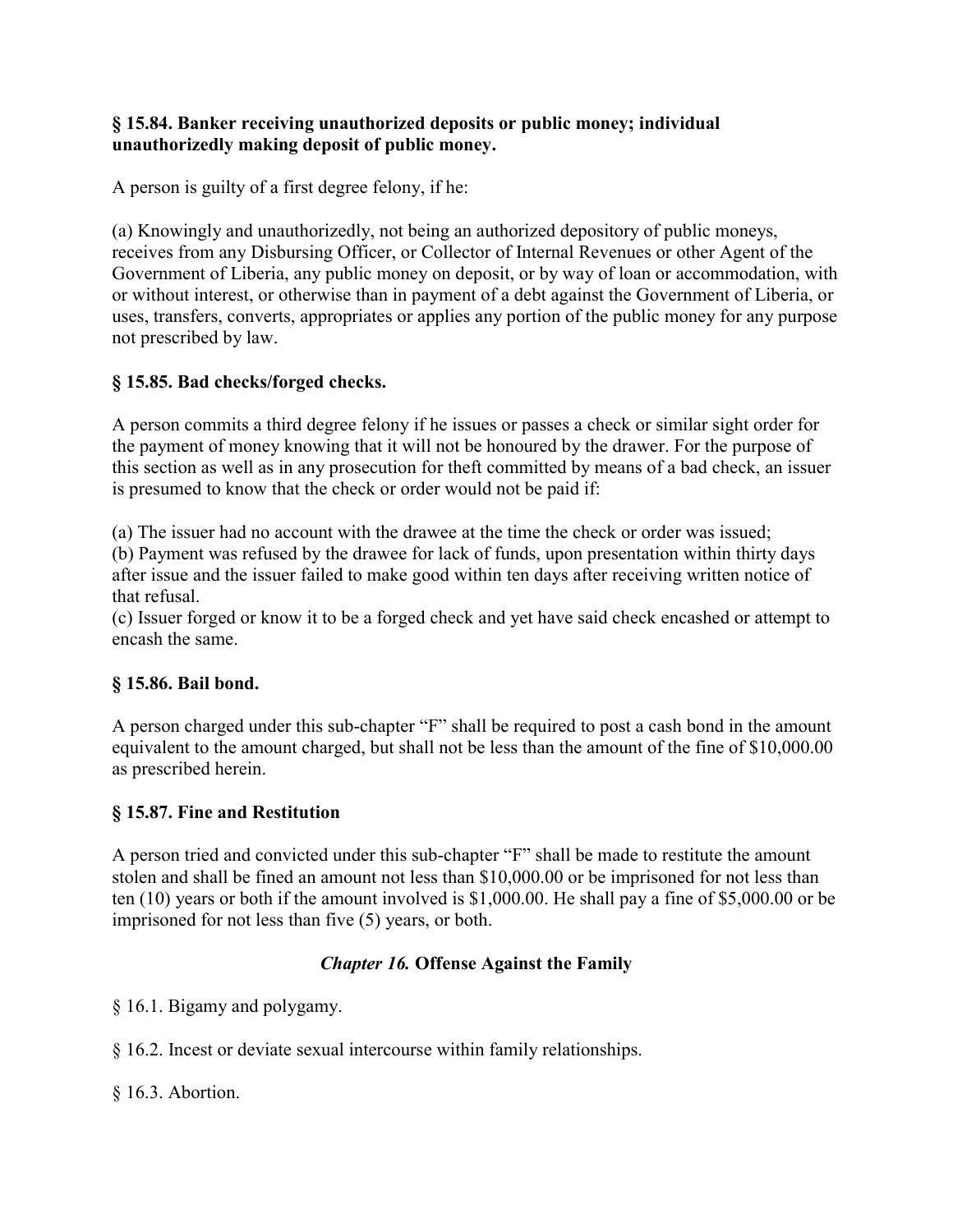§ 16.4. Endangering welfare of children.

§ 16.5. Persistent non-support.

§ 16.6. Sale or serving or alcoholic beverages to children; employment in sale.

## **§ 16.1. Bigamy and polygamy.**

*1. Bigamy.* A married person is guilty of bigamy, a misdemeanor of the first degree, if he contracts or purports to contract another marriage, unless at the time of the subsequent marriage:

(a) The actor believes that the prior spouse is dead; or (b) The actor and the prior spouse have been living apart for five consecutive years throughout which the prior spouse was not known by the actor to be alive; or (c) A court has entered a judgment purporting to terminate or annul any prior disqualifying

marriage, and the actor does not know that judgment to be invalid; or

(d) The actor reasonable believes that he is legally eligible to remarry.

The provisions of this paragraph do not apply to a person when customary laws are applicable exclusively.

*2. Bigamous cohabitation.* A person who lives in Liberia with another under the appearance or representation of being man and wife, after contracting a marriage elsewhere which was bigamous in the jurisdiction where it was contracted and which would be bigamous if contracted in Liberia, commits a misdemeanor of the first degree. The statute of limitations on the offense defined in this paragraph runs from the date of the marriage.

*3. Polygamy.* A person is guilty of polygamy, a felony of the third degree, if he cohabits with more than one spouse at a time in purported exercise of the right of plural marriage. The offense is a continuing one until all cohabitation and claim of marriage with more than one spouse terminates. This section does not apply to parties to a polygamous marriage, lawful in the country of which they are residents or nationals, while they are in transit through or temporarily visiting the Republic of Liberia or to persons when customary laws are applicable exclusively.

*4. Other party to bigamous or polygamous marriage.* A person is guilty of bigamy or polygamy, as the case may be, if he contracts or purports to contract marriage with another knowing that the other is thereby committing bigamy or polygamy.

### **§ 16.2. Incest or deviate sexual intercourse within family relationships .**

A person is guilty of a felony of the third degree if he knowingly marries or cohabits or has sexual intercourse or deviate sexual intercourse with an ancestor or descendant, a brother or sister of the whole or half blood, or an uncle, aunt, nephew or niece of the whole blood. The relationship referred to herein include blood relationships without regard to legitimacy, and relationships of parent and child by adoption and stepparent and stepchild during the existence of the marriage giving rise to such relationship.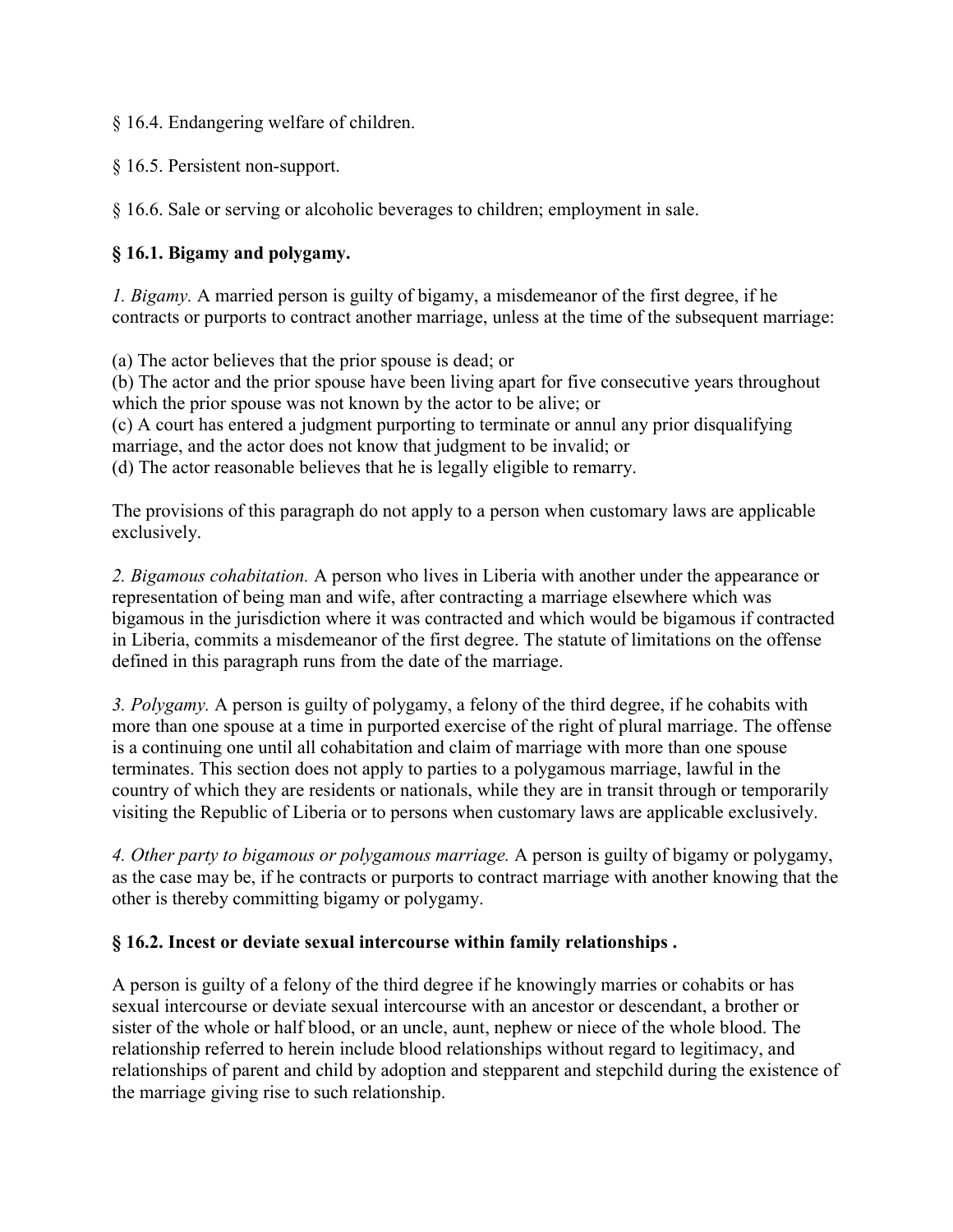### **§ 16.3. Abortion.**

*1. Unjustified abortion*. A person who purposely and unjustifiably terminates the pregnancy of another otherwise than by a live birth commits a felony of the third degree or, where the pregnancy has continued beyond the twenty-fourth week a felony of the second degree.

*2. Justifiable abortion.* A licensed physician is justified in terminating a pregnancy if he believes there is substantial risk that continuance of the pregnancy would gravely impair the physical or mental health of the mother or that the child would be born with grave physical or mental defect, or that the pregnancy resulted from rape, incest, or other felonious intercourse. An illicit intercourse with a girl below the age of sixteen shall be deemed felonious for purpose of this paragraph.

*3. Physicians' certificate: presumption from non-compliance.* No abortion shall be performed unless two physicians, one of whom may be the person performing the abortion, shall have certified in writing the circumstances which they believe to justify the abortion. Such certificate shall be submitted before the abortion (a) to the hospital where it is to be performed, or if the abortion is not performed in a hospital, to the Minister of Health, and (b) in the case of abortion following felonious intercourse, to the County Attorney or the police. Failure to comply with any of the requirements of this paragraph gives rise to a presumption that the abortion was unjustified.

*4. Self-abortion.* A woman whose pregnancy has continued beyond the twenty-fourth week commits a felony of the third degree if she purposely terminates her own pregnancy otherwise than by a live birth, or if she uses instrument, drugs, or violence upon herself for that purpose. Except as justified under paragraph (2), a person who induces or knowingly aids a woman to use instruments, drugs or violence upon herself for the purpose of terminating her pregnancy otherwise than by a live birth commits a felony of the third degree whether or not the pregnancy has continued beyond the twenty-fourth week.

*5. Pretended abortion.* A person commits a felony of the third degree, if, representing that it is his purpose to perform an abortion, he does an act adapted to cause abortion in a pregnant woman although the woman is in fact not pregnant, or the actor does not believe she is.

A person charged with unjustified abortion under paragraph (1) or an attempt to commit that offense may be convicted thereof upon proof of conduct prohibited by this paragraph.

*6. Section inapplicable to preventing of pregnancy*. Nothing in this section shall be deemed applicable to the prescription, administration or distribution of drugs or other substances for avoiding pregnancy, whether by preventing implantation of a fertilized ovum or by any other method that operates before, at or immediately after fertilization

## **§ 16.4. Endangering welfare of children.**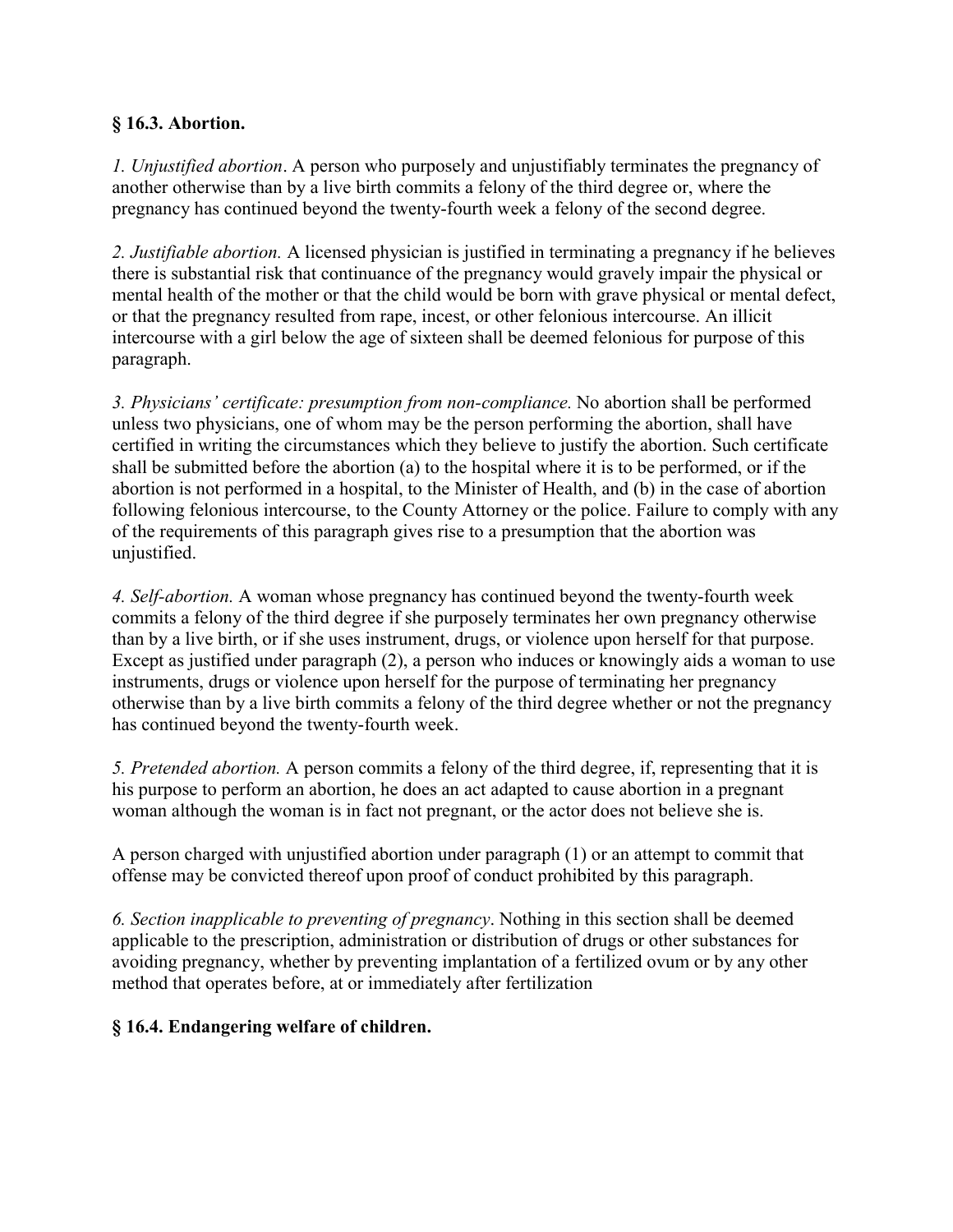A parent, guardian, or other person supervising the welfare of a child under eighteen commits a misdemeanor of the first degree if he knowingly endangers the child's welfare by violating a legal duty of care, protection or support, as specified in Section 11.11 (d) of the Judiciary Law.

## **§ 16.5. Persistent non-support.**

A person commits a misdemeanor of the first degree if he persistently fails to provide support which he can provide and which he knows he is legally obliged to provide to a spouse, child or other dependent, as specified in section 5.4 of the Domestic Relations Law.

## **§ 16.6. Sale or serving of alcoholic beverages to children; employment in sale.**

Any person who sells or serves alcoholic beverages to any person under the age of eighteen years in the sale of such beverages is guilty of a misdemeanor of the second degree, except that this section shall not apply to a parent or guardian who serves an alcoholic beverage to his child or ward. The term "alcoholic beverage" as used in this section means a beverage containing any percentage of alcohol.

## *Chapter 17.* **Offense Against Public Order**

- § 17.1. Riot; failure to disperse.
- § 17.2. Mutiny on a vessel.
- § 17.3. Disorderly conduct.
- § 17.4. False public alarm.
- § 17.5. Public drunkenness; drug incapacitation.
- § 17.6. Loitering or prowling.
- § 17.7. Obstructing highways and other public passages.
- § 17.8. Disrupting meetings and processions.

§ 17.9. Persons precluded from receiving, possessing, or supplying firearms, destructive devices and ammunition.

§ 17.10. Supplying firearms, destructive devices and ammunition for criminal activity and to ineligible persons.

§ 17.11. Possession and sale of physical objects for lethal use.

## **§ 17.1. Riot; failure to disperse.**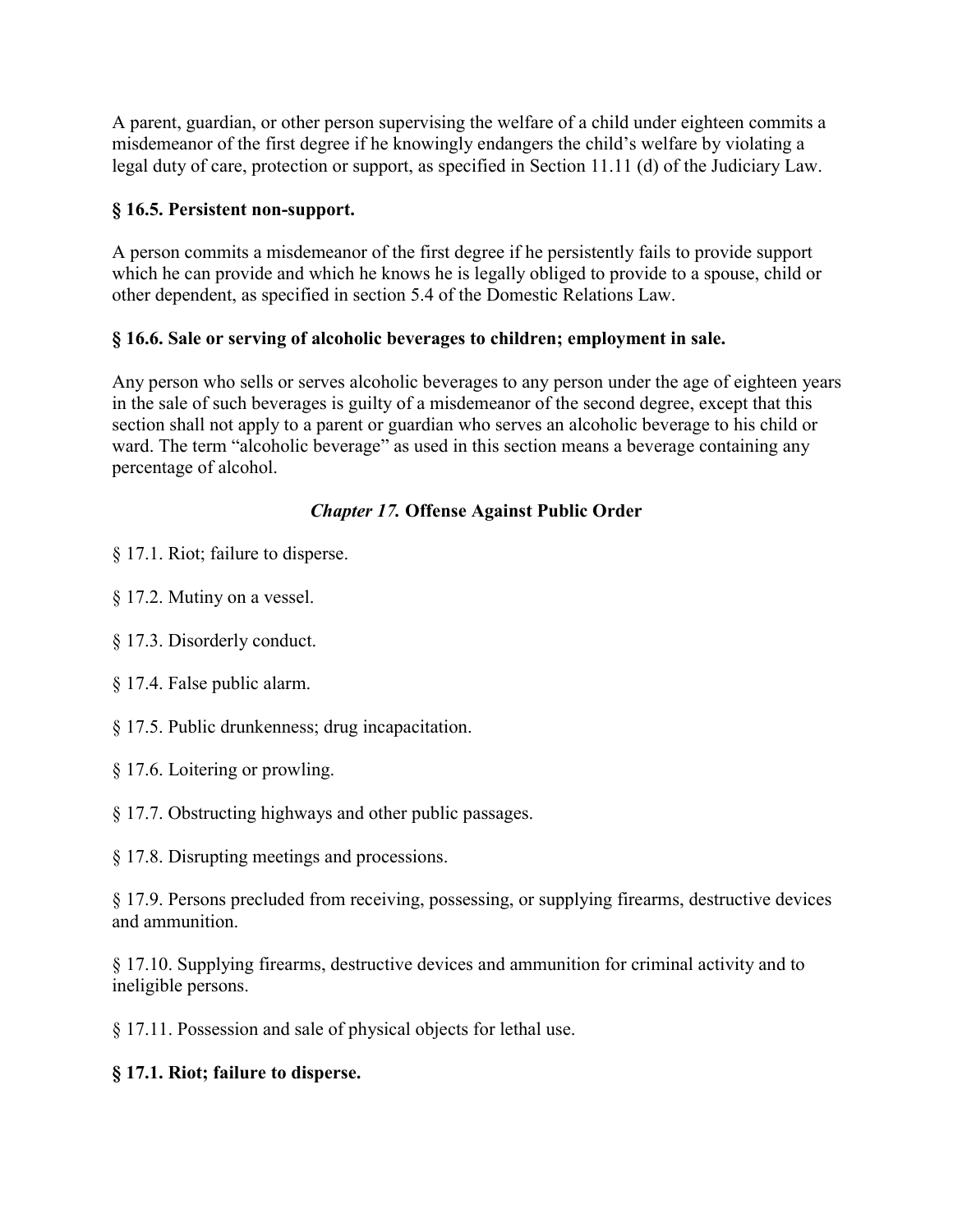*1. Offense.* A person is guilty of riot, a third degree felony, if he participates with two or more other persons in a public disturbance which by tumultuous and violent conduct creates grave danger or damage or injury to property or persons or substantially obstructs law enforcement or other government functions.

*2. Failure to disperse upon official order.* Where three or more persons are participating in a public disturbance likely to cause substantial harm or serious inconvenience, annoyance or alarm, a peace officer or other public servant engaged in executing or enforcing the law may order the participants and others in the immediate vicinity to disperse. A person who refuses or knowingly fails to obey such an order commits a second degree misdemeanor.

*3. Definition.* "Public" means affecting or likely to affect persons in a place to which the public or a substantial group has access; among the places included are highways, transport facilities, schools, prisons, apartment houses, places of business or amusement or any neighborhood.

## **§ 17.2. Mutiny on a vessel.**

A person has committed an offense if by force, threat of force or deception, he usurps command of a vessel. The offense or attempt to commit the offense is a second degree felony if the vessel is on high seas; otherwise, it is a third degree felony.

## **§ 17.3. Disorderly conduct.**

*1. Offense.* A person is guilty of disorderly conduct if, with intent to cause public inconvenience, annoyance or alarm or recklessly creating a risk thereof, he:

(a) Engages in fighting or threatening, or in violent or tumultuous behavior; or

(b) Makes unreasonable noise or offensively coarse utterance; gesture, or display, or addresses abusive language to any person present; or

(c) Creates a hazardous or physically offensive condition by any act which serves no legitimate purpose of the actor.

"Public" has the meaning defined in section 17.1(3)

*2. Grading.* An offense under this section is a second degree misdemeanor if the actor's purpose is to cause substantial harm or serious inconvenience, or if he persists in disorderly conduct after reasonable warning or request to desist. Otherwise disorderly conduct is an infraction.

## **§ 17.4. False public alarm.**

A person is guilty of a first degree misdemeanor if he initiates or circulates a report or warning of an impending bombing or other crime or catastrophe, knowing that the report or warning is false or baseless and that it is likely to cause evacuation of a building, place of assembly, or facility of public transport, or to cause public inconvenience or alarm.

## **§ 17.5. Public drunkenness; drug incapacitation.**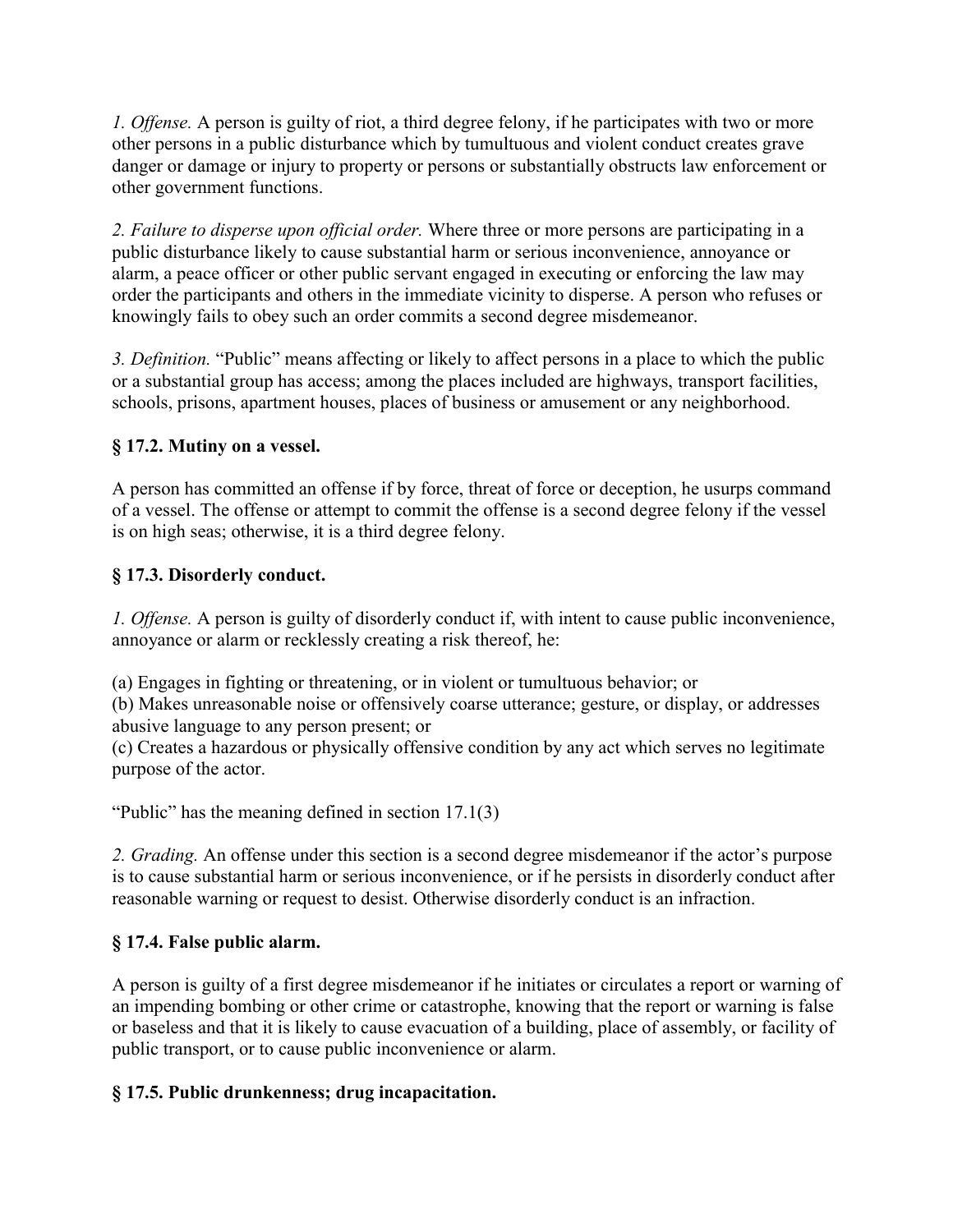A person is guilty of an infraction if he appears in any public place manifestly under the influence of alcohol, narcotics or other drug, not therapeutically administered, to the degree that he may endanger himself of other persons or property, or annoy persons in his vicinity.

# **§ 17.6. Loitering or prowling.**

A person commits an infraction if he loiters or prowls in a place, at a time, or in a manner not usual for law-abiding individuals under circumstances that warrant alarm for the safety of persons or property in the vicinity. Among the circumstances which may be considered in determining whether such alarm is warranted is the fact that the actor takes flight upon appearance of a peace officer, refuses to identify himself or manifestly endeavors to conceal himself or any object. Unless flight by the actor or other circumstance makes it impracticable, a peace officer shall prior to any arrest for an offense under this section afford the actor an opportunity to dispel any alarm which would otherwise be warranted, by requesting him to identify himself and explain his presence and conduct. No person shall be convicted of an offense under this section if the peace officer did not comply with the preceding sentence, or if it appears at trial that the explanation given by the actor was true and if believed by the peace officer at the time, would have dispelled the alarm.

# **§ 17.7. Obstructing highways and other public passages.**

*1. Obstructing highways.* A person who having no legal privilege to do so, purposely or recklessly obstructs any highway or other public passage, whether alone or with others, commits an infraction, or in case he persists after warning by a peace officer, a second degree misdemeanor. "Obstruct" means renders impassable without unreasonable inconvenience or hazard. No person shall be deemed guilty or recklessly obstructing in violation of this paragraph solely because of a gathering of persons to hear him speak or otherwise communicate, or solely because of being a member of such a gathering.

*2. Refusal of person in gathering to move on official request.* A person in a gathering commits an infraction if he refuses to obey a reasonable official request or order to move:

(a) To prevent obstruction of a highway or other public passage; or (b) To maintain public safety by dispersing those gathered in dangerous proximity to a fire or other hazard.

## **§ 17.8. Disrupting meetings and processions.**

A person commits a second degree misdemeanor if, with purpose to prevent or disrupt a lawful meeting, procession, gathering, or religious congregation, he does any act tending to obstruct or interfere with it physically, or makes any utterance, gesture or display designed to outrage the sensibilities of the group.

### **§ 17.9. Persons precluded from receiving, possessing, or supplying firearms, destructive devices or ammunition.**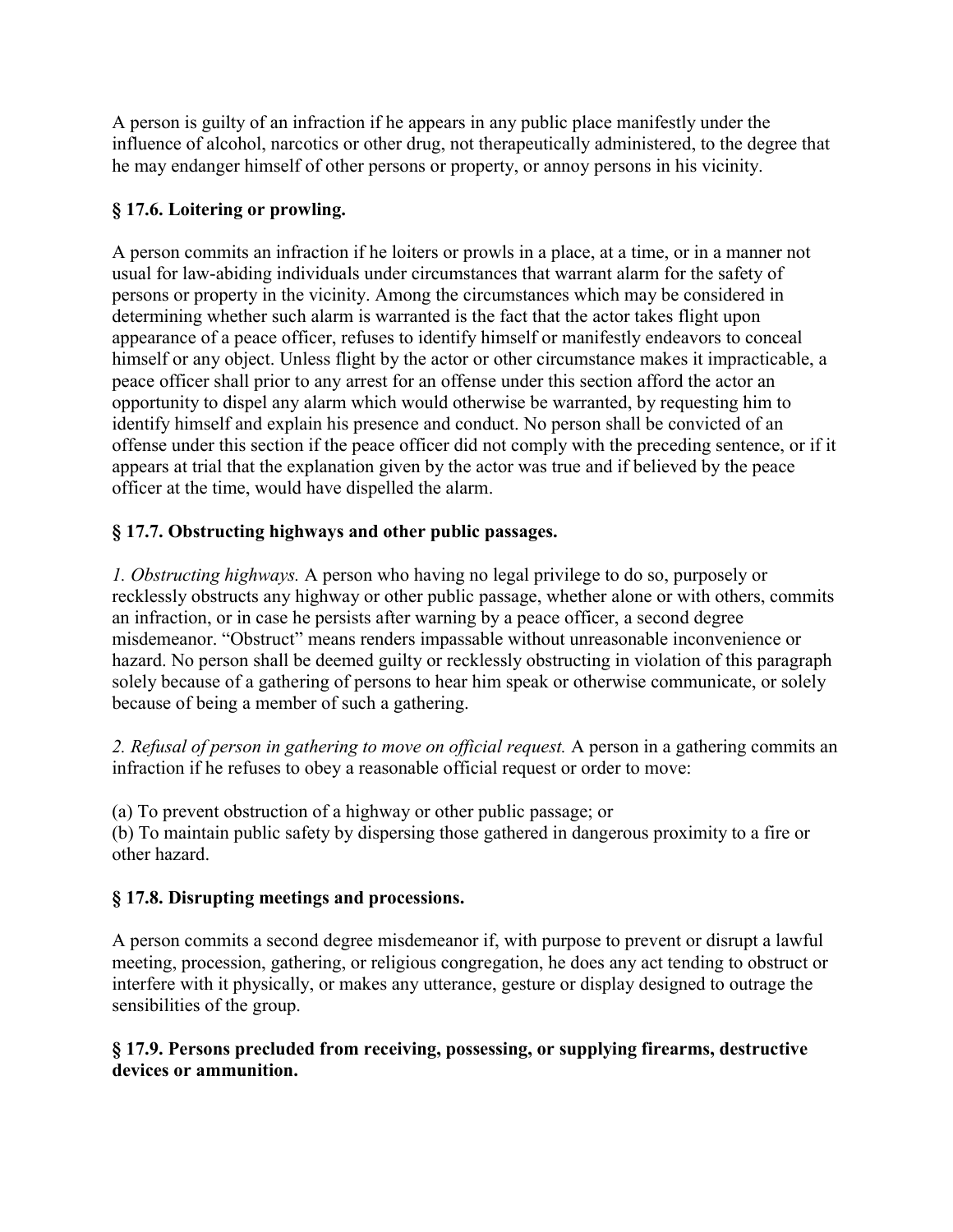*1. Offense.* A person in any of the categories set forth below has committed a third degree felony if he receives, possesses or supplies a firearm, destructive device or ammunition:

(a) A person who is under a charge of a felony, or who has been convicted by any court of a felony for which he was not subsequently pardoned or otherwise relieved from the disability of his conviction;

(b) A fugitive from justice;

(c) A person who is in the custody, care or supervision of a mental institution or facility;

(d) A person who is under any court adjudication declaring him to be an unlawful user of or to be addicted to any dangerous or abusable drug or in the custody, care or supervision of any medication or mental institution or facility for the care, correction or cure of such use or addiction;

(e) An alien who is unlawfully in Liberia;

(f) A person acting in the course of his employment for a person in any of the aforementioned categories.

*2. Definitions.* In this section:

(a) "ammunition" means every and any explosive compound or substance used in procuring the discharge of firearms or ordinance;

(b) "dangerous" or "abusable drug" means a drug whose propensity is to substantially impair the judgment of the user;

(c) "destructive device" means any physical object possessed of lethal use under circumstances not remotely appropriate to the lawful uses which such object may have;

(d) "firearm" means all arms of precision of any nature;

(e) "fugitive from justice" means a person who is fleeing or concealing himself to avoid prosecution for a crime, or to avoid contempt proceedings for alleged disobedience of any lawful process requiring his attendance before any court.

## **§ 17.10. Supplying firearms, destructive devices and ammunition for criminal activity and to ineligible persons.**

*1. Supplying for criminal activities.* A person has committed a third degree felony if he:

(a) Knowingly supplies a firearm, destructive device or ammunition to a person who intends to commit a crime with the aid thereof or while armed therewith; or (b) Procures or receives such matter with like intent.

*2. Supplying to ineligible persons.* A person has committed a third degree felony if he supplies a firearm, destructive device or ammunition to any person who, under Section 17.9, is ineligible to possess it, or to a person who under any court adjudication declaring him to be a mental defective or mentally incompetent.

*3. Definitions.* The definitions prescribed in paragraph (2) of Section 17.9 apply to this section.

# **§ 17.11. Possession and sale of physical objects for lethal use.**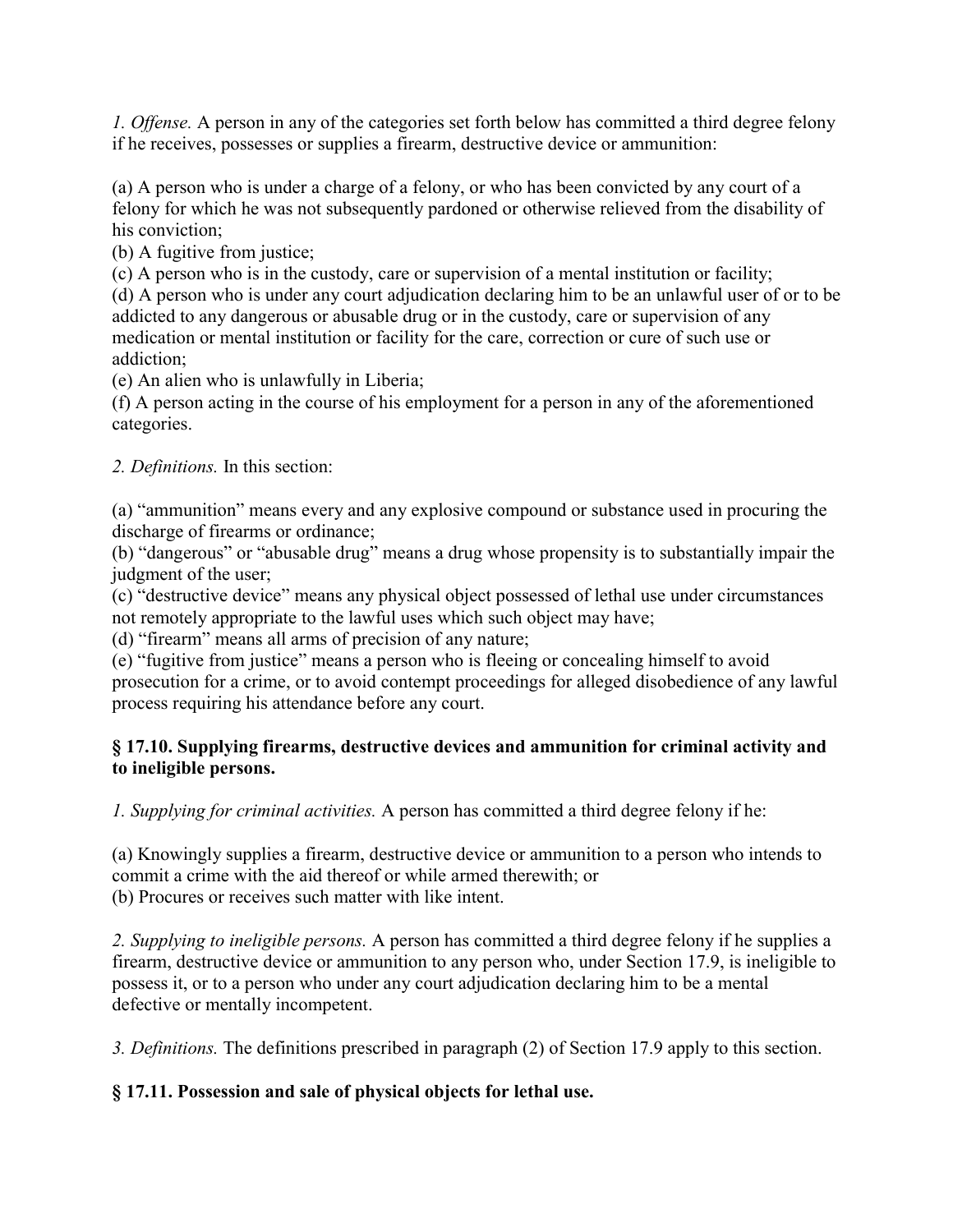A person not legally authorized to do so by the military or paramilitary nature of his service has committed a third degree felony if he is found to be knowingly in possession of or has sold, transferred, given or loaned to another any physical object possessed of lethal use, under circumstances not remotely appropriate to the lawful uses which such physical object may have.

## *Chapter 18.* **Offenses Against Public Morality**

- § 18.1. Promoting prostitution.
- § 18.2. Facilitating prostitution.
- § 18.3. When facilitation or promoting prostitution constitutes a felony.
- § 18.4. Prostitution.
- § 18.5. Patronizing prostitutes.
- § 18.6. Definitions for sections relating to prostitution.
- § 18.7. Disseminating obscene material.
- § 18.8. Indecent exposure.
- § 18.9. Loitering to solicit sexual activity.
- § 18.10. Illegal gambling business.
- § 18.11. Desecration of venerated objects.
- § 18.12. Abuse of corpse.
- § 18.13. Cruelty to animals.

## **§ 18.1. Promoting prostitution.**

A person has committed a first degree misdemeanor if he:

(a) Operates a prostitution business or a house of prostitution;

(b) Induces or otherwise purposely causes another to become engaged in sexual activity as a business; or

(c) Knowingly procures a prostitute for a prostitution business or a house of prostitution.

## **§ 18.2. Facilitating prostitution.**

A person has committed a second degree misdemeanor if he: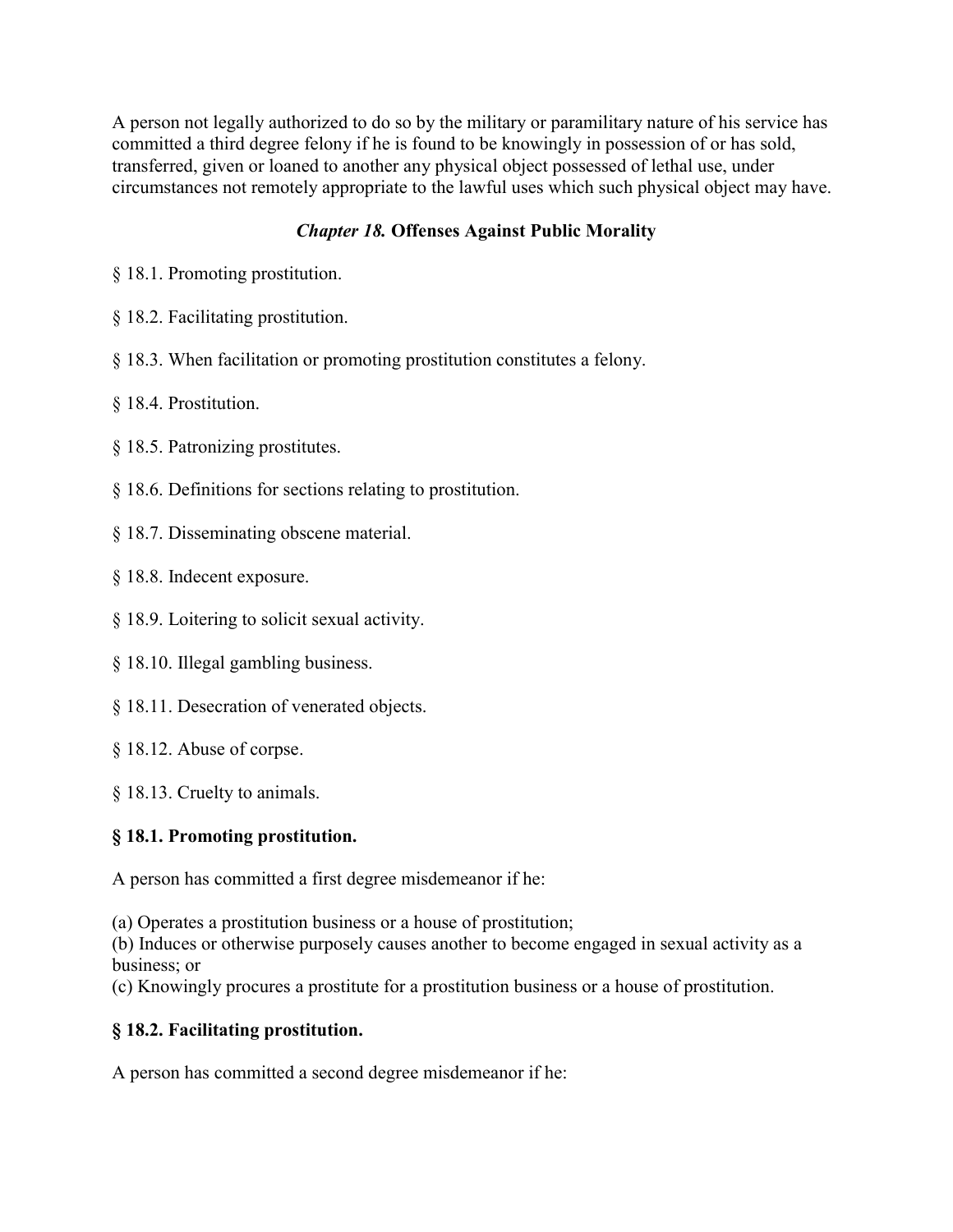(a) Knowingly solicits a person to patronize a prostitute;

(b) Knowingly procures a prostitute for a patron;

(c) Knowingly leases or otherwise permits a place controlled by the actor, alone or in association with others, to be regularly used for prostitution, promoting prostitution or facilitating prostitution;

(d) Knowingly induces or otherwise purposely causes another to remain a prostitute. A person who is supported in whole or part by the proceeds of prostitution, other than the prostitute or the prostitute's minor children or a person whom the prostitute is required by law to support, is presumed to be knowingly inducing or purposely causing another to remain a prostitute.

## **§ 18.3. When facilitation or promoting prostitution constitutes a felony.**

A person who facilitates or promotes prostitution has committed a third degree felony if he or she purposely causes another to become or remain a prostitute by force or threat, or the prostitute is the actor's wife, child, or ward or a person for whose care protection or support the actor is responsible, or the prostitute is in fact less than sixteen years of age.

### **§ 18.4. Prostitution.**

A person has committed prostitution, an infraction, if he or she:

(a) Is a resident in a house of prostitution, or engages in sexual activity therein or otherwise as a business; or

(b) Solicits another person with the purpose of being hired to engage in sexual activity.

### **§ 18.5. Patronizing prostitutes.**

A person has committed an infraction if he or she hires a prostitute to engage in sexual activity with him or her, or if he or she enters or remains in a house of prostitution for the purpose or engaging in sexual activity.

## **§ 18.6. Definitions for sections relating to prostitution.**

In Sections 18.1 through 18.5:

(a) "Sexual activity" means sexual intercourse, deviate sexual intercourse or sexual contact as defined in Section 14.78;

(b) A "prostitution business" means any business which derives funds from prostitution regularly carried on by a person or persons under the control, management or supervision of another;

(c) A "house of prostitution" means any place where prostitution is regularly carried on by a person or persons under the control, management or supervision of another;

(d) A "prostitute" means a person who engages in sexual activity for hire;

(e) A "resident" means a prostitute who acts as such regularly in or through the agency of a house of prostitution.

### **§ 18.7. Disseminating obscene material.**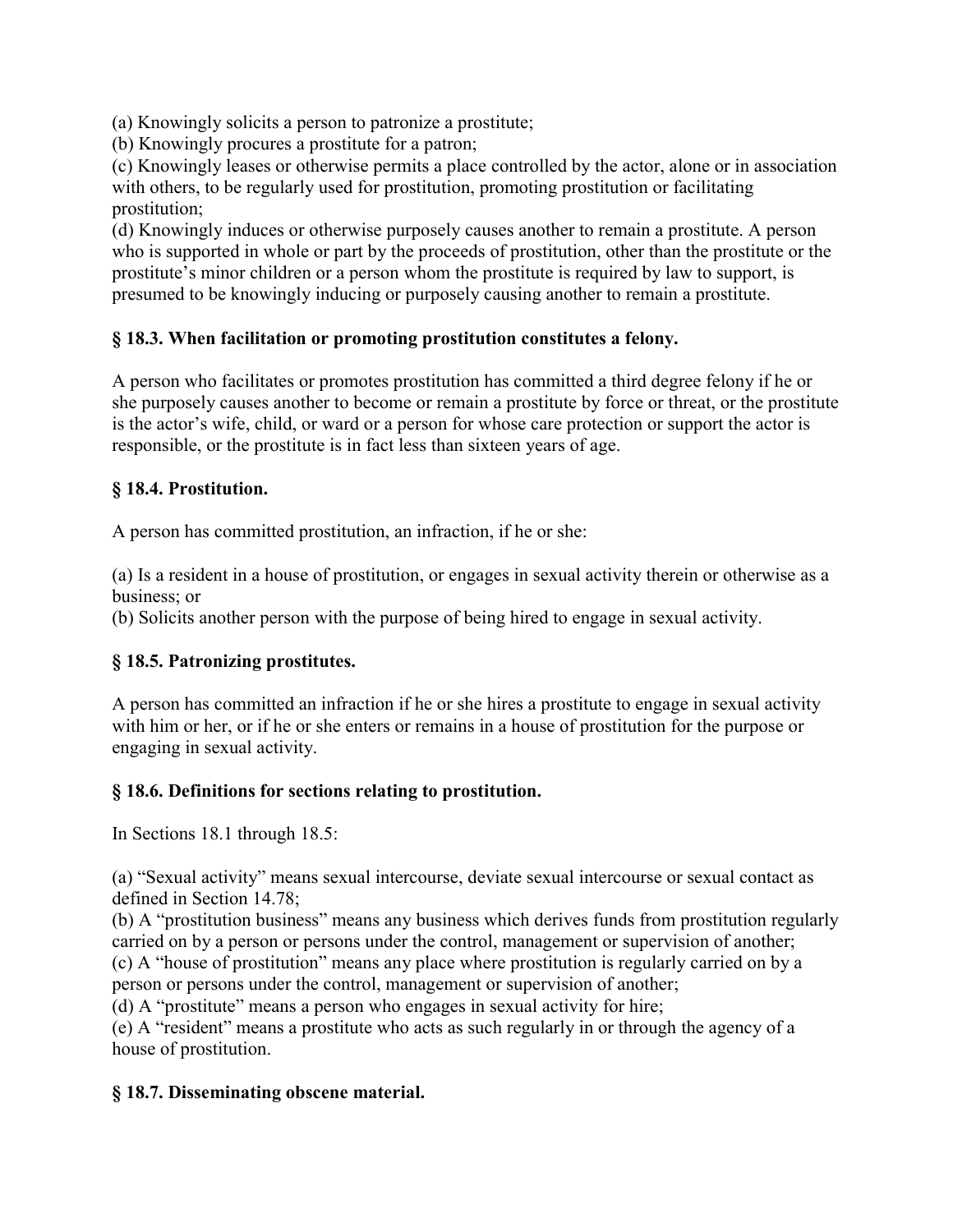A person has committed a first degree misdemeanor if he disseminates obscene material, or such person produces, transports, or sends obscene material, with the purpose that it be disseminated, unless the dissemination is carried on in such a manner as to minimize risk of exposure to children under sixteen years of age and to persons who had no effective opportunity to choose not to be so exposed. "Disseminate" means sell, lease, advertise, broadcast, exhibit, or distribute. Material is "obscene" if, taken as a whole, it:

(a) Has as its exclusive theme an appeal to prurient interest in sex of the average person, or in the case of material designed for or disseminated to special groups, to the prurient interest in sex of the members of that group; and

(b) Is utterly without social value to the persons to whom the dissemination is addressed.

Advertising and manner of distribution may be considered, where relevant, in determining the social value of the material.

## **§ 18.8. Indecent exposure.**

A person has committed a second degree misdemeanor if, with a purpose to arouse or gratify the sexual desire of any person including the actor, he exposes his genitals or performs any other lewd act under circumstances in which he knows his conduct is likely to be observed by a person who would be offended or alarmed thereby.

## **§ 18.9. Loitering to solicit sexual activity.**

A person has committed an infraction if, under circumstances in which his or her conduct is likely to cause offense or alarm to others, he or she loiters in any public place with the purpose of soliciting another or offering himself or herself for engaging in sexual activity.

## **§ 18.10. Illegal gambling business**

*1. Offense.* A person has committed an offense if he engages or participates in the business of gambling, unless lawfully authorized. Without limitation, a person shall be deemed to be engaged in the business of gambling if he:

(a) Conducts a wagering pool or lottery;

(b) Receives wagers for or on behalf of another person;

(c) Alone or with others owns, controls, manages, or finances a gambling business;

(d) Knowingly leases or otherwise permits a place to be regularly used to carry on a gambling business;

(e) Maintains for use by others on any place or premises occupied by him a coin-operated gaming device; or

(f) Is a public servant who shares in the proceeds of a gambling business whether by way of bribe or otherwise.

*2. Grading.* The offense is a first degree misdemeanor if: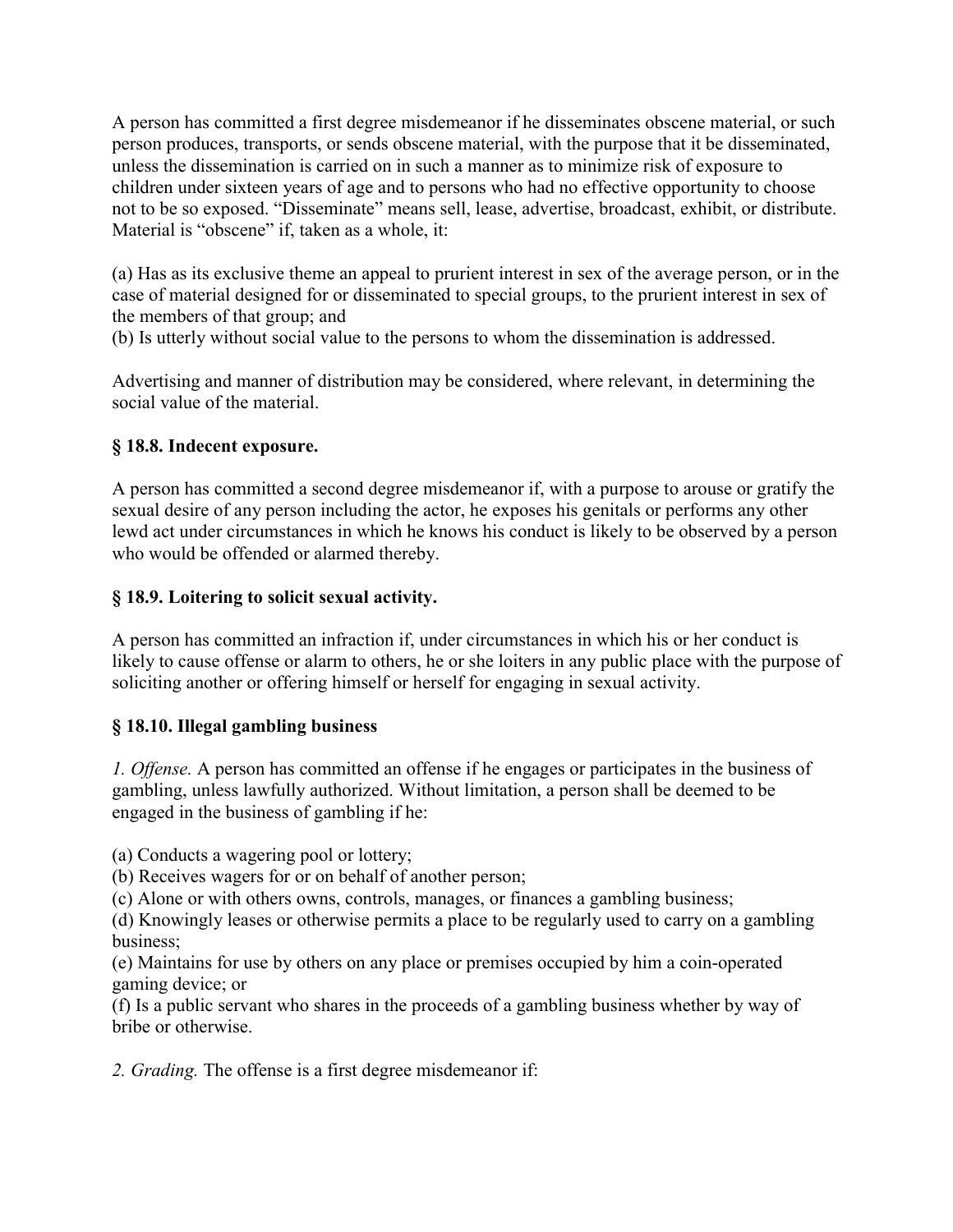(a) The defendant employed or utilized three or more persons to carry on the gambling business; (b) The defendant, or the gambling business, or part thereof which he owned, controlled,

managed or financed, accepted wagers averaging in excess of \$100 a day in any given week;

(c) The defendant engaged in wholesaling functions in relation to persons engaged in a gambling business; or

(d) A public servant was bribed in connection with the gambling business.

Otherwise the offense is a second degree misdemeanor.

## **§ 18.11. Desecration of venerated objects.**

A person commits a first degree misdemeanor if he purposely desecrates any public monument or structure, or place of worship or burial, or if he purposely desecrates the national flag or any other object of veneration by the public or a substantial segment thereof in any public place. "Desecrate" means defacing, damaging, polluting or otherwise physically mistreating in a way that the actor knows will outrage the sensibilities of persons likely to observe or discover his action.

## **§ 18.12. Abuse of corpse.**

Except as authorized by law, a person who treats a corpse in a way that he knows would outrage ordinary family sensibilities commits a first degree misdemeanor.

## **§ 18.13. Cruelty to animals.**

A person commits a second degree misdemeanor if he purposely or recklessly:

- (a) Subjects any animal to cruel mistreatment; or
- (b) Subjects any animal in his custody to cruel neglect.

This section shall not be deemed applicable to accepted veterinary practices and activities carried on for scientific research.

# *Chapter 19.* **Offenses Against Right to Privacy**

## **§ 19.1. Violation of Privacy.**

*1. Unlawful eavesdropping or surveillance.* A person commits a first degree misdemeanor if, except if authorized by law, he:

(a) Trespasses on property with the purpose of subjecting anyone to eavesdropping or other surveillance in a private place; or

(b) Installs in any private place without the consent of the person or persons entitled to privacy there, any device for observing photographing, recording, amplifying or broadcasting sounds or events in such place, or uses any such unauthorized installation; or

(c) Installs or uses outside a private place any device for hearing, recording, amplifying or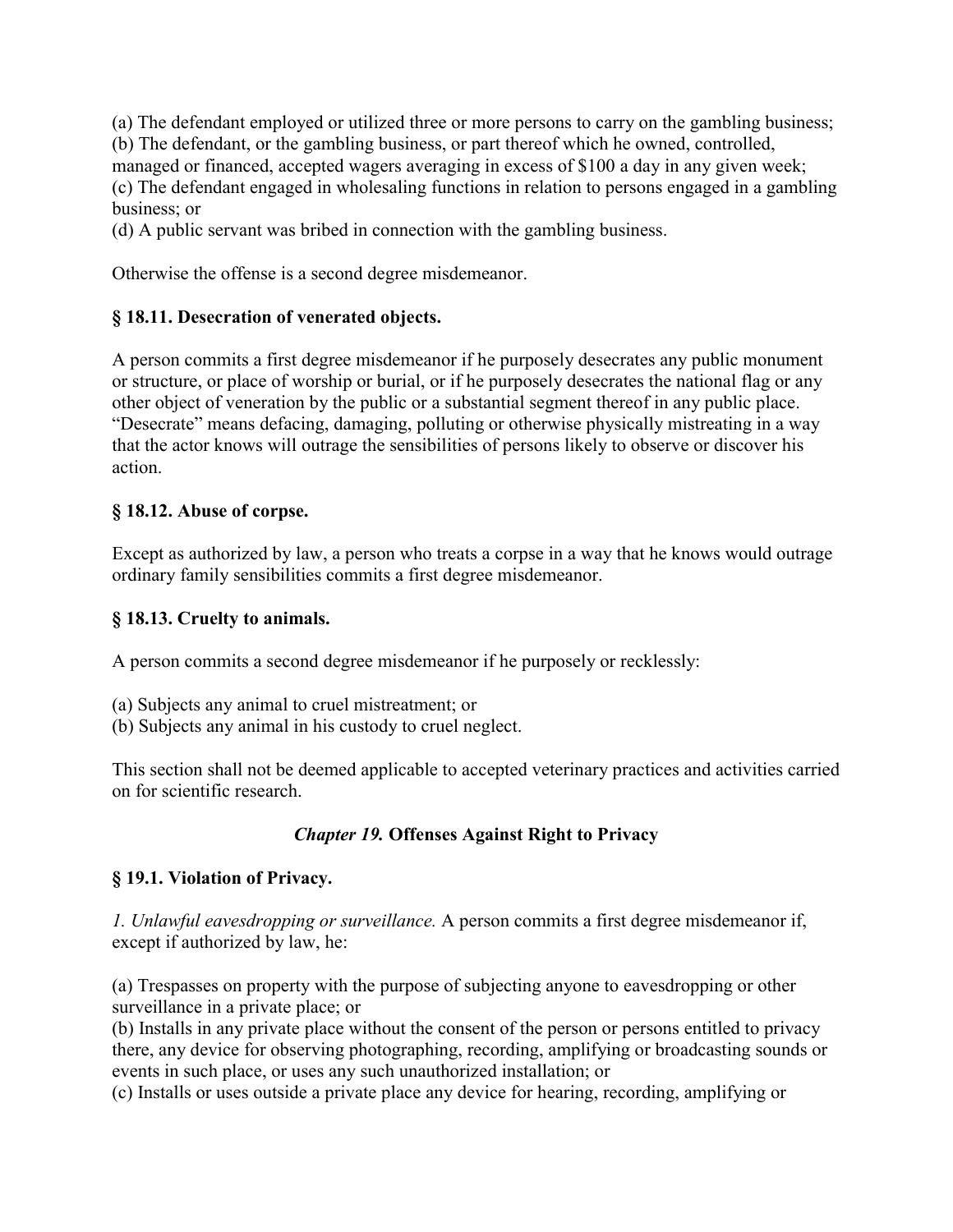broadcasting sounds originating in such place which would not ordinarily be audible or comprehensible outside, without the consent of the person or persons entitled to privacy there.

"Private place" means a place where one may reasonably expect to be safe from casual or hostile intrusion or surveillance.

*2. Other breach of privacy of messages.* A person commits a first degree misdemeanor if, except if authorized by law, he:

(a) Intercepts without the consent of the sender and receiver a message by telephone, telegraph, letter or other means of communicating privately; but this paragraph does not extend to

> · (i) overhearing of messages through a regularly installed instrument on a telephone party line or on an extension, or

· (ii) interception by the telephone company or subscriber incident to enforcement or regulations limiting use of the facilities or to other normal operation and use; or

(b) Divulges without the consent of the sender and receiver the existence or contents of such message if the actor knows that the message was illegally intercepted or if he learned of the message in the course of employment with an agency engaged in transmitting it.

## **PART III.**

## *The Sentencing System*

## *Chapter 50.* **Authorized Disposition of Offenders**

- § 50.1. Definitions of grades of offenses.
- § 50.2. Classification of offenses.
- § 50.3. Grade of offense when not indicated by statute.
- § 50.4. Classification of offense to be uniform.
- § 50.5. Sentence to death or imprisonment for felony.
- § 50.6. Extended terms for felony convictions.
- § 50.7. Sentence to imprisonment for misdemeanor.
- § 50.8. Sentence for repeated misdemeanors or infractions.
- § 50.9. Authorized fines; restitution.
- § 50.10. Imposition of fines.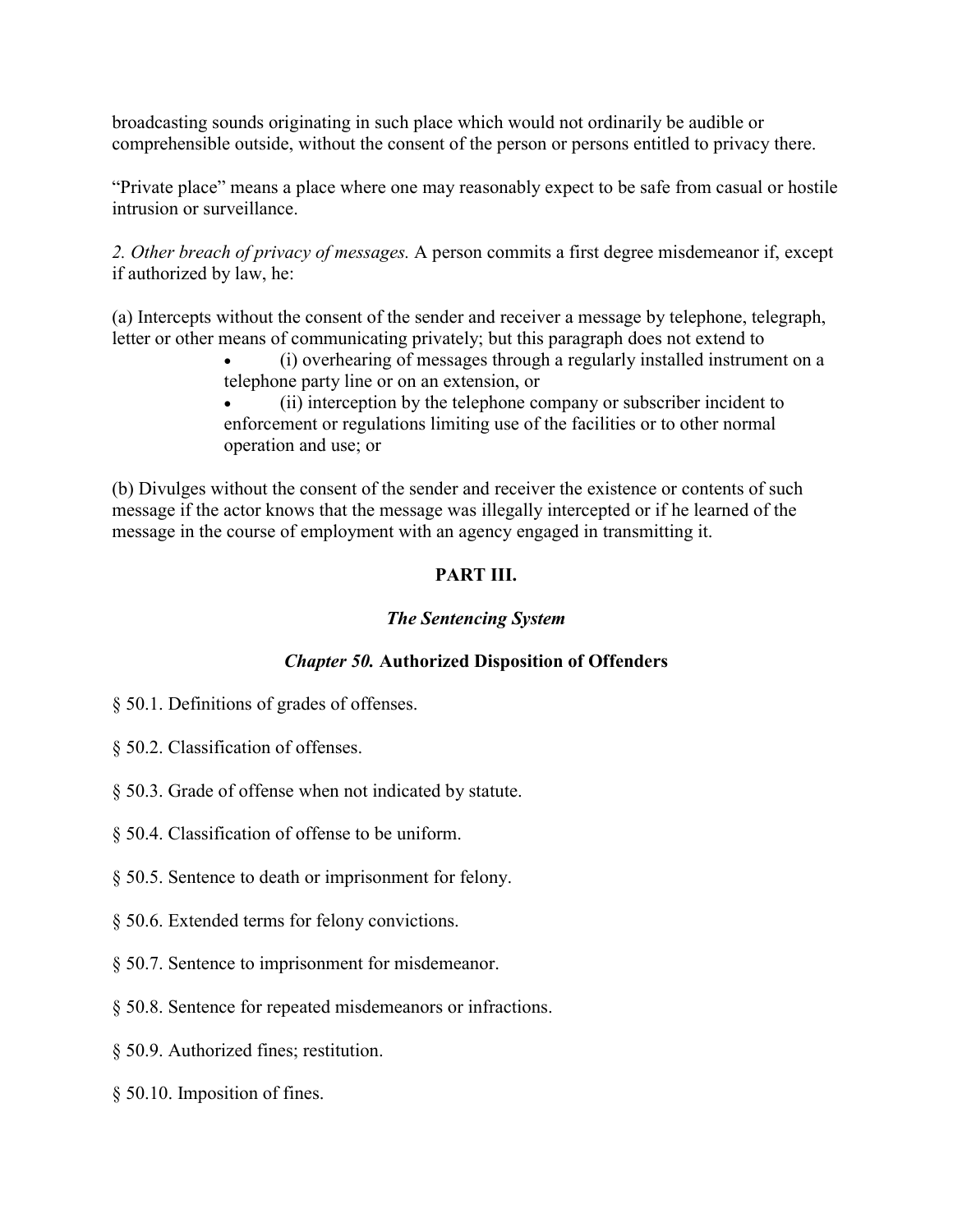§ 50.11. Response to nonpayment.

§ 50.12. Disqualification from and forfeiture of public office.

## **§ 50.1. Definitions of grades of offenses.**

As used in this title:

(a) "Offense" means conduct for which a sentence of death or a term of imprisonment or a fine is authorized.

(b) "Crime" means a felony or misdemeanor.

(c) "Infraction" means an offense for which a sentence of imprisonment is not authorized. An infraction is not a crime and conviction of infraction shall not give rise to any disability or legal disadvantage based on conviction of a criminal offense.

(d) "Felony" means an offense for which a sentence of death or a term of imprisonment of more than one year is authorized.

(e) "Misdemeanor" means an offense for which a term of imprisonment of one year or less is authorized.

(f) "Petty offense" means a misdemeanor of the second degree or an infraction.

## **§ 50.2. Classification of offenses.**

*1. Felonies.* Felonies are classified for the purpose of sentence into the following three categories:

(a) Felonies of the first degree;

(b) Felonies of the second degree;

(c) Felonies of the third degree.

*2. Misdemeanors.* Misdemeanors are classified for the purpose of sentence into the following two categories:

(a) Misdemeanors of the first degree;

(b) Misdemeanors of the second degree.

*3. Infractions.* Infractions are not further classified.

## **§ 50.3. Grade of offense when not indicated by statute.**

*1. Offense declared a felony*. Any offense declared by statute to be a felony without specification of degree or penalty, is a felony of the third degree.

*2. Offense declared a misdemeanor.* Any offense declared by statute to be a misdemeanor without specification of degree or penalty is a misdemeanor of the second degree.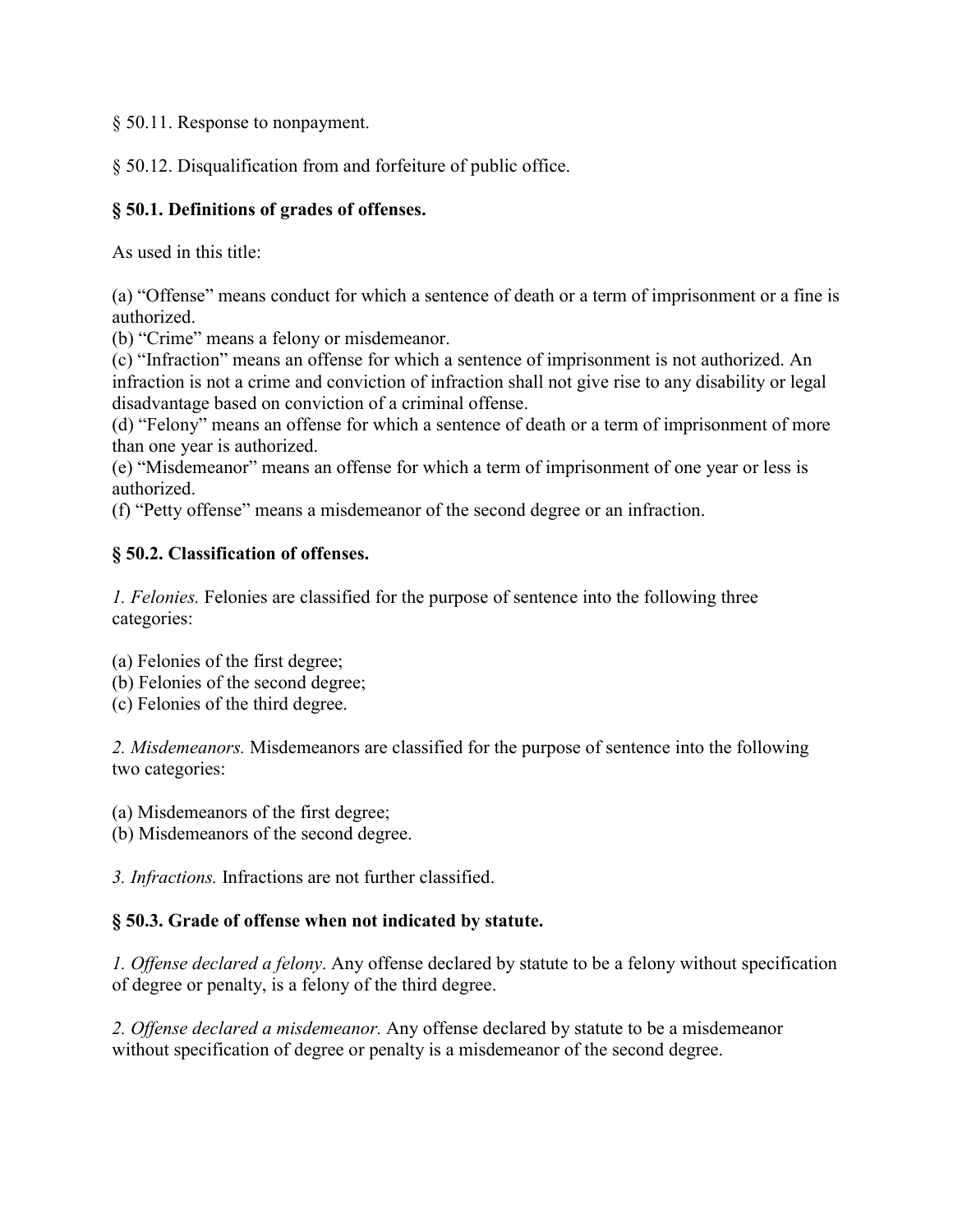*3. Offense declared crime*. Any offense declared by statute to constitute a crime, without specification of class or penalty, is a misdemeanor of the first degree.

## **§ 50.4. Classification of offense to be uniform.**

All offenses defined in this title or any other statute shall be classified according to the maximum term of imprisonment provided by sections 50.5 and 50.7. An offense for which the maximum term of imprisonment specified by statute does not coincide with any of the maximum provided in Sections 50.5 and 50.7 shall be classified at the level for which the maximum term provided in those sections is next higher than the maximum term specified in the statute for the particular offense, but the penalty fixed by statute for the particular offense shall continue in effect.

## **§ 50.5. Sentence to death or imprisonment for felony.**

*1. Sentence before Parole Board established.* Until a Parole Board is established in accordance with the provisions of Chapter 35 of the Criminal Procedure Law, a person who has been convicted of a felony may be sentenced as follows:

(a) For a felony of the first degree to death or life imprisonment where such penalty is specified by statute, or where not so specified, to a definite term of imprisonment to be fixed by the court, the maximum of which shall be ten years.

(b) For a felony of the second degree, to a definite term of imprisonment to be fixed by the court, the maximum of which shall be five years.

(c) For a felony of the third degree, to a definite term of imprisonment to be fixed by the court, the maximum of which shall be three years.

*2. Sentence after Parole Board established*. After a Parole Board has been established in accordance with the provisions of chapter 35 of the Criminal Procedure Law, a person who has been convicted of a felony may be sentenced as follows:

(a) For a felony of the first degree, to death or life imprisonment where such penalty is specified by statute, or where not so specified, to an indefinite term of imprisonment, the maximum of which shall be fixed by the court at not more than ten years;

(b) For a felony of the second degree, to an indefinite term of imprisonment, the maximum of which shall be fixed by the court at not more than five years.

(c) For a felony of the third degree, to an indefinite term of imprisonment, the maximum of which shall be fixed by the court at not more than three years.

*3. Basis for decision of court as to form of sentence*. In deciding whether to sentence an offender to imprisonment under this section or to impose one of the alternative forms of sentence allowable under Section 31.1 (3) of the Criminal Procedure Law, the court shall apply the criteria stated in Section 33.1 of that title and of Section 50.10 of this title.

*4. Eligibility for parole*. In applying the provisions of this section for purpose of determining eligibility for parole under Section 35.2 of the Criminal Procedure Law, the minimum sentence shall be deemed to be six months after commitment.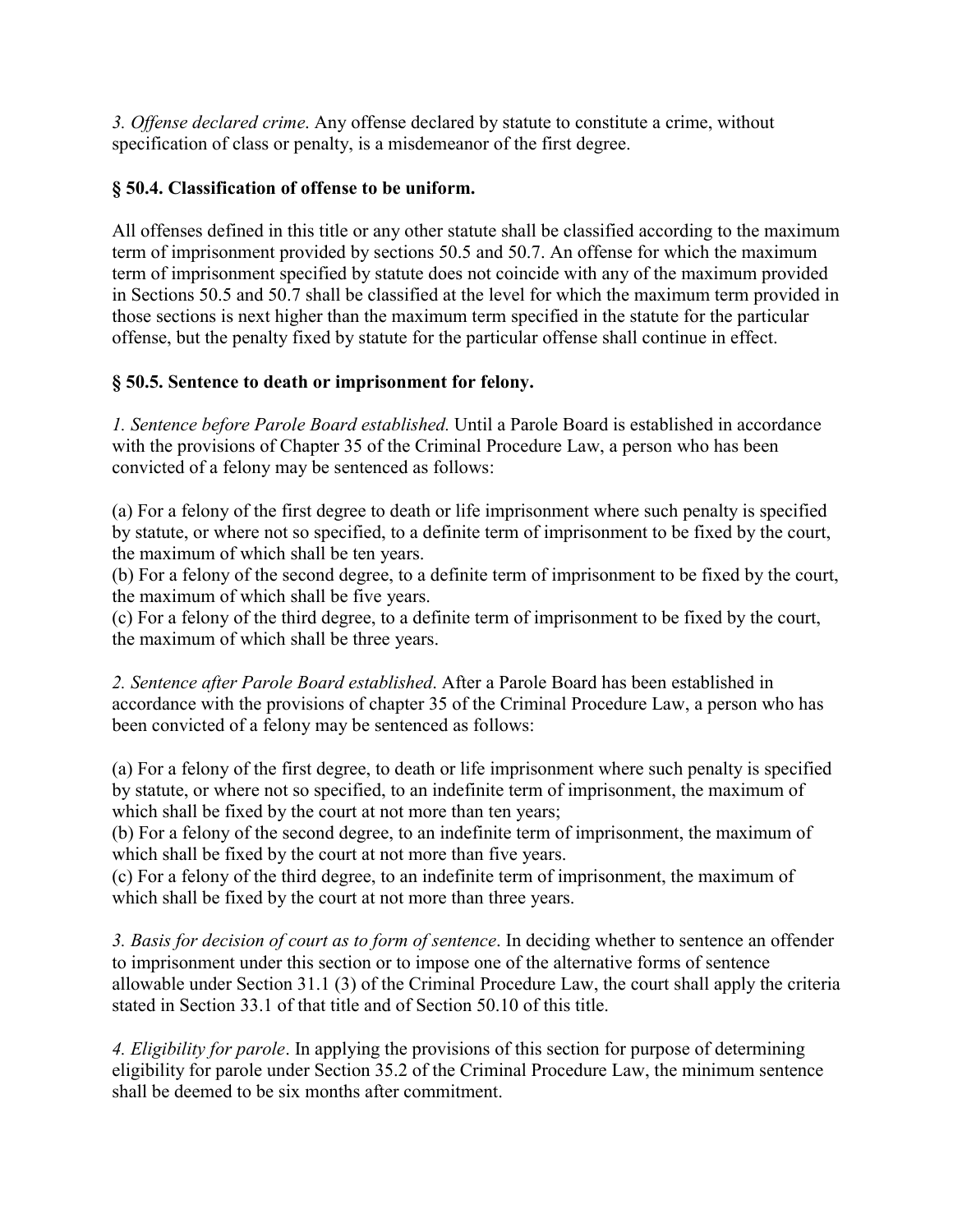### **§ 50.6 Extended terms for felony convictions.**

*1. Length of term; grounds*. An extended sentence term of up to twenty years may be imposed by the court on a defendant convicted of a felony if the court finds that because of the dangerousness of the defendant, his incarceration and incapacitation is required for the protection of the public, and it further finds that one of the following grounds exists:

(a) The defendant is suffering from a severe personality disorder indicating a propensity toward criminal activity and

· (i) is being sentenced for a crime in which there was serious bodily harm inflicted or attempted or

· (ii) is being sentenced for a crime which seriously endangered the life or safety of another; or

(b) The defendant is purported to be a "professional criminal" and

· (i) the crime is proved to have been committed as part of a continuing illegal business in which the convicted offender occupied a supervisory or management position; or

· (ii) he has engaged in criminal activity as his major source of livelihood and has been previously convicted of two felonies which either involved serious bodily harm or an attempt to inflict serious bodily harm.

*2. Findings of fact required*. The findings of fact described in the preceding paragraph shall be proved in a hearing before the court consistent with the requirements of Section 51.1. Each element of the allegation shall be proved in open court beyond a reasonable doubt, based upon competent evidence.

*3. Parole.* Any offender sentenced under the provisions of this section shall be eligible for parole after a period of one year's incarceration, and shall then be entitled to annual review of his sentence by the Board of Parole.

*4. Hospitalization of mentally disabled person.* If it appears to the court that the offender is a mentally disabled person as defined in Section 16.81 of the Civil Procedure Law, it shall sentence him as herein provided, but rather than committing him to a penal institution, it may initiate proceedings under section 16.84 of that title to have him hospitalized. If the Probate Court conducting that proceeding shall determine that the offender is not mentally disabled and therefore is not to be hospitalized, the court shall resume jurisdiction and commit the offender to a penal institution to serve his sentence. Any time passed by the offender in a mental hospital in accordance with proceedings under this paragraph shall be credited as time served on his sentence. On a determination prior to the expiration of his sentence that an offender no longer requires hospitalization, as authorized by Section 16.86 or 16.87 of the Civil Procedure Law, he shall not be released but shall be returned to the jurisdiction of the correctional system to serve the remainder of his sentence.

### **§ 50.7. Sentence to imprisonment for misdemeanor.**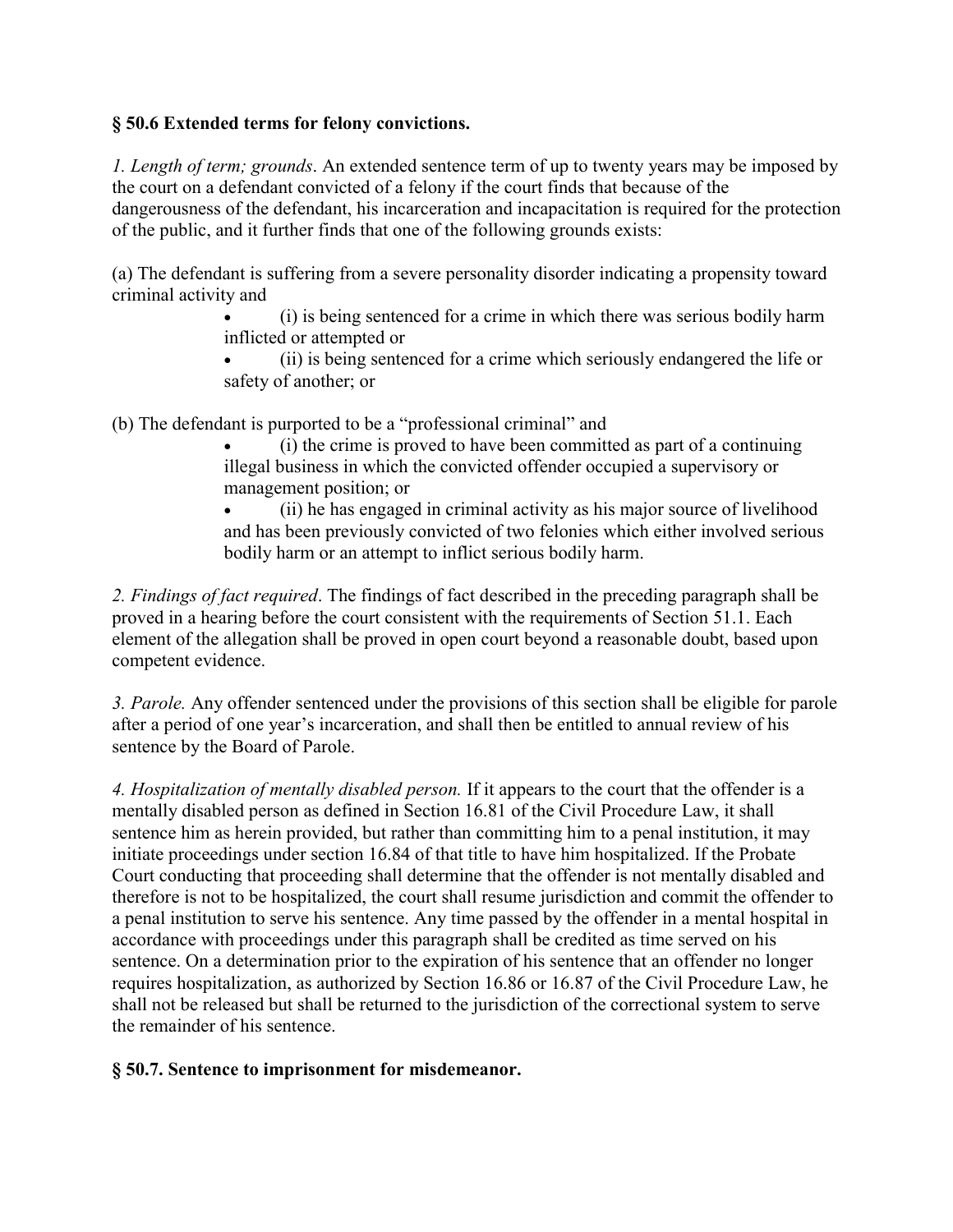A person who has been convicted of a misdemeanor may be sentenced to imprisonment for the following terms:

(a) For a misdemeanor of the first degree, to a definite term of imprisonment to be fixed by the court at no more than one year;

(b) For a misdemeanor of the second degree, to a definite term of imprisonment to be fixed by the court at no more than thirty days.

## **§ 50.8. Sentence for repeated misdemeanors or infractions.**

*1. First degree misdemeanor.* A defendant convicted of a misdemeanor of the first degree may be sentenced as for a felony of the third degree if the court is satisfied that there is an exceptional need for rehabilitative or incapacitative measures for the protection of the public in view of the fact that this is the third conviction against the defendant within five years for misdemeanors of the first degree or more serious crimes.

*2. Second degree misdemeanors.* A defendant convicted of a misdemeanor of the second degree may be sentenced as for a misdemeanor of the first degree if the court is satisfied that there is an exceptional need for rehabilitative or incapacitative measures for the protection of the public in view of the fact that this is the third conviction against the defendant within five years for misdemeanors of the second degree or more serious crimes.

*3. Infractions.* In imposing sentence for an infraction on a defendant convicted twice within one year of infractions or infraction and a more serious crime, the court may impose an alternative sentence of a fine for the infraction, or if it is not paid, imprisonment for a period not to exceed thirty days. The court shall provide in its order that payment of the fine at any time will entitle the defendant to his release from such imprisonment.

*4. Notice of increased or alternative penalty.* The increased penalty authorized by paragraphs 1 and 2 and the alternative penalty authorized by paragraph 3 may be imposed only on condition that the defendant has been notified of the intention by the prosecuting attorney at the time of charging the offense that the more severe sanctions or, in the case of the charge of infraction, the alternative penalty will be requested on conviction.

# **§ 50.9. Authorized fines; restitution.**

*1. As to individuals*. Except as otherwise expressly provided, and subject to the limitation contained in paragraph 3, an individual who has been convicted of an offense may be sentenced to pay a fine which does not exceed:

(a) For a felony of the first or second degree, the commission of which has resulted in gain for the defendant, an amount double the gain realized by the defendant, but if such crime has not resulted in gain for the defendant, only sentence of imprisonment without a fine may be imposed; (b) For a felony of the third degree, \$5,000, or double the gain realized by the defendant; (c) For a misdemeanor of the first degree, \$1,000, or double the gain realized by the defendant;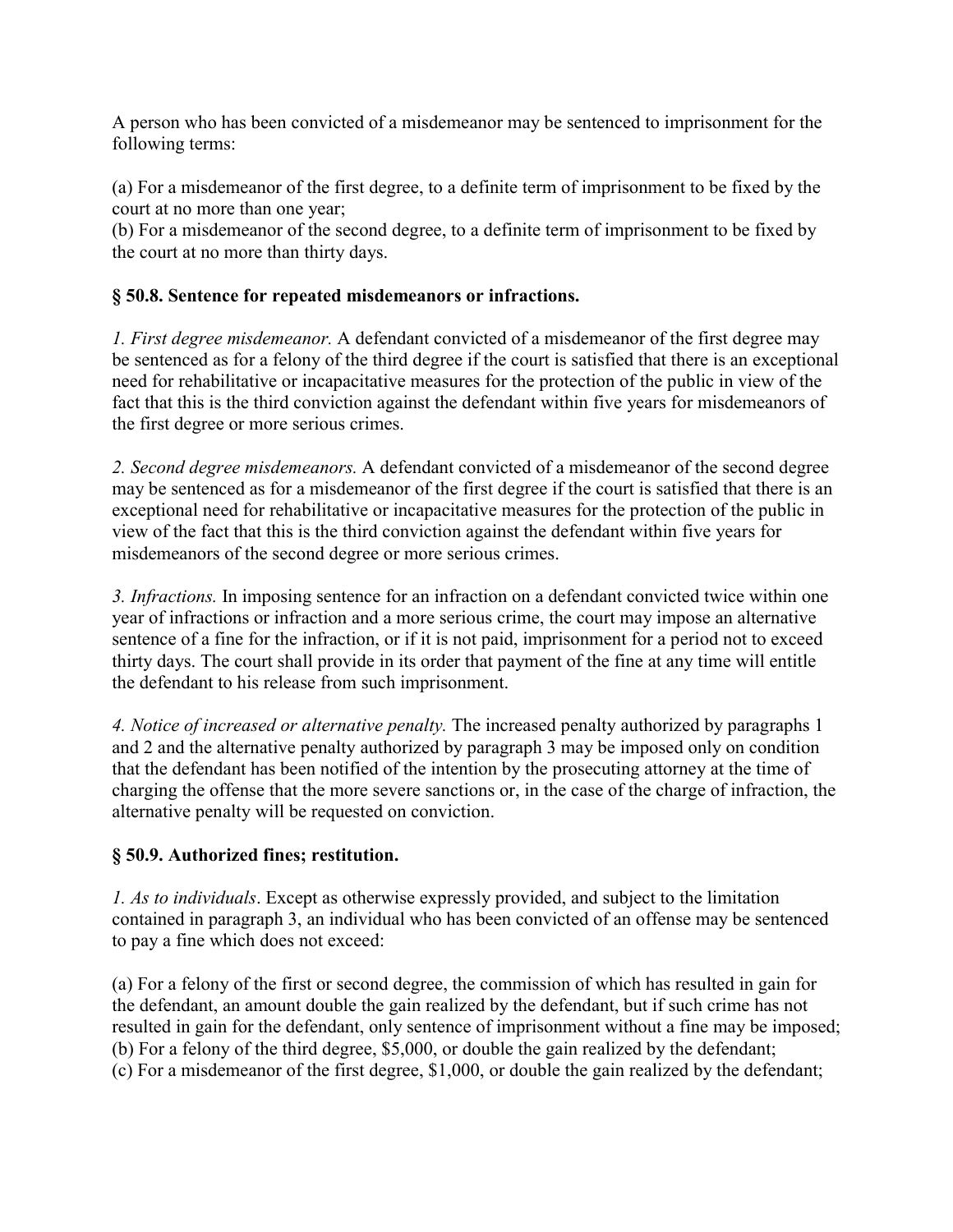(d) For a misdemeanor of the second degree, \$500, or double the gain realized by the defendant; (e) For an infraction, \$500, or double the gain realized by the defendant.

*2. As to corporations*. Except as otherwise expressly provided and subject to the limitation contained in paragraph 3, a corporation which has been convicted of an offense may be sentenced to pay a fine which does not exceed:

(a) For a felony of the first or second degree, \$10,000, or double the gain realized by the defendant;

(b) For a felony of the third degree, \$5,000, or double the gain realized by the defendant; (c) For a misdemeanor of the second degree, \$1,000, or double the gain realized by the defendant;

(d) For a misdemeanor of the second degree, \$500.00 or double the gain realized by the defendant;

(e) For an infraction, \$500, or double the gain realized by the defendant.

*3. Limitation on amount of fine in case of restitution.* If the defendant at the time of sentencing has made restitution, or is directed by order of the court as authorized by paragraph 5 to make restitution to the victim of the crime, the amount of the maximum fine which may be imposed under paragraphs 1 and 2 is decreased to the extent of the value of the property restored or directed to be restored.

*4. Definition of "gain."* As used in this section, the term "gain" means the amount of money or other property taken by the defendant from the victim or the net gain produced by commission of the crime.

*5. Restitution.* Unless restitution has been made prior to sentencing the court shall include in the sentence an order directing the defendant to return the property or pay its value to the person wrongfully deprived thereof, or pay the person whose property was damaged through the intentional or reckless commission of the offense, the amount of loss suffered therefrom.

### **§ 50.10. Imposition of fines.**

*1. Ability to pay.* In determining the amount and the method of payment of a fine, the court shall, insofar as practicable, proportion the fine to the burden that payment will impose in view of the financial resources of the defendant. The court shall not sentence a defendant to pay a fine if payment will prevent him from making restitution to the victim of the offense.

*2. Fine alone.* When any other disposition is authorized by statute, the court shall not sentence an individual to pay a fine only unless, having regard to the nature and circumstances of the offense and the history and character of the defendant, it is of the opinion that the fine alone will suffice for the protection of the public.

*3. Fine in addition to sentence of imprisonment.* The court shall not sentence a defendant to pay a fine in addition to a sentence of imprisonment or probation unless: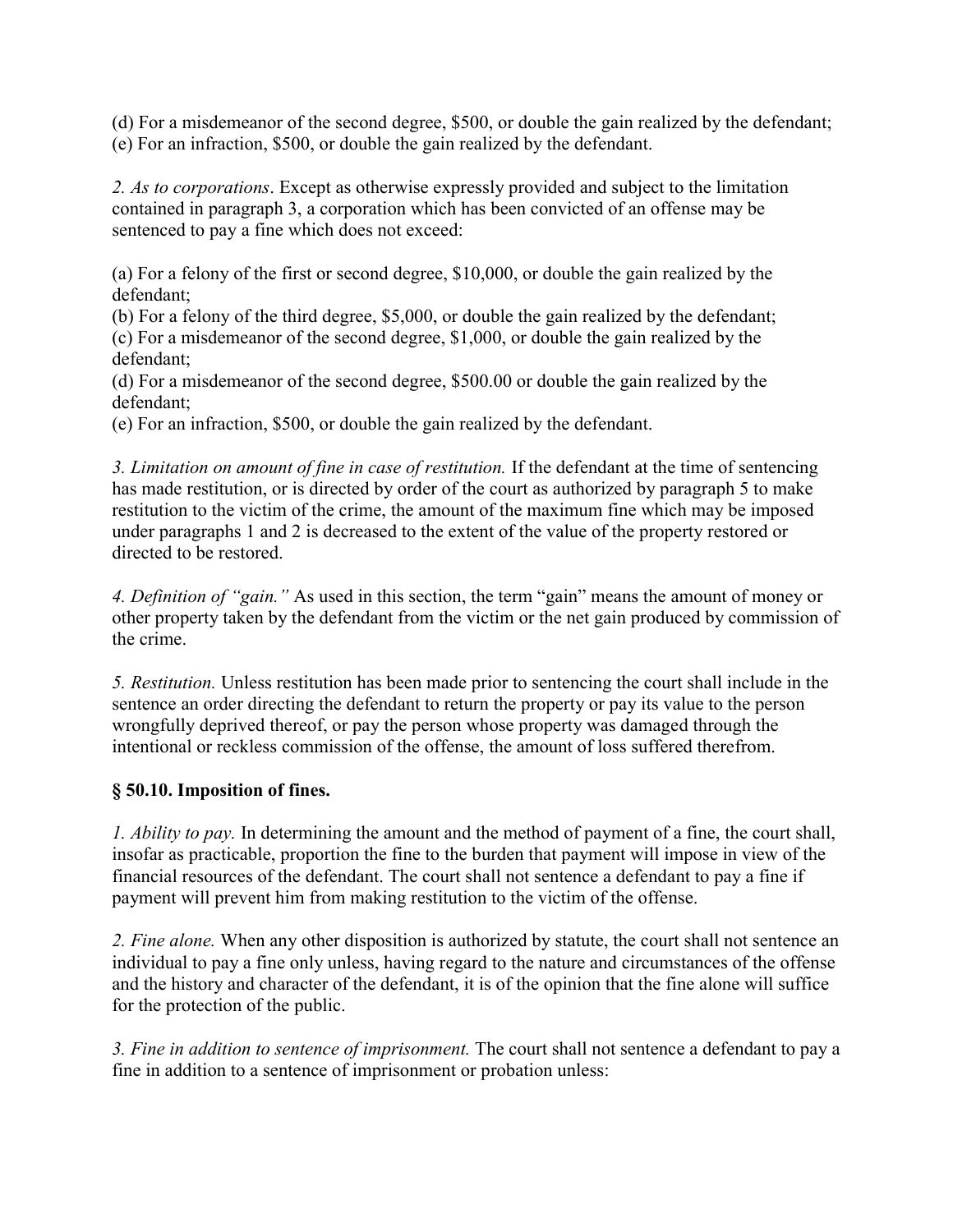- (a) The defendant has derived a pecuniary gain from the crime; or
- (b) The court is of the opinion that a fine is specially adapted to deterrence of the crime involved.

*4. Installment or delayed payments.* When a defendant is sentenced to pay a fine, the court may provide for the payment to be made within a specified period of time, or in specified installments. If no such provision is made a part of the sentence, the fine shall be payable forthwith.

*5. Nonpayment.* When a defendant is sentenced to pay a fine, the court shall not impose at the same time an alternative sentence to be served in the event that the fine is not paid, nor shall the person who does not pay a fine imposed by the court be imprisoned for nonpayment except in accordance with the provisions of Section 50.11(2)

### **§ 50.11. Response to nonpayment.**

*1. Response to default.* When an individual sentenced to pay a fine defaults in the payment of the fine or in any installment, the court, upon motion of the Minister of Justice or its own motion, may require him to show cause why he should not be imprisoned for nonpayment. The court may issue a warrant of arrest or a summons for his appearance.

*2. When imprisonment is authorized.* Following an order to show cause under paragraph (1), unless the defendant shows that his default was not attributable to an intentional refusal to obey the sentence of the court or not attributable to a failure on his part to make a good faith effort to obtain the necessary funds for payment, the court may order the defendant imprisoned for a term not to exceed six months, if the fine was imposed for conviction of a felony, or 30 days if the fine was imposed for conviction of a misdemeanor or an infraction. The court may provide in its order that payment or satisfaction of the fine at any time will entitle the defendant to his release from such imprisonment, or after entering the order, may at any time reduce the sentence for good cause shown, including payment or satisfaction of the fine.

*3. Modification of sentence.* If it appears that the default in the payment of a fine is excusable under the standards set forth in paragraph (2), the court may enter an order allowing the defendant additional time for payment, reducing the amount of the fine or of each installment, or revoking the fine or the unpaid portion in whole or in part.

*4. Corporations and unincorporated associations.* When a fine is imposed on a corporation or incorporated association, it is the duty of the person or persons authorized to make disbursement of the assets of the corporation or incorporated association and their superiors to pay the fine from assets of the organization. The failure of such persons to do so shall render them subject to imprisonment under paragraphs 1 and 2.

*5. Civil process.* Following a default in the payment of fine or any installment thereof, the court may order that the fine be entered as a judgment and collected by any means authorized for the enforcement of money judgments rendered in favor of the Republic of Liberia.

## **§ 50.12. Disqualification from and forfeiture of public office.**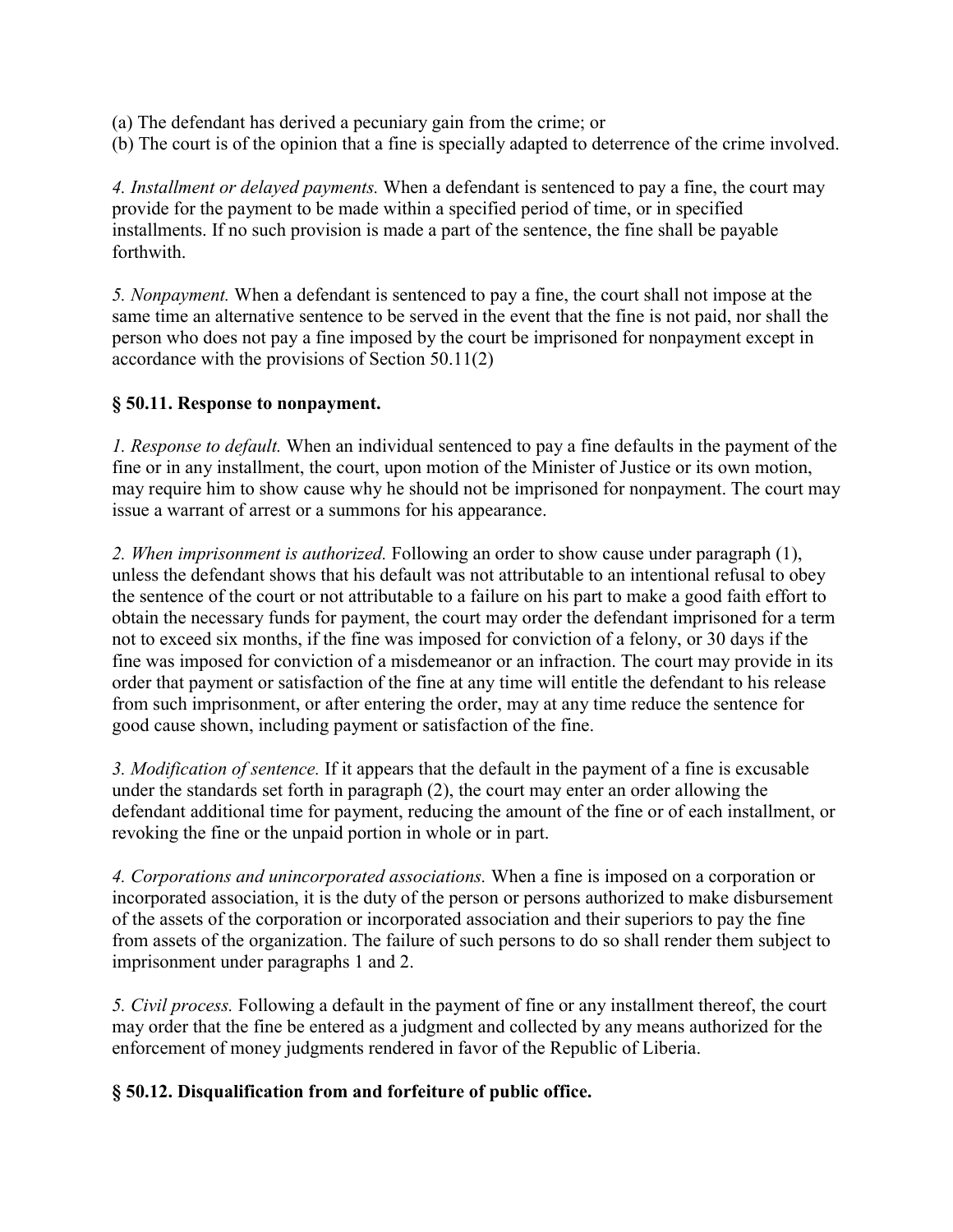A person convicted of any of the crimes listed below or of any attempt or conspiracy to commit such crime or of facilitation or solicitation of such crime, shall forfeit any public office he then holds and may be disqualified from any or a specified public office or category thereof for such period as the court may determine, but no longer than five years following completion of the sentence imposed for such crime:

(a) Treason (Section 11.1) and the crimes affecting national security defined in Sections 11.2 through 11.9;

(b) Any felony committed in connection with his employment as a public servant;

(c) A crime expressly made subject to this section by statute.

## *Chapter 51.* **Sentencing Procedures**

§ 51.1. Sentence hearing.

§ 51.2. Appeal from sentence.

§ 51.3. Sentence of death or life imprisonment.

## **§ 51.1. Sentence Hearing**

*1. Requirement; pre-sentence report.* Before pronouncement of sentence in all cases of felonies and first degree misdemeanors, there shall be a hearing before the court. If a pre-sentence investigation and report have been made in conformity with the provisions of Section 31.5 of the Criminal Procedure Law, including the case of a first degree misdemeanor, the procedure therein specified with regard to notice to defendant of the factual contents of such report and opportunity to controvert shall be followed.

*2. Time of hearing; presiding judge.* If practicable, the sentence hearing shall be held and sentence pronounced during the same term of court as the trial, and the judge who presided at the trial shall preside at the sentence hearing and pronounce sentence. If absence, resignation, illness or death prevents the same judge from presiding at the sentence hearing, the Chief Justice of the Supreme Court shall appoint an available judge of the Circuit Court to preside over the sentence hearing.

*3. Defendant's rights.* At the hearing, the defendant shall have the following rights:

### (a) To counsel;

(b) To present evidence on his own behalf;

(c) To subpoena witnesses subject to limitation if the court believes such right is being abused.

*4. Evidence considered.* At the sentence hearing, the court may consider and rely on hearsay evidence, whether included in the pre-sentence report or presented orally.

*5. Duty of defense counsel.* It shall be the duty of defense counsel at the sentence hearing to present any information concerning the defendant which may tend to mitigate the sentence to be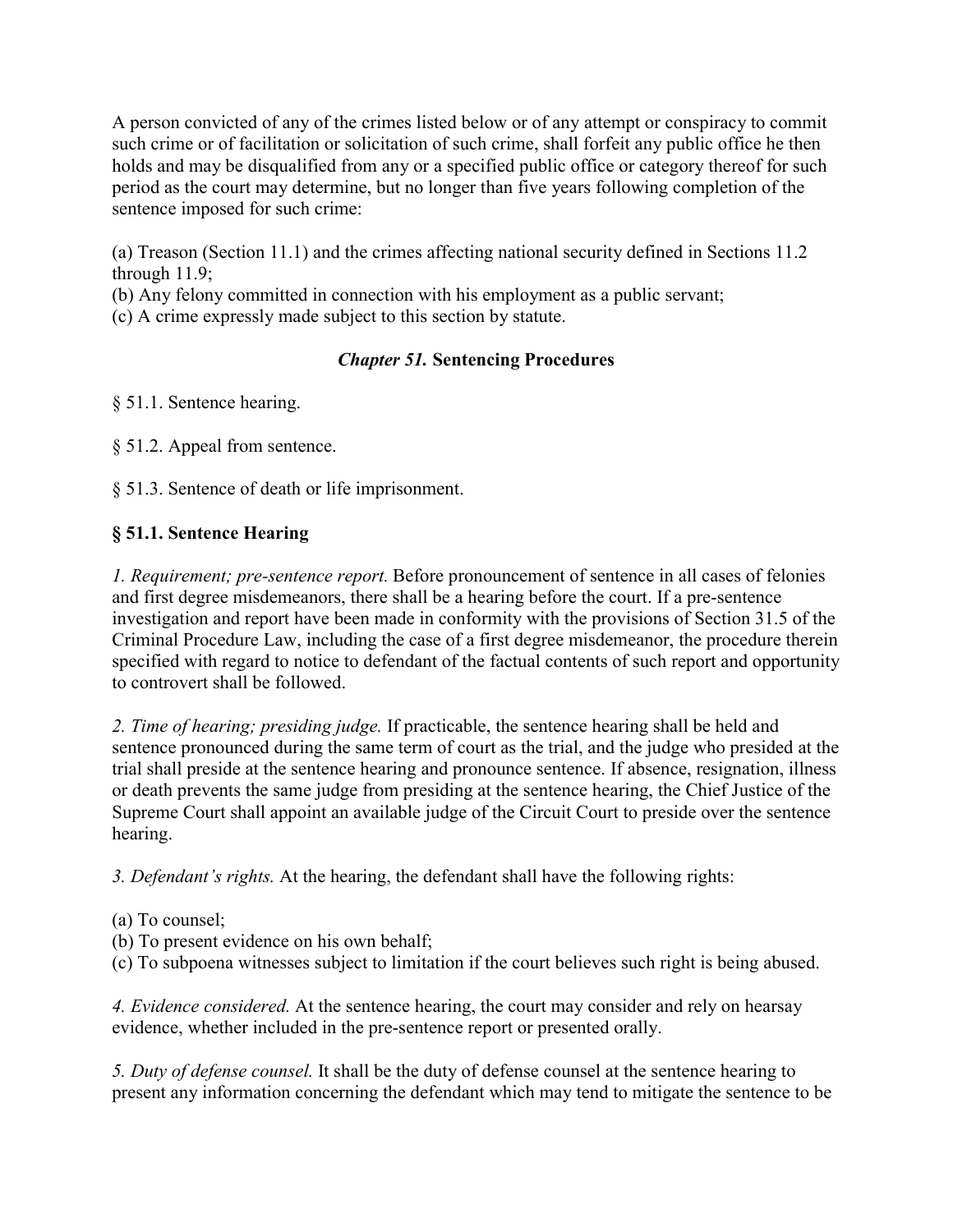imposed and to refute any inaccuracies contained in the pre-sentence report or in other evidence presented to the court. The defense counsel shall strive to protect the best interest of his client; he should consider not only the immediate, but the long-range interest of the defendant in avoiding further commission of offenses. He shall to this end:

(a) Challenge and contradict to the extent possible, any material in the pre-sentence report or elsewhere detrimental to his client;

(b) Familiarize himself with sentencing alternatives and community services available to the defendant, and to the extent consistent with his position as an officer of the court, recommend that sentence which most accurately meets the need of the defendant.

*6. Duty of prosecutor.* It shall be the duty of the prosecutor to appear before the court and present any evidence available relating to the type and severity of the sentence which should be imposed on the defendant. The prosecutor shall seek not the harshest sentence possible, but the one which, in his judgment, is most likely to achieve the purposes of this title.

*7. Further procedures authorized.* If the courts finds, after considering the pre-sentence report and any other information which may be presented at the sentencing hearing, that there is a need for further study and observation of the defendant before he is sentenced, it may take whatever steps are necessary in its opinion to obtain that information, including, but not limited to, the hiring of local physicians, psychiatrists, or other professionals, and ordering a more complete investigation of the defendant's background, social history and other facts bearing on the sentence to be imposed.

*8. Statement of reasons for sentence imposed.* Every determination by a court shall be accompanied by a statement of reasons for imposing that sentence. The statement shall be part of the offender's official file.

## **§ 51.2. Appeal from sentence.**

The defendant may appeal from any sentence imposed by the court on the ground that it is improper under the criteria stated in Criminal Procedure Law, Section 33.1. Such appeal shall be taken by oral announcement in open court at the time of imposition of sentence. The clerk of the court shall transmit at least six copies of the record on appeal to the appellate court within ninety days after imposition of the sentence and a copy shall be served on the appellee within the same time limit. The clerk of the appellate court shall docket the case forthwith and forward a receipt for the record to the clerk who transmitted it. The record on appeal shall include a copy of any pre-sentence report that was prepared, a transcript of the testimony before the sentencing court, and a copy of the statement of reason for the sentence imposed required by paragraph 8 of section 51.1. The provisions of section 24.9 of the Criminal Procedure Law with regard to the notice of completion of the appeal shall apply to appeals taken from the imposition of sentence. The appellate court may provide by rule of court for consolidation of the appeals from judgment of conviction and from the sentence pertaining to the same defendant.

## **§ 51.3 Sentence of death or life imprisonment**.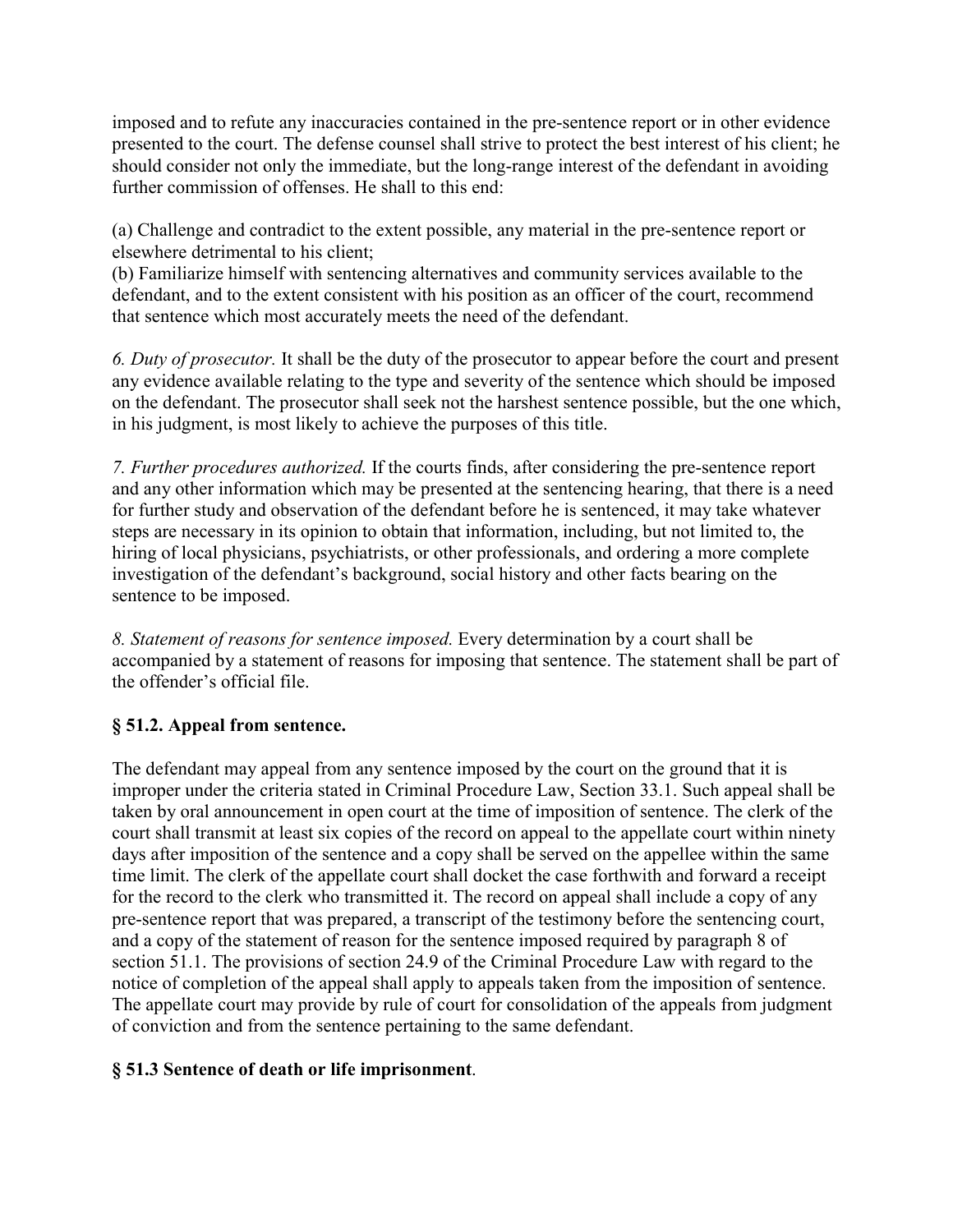*1. Sentence of life imprisonment by court.* When a defendant is found guilty of any crime which subjects him to a sentence of death, the court shall impose a sentence of life imprisonment if it is satisfied that:

(a) None of the aggravating circumstances enumerated in paragraph 7 or 8 of this section was established by the evidence at the trial or will be established if further proceedings are initiated under paragraph 2 of this section; or

(b) The defendant was less than 18 years of age at the time of the commission of the crime; or (c) Although the evidence suffices to sustain the verdict, it does not foreclose all doubt respecting the defendant's guilt; or

(d) There are other substantial mitigating circumstances which render sentence of death unwarranted.

*2. Separate proceeding to determine life imprisonment or death.* Unless the court imposes sentence of life imprisonment under paragraph 1, it shall conduct a proceeding to determine whether the defendant should be sentenced to death or life imprisonment. The proceeding shall be conducted before the court sitting with the jury which determined the defendant's guilt unless that jury has been discharged, in which case a new jury shall be empanelled for the purpose of determining the penalty.

*3. Evidence and Instructions.* In the proceeding, evidence may be presented by either party as to any matter relevant to sentence including the nature and circumstances of the crime, defendant's character, background, history, mental and physical condition, and any aggravating or mitigating circumstances enumerated in paragraphs 6, 7, and 8 of this section. Any such evidence not legally privileged, which the court deems to have probative force may be received regardless of its admissibility under the exclusionary rules of evidence, provided that counsel be accorded a fair opportunity to rebut such evidence. The prosecuting attorney and the defendant or his counsel shall be permitted to present argument for or against sentence of death.

*4. Verdict and sentence.* The determination whether a sentence of death shall be imposed shall be in the discretion of the court and the court may impose a sentence of life imprisonment even though the jury recommends death. If the jury recommends against the sentence of death or if the jury is unable to reach a unanimous verdict, the court shall dismiss the jury and impose a sentence of life imprisonment.

*5. Consideration of aggravating and mitigating circumstances.* In deciding whether a sentence of death should be imposed, the court and jury shall take into account the aggravating and mitigating circumstances enumerated in paragraph 6, 7, and 8 and any other relevant facts, but it shall not decide that the death sentence shall be imposed unless it finds, beyond a reasonable doubt, one of the aggravating circumstances and further finds that there are not mitigating circumstances sufficiently substantial to warrant leniency.

*6. Mitigating circumstances.* In the cases of both treason and murder the following shall be mitigating circumstances: